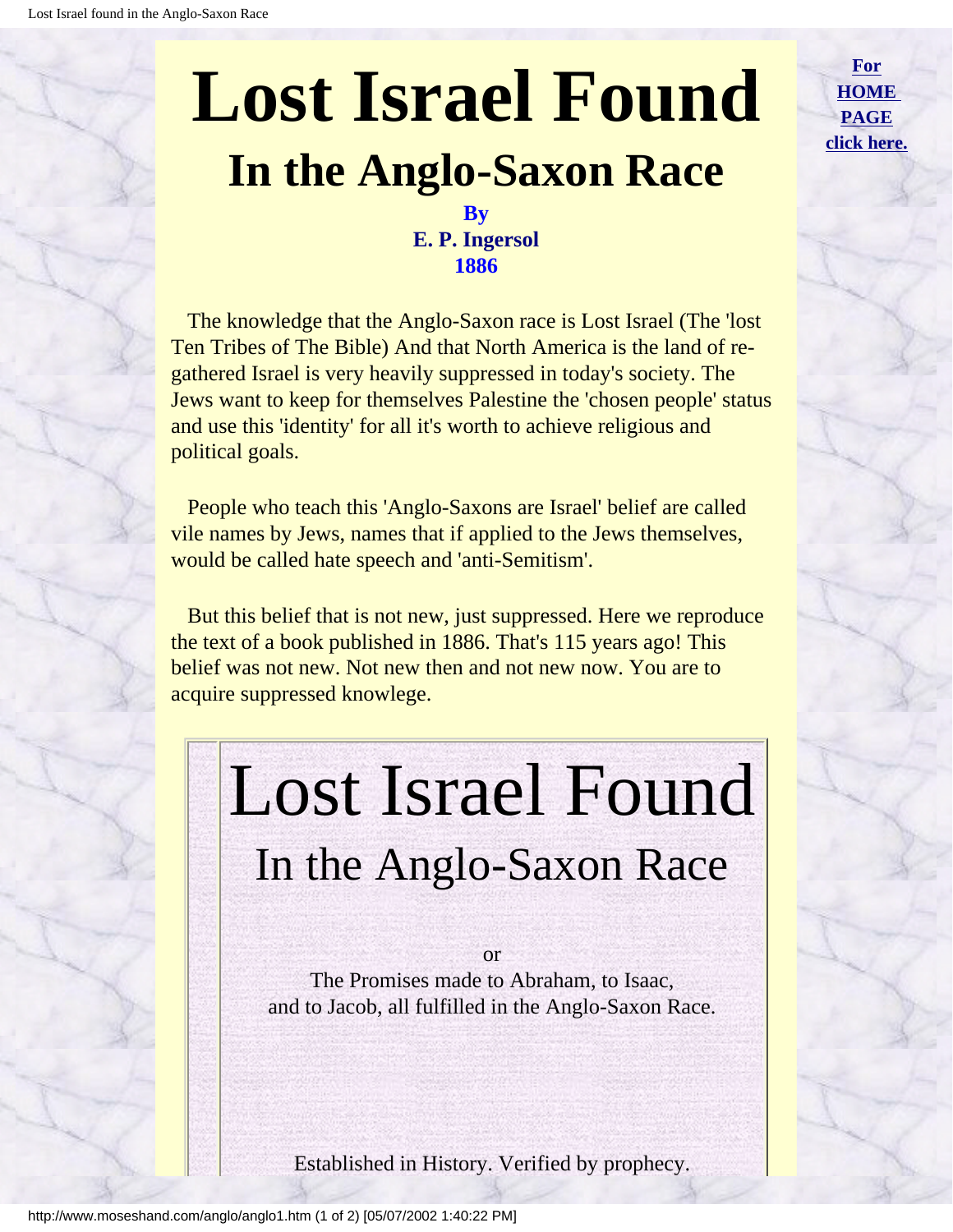# Lost Israel found in the Anglo-Saxon Race By E. P. Ingersol Topeka: Kansas Publishing House. 1886. **[Click here to read this old book.](#page-2-0) [Home Page](http://www.moseshand.com/index.html) [Site Map](#page-88-0) [Links](http://www.moseshand.com/links.htm)**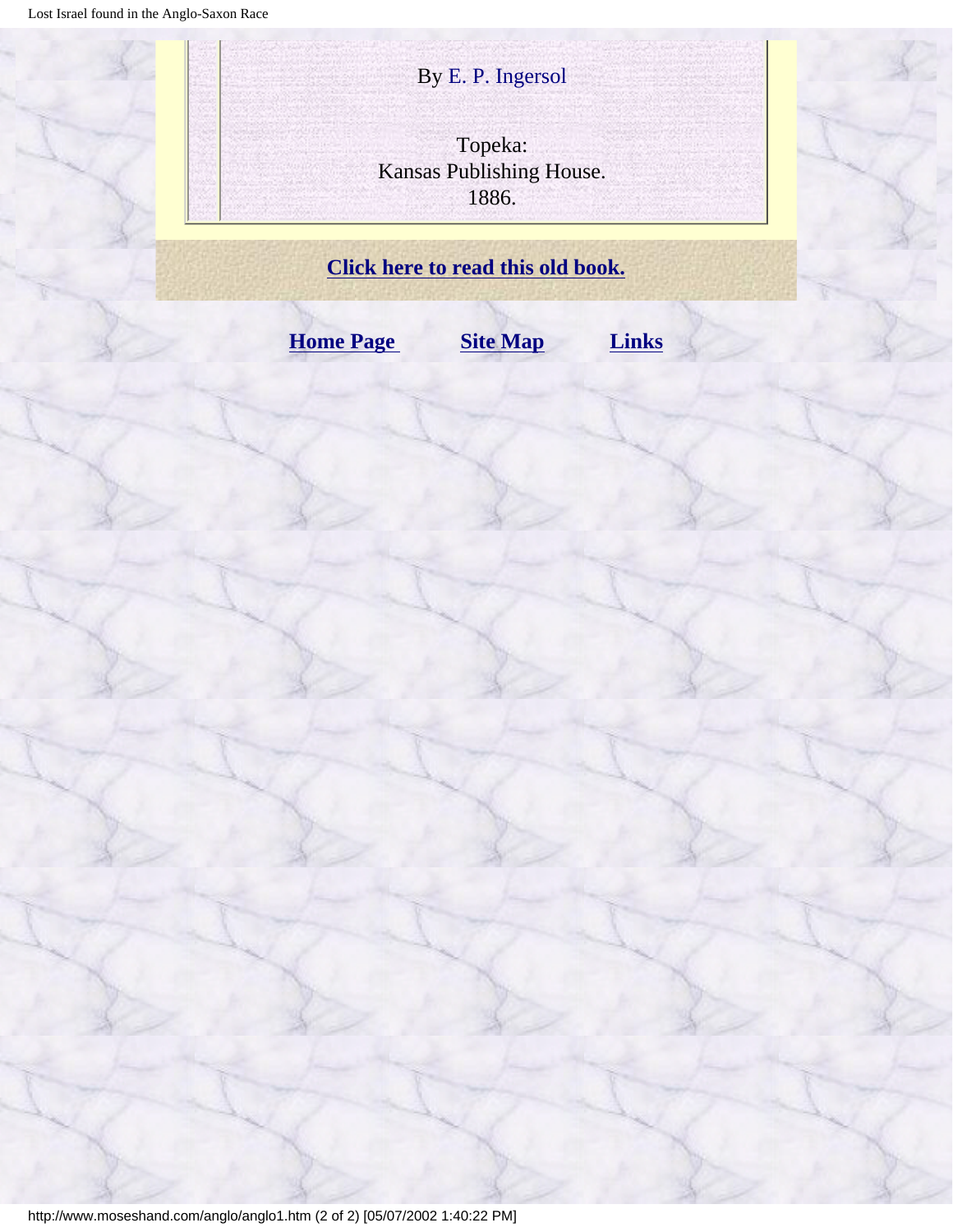### **CONTENTS**

### <span id="page-2-0"></span>[PREFACE](#page-5-0).

[CHAPTER I.](#page-8-0) -- Consideration of the promises to the fathers -- The meaning of the same -- Their application.

[CHAPTER II.](#page-11-0) -- The promise of a numerous offspring shown to be lit-erally true -- Traced from Abraham down to Moses, thence to Solo-mon -- The division of the nation into two kingdoms -- The Assyrian captivity -- Israel lost -- The hunt for lost Israel -- The history by "Oxonlan".

[CHAPTER III.](#page-17-0) -- Dan's migration- A colony to Greece -- At the sacking of Troy -- Settlement of twelve cities in Asia Minor --The Lacedemonians, Israelites, by Josephus -- Dan's escape with Simeon to Ireland -- Simeon in Wales -- The other Dan escapes to Den-mark, via north of tile Black Sea, giving his name to every river crossed -- His final settlement in Denmark

[CHAPTER IV.](#page-21-0) -- Jeremiah's escape to Ireland -- The Babvlonish captivity -- His treatment by the Jews, by Nebuehadnezzar -- Taking the ark and Jacob's stone out of the temple -- Going down to Egypt with Baruch and the women -- His flight thence to Ireland -- The marriage of Tephi to Eoehaid -- Crowned on Jacob's stone -- Transmitted down through every reign to Victoria, who was last crowned on it -- .Now in Westminster Abbey -- Tephi's death and burial in Tarah -- Hebrew institutions established by Jeremiah.

[CHAPTER V.](#page-28-0) -- The other eight tribes still in Assyria -- This their home for one hundred years or more -- The wanderings meantime -- Buddha -- Confucius' -- Hold possession of all the land for twenty-eight years -- Their resolution to escape to a land not inhabited by man. (II Esdras, 13) -- Herodotus confirms the same -- Their jour-neying one and a half years 1,500 miles to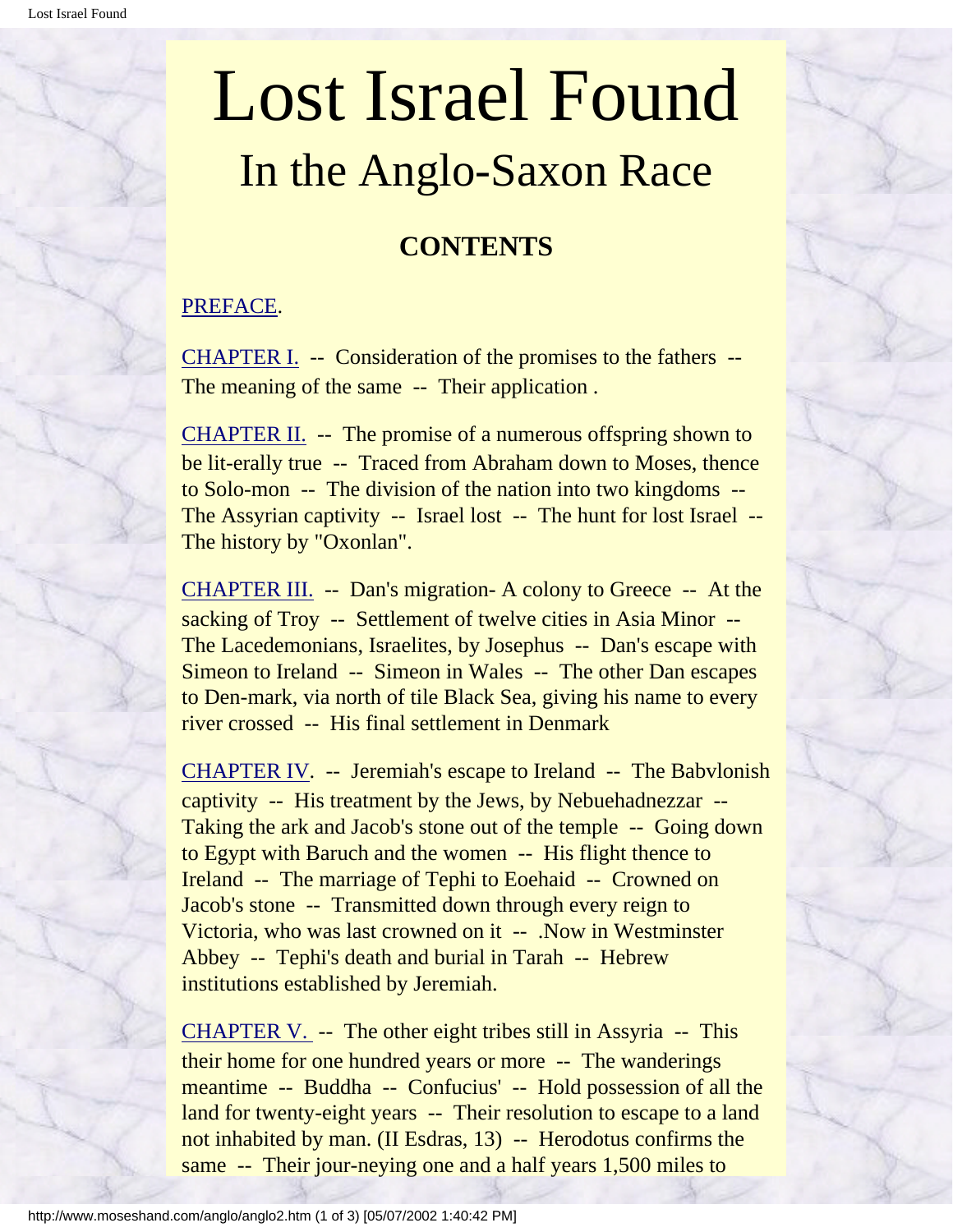Arsareth, where they inhabit five hundred years or more -- Twelve or thirteen battles with Rome -- Located in Germany -- Saxony.

[CHAPTER VI.](#page-41-0) -- The Anglo-Saxons -- Who they are -- Sharon Turnet's history of them -- Their emigration to England -- The Octarthy -- Egbert crowned the first king of England, A. D 800 -- The incursion of the Danes -- And last, William the Conqueror, 1066, who is found to be the leader of Benjamin -- Himself a Benjamite -- How Benjamin escaped from Jerusalem and wandered to Denmark, thence to France -- The ten tribes now all in the isles of the sea; yet all ignorant of their own identity.

[CHAPTER VII.](#page-47-0) -- The Anglo-Saxons. 1. Their government. 2. Population. 3. Wealth. 4. Political influence. 5. Money lent to many, but never borrow.

[CHAPTER VIII](#page-28-0) -- The possession of the gates of his enemy -- England now holds the gates of tile world, save at Constantinople -- Israel without a king -- Scattered among all nations -- Ignorant of their ancestry -- Called by another name -- Offspring of Abraham innumerable -- As a lion among the beasts of tile earth -- Gathered from all nations, where they had been scattered -- Gathered from the islands of the sea on the north -- Joseph pushing the people to the ends of the earth -- The seed of Abraham a blessing to all nations, how? -- 1. Politically. 2. Religiously -- Her missionaries -- The Bible -- Its translation, by whom made.

[CHAPTER IX.](#page-61-0) -- Jacob's promises to the sons of Joseph -- Ephraim's "a multitude of nations" -- Manasseh's" one great nation " -- Ephraim's fulfilled in the government of Great Britain, with her more than sixty different nationalities -- Manasseh finds his one great people here in the United States.

[CHAPTER X.](#page-68-0) -- The new covenant. (Jer. 31: 31-33.) 1. The parties. 2. The time. 3. The effects of its fulfillment.

[CHAPTER XI.](#page-75-0) -- The stone kingdom -- Nebuchadnezzar's dream -- Daniel's interpretation -- The four kingdoms: Babylon, Medo-Persian, Grecian, Roman -- The ten toes -- England not one of them -- Portugal instead -- The stone is God's people, Israel, now the Anglo-Saxons -- Their increase: 1. In wealth. 2. In literature. 3.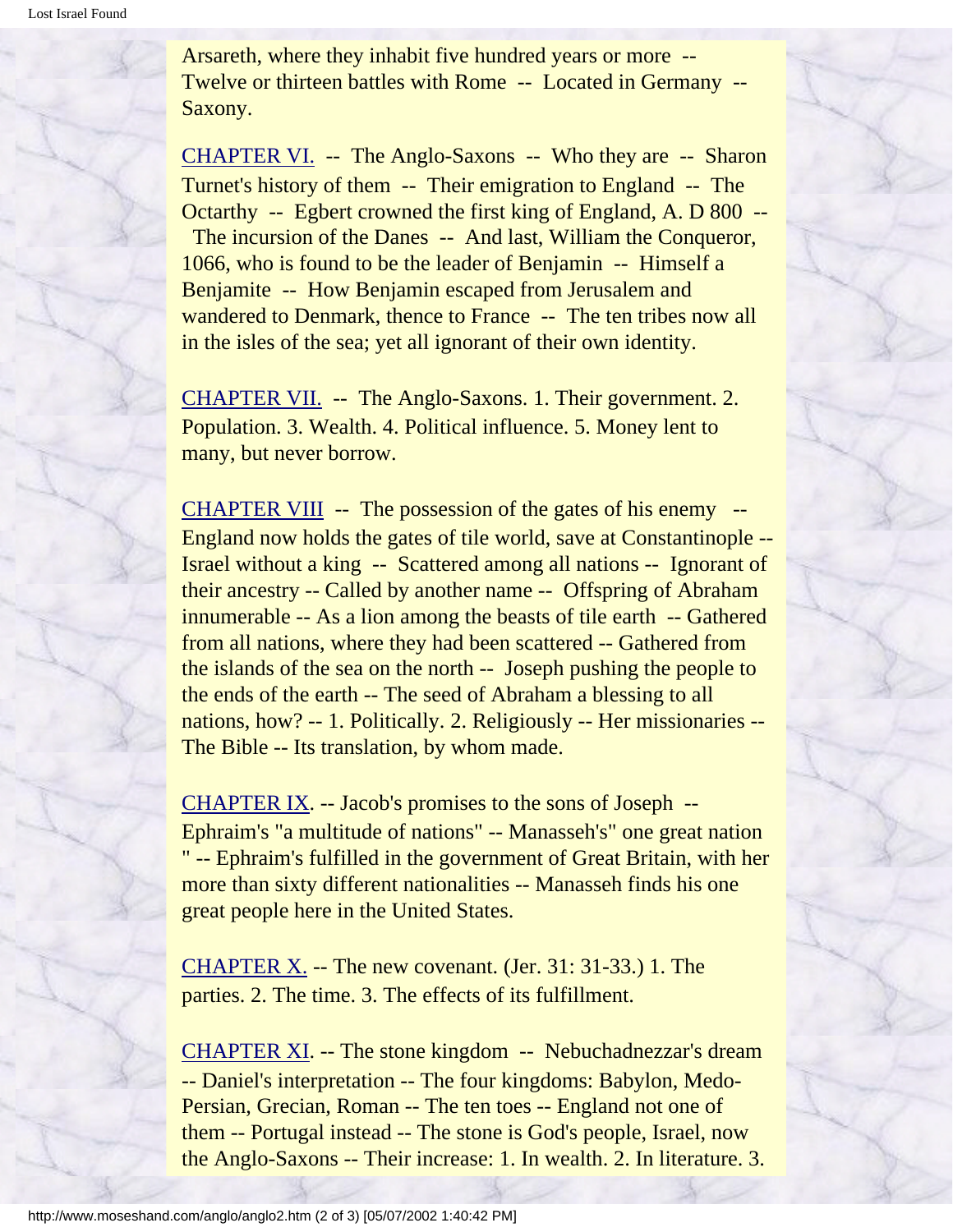Political influence. 4. In religious influence -- Hence this people must be the stone kingdom.

[CHAPTER XII](#page-80-0) -- I. Prophecies not yet fulfilled (Ezek. 37): Valley of dry bones; the two sticks; the two kingdoms made one; placed in Jerusalem; hence one king. 2. Gog and Magog, the battle of. 3. The new covenant, its fulfillment yet future. 4. The possession of the land of Canaan by Ephraim and Judah. 5. The building of the temple. 6. The temple service. 7. The waters issuing from the threshold of the temple; how interpreted. 8. The apportionment of the land to the twelve tribes; the priests' portion; tile part for tile temple; the name of the city froth that day shall be, "*The Lord is there*"

### **[Click here to continue.](#page-5-0)** [Previous page.](#page-0-0)

[Home page.](http://www.moseshand.com/index.html)

[First page in](#page-0-0)  [this series.](#page-0-0)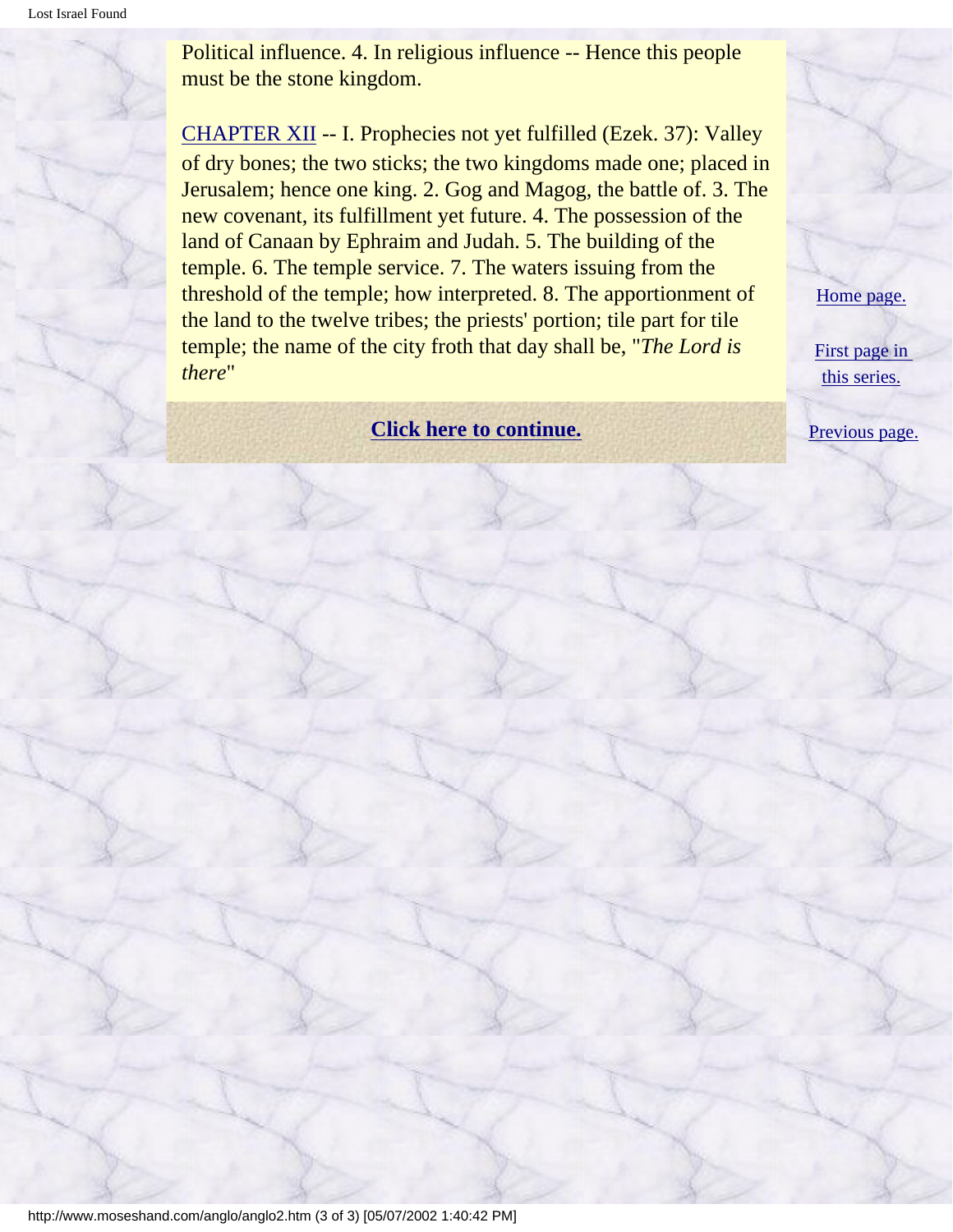<span id="page-5-0"></span> I have conceived it might be well to inform the reader of this little volume of the manner in which I was first led to the investigation of the subject treated of in this work.

 In the fall of 1882 I was preparing a lecture on the Great Pyramid of Geezeh, in Egypt.; and in doing so, I was perusing that great work, *Our Inheritance*, by Prof. P. Smyth, Astrono-mer Royal to Scotland. Marking such things as seemed adapted to my lecture, I saw, occasionally, things that I did not need, which I passed over without any particular examination. At one time I saw the term "*Anglo-Saxon,"* but as I had no use for that, I passed on without any examination whatever.

 At length, having gone through with the perusal of that great work, and having arranged my notes somewhat, the thought occurred to me --*What, what did I see about Anglo-Saxons?* I could not tell, nor where to find it. I therefore began turning back, scanning every page, if possibly I might find it. At length after a long search I found the place, and read' *"The Anglo-Saxon bring the identical descendants of the Lost Ten Tribes of Israel"*! so and so. What! what'. I said, what under the sun does the man mean? Is he crazy? or am I dreaming? Again and again I read the sentence, but to no benefit; I could make nothing of it. At length, having arranged the materials for my lecture to. my liking, I wrote to Prof. P. Smyth, saying:

### "My Dear Sir:

 I have been perusing your great work on the Pyramid, with a great deal of interest, and a great deal of profit, too, sir; but I came to a sentence [quoting the same] that completely upset me; as the sailors say, 'threw me on my beam's end.' Now, sir, I want to know if there is any possible evidence of such a thing?"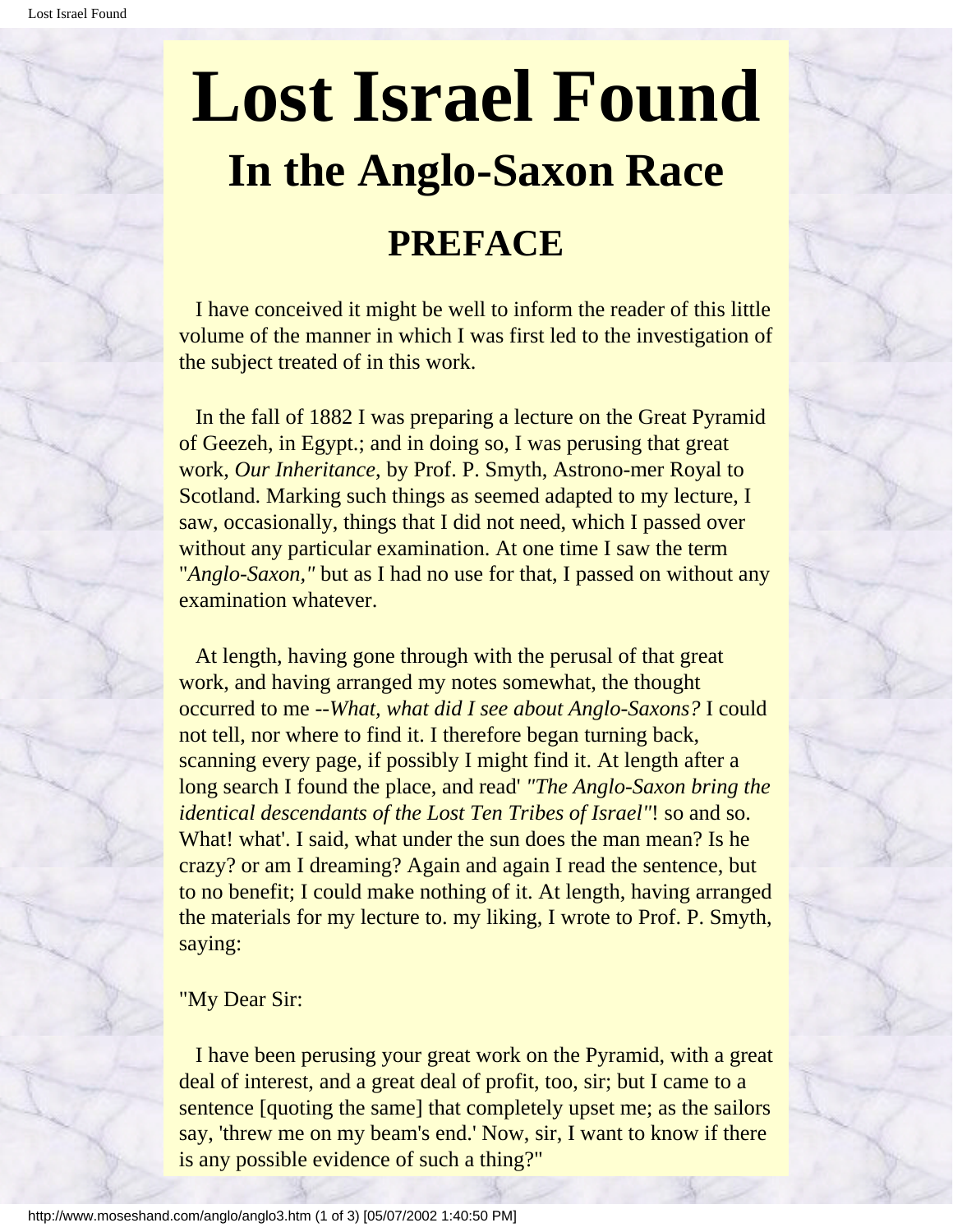Well, in a short time, I received a most charming letter from the Professor, together with a package of tracts--monographs, every one on this identical subject--not written by himself: These I began at once to explore, and that, too, with no ordinary eagerness. But ere I had completed the reading of the package, I no longer needed to inquire, "Is there any possible evidence of that thing?" for the evidence now burst upon me with such divine effulgence as wellnigh utterly to overwhelm me with its dazzling radiance. Amazement filled my mind! Why had I never seen this before?

 And now was borne ill upon my inner soul, as by a divine injunction, *"This gospel go thou and proclaim, till from on high thou art called home;"* and I have not been disobedient to this heavenly vision. Not that there was any perceptible manifestation, as in the case of Saul of Tarsus, but the evidence of the *identity of the Anglo-Saxons with the lost tribes of Israel* became as convincing to me as the manifestation made to Saul, that Jesus Christ was he whom Saul was then persecuting; and from that time to this, I have endeavored to execute my commission to the utmost of my ability.

 Now the inquiry is often raised, "How is it that the truths of the ten tribes of Israel have been so long concealed? Why have they never been known before?" The only answer that I can give to this inquiry is, *"Even so, Father, for so it seemed good in thy sight."* It was in the divine plan that Israel (ten-tribed) should be lost, and that a veil should cover all eyes; that they should not see when reading the prophets, so as to apprehend the full meaning of the prophecy.

 Hence, who does not know that it has been the commonly received doctrine, that the Jews only were to be returned to Jerusalem? and that this came from their mode of reading the prophecies? For who, of all the commentators on the prophecies can be named, that has not classed all the prophetic utterances as addressed to the Jews only. Everything is addressed to the Jew's. The Jews alone are to receive, not only all the curses, but all the blessings as well.

 Indeed, I myself knew no distinction upon this subject, until by investigation in reading the prophets under a classified schedule, placing each and every prophecy under its own appropriate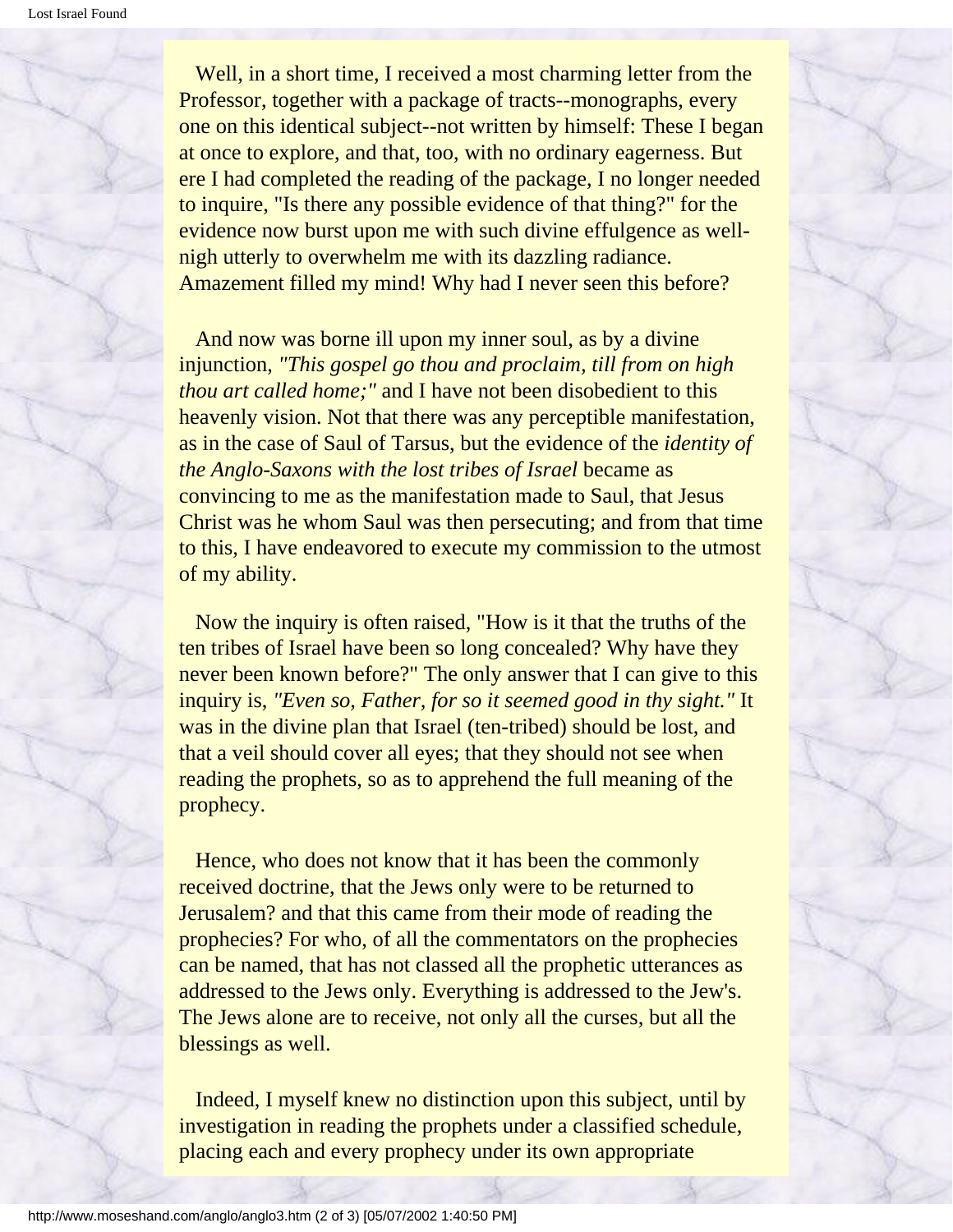heading, did I learn that the distinction between Israel and Judah was kept up from the time of the formation of the two kingdoms under Rehoboam -- the one named the Kingdom of Israel, of ten tribes, with Jeroboam as their king, and the other named the Kingdom of Judah, with Rehoboam as king. From this time on, the prophecy is addressed to each separately. And there were the two captivities, entirely distinct one from the other; one was always called the Kingdom, or the House of Israel--meaning always tentribed of. Israel--and the other always the Kingdom, or House of Judah. Why this has not always been observed is indeed a marvel.

 Hear what Dr. Lyman Abbott says in the last *Christian Union*  (Feb. 11, 1886) on the Sunday - School lesson: "In all ages of the Christian Church, the restoration of the Jew's has served, and rightly, as a historical prophecy. I do not enter here into ally discussion of the question whether there is to come in the future a second restoration of the Jews to their native land. The question is one in which I have never been able to take much interest, and in which I have, perhaps, for that reason never obtained *much light*."

What better reason could possibly be given why Dr. Abbott should *"never have obtained, much light"* :No, he says, "he never could take much interest in the question." Neither has any other man who supposed that all these predictions related to the Jews only. But once let the Doctor get his eyes open to the true reading of the prophecies--that not only Judah, but Ephraim also, are both of them "two of a family and one of a tribe," to be brought by God himself and thus planted in the land given to their fathers -- planted there from which they shall nevermore be rooted up, and where they shall be no more two nations, but one nation, and they shall have one King over them, even "my servant David," for thus saith the Lord -- and he will no longer complain of the want of interest, or of the want of light.

E. P. Ingersol.

[Next Page - Chapter One](#page-8-0)

[Book Table of Contents](#page-2-0) [Course Table of Contents](#page-88-0) [Home page.](http://www.moseshand.com/index.html)

[First page in](#page-0-0) [this series.](#page-0-0)

[Previous page.](#page-2-0)

http://www.moseshand.com/anglo/anglo3.htm (3 of 3) [05/07/2002 1:40:50 PM]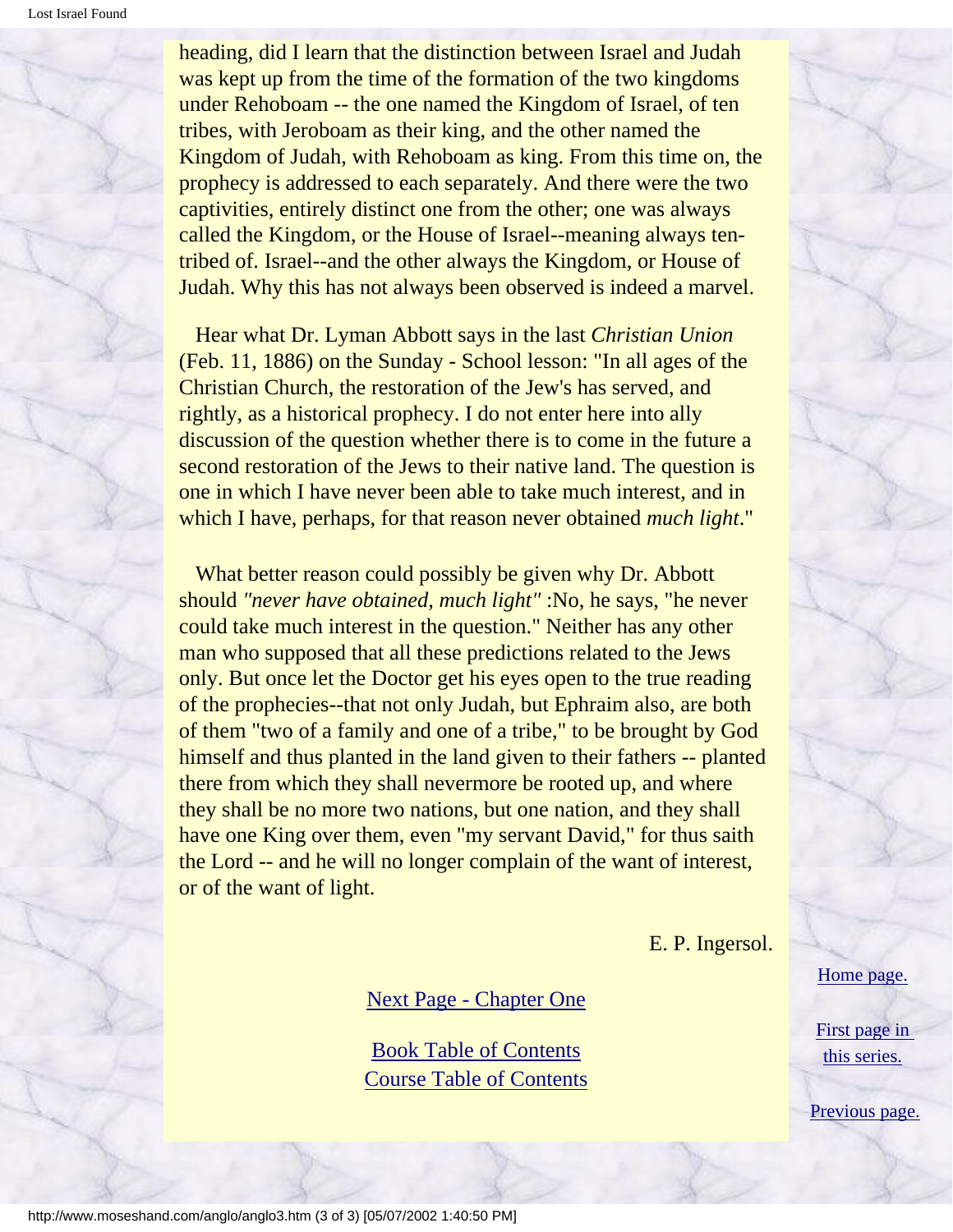### **Chapter I**

<span id="page-8-0"></span> Consideration of the promises to the fathers -- The meaning of the same -- Their application.

### **Consideration of the promises to the fathers**

1. To Abraham, see Gen. 12:1-3' "Now the Lord had said unto Abram, Get thee out of thy country, and from thy kindred, and from thy father's house, unto a land that I will shew thee; and I will make of thee a great nation, and I will bless thee and make thy name great, and thou shalt be a blessing, and in thee shall all families of the earth be blessed.

Gen. 17:4-8: "As for me, behold my covenant is with thee, trod thou shall be a father of many nations. Neither shall thy name any more be called Abram, but thy name shall be Abraham, and I will establish my covenant between me and thee, and thy seed after thee in their generations, for an everlasting covenant. And I will give unto thee and to thy seed after thee all the land of Canaan, for an everlasting possession: and I will be their God."

To Isaac the promise repeated, see Gen. 26: 2-4.

The promises renewed and enlarged unto Jacob: Gen. 48: 1-20; also Gen. 28-13-1,5.

### **SPECIFICATION OF THE PROMISES.**

1. The everlasting possession of all the land of Canaan, from the river of Egypt to the great river Euphrates.

2. A numerous offspring, like the stars of Heaven, innumerable.

3. A blessing to all nations of the earth.

4. Jacob's blessing to the two sons of Joseph.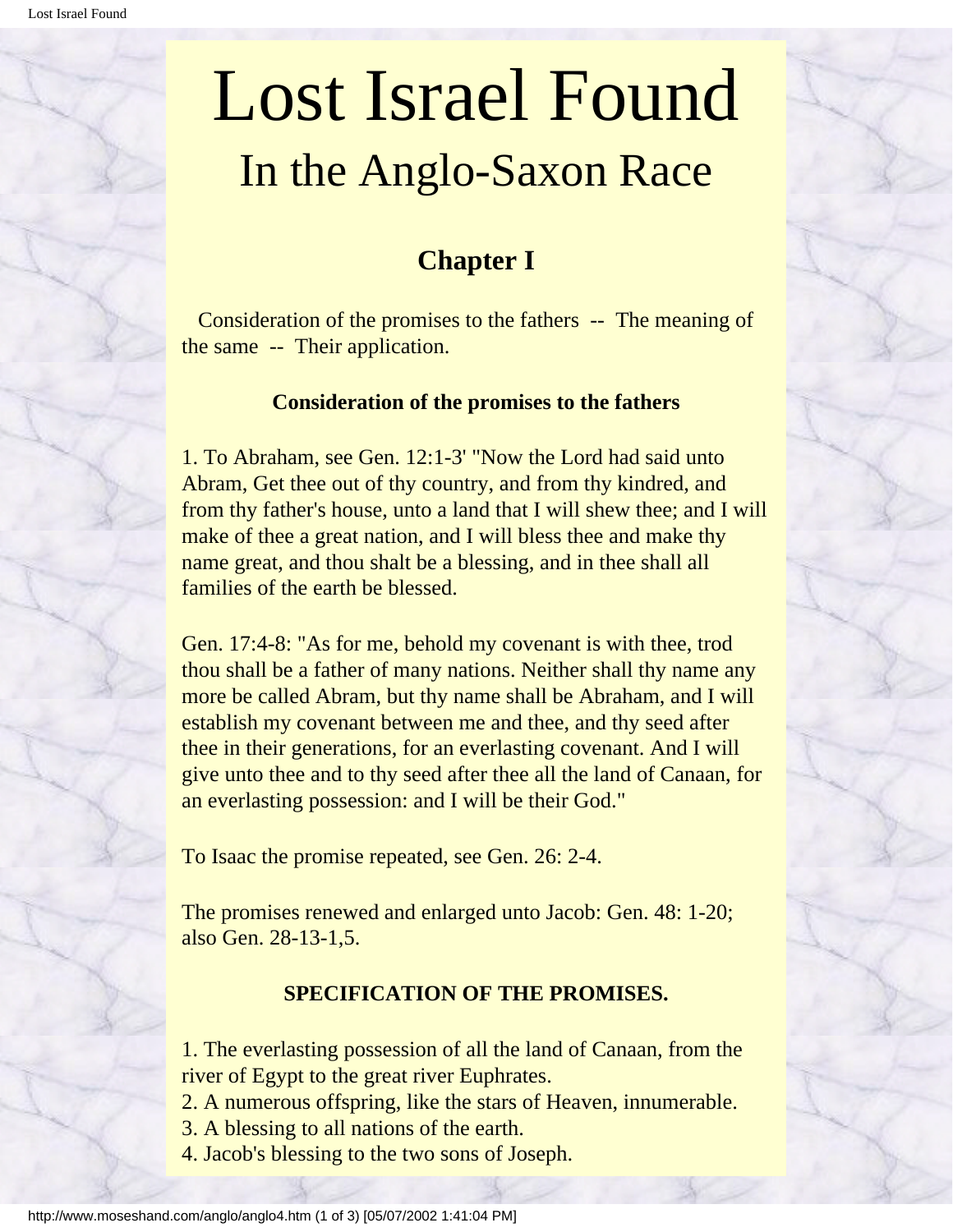These several blessings are all to be fulfilled literally.

### 1. The possession of the land.

 The promise to Abraham was specific: "All the land which I will show thee, to the East and to the West, to the North and to the South, from the river of Egypt unto the great River Euphrates, to thee and thy seed, in their generations, for an everlasting possession." Was ever a deed made more specific as to its boundaries; the parties to whom the land is given more definitely named, and the warranty of the deed more surely established ?

2. A numerous offspring.

 This promise was made while as yet Abram had no child, but the promise was made by Him who cannot lie -- that a son should be born to Abraham, through whom this numerous offspring should arise' "In Isaac shall thy seed be called." And that these descendants were to be compared to the stars of heaven or to the sands of the seashore, innumerable. These multitudes of descendants of Abraham, then, must be veritable flesh and blood, living men and women, for they are to possess, by actual inheritance, the whole land of Canaan. Spiritual belongs cannot inherit landed estates.\*

\* It will be Shown hereafter that the seed of Abraham is now numbered by many scores of millions.

 As to the fulfillment of this promise, there can be, I think, no differences of opinion. That the promise made to Abraham was to extend to all the nations of the world, is, so far as I know, believed by all who receive the Bible as divinely inspired. But as to the manner in which this blessing is to be manifested, there may be some doubt. My own opinion is that this blessing is to be universal, both in kind and in extent; in other words, it is to be both spiritual and temporal--that all nations are promised the highest degree of temporal prosperity, as certainly as the greatest of spiritual blessings.

4. The blessings of Jacob to the two sons of Joseph were, that "Ephraim should grow into a multitude of nations," but Manasseh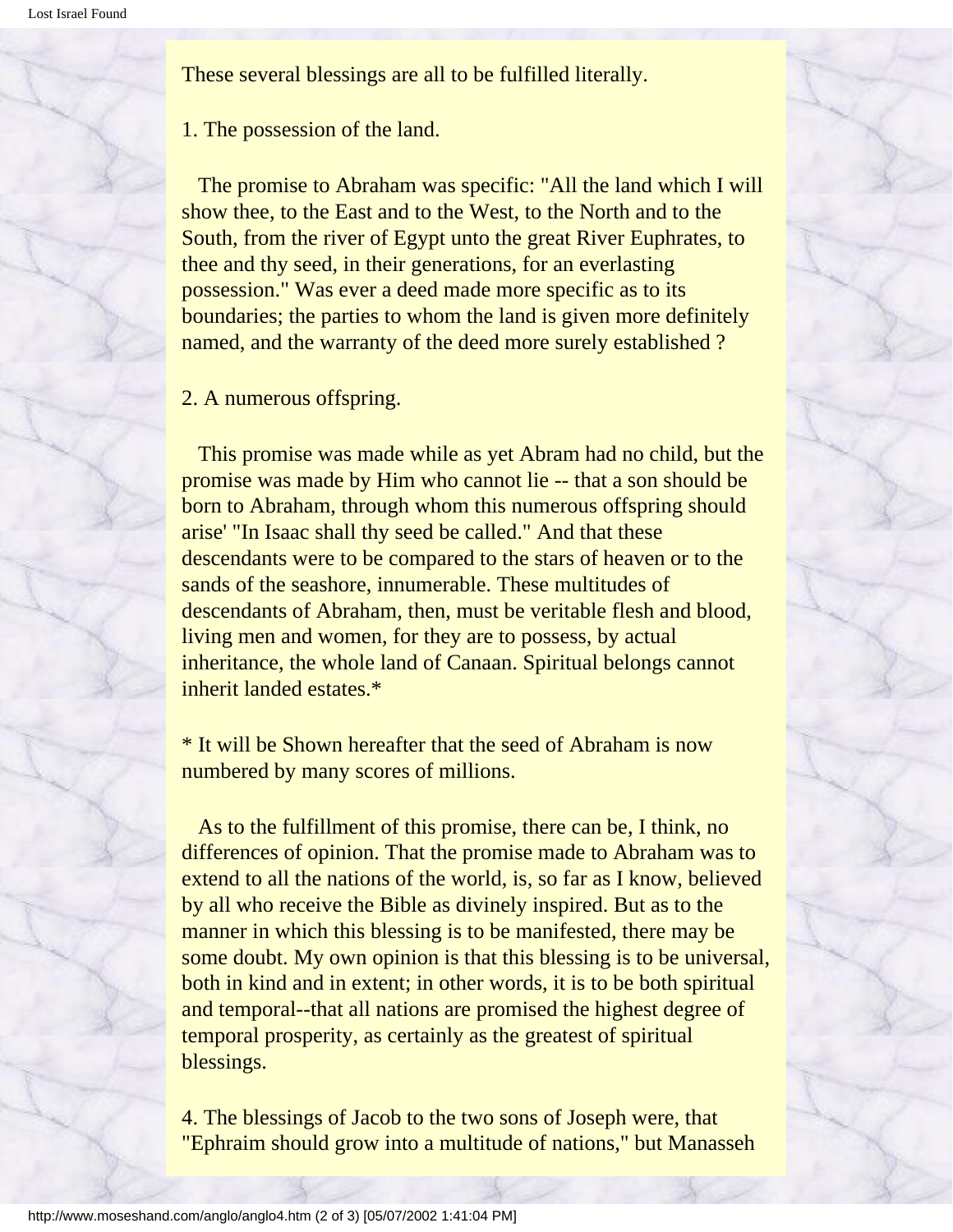should become "*one great people."*

 The language in which these promises are given can admit, as it seems to me, of only one interpretation, and that is a *literal interpretation*, viz.: That the descendants of Ephraim are actually to become a multitude of nations, and that Manasseh is actually to grow into one mighty nation in the world.

### [Chapter Two](#page-11-0)

### [Book Table of Contents](#page-2-0) [Course Table of Contents](#page-88-0)

[Home page.](http://www.moseshand.com/index.html)

[First page in](#page-0-0)  [this series.](#page-0-0)

[Previous page.](#page-5-0)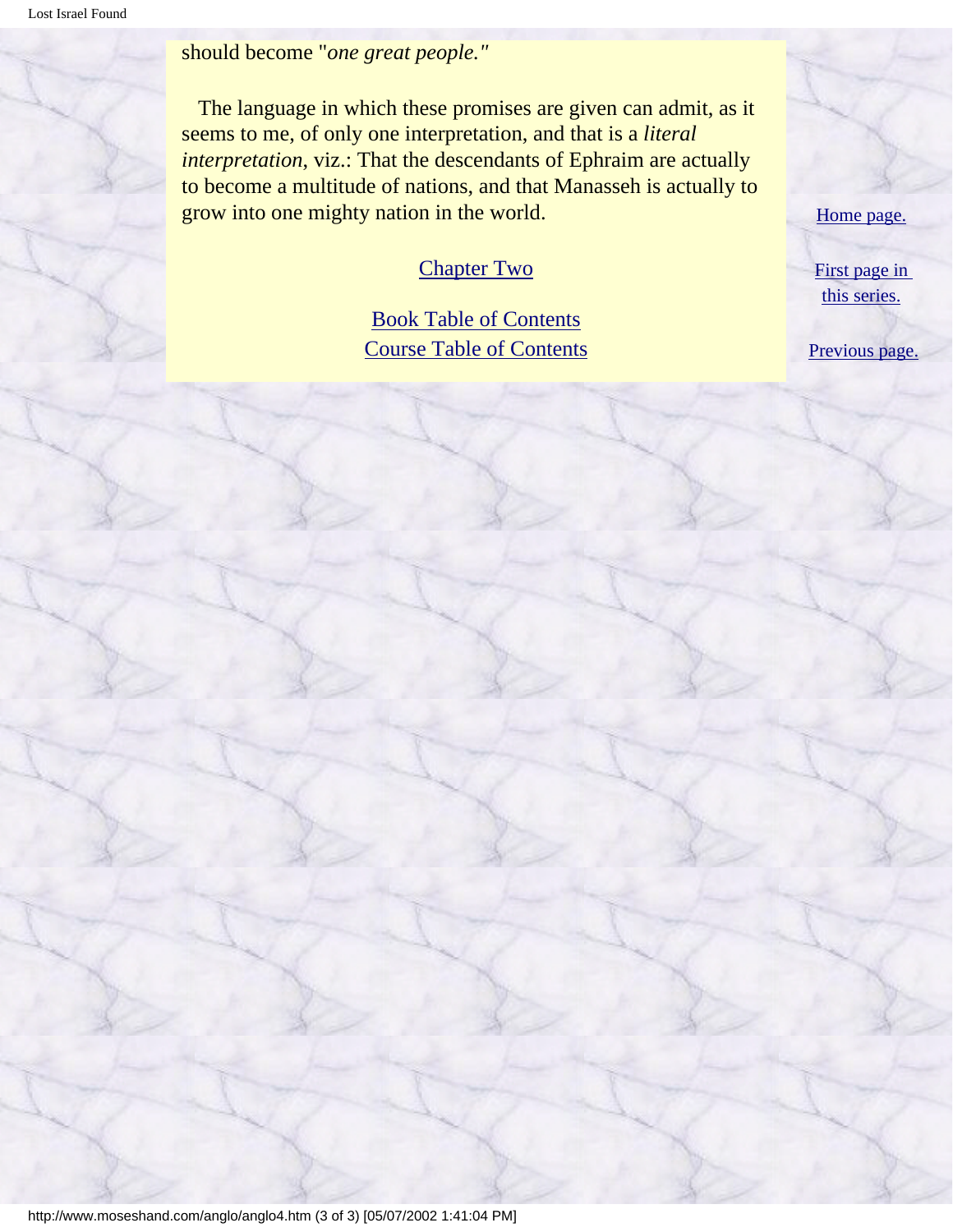### **CHAPTER II**

<span id="page-11-0"></span>The promise of a numerous offspring shown to be literally true -- Traced from Abraham down to Moses, thence to Solomon -- The division of the nation into two kingdoms -- The Assyrian captivity -- Israel lost -- The hunt for lost Israel -- The history by "Oxonlan".

### **The promise of a numerous offspring shown to be literally true**

 It is appropriate now to show that Abraham has, at the present time, a literal offspring in the world, very numerous, and that they are increasing at an unparalleled rate.

 It is known to all readers of the Bible, how cursorily so ever may be that reading, that Abraham begat Isaac, that Isaac begat Jacob, and that Jacob begat the twelve patriarchs; that these patriarchs went down into Egypt, where they dwelt some 400 years; that they were brought out from thence, some two millions or more of people, by Moses; passing through the Red Sea on dry ground, they were led on by the divine direction to Mount Sinai, where God gave to his people Israel his law, written by the finger of God himself.

 From thence, after the institution of the Mosaic ritual, this people were led on, by a cloudy pillar by day but of fire by night, through that great wilderness, being fed on manna, a bread from heaven, and water from the rock, so that no one suffered from either hunger or thirst for forty years in that great wilderness, until they reached the very borders of the promised land; that here they entered the land of Canaan by passing through the river Jordan on dry ground, although the waters of the river at that time overflowed all its banks, (Joshua, 3:15.)

**Traced from Abraham down to Moses, thence to Solomon**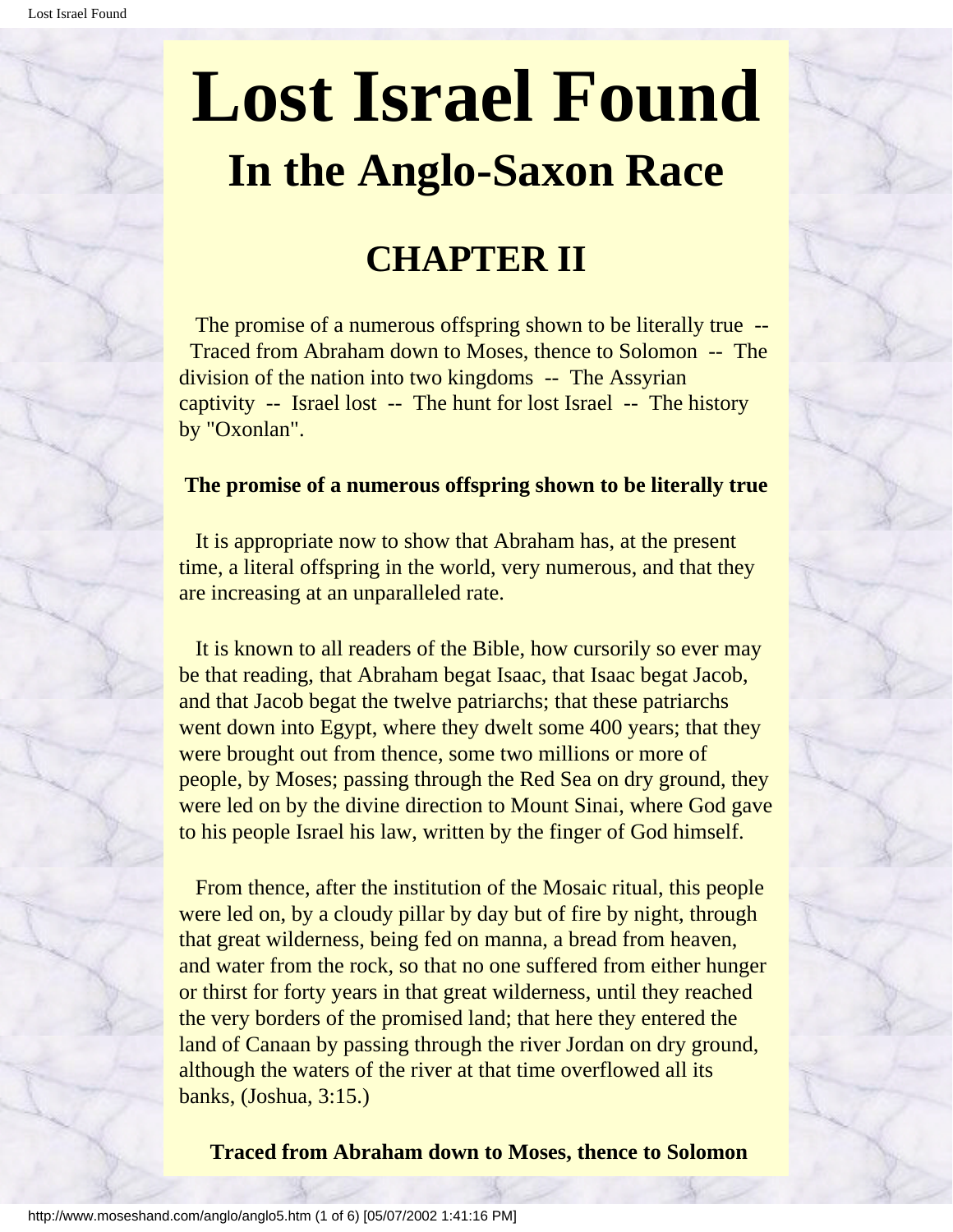So also, all know how this people, the descendants of Abraham the whole nation of twelve-tribed Israel were planted in Canaan; each tribe being assigned his portion by lot, B. C. 1491. Here this people lived some four hundred years under Judges, till B. C. 1095, when Saul was anointed as their first king. As the successor to Saul, David was anointed by divine command, as king, during whose reign the nation prospered greatly. Next Solomon, David's son, was anointed king', and he builded the Temple, surpassing ill splendor all buildings the world has ever seen.

### **The division of the nation into two kingdoms**

 This temple was built by divine direction, "according' to the pattern shown in the Mount." After Solomon's death, Rehoboam came to the throne; immediately a trouble arose, caused by the vast expenditure in building the temple. The old men, therefore, came to Rehoboam, to inquire if something could not be done to lighten this terrible burden. But his only reply was, "I don't know; I'll think about it." Rehoboam then conferred with the young men, who advise him to "make his finger thicker than his father's loins."

 This advice he follows; and proclaiming an assembling of all the people, he closed his speech by saying', "My father chastised you with whips, I will chastise you with scorpions." (1 Kings, 12:1-11.) As the result of this speech *ten tribes* went off with Jeroboam, a political leader at that time, and thus formed the Kingdom of Israel, leaving the other two tribes to constitute the Kingdom of Judah. (1 Kings, 12:12-16.)

 Here now let it be distinctly understood and borne in mind, that the whole Hebrew nation was at this time divided, thus becoming two kingdoms; the kingdom of Israel, with ten tribes, and the kingdom of Judah, of two tribes, Judah and Levi: ( It is found that Benjamin remained with Rehoboam by divine appointment, and that he continued to constitute a part of that kingdom until the return from Babylonish captivity. And indeed, Benjamin did not entirely separate himself until the final destruction of the temple by Titus, the Roman General. (I kings, 11:34-36. Also, Josephus' Ward, B.V,, 10, 1; Jer 6:1) Editor's comment: Read Josephus account for yourself and see that the Jews divided into three factions. These three Jewish groups were fighting amongst themselves. Rome tried, but failed to act a peacekeeper. The Jews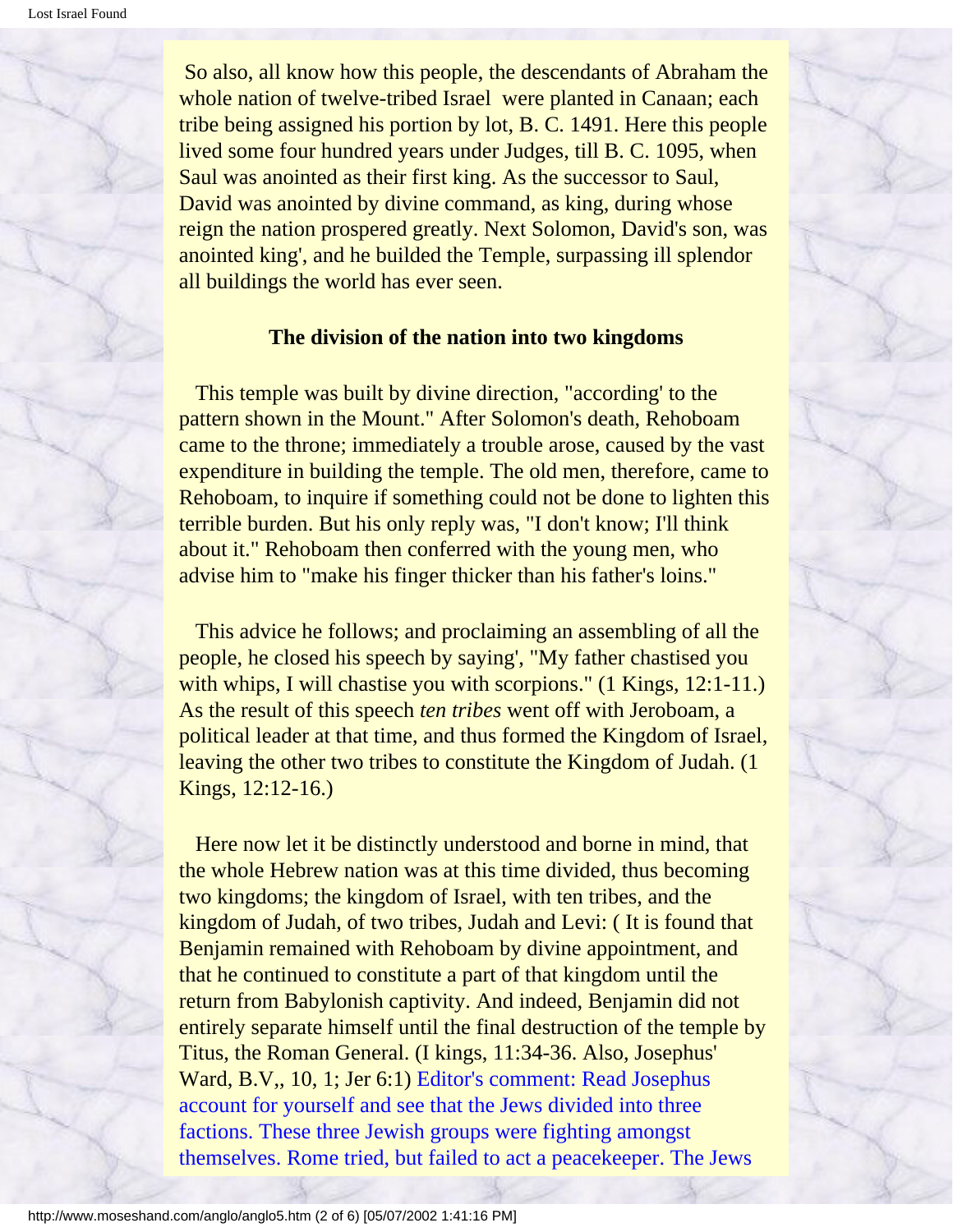destroyed the temple while fighting each other and have blamed Titus ever since. While the temple was burning the Romans tried to put out the fire. The Romans were so disgusted and frustrated with the conduct of the Jews of Jerusalem that, when it was all over, they finished the job by leveling the city as an example to the rest of the world.)

 These two kingdoms continued henceforth separate, Judah having for its capital Jerusalem, while Israel's capital was Samaria. So, also, from this time on to the final consummation, it is found that the divine predictions are no longer uttered to the twelve-tribed Israel, but either to the Kingdom of Judah, or to the Kingdom of ten tribed Israel. The failure to notice this fact has been one great obstacle to the proper apprehension of the prophesies.

 The failure, I say, to have noticed that the prophesies, for most part, are not directed to the whole Hebrew nation, but directly to Israel, (ten-tribed) on the one hand, or to Judah as distinctly on the other. By the observance of this rule much confusion may be avoided.

 This division of the Hebrew nation into two kingdoms took place B.C. about 980; and from this time on these two kingdoms are addressed, the one as Judah and the other as Israel And it will be found that by this latter term "ten-tribed Israel" is commonly, if not always, meant.

### **HISTORY OF ISRAEL, (TEN TRIBES.)**

 Immediately after the separation of these two kingdoms, Jeroboam made two golden calves (1 Kings, 12: .a29), and set, the one in Dan and the other in Bethel, to prevent his people from going up to Jerusalem to worship. This seems to have been the beginning of that system of idolatry which finally culminated in "Baalism," one of the chief rites of which was the public prostitution of every female before the altar of Baal upon her entering the state of puberty.

#### **The Assyrian captivity**

 By the practice of these diabolical ceremonies, therefore, Israel became so corrupt that the divine patience could no longer forbear;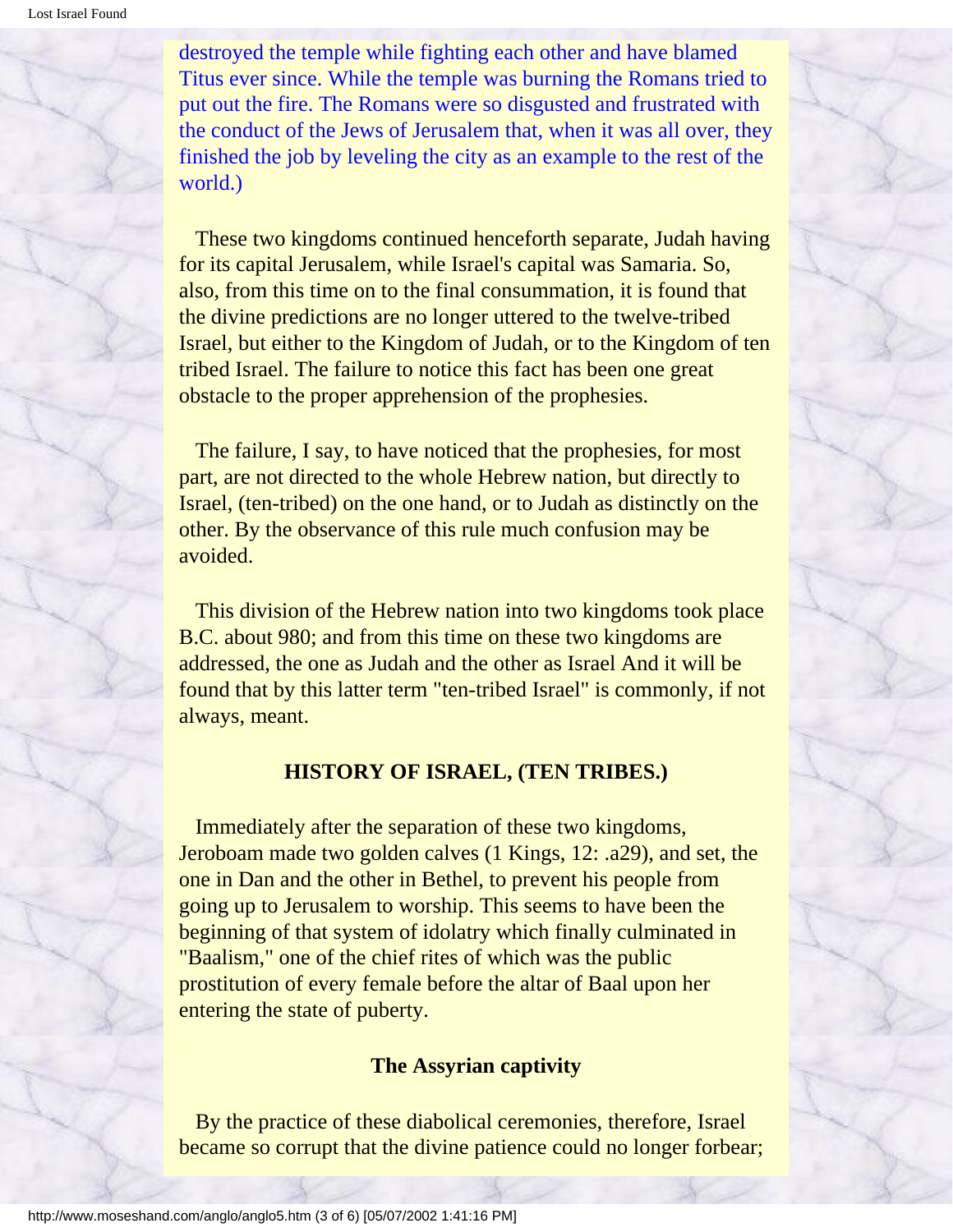and hence Shahnaneser, King of Assyria, was sent by God to besiege Israel and carry the nation captive, which was accomplished by destroying Samaria, the capital, and transporting all of its inhabitants to Assyria and placing them in the cities of the Medes, on the River Gozan, ]3. C. 720. (2 Kings, 17: 6.)

 Here these tribes became lost, as to the history of the world, but not to the all seeing eye of Him who had placed them there for their discipline and for the development of that wondrous plan by which the world was to be brought unto obedience to Jesus Christ, and Satan and all his works utterly overthrown.

### **Israel lost**

 From that time to the present the inquiry has been, *"What has become of lost Israel?"* And this inquiry has been so urgently made during the last hundred years that every nook and corner of the globe has been searched in the hope of finding these lost ten tribes of Israel; but all in vain.

#### **The hunt for lost Israel**

 So that now, in their despair, some exclaim "There are no lost tribes of Israel, and hence there are none to be found." But how has this search been made? What has been the order of it? What were the objects sought? And would they be known if found? Let us look at the facts.

 The facts are, this search has been made without any definite plan. The "detective" in searching for a criminal must have the exact description given of his ma -- his age, complexion, indeed his very photograph so that he may distinguish this man from all others in the world wherever found, or in whatever multitude so ever he may have concealed himself.

 But in the hunt after "lost Israel" who has consulted the one only record where both the whereabouts and the photograph of Israel is to be found? Who ? What is the description there given ? The *"whereabouts"* is said to be *"the isles of the sea,"* (see Jer. 30:3, and 3: 12, Isa. 41:15; also 10:2023, Isa. 42:10 and 49:1,) and the photograph is given in Gen. 28:12-13, viz.: The wealthiest of all nations, "thou shalt lend unto many nations, but thou shalt not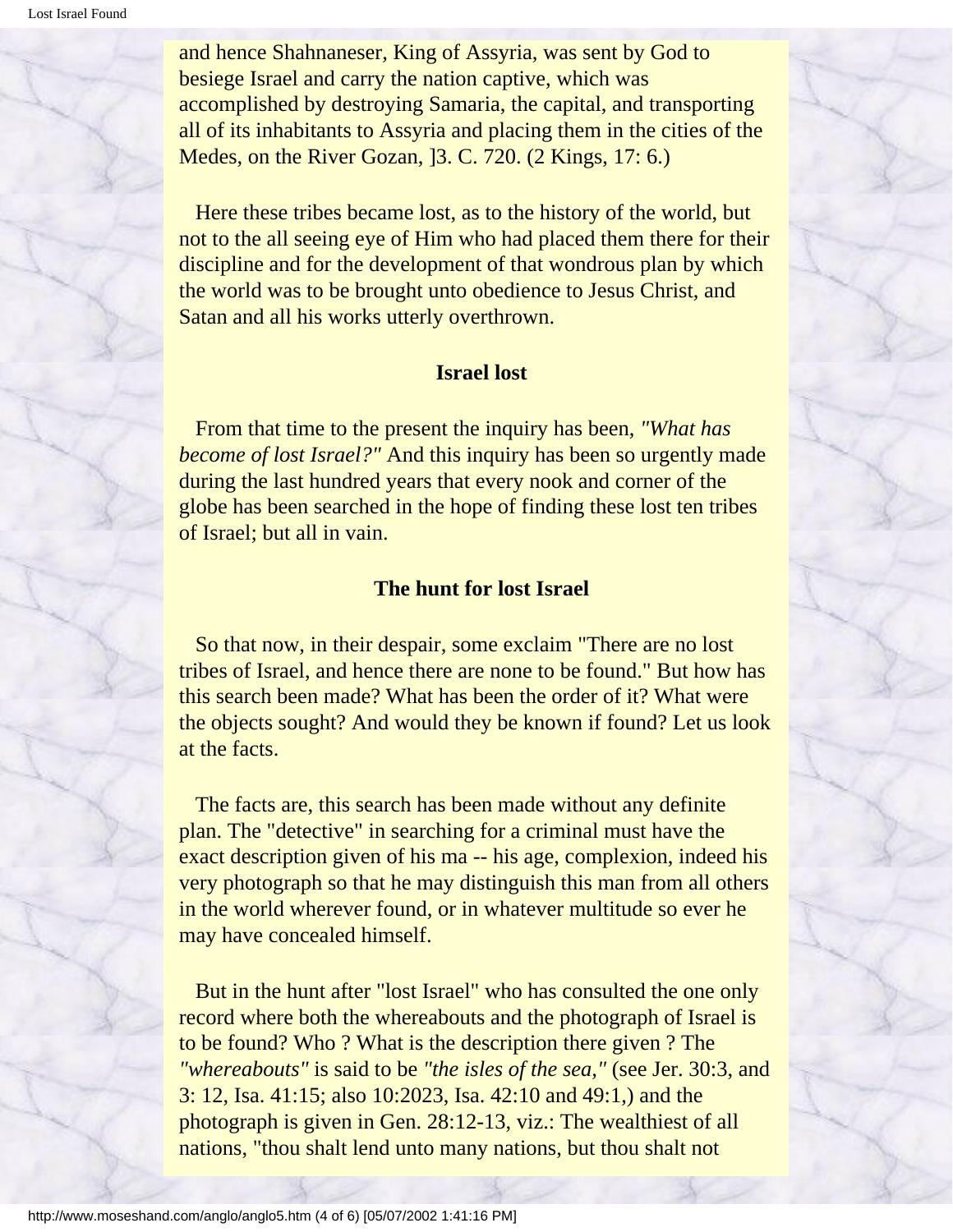borrow." "And the Lord shall make thee the head, and not the tail; and thou shalt be above only, and not beneath."

 This photograph, then, is of a nation whose wealth is unparalleled by that of any other nation, and whose political influence is to be high above all other nations. But instead of hunting for a nation having these peculiarities, we have ransacked the nooks and by places of earth to find the nation "high above all others" and searched the poor houses of the world to find the wealthiest of all nations! (Elias Boughdenot wrote a book some seventy-five years ago, in which he tried to prove that the Northwest Indians in America were the lost Israel.)

 And all in vain. But as soon as this divine description of lost Israel was discovered, the hunt has not been at random, nor in vain. The great wonder now is, why had this not been seen before? Ah, why? Because this is just as Israel's God would have it. Why is it that of all the histories that' have been written in two thousand years now past, not one contains the first mention of the *"Kingdom of Israel"* that was placed in the cities of the Medes, on the River Gozan, about eight hundred miles northeast from Jerusalem, on the southwest coast of the Caspian Sea?

### **The history by "Oxonlan"**

 Why is this? Why, of all the histories of ancient or modern times has no one ever undertaken the task, till recently, of gathering up the fragments, searching out and arranging in their due order the traces of the wanderings of Israel? Who can answer this question? But this work has now been performed, now in these ends of the earth, in which the wanderings of this people have been traced for 2,500 years. ("Israel's Wanderings." By Oxonian. Second edition, price 5s. (Post free, 5s. 4d.) John Heywood, 11 Paternoster building; W. H. Guest, Paternoster Row, London.)

 We are, therefore, now prepared with materials suitable for hunting up and identifying "lost Israel" when found.

 Our first inquiry, then, will be touching the captivity of Israel; whether all of the "ten tribes" were indeed carried away by Shalnmneser ?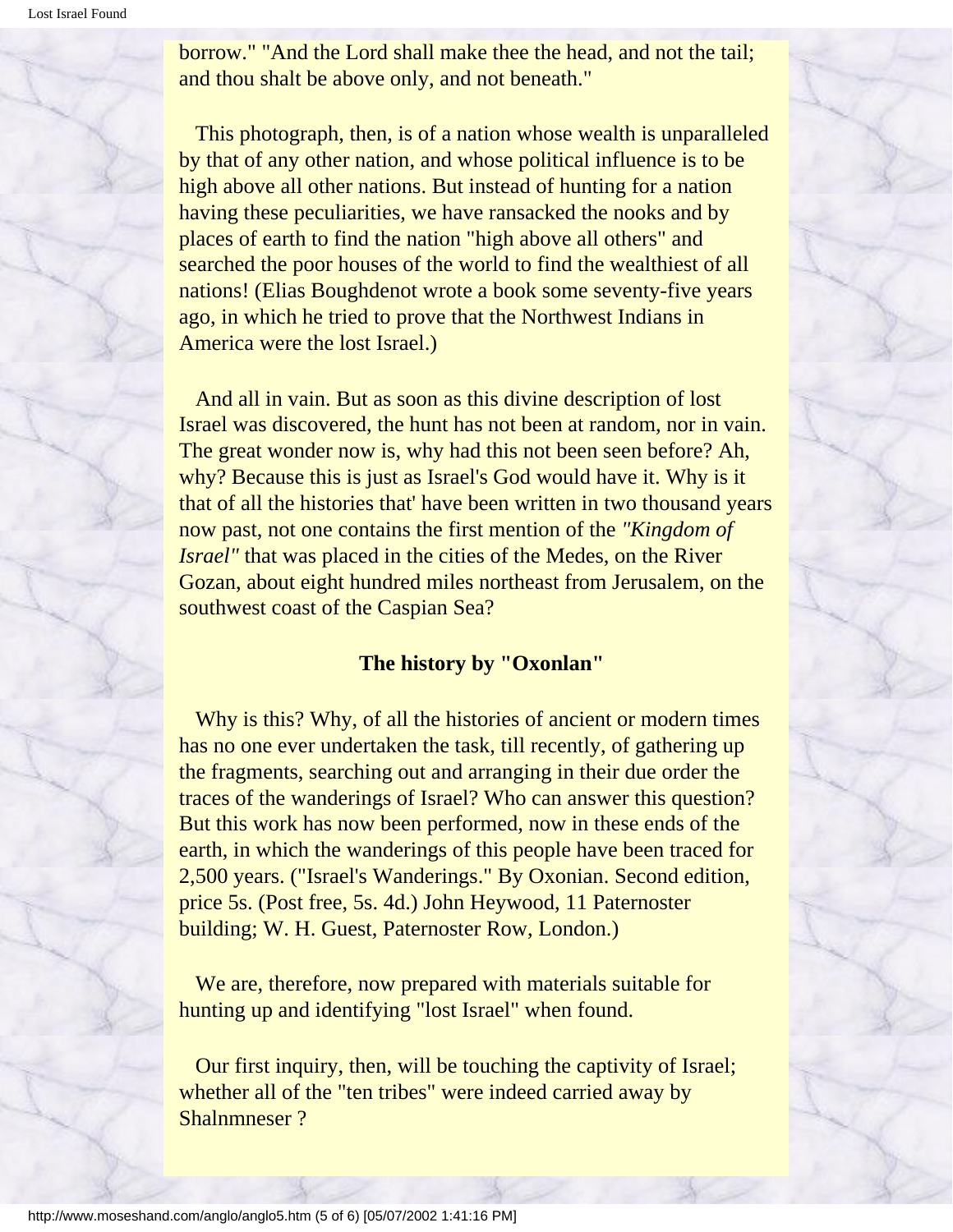In answer to this question, it is found that Dan and Simeon were not disturbed; they remained still in Palestine, in their original lot. But here, it must be noticed, that some time after the twelve tribes had been located in Canaan, Dan, found his lot too small for the great increase of his people. Hence, a company was formed for finding another place unoccupied, to which they might migrate, and there settle.

 Such a place was found in the extreme north of Canaan, occupied by the natives whom Joshua had been commanded to destroy, -- a little city called Laish. This they destroyed with all its inhabitants, and on the ruins built for themselves a city, and called it Dan, after the name of their' tribe. This branch of the tribe of Dan was carried captive into Assyria and placed on the River Gozan with the others. But the other Dan, he that occupied the old homestead, what shall he do? To unite with Judah, he and Simeon, that they cannot do; for with Judah they are at "sword's point."

 What shall they do, then? They must go somewhere; not only because Judah is their enemy, but more especially because of the fear of their greater enemy Shahnaneser. Now it is known that Dan was a mariner, that "he abode in his ships," (Judges, 5:17), and also it is known that when Solomon was building the temple some 250 years before this, Dan was employed in company with the Phoenicians, in importing tin, from Brittany, (now Cornwall) in England, for the making brazen vessels for the temple.

### [Chapter Three](#page-17-0)

[Book Table of Contents](#page-2-0) [Course Table of Contents](#page-88-0) [Home page.](http://www.moseshand.com/index.html)

[First page in](#page-0-0) [this series.](#page-0-0)

[Previous page.](#page-8-0)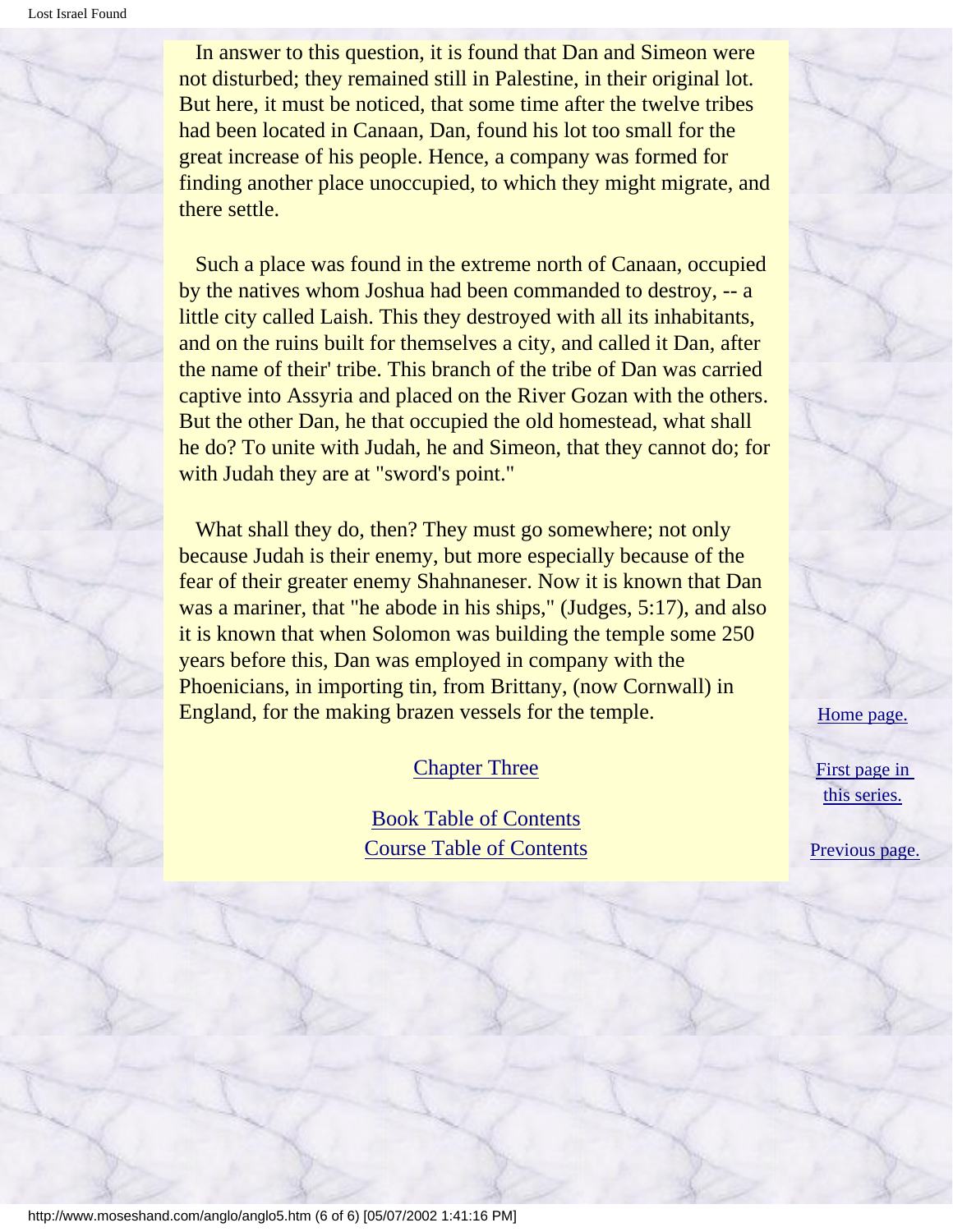### **CHAPTER III.**

<span id="page-17-0"></span>Dan's migration- A colony to Greece -- At the sacking of Troy -- Settlement of twelve cities in Asia Minor -- The Lacedemonians, Israelites, by Josephus -- Dan's escape with Simeon to Ireland -- Simeon in Wales -- The other Dan escapes to Den-mark, via north of the Black Sea, giving his name to every river crossed -- His final settlement in Denmark

### **Dan's Migration to Ireland**

### **Dan's migration- A colony to Greece**

 From historic evidences that have come to light recently, it seems that Dan had long been familiar with the then Western World; that he had been accustomed to the performance of voyages with the Phoenicians all over the Mediterranean Sea, and beyond outside the Straits of Hercules; and that alone, unaccompanied by any of his neighbors, he had sailed to Egypt, and from thence into Greece, taking with him a colony of his own people; and that these Danai are said to have been among the first settlers in Greece. (See "Wanderings of Israel," by Oxouian.)

### **At the sacking of Troy -- Settlement of twelve cities in Asia Minor**

 It is farther stated, that Dan was engaged in the sacking of Troy; that afterwards he conquered Macedonia, and that Alexander seems to have descended from this very tribe of Israel. It is furthermore stated, that Dan settled, after the sacking of Troy, in that very region, where he built twelve cities.

 **The Lacedemonians, Israelites, by Josephus**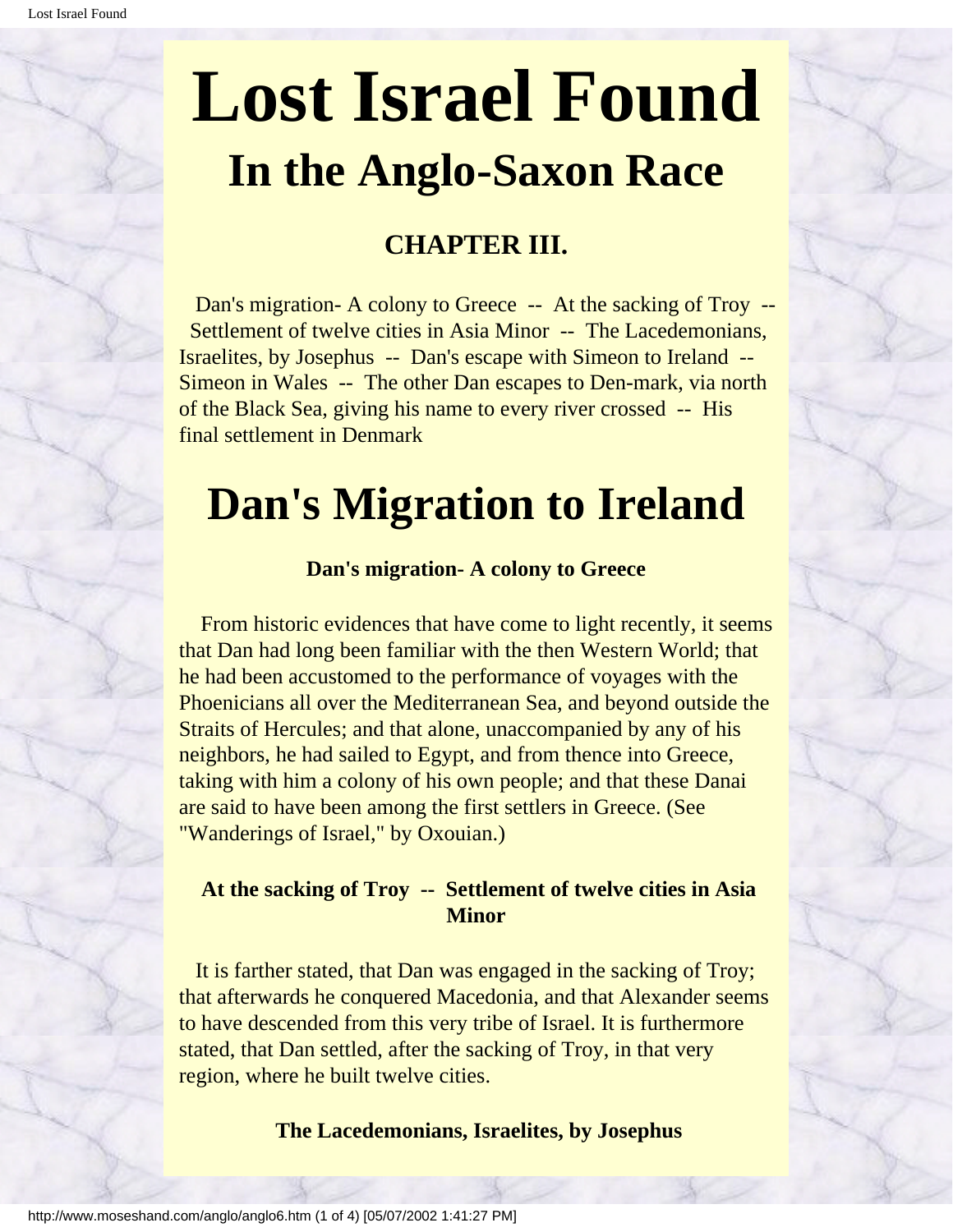Josephus says that the Lacedemonians were the very kindred of the Jews. (See Antiq. XII, IV, 10 and XIII, V, 8.)

#### **Dan's escape with Simeon to Ireland**

 Now, with these historic data before us, is it strange that Dan and Simeon, having been left by Shalmaneser, undisturbed in their own lot, yet cut off from all connection with the Kingdom of Israel, to which they belonged, from which they were now separated eternally, so far as they knew -- that they should flee to some far distant land beyond the reach of their oppressors, where they might form for themselves a kingdom of their own, beyond all fear, and beyond all knowledge of their enemies?

 Accordingly, we find this the very resolution they adopted. Having been long acquainted with the (to them) far-western lands, and having ships of' their own, it is found that, having embarked with whatever of their effects they could carry, they set sail, (B. C. about 720) and going westward, by the way of Tarshish, now Tartessus; thence through the straits of' Hercules, and around into the great Atlantic, northward.

#### **Simeon in Wales**

What their ultimate destination was is not now known, but being far out at sea, they were driven by a storm far to the north, and landed somewhere upon the coast of Norway. But here they did not remain; sailing away from here, they directed their course south towards the sun, and finally landed on the northern coast of Ireland; where Dan made his camp, placing Simeon, the meantime, directly over on the coast of Scotland, where it is said he remained a while, and then migrated down south into Wales, where he is today. But Dan established himself, permanently, in the north of Ireland, where we shall find him hereafter, with a regularly organized government.

### **THE OTHER DAN**

 It has been stated that the colony of Dan, which settled in the extreme north of Canaan, was carried off by Shalmancser, with the rest of his brethren. What now shall he do? It would seem that the perpetual separation from the parental stock of his own tribe was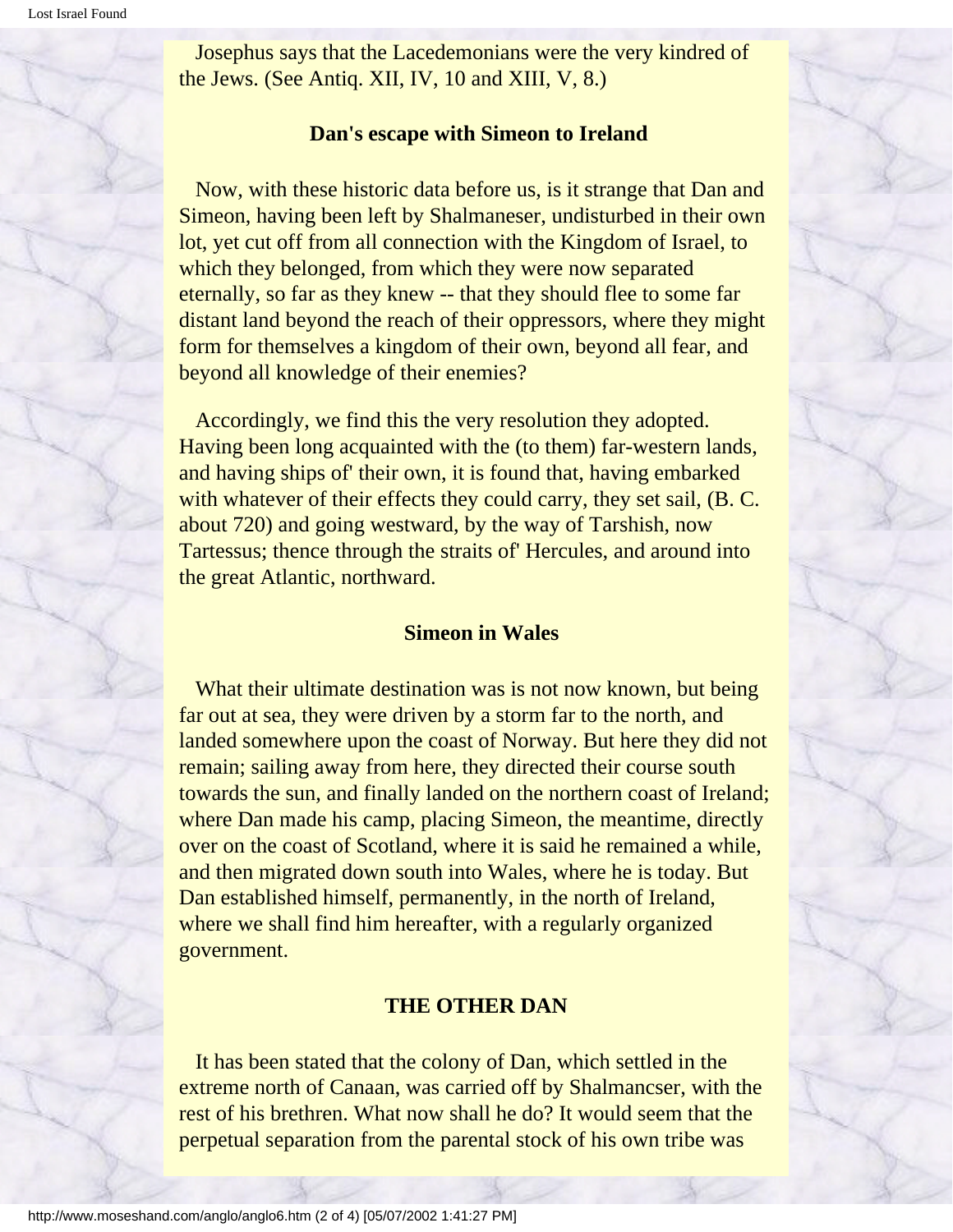far from agreeable to him. What shall he do, therefore? Whether he may have learned of Dan's and Simeon's escape to the islands far west, is not known.

 But Dan being naturally a kind of pioneer, soon starts off' in his wanderings to find his brother Dan, yet not knowing whither he should direct his course; but some unseen guide points his way westward. On and on he goes, following his unknown guide, yet leaving his track behind him, and that, too, so permanent that it is seen today bearing his own name.

 This is found at his encampments, ill crossing rivers, and in his finial resting place. His first course, located as lie was between the Caspian and Black seas, was northward, for if he went south of the Black Sea he would expose himself to the Assyrians, and thus his flight be cut off: To the north then he goes, and the first river he crossed he gave his own name, Dan, (now the Don.) The next he called Demiester, (now Dniester.) The next he crossed he named Danieper, (now Dnieper.) The next great river was Daube, which name the philologists tell us means *the settlements of Dan.* Here he seems to have made a longer tarry than at any former encampment.

### **The other Dan escapes to Denmark, via north of the Black Sea, giving his name to every river crossed His final settlement in Denmark**

 But that unseen hand still beckoned him onward, for this was not his rest. On he goes, therefore, up the Danube, making no known settlement till he reaches the very source of the great river. Here, it is said, he made a circuit in search of a place to rest, but finding none, he was led by the same unseen Guide northward, whither he directed his steps, wandering hither and thither like Israel of old in the wilderness, till finally his Guide marked his camping ground in Danemarsch, (Denmark.)

 Here Dan fixed his camp, from which he spread out into Holland, into Norway and Sweden, peopling all that country by the help of some other tribes, which came hence afterwards.

 In reviewing the ground now gone over we find that Dan and Simeon have both been located -- Simeon in Wales, where he made his permanent abode, and Dan, the elder, on the north coast of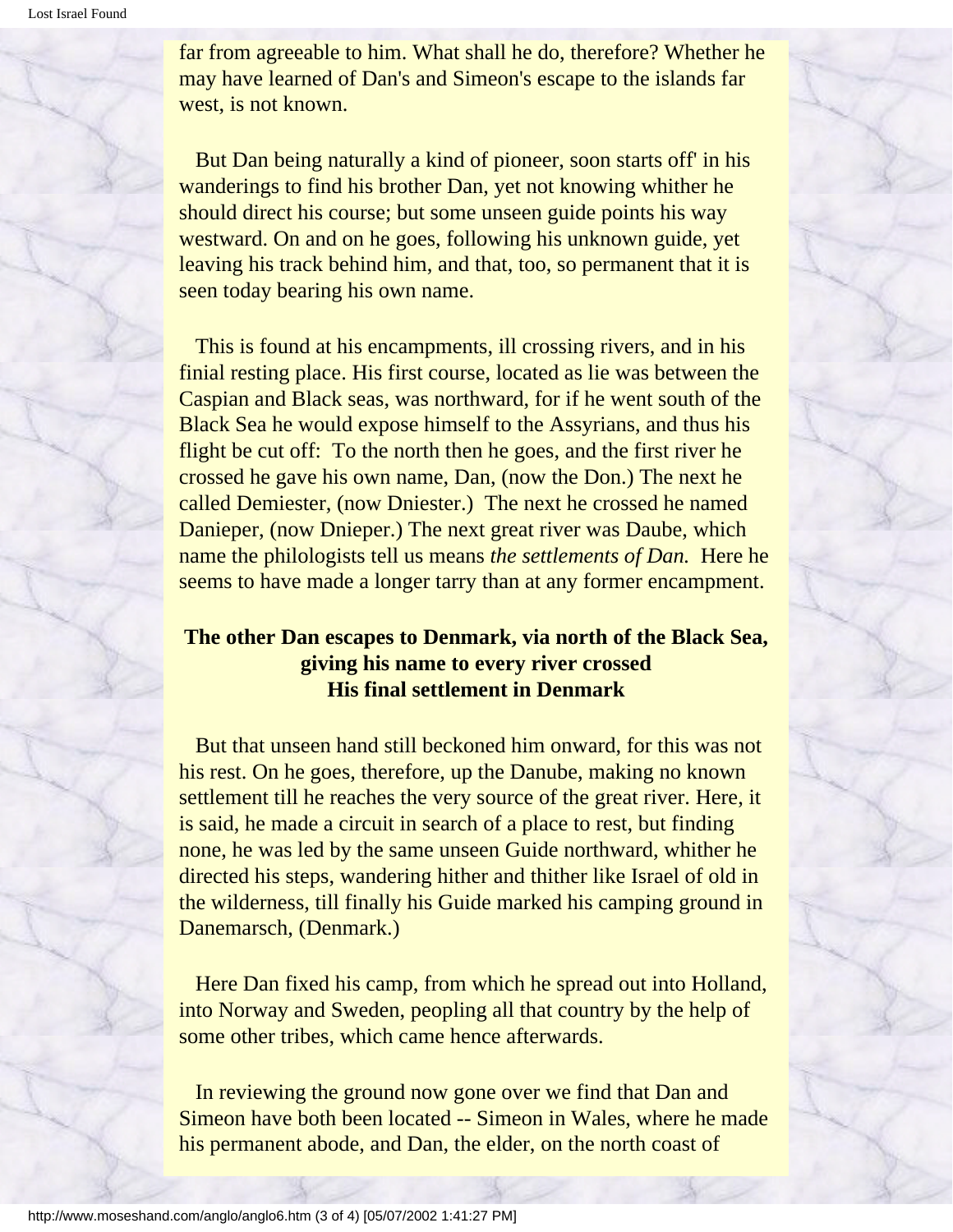Ireland, while Dan, the younger, is fixed in Denmark. (Eldad, an eminent Jewish writer, says: "In Jeroboam's day, 975 B. C., Dan refused to shed his brother's blood; and rather than go to war with Judah, he left the country and went in a body to Greece, to Juvan and to Denmark.")

### [Chapter Four](#page-21-0)

[Book Table of Contents](#page-2-0) [Course Table of Contents](#page-88-0)



[First page in](#page-0-0) [this series.](#page-0-0)

[Previous page.](#page-11-0)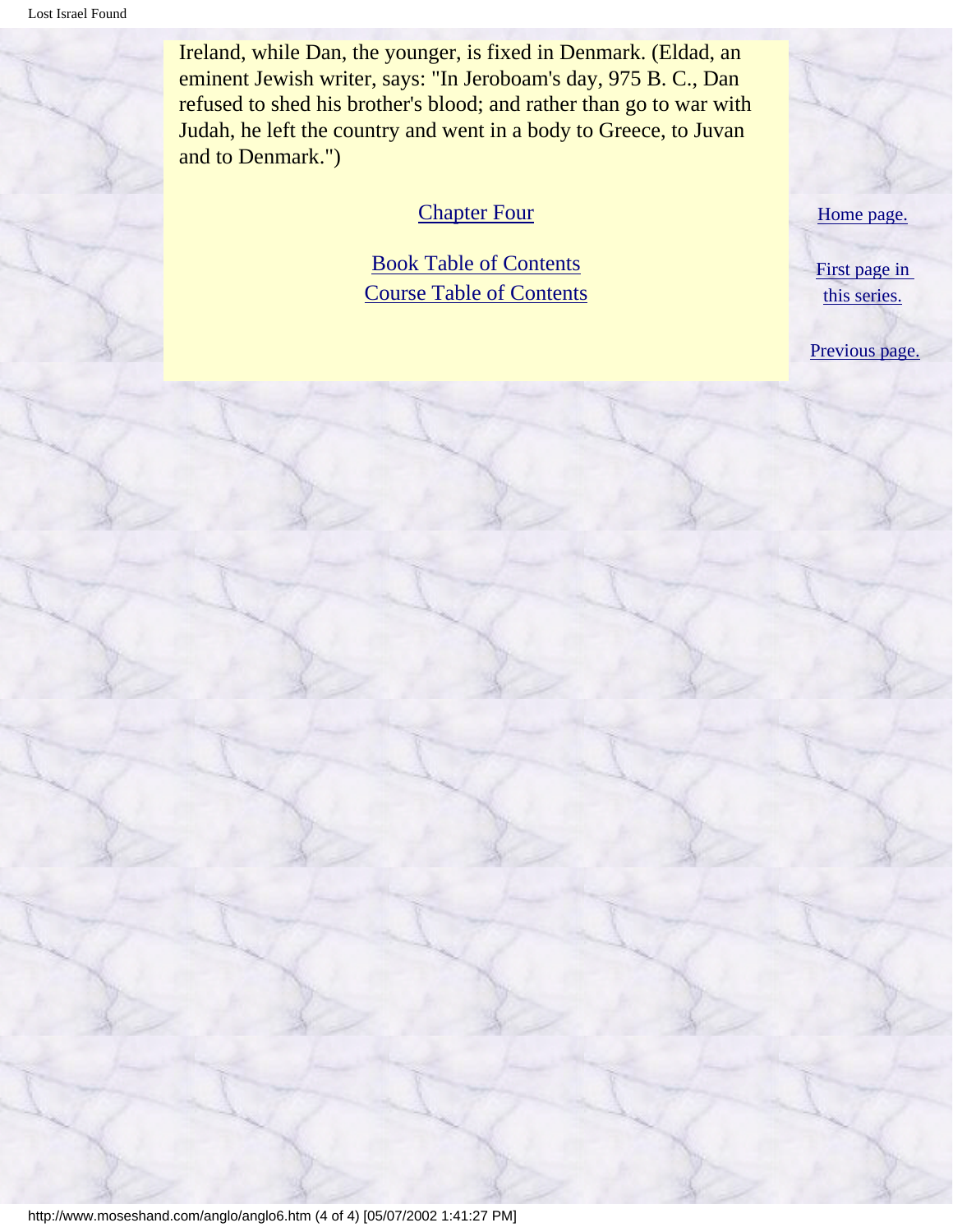### **CHAPTER IV**

<span id="page-21-0"></span> **Jeremiah's escape to Ireland -- The Babvlonish captivity -- His treatment by the Jews, by Nebuehadnezzar -- Taking the ark and Jacob's stone out of the temple -- Going down to Egypt with Baruch and the women -- His flight thence to Ireland -- The marriage of Tephi to Eoehaid -- Crowned on Jacob's stone -- Transmitted down through every reign to Victoria, who was last crowned on it -- Now in Westminster Abbey -- Tephi's death and burial in Tarah -- Hebrew institutions established by Jeremiah**.

### **Jeremiah's escape to Ireland**

 "See, I 'have this day set thee over the nations and over the kingdoms, to pluck up and to break down, to destroy and to overthrow; to build up and to plant." (Jer. 1:10.) Again, Ezk. 17:22: "Thus saith the Lord' I will also take of the lofty top of the cedar, and will set it; I will crop off from the top most of his young twigs a tender one, and I will plant it upon a high mountain and eminent."

 These passages of scripture are believed to teach what Jeremiah is about to do in Ireland.

 It is necessary to refer now to Judah. Judah was still left in Jerusalem, after Israel was carried away captive into Assyria, for Judah's cup of bitterness had not yet become fulll. But he was fast following on the same course of idolatry practiced by Israel. Yet the "long-suffering" of God endured for all hundred and thirty years after Israel's captivity, when, Judah's cup being full, God sent Nebuchadnezzar, who utterly destroyed Jerusalem, burned the temple, and carried all the principal people to Babylon.

### **The Babvlonish captivity**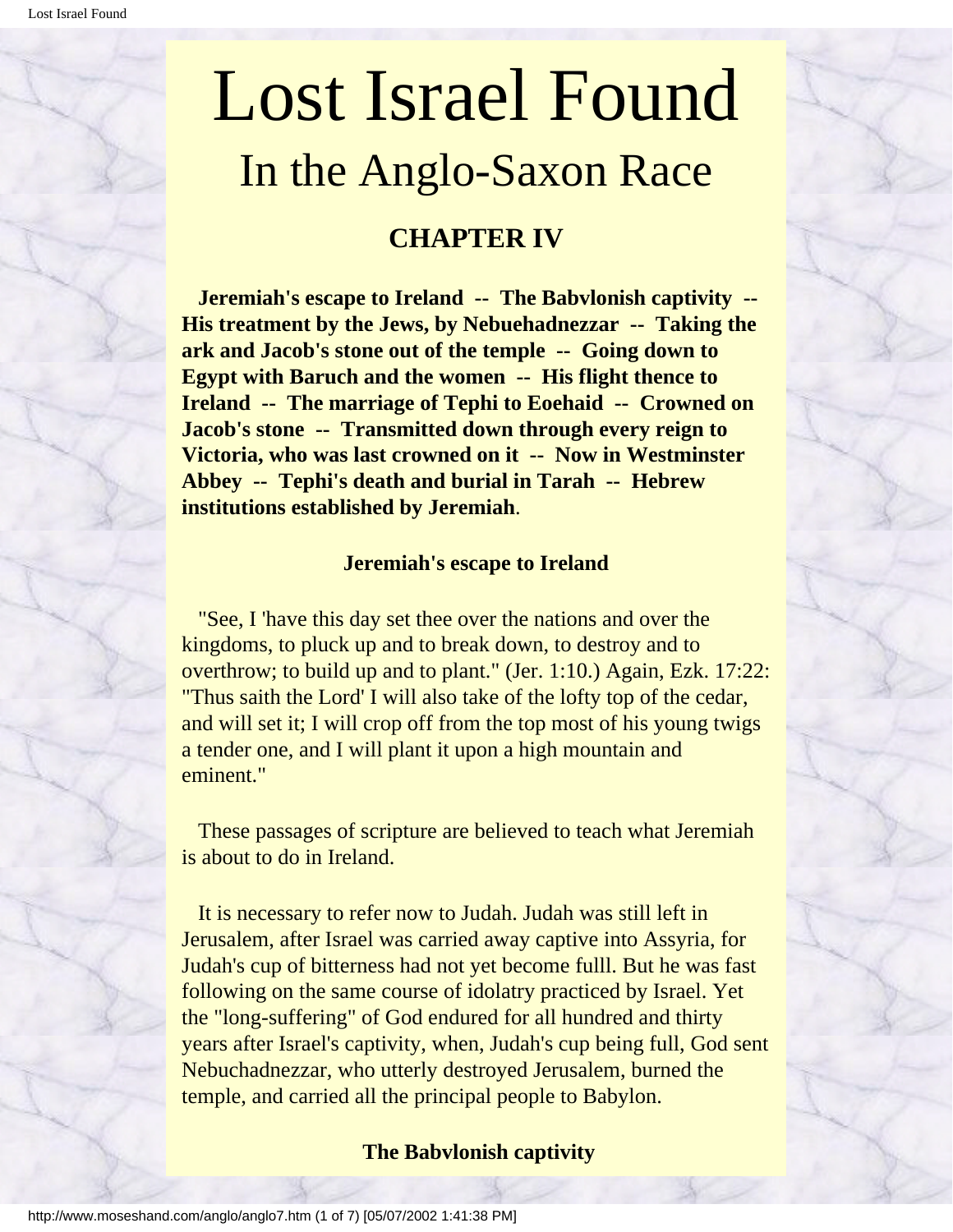The account of the Babylonish captivity is contained in 2 Kings, 25:1-20, and in the last chapter of Jeremiah; a brief account of which it may be well to look at.

 By consulting the prophecy of Jeremiah, (Jer., chapters 36, 37, 38, 40,) it appears that he had been charged with a message to Judah, the sum of which was, that the iniquities of that nation had become so great that they were to be all sent to Babylon, where they would be cured of their idolatry.

### **Jeremiah's treatment by the Jews, by Nebuehadnezzar**

 This was their great sin, and this sin Jeremiah charged home upon them with great power. But they would not listen to the preaching of that prophet of God, but declared that they would not go to Babylon; and in their wrath thrust Jeremiah down into that deep pit, where it was found he would soon die, being sunk down in the mire.

 He was therefore taken out and placed in the court of the prison, where he remained until the temple was destroyed.

 Now it was that the first attack was made on Judah by Nebuchadnezzar. In this battle, the army of the Jews was defeated, the king, Zedekiah, taken, his eyes put out, his sons slain, and his daughters delivered into the care of Jeremiah. We find also that the King of Babylon charged Nebuzaradan, his chief captain, to look well to Jeremiah; to administer to all his wants; to give him liberty to dwell and to (go wherever he might wish; and that nothing should be withheld.

 Also it is found that the temple was sacked by Nebuchadnezzar at that time, and all the sacred vessels taken out and carried to Babylon. These vessels are all numbered and specified, but no mention is made of the *"Ark of the Covenant."* (Ezra, 1:5-11.) So, also, when Cyrus, some seventy years after this, ordered all these vessels which Nebuchadnezzar had taken from the temple, to be returned to Jerusalem, no mention is made of the *"Ark of the Covenant"!* (Ezra, 1:7-11.) Josephus also mentions the same things, but is silent respecting the Ark of the Covenant! Now why this silence?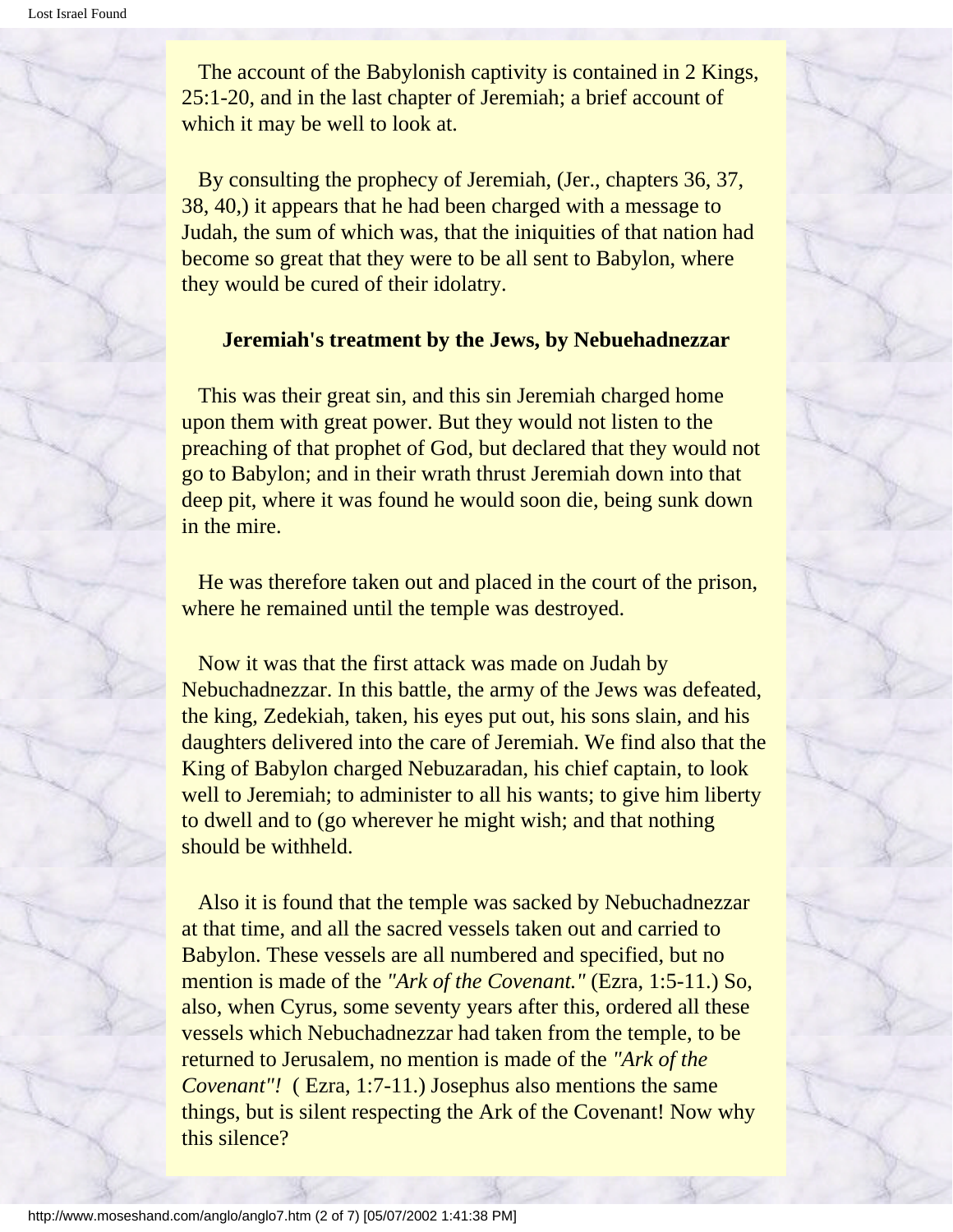This sacred vessel, the most highly prized of all the vessels of the temple, has no mention made of it. Why is this? If it had been in the temple, would it not most surely have been taken by Nebuchadnezzar, being an object of priceless value?

### **Taking the ark and Jacob's stone out of the temple**

 There seems but one answer possible to these questions. Jeremiah, we know, had full liberty of the temple, which Nebuchadnezzar had given him on his first approach to Jerusalem..

 Furthermore, Jeremiah knew that the temple was to be destroyed utterly; therefore it is believed, though it can not be proved here, that he went into the temple before it was sacked by Nebuchadnezzar, and took from thence *"the Ark of the Covenant,"* and Jacob's stone on which he had rested his head at Bethel, which he had erected as a witness, and anointing' it, said "this is Bethel," (God's house.)

 These Jeremiah took to himself he and Baruck, and preserved them for future use, of which mention shall be made hereafter.

### **Going down to Egypt with Baruch and the women**

 At the second invasion of Jerusalem the temple was burnt -- the king's house, and the very walls of the city destroyed, and all the principal people carried to Babylon. But Jeremiah with Baruck and a few others were left. These soon determined to go down to Egypt, although Jeremiah had told them that death would surely be the result. But all went down, yet none ever returned save Jeremiah and Baruck and the women. (Jer. 42:17, and 44:14 and 28.)

 This is the last account the scriptures give of Jeremiah. But what shall he now do? Judah is carried away captive to Babylon; the beautiful temple is burned up with fire, and Jerusalem itself deserted and laid waste! What shall lie do? Whither shall he flee? Stay in Jerusalem he cannot, for all is gone!

 The kingdom is utterly subverted, and all the tribes of Israel are gone, utterly swept from the land given them by God, and the whole land is desolate. But has Jeremiah finished his whole work assigned to him? What was that work? Jer. 1:10 --''See, I have this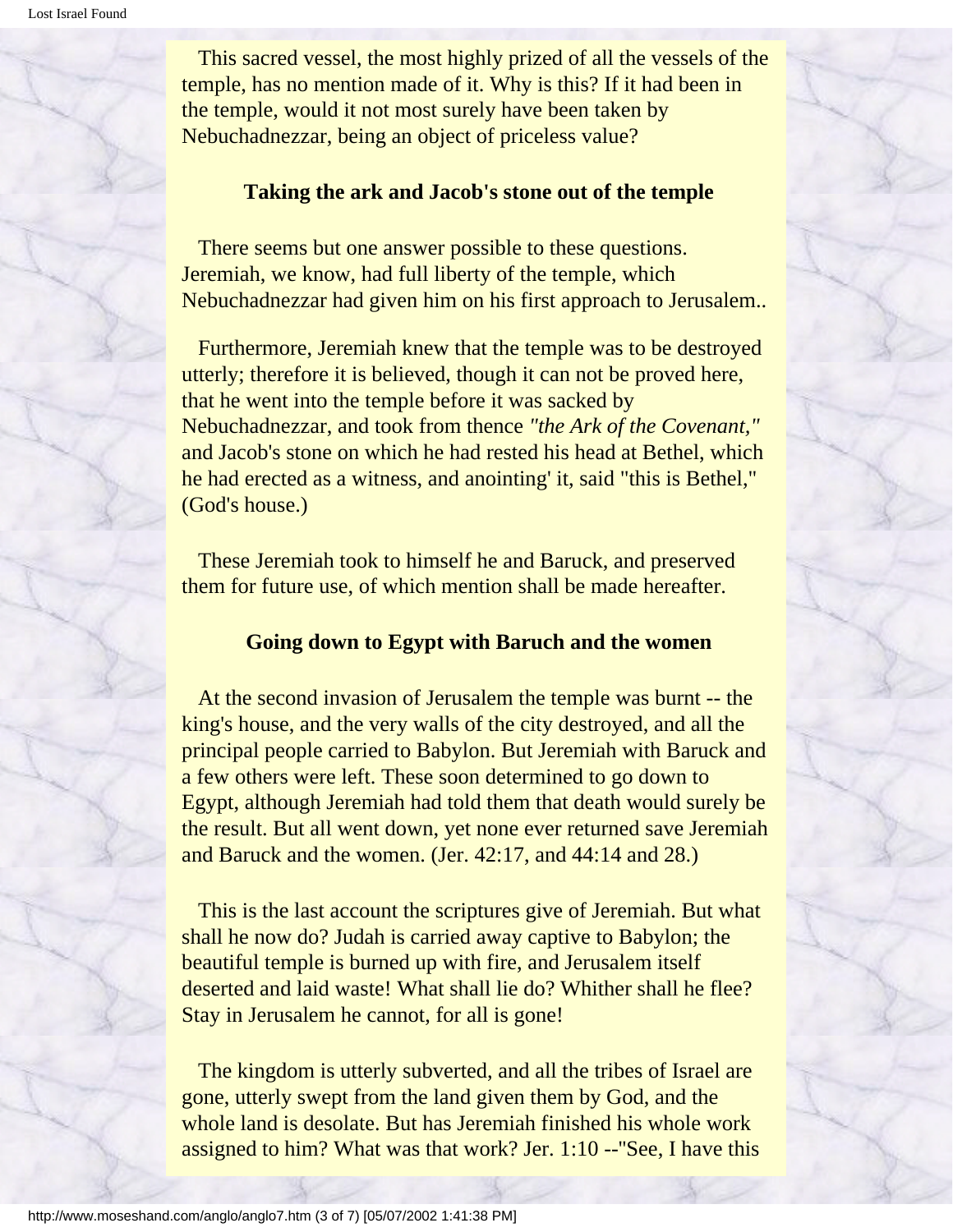day set thee over the nations and over the kingdoms, to root out and to pull down, and to destroy and to throw down, to build and to plant." Here, then, is his commission. He is God's *minister plenipotentiary*, and as yet he has been employed only in rooting up and throwing down; now he must finish by "planting" and "building up." But where shall he go, and how is this great work to be done?

 Jeremiah must certainly know where Dan is. And he knows, too, that he has in his own possession, Tephi, the daughter of king Zedekiah, the only living heir to the throne of David; and as we shall find, the "coronal stone" he has in his possession.

#### **Jeremiah's flight thence to Ireland**

 Now we shall find soon after this, according to the Irish records, that *"a wise, holy man from the East came to Dan, bringing with him his scribe, Brugsch,* [Barueh?] also a beautiful princess, daughter of a king." (B. C. about 525.)

 Dan had now a regularly organized government, and Eochaid II was the reigning prince. This prince, when he beheld that beautiful damsel, said to Jeremiah: "I must marry that beautiful princess." Well, replied Jeremiah, on this ground alone: your government must be purged of all Baalism, and based on the divine law which I have here.

**The marriage of Tephi to Eoehaid -- Crowned on Jacob's stone -- Transmitted down through every reign to Victoria, who was last crowned on it -- Now in Westminster Abbey**

 To this Eochaid assented, and so the marriage was ratified by Jeremiah, and Tephi was crowned on Jacob's Stone. Then this stone was given to them, to be transmitted down through every reigning flintily, as the "title-deed" to the land of Canaan.

 In obedience to this injunction, the stone was transmitted down through every succeeding reign in Ireland to Fer:gus I, who took it over to Scotland, (B. C. 320,) and thence down through every reign to James VI, of Scotland, James VI, of England, and thus down through every reign to Victoria, the last who was crowned upon it; and this identical stone is now in Westminster Abbey!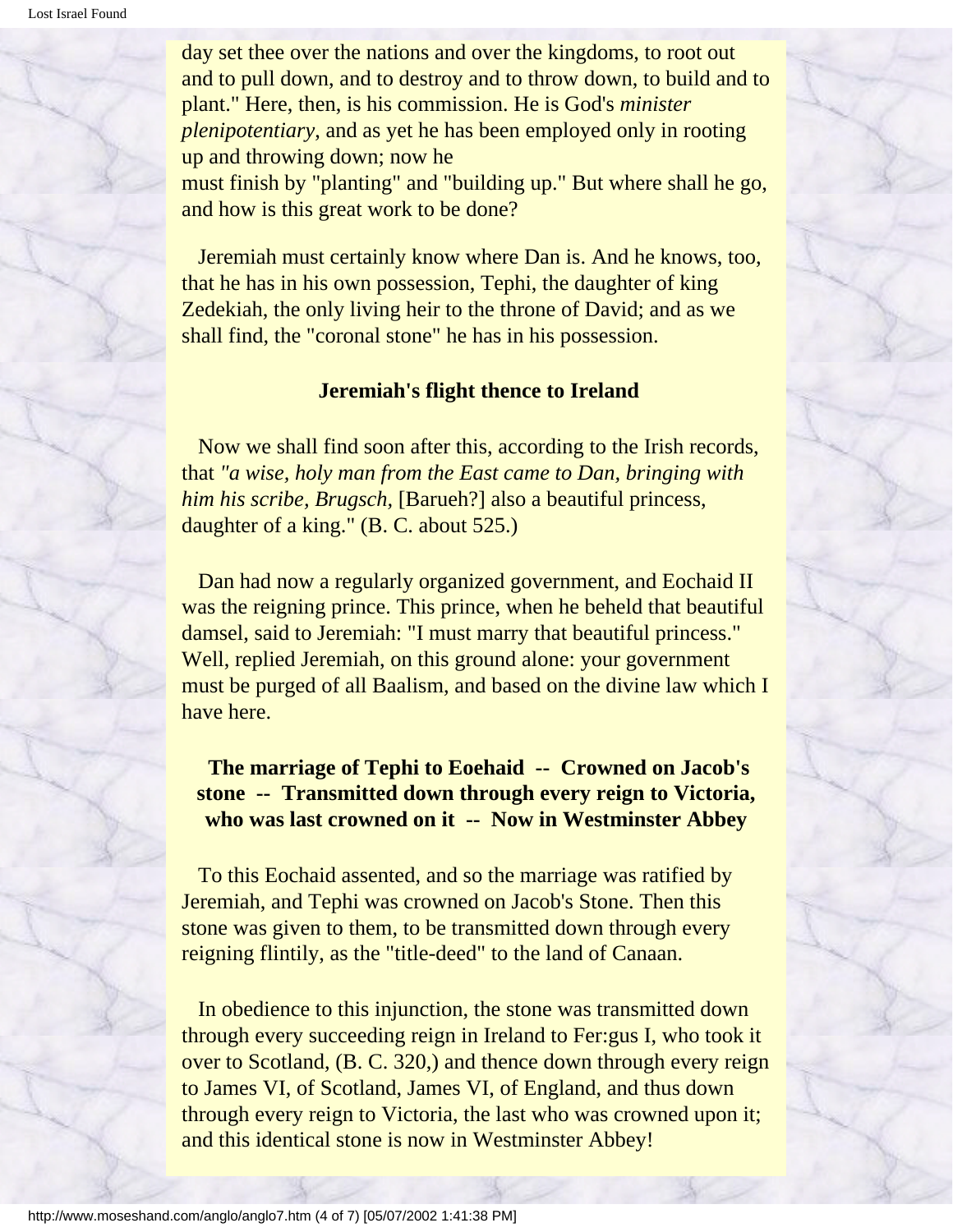#### **Hebrew institutions established by Jeremiah.**

 In Ireland, Jeremiah established the "School of' the Prophets," the supreme judgeship, and several other Hebrew institutions, according to the Mosaic ritual. Thus did Jeremiah fulfill his commission, by "planting and building" -- for here was certainly established the Throne of David by the coronation of Tephi, the true lineal descendant of David himself -- and then laying the foundations of the government in strict accordance with the divine requirements. (See Exodus, Leviticus, and Deuteronomy.)

### **Tephi's death and burial in Tarah**

 But what became of this Queen Tephi? It is said that she died a few years after, leaving a family of young children, and that her death was mourned by all the people, in prose, in verse and in song, as none other has ever been mourned for. And as for poor Eochaid, his heart was so torn he said, "I must make a great mausoleum for my beloved queen;" and he did so, building a tomb in the center sixty feet square, ill which the body of' Tephi was placed, and over it was constructed a great mound, which he named "Tara," a pure Hebrew word, meaning "two tables."

 And here, it is believed by some, was placed the Ark of the Covenant, together with its sacred contents. Now, as to the Ark of the Covenant, no one knows definitely what became of it. It seems to be acknowledged by all that it was known to have been in the temple before the invasion by Nebuchadnezzar, as also Jacob's stone; and that there is no mention made, in the enumeration of the articles taken from the temple by Nebuchadnezzar, of the Ark of the Covenant, nor of Jacob's stone. The great inquiry, for a long time has been, "What became of the Ark?" But no answer has as yet been given which seems entirely satisfactory.

 In II Maccabees this passage is found' "It was also contained in the same writing that the prophet, being warned of God, commanded the tabernacle and the Ark to go with him [Jeremiah ] as he went forth into the mountain, where Moses climbed up and saw the heritage of God. And when Jeremv came thither, he found a hollow cave, wherein he laid the tabernacle, and the ark, and altar of incense, and no stopped the door. And some of those that followed him came to mark the way, but they could not find it.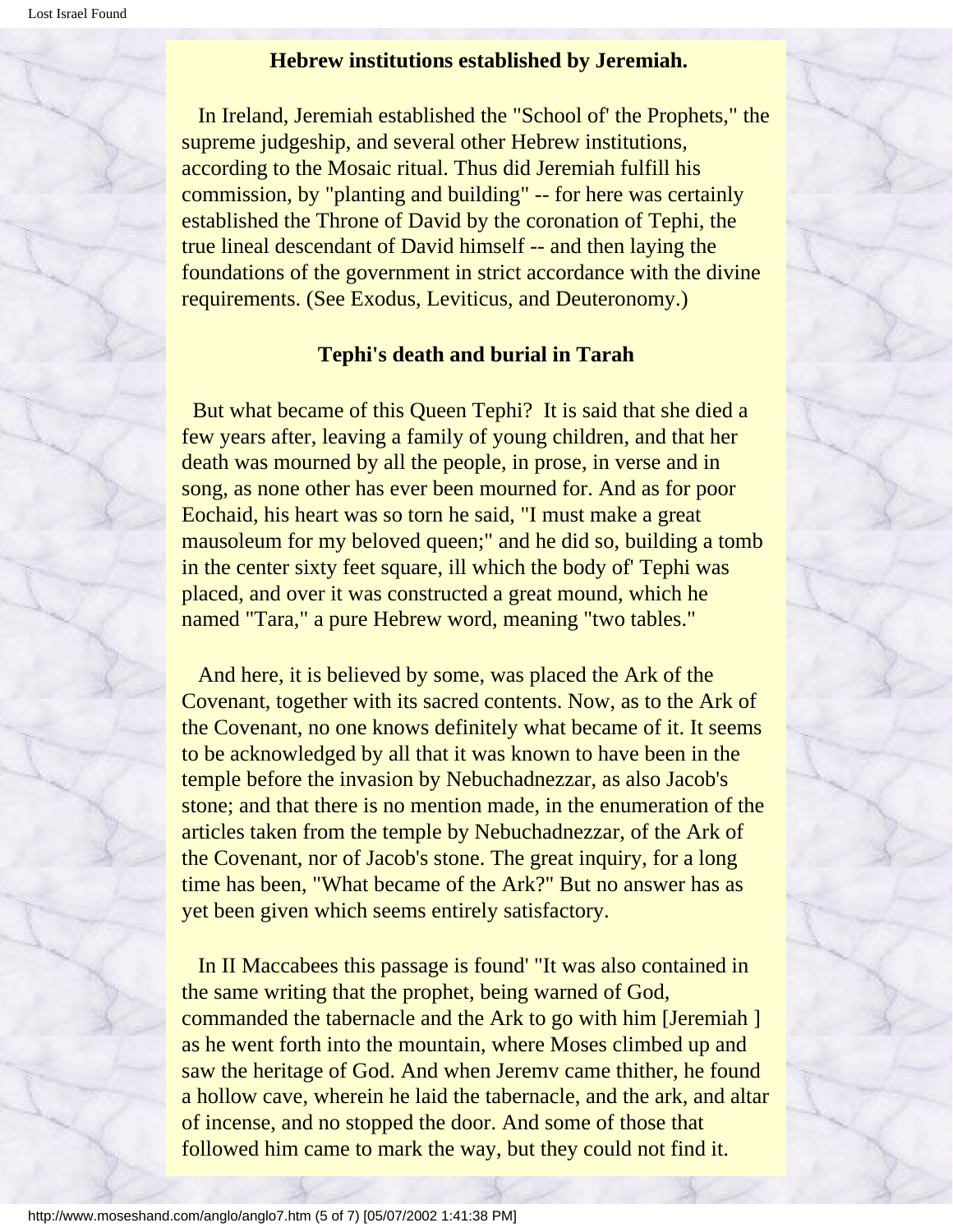Which when Jeremv perceived, he blamed them, saying, As for that place, it shall be unknown until the time that God gathers his people together again and receives them into mercy. Then shall the Lord shew them these things, and the glory of the Lord shall appear, and the cloud also, as it was shown unto Moses." (II Maccabees, 2:1-8.)

 This account purports to have been taken from the records of Jewish history, and the writer, whoever he may have been, in the history he has written has given the exact account of many things, in language similar to the account ill the Bible of the same events. It would seem, therefore, if credence is to be given to the writer in these things, it might be justly claimed as to the account given of the disposition of the ark, the tabernacle, etc. Why not? Incredible? Is this any more incredible than the wonderful events recorded as having transpired at Mt. Sinai? or the feeding the Israelites with manna? or the burying of Moses in the mount by the hand of God?

 All these, you say, were miraculous manifestations, made for a special purpose. True; but would not the ark, etc., seem to require that same divine protection? It is, indeed, believed by some that the ark was transported to Ireland and there buried in Tarah. Perhaps it was; for in that belief an effort was made in England not long ago to raise a fund sufficient to buy Tarah, with the view of searching the tomb of Tephi and see if the ark could not be found; but of late that work seems to have ceased, either for the want of money or from the decline of evidence that the ark was ever brought to Ireland by Jeremiah.

 But whatever became of the ark, can we think for a moment that it was destroyed? For myself, I cannot but believe it will yet be found, brought to light in God's good time, and in this I rest with the utmost confidence.

#### **[Chapter Five](#page-28-0)**

[Book Table of Contents](#page-2-0) [Course Table of Contents](#page-88-0) [Home page.](http://www.moseshand.com/index.html)

[First page in](#page-0-0)  [this series.](#page-0-0)

[Previous page.](#page-21-0)

http://www.moseshand.com/anglo/anglo7.htm (6 of 7) [05/07/2002 1:41:38 PM]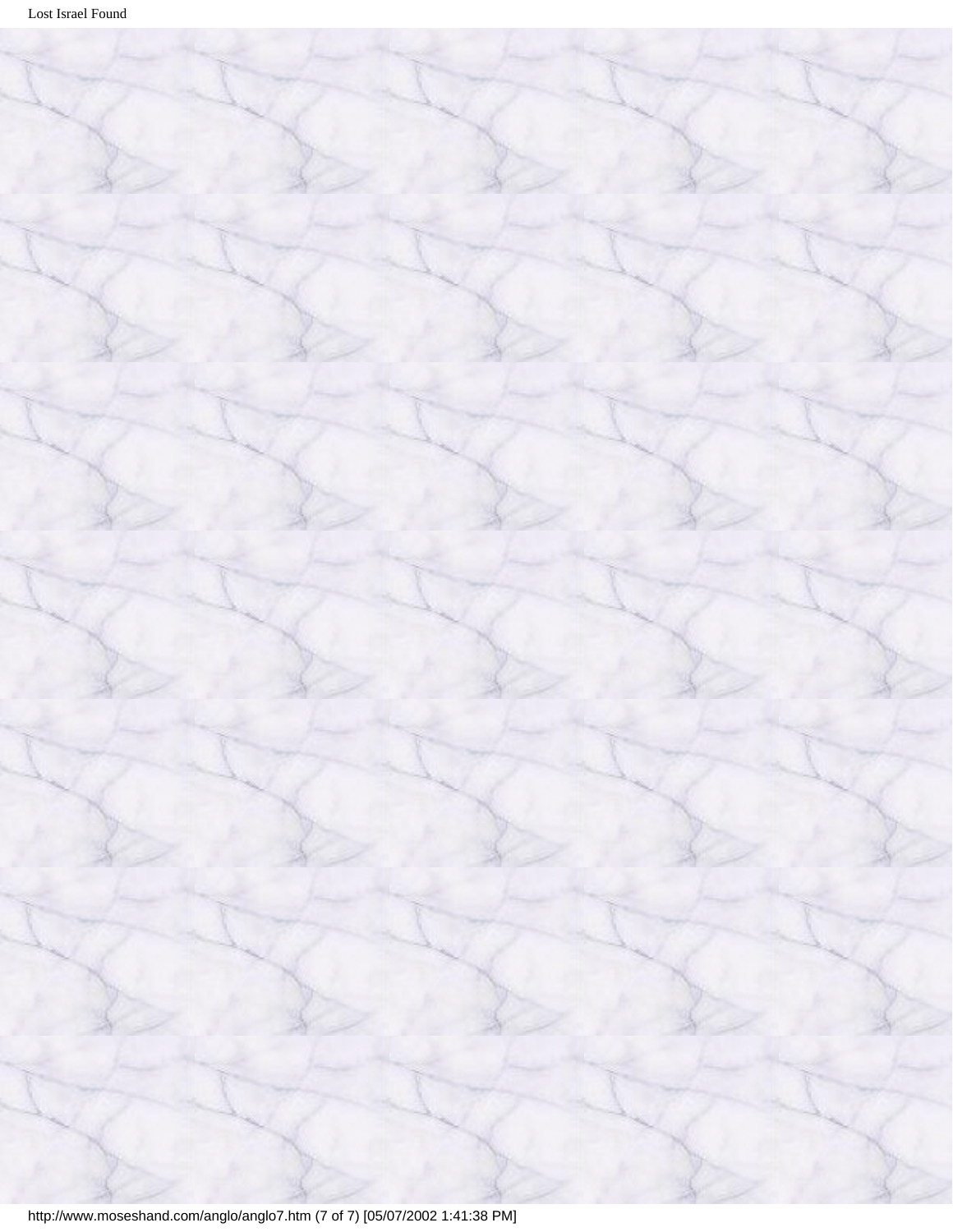### **CHAPTER V**

<span id="page-28-0"></span> Let us now turn to the history of the other eight tribes, still left in Assyria.

Again, it may be well to state that these tribes were carried away from Canaan by the divine command and placed in the cities of the Medes on the River Gozan, on the southwest coast of the Caspian Sea, B. C. 720.

 Here they became lost to the history of the world, strange as it may seem! Yet this is no less strange than true; for' in all histories, whether ancient or modern, no mention is made of these people by their own appropriate name -- "Israelites." And can anyone doubt that this is only the beginning of the working out of the divine plan by which God's Israel was to be "scattered among all nations" - to" be sifted as wheat, vet not a kernel should fall to the ground" -- "that Israel should remain many days without a king, and without a prince, and without a sacrifice," (Hosea 3:4,) but in the end "the house of Israel is to be brought up out of their graves (valley of dry bones), and they shall be brought unto their own land again; then shall ye know that I am the Lord." ( Ezek. 37:1-14.)

 It is true, indeed, that historians have made mention of the Scythians, the Saccae, the Kymry, the Goths and Vandals, but who those wild tribes were or where they came from no one seems to have known, having never taken the trouble to inquire into this subject, but now, in these "ends of the world," in this latter day, some have begun hunting up this matter, and now it is found that for these 2,500 years historians have been stumbling over these "boulders" of antiquity, not dreaming that they were of any worth, having been knocked about and kicked aside as of no worth, till at length by this rough treatment one of these cast-off "boulders" is broken, when lo!. a pearl of infinite value!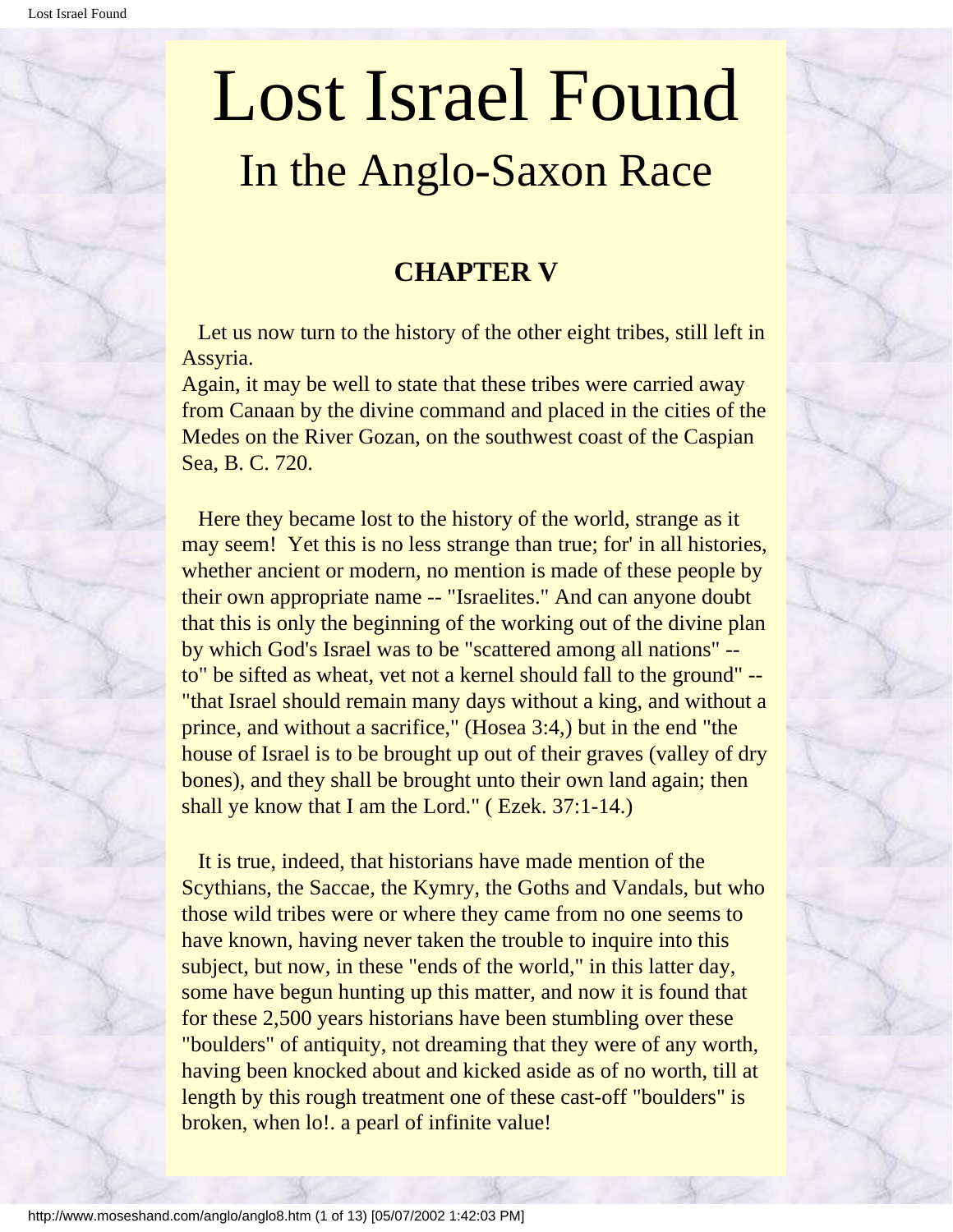Yes, now the evidence begins to dawn for the first that these Scythians, etc., are indeed the very Israelites who were carried away by Shahnaneser into Assyria, B. C. 720, and since then one and another have been working this mine of antiquities; and the further they go, the deeper they dig, the richer and more abundant is their reward, for now it is found that "Israel's wanderings" may be traced in all lands whosesoever they have been scattered.

 And the wonder now is, why has this never been seen. before? Why has the world been stumbling over this evidence, clear as the noonday, but never seen it before'? The only answer is, "Even so, Father, for so it seemed good in thy sight." The "veil has been kept on all eyes" until the time for the recovery of Israel drew nigh. And, then, it cannot be all removed at once -- the light would be too great -- just as the advent of' Christ was heralded by many prophetic annunciations, these all becoming clearer and clearer as the day approached; yet when the advent actually took place, who was ready for it?

 Even the heralding of the angels and the pointing of the star was not sufficient to open the blind eyes of the haughty scribes and Pharisees. Just so at the present day. The fulfillment of God's promises made to the fathers, we have all been stumbling over so long that many say, "There are no lost tribes of Israel, and hence there are none to be found." And to the history now brought forward of the veritable "Wanderings of Israel," it is said by some of our scribes--D. D's and LL. D's, "It does not appear that any of the great scholars of the world give credence to this history." Yes, that is pretty true; the great mass of them do give no credence to this history. But why?

 Simply because they have not examined it. "How can they believe without a

preacher?" How can one believe in the truth of a history never read with care? But this my observation has taught me: that I have never yet found the person who, having examined the story of Israel's Wanderings," and tile evidence of the fulfillment of certain prophecies, in the Anglo-Saxon race, has ever yet suggested a doubt even, as to the credibility of tile evidence.

We will, therefore, now turn to the consideration of this evidence. And first, as to the Canaanites and Kelts; in other words, the Gaels and the Gauls. It is known that when Joshua entered the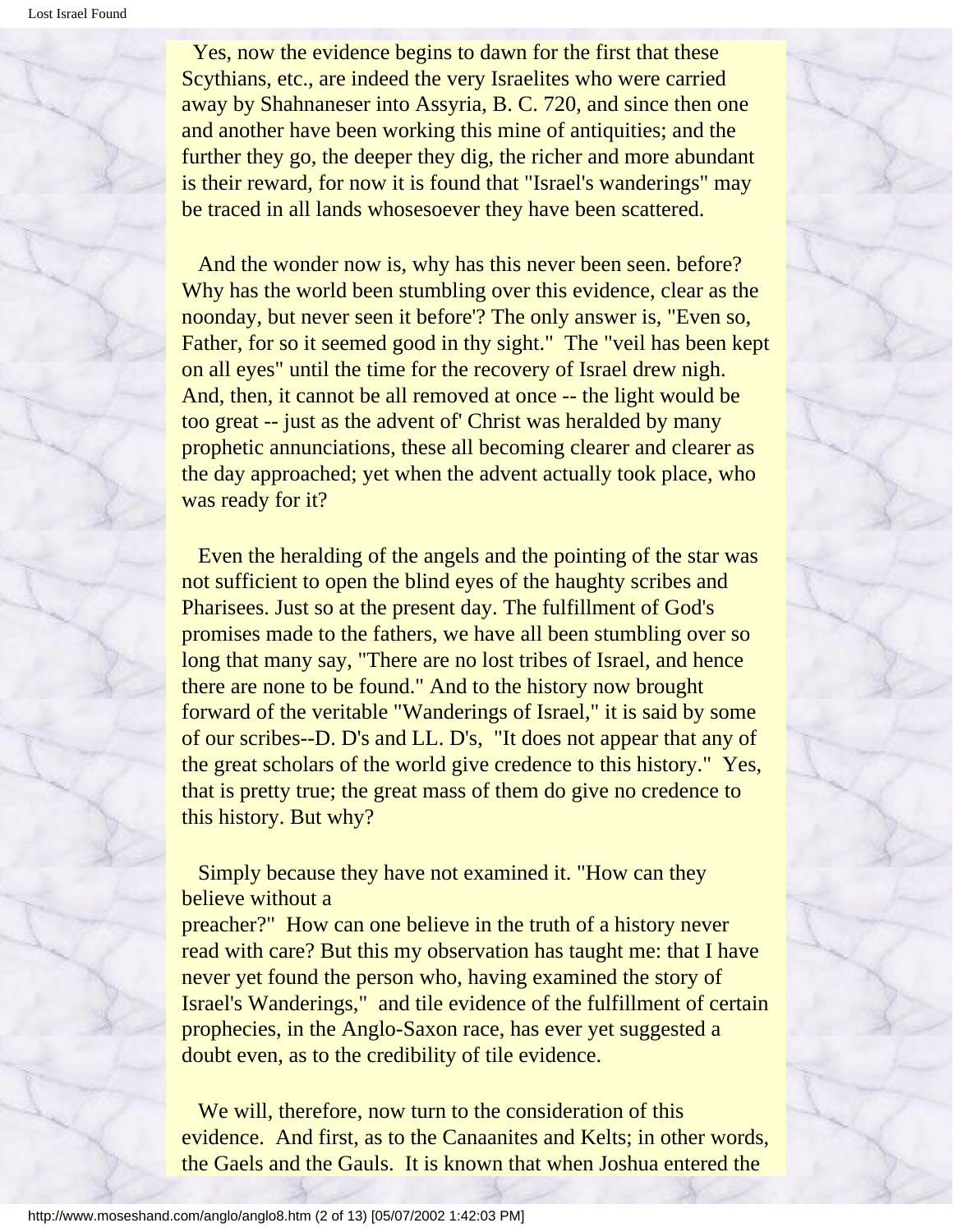land of Caiman as the leader of Israel, God's commander by special appointment to succeed Moses, his commission charged him to destroy utterly all the inhabitants of Canaan -- yet not suddenly, "lest the wild beasts might overrun the land;" but if' he should fail to do this, those inhabitants not destroyed ultimately would ever in all their dwellings "become thorns in your sides and burrs in your eves." (Joshua, 23:13).

 This charge was enforced by repeated injunctions. Hence, in obedience to this command, we find Joshua faithful in executing to the letter, the very spirit of the command, as he as was practicable. But in all cases this could not be done.

 For it is now known that when Jericho was destroyed, B. C. 1503, a few of the inhabitants escaped; such great fear had taken possession of all the inhabitants of the land. And these, having ships, fled far away, and made a settlement somewhere on the north shores of the Mediterranean Sea; for at that time there were very few if any inhabitants in Europe, and what few there might have been, dwelt in the extreme eastern part of Europe; all the west being a wilderness, and wholly uninhabited by man. Hence these escapers from Joshua seem to have been the pioneers in the settlement of western Europe.\*

\* Israel's Wanderings. By Oxonian.

 In process of time, Joshua, having conquered the most of Canaan and assigned to the various tribes their lot, Israel began to spread abroad also, seeking for the enlargement of his borders; hence the colony of Dan in the extreme north, near the foot of Lebanon. Dan also being a mariner, "abiding in his ships," pursued his wanderings on the sea in search of new lands; but this he did in company with the Phoenicians, who were those very Canaanites whom Joshua had not destroyed. These, together with Dan and other of his Israelitish brethren, are said to have made settlements in Spain and in France, and even outside the pillars of Hercules.

 These settlements, made at first on the coasts, soon began to penetrate into the interior, so that in process of time they reached not only the northern boundary of Spain, but France also was occupied by them wholly, and these were known by the different names -- Gaels, Gauls, and Kelts, this latter name being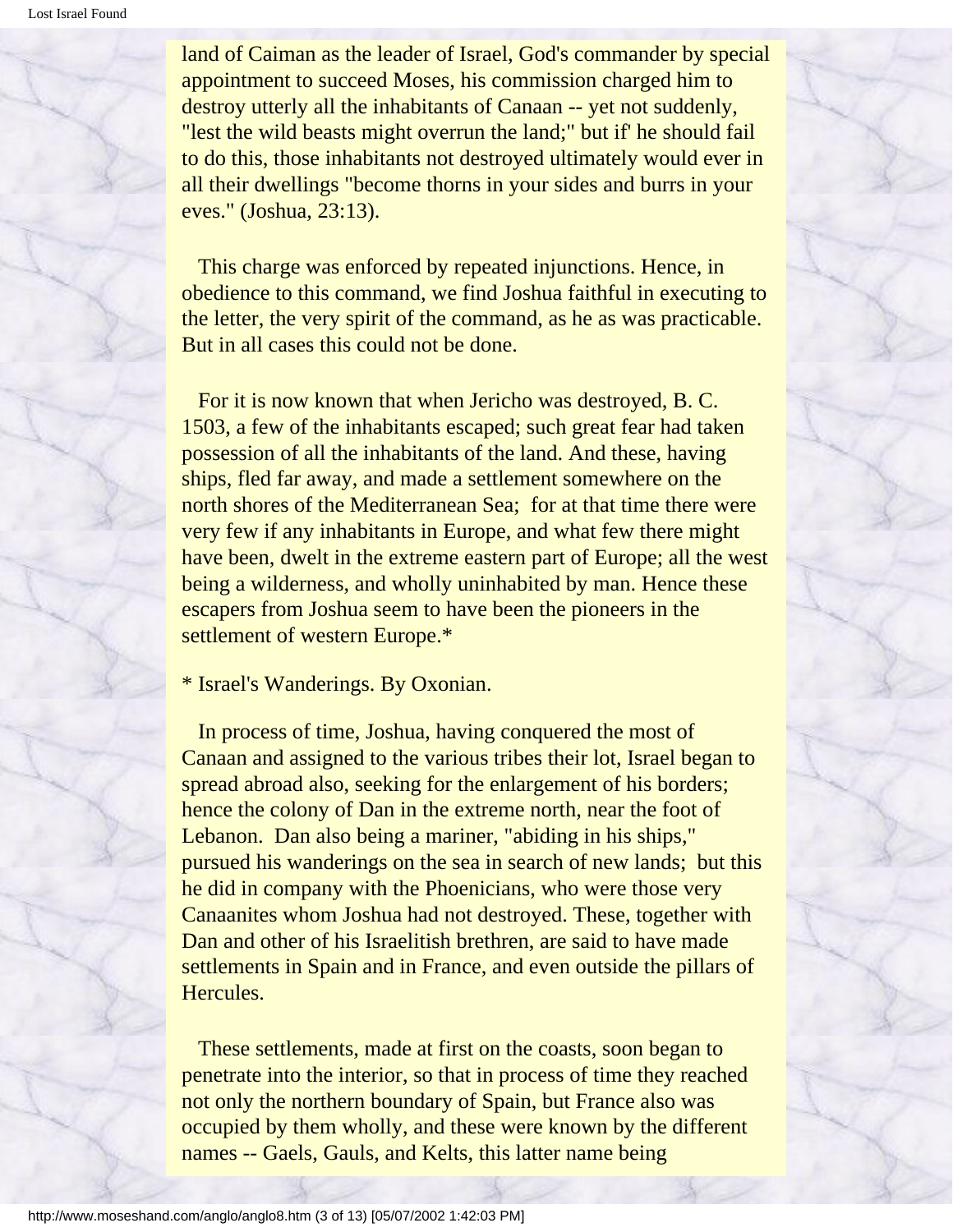appropriated by the Israelites and the two former chiefly by the Canaanites.

 The final termini of these people, after penetrating through Spain and France, were made, the one in the south of Ireland, ;tie other in England. From these Canaanites came the Gads, the present inhabitants of the south of Ireland, who have ever spoken the Phoenician language, with but sixteen letters in its alphabet; while the Kelts settled in England, which was uninhabited, save by the wild beasts. And here and thus came the original inhabitants of England.

 From these came the "Druids," those mighty builders of "Stonehenge" and other like remains believed to have been their temples of worship, where sacrifices were offered, in some instances even human sacrifices, which latter, it is believed, the Israelites adopted from the Phoenicians, for it is a welt-known that that these offered human sacrifices to their gods in Baal worship, and also that other services, most licentious, were enjoined in the Baal ritual, viz., every female was bound to offer herself in prostitution, publicly, before the altar of Baal, as a prerequisite to acceptance of all the rites of Baalism, and other things equally abominable.

 How many of these peculiar sacrifices of Baalism were adopted by the Druids is not now certainly known, but it is to be feared they were not entirely innocent. Yet when their whole ritual is examined, it is found, that it seemed to have been copied directly from the Mosaic ritual. The points of resemblance have been specified by several authors, and shown to be numerous, and in several of the more important to be identical.

Let us now refer to the eight tribes left in Assyria, and learn, if possible, what became of them.

 In reading Rawlinson's "Seven Great Monarchies," one often stumbles on the names "Scythians, " "Sacae-Suni," "Khumri," etc., but no mention is made as to who they were, save that they were barbarians, coming from the far north, and a very powerful, savage horde. But Rawlinson might, for he certainly had the means, have learned the meaning of every one of these terms - their origin, and who these wild tribes were, and where they came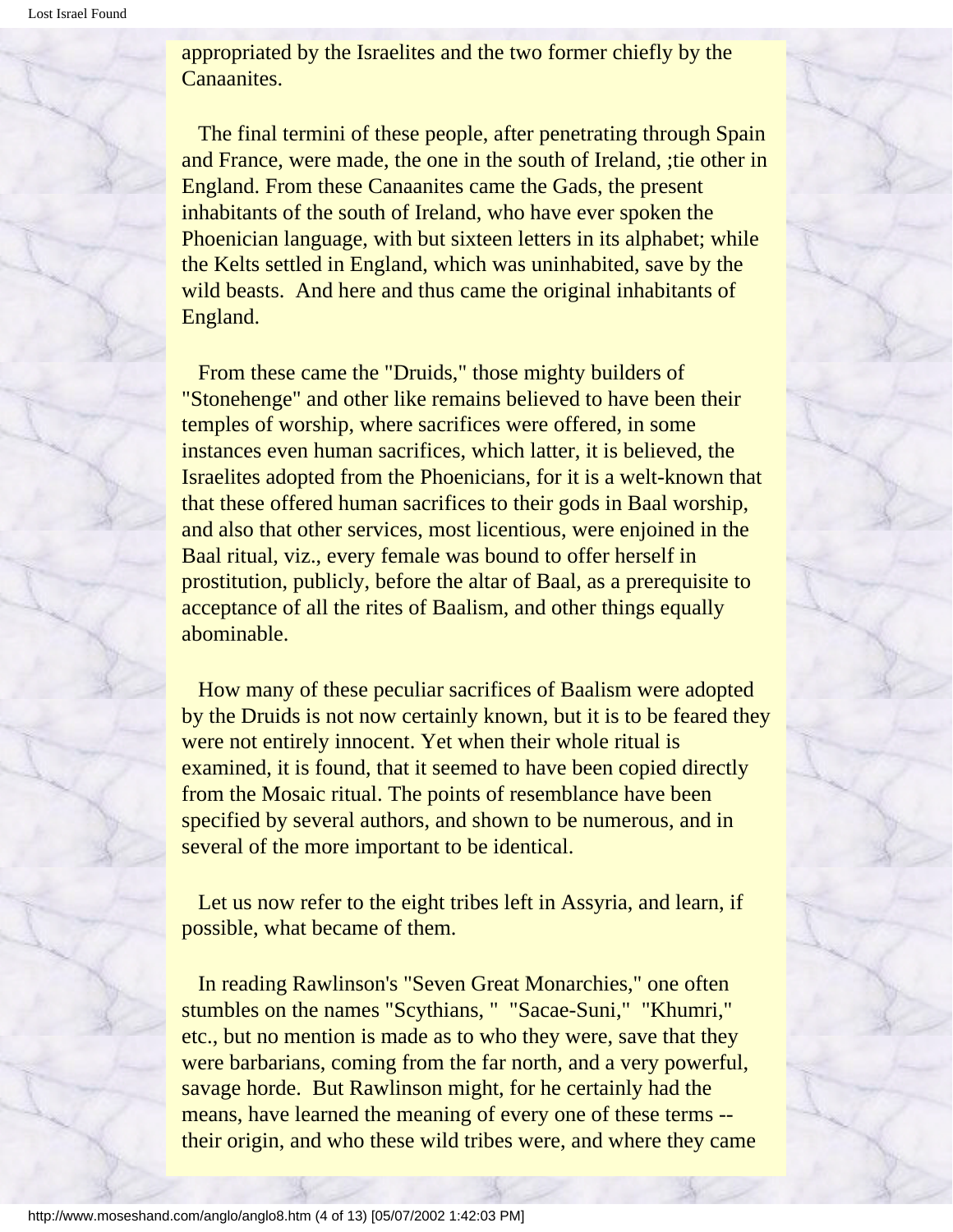from. But it seems the time had not yet come for this work to be done. The divine plan was not yet sufficiently developed. But since that time there are now found men who have solved this whole riddle.

 The term Scythian is said to be properly written Scuth, and this derived from the Hebrew word Succoth, meaning booths, in which the children of Israel were commanded to dwell during the feast of ingathering, seven days. (See Lev. 23:39-44.)

 Sacae-Suni is a Hebrew term, meaning in English *The Sons of Isaac* -- In Isaac shall thy seed be called." (Gen. 21:12.) Khumri = Beth-Khumri = "The house of Omri," the name applied by the Assyrian inscription to the kingdom of Israel. Cimmerians, made directly from Sammaria. Engel, Ephraim was called an "heifer." (Hosea, 10: 11.) Hence the term Anglo-Saxon in English means the *"Ephraim-Issaac people."*

With this definition of terms we are now ready to proceed, bearing in mind that the term Scuth is put often for Israelites, and Sacae = Isaac; "Engel," = Ephraim; hence Anglo-Saxons may be translated the "*Ephraim-Isaac people."*

 It has before been stated that the Kingdom of Israel was carried away captive into Assyria by Shalmaneser, B. C. 720, and placed in the cities of the Medes on the River Gozan, on the southwest coast of the Caspian Sea, about eight hundred miles northeast from Jerusalem.

 This place they retained as their home for at least one hundred years. But they were by no means silent spectators. Dr. Moore, in his history of this people, has traced them in all their wanderings during the time of their sojourn, in Assyria; so that, if we credit his statements, we have a very readable and most intensely interesting account of what these Israelites did in that first hundred years of their captivity.

 First, it is stated that the Scuths wandered off into the country east of the Caspian Sea, where they held unlimited sway, and that from these fastnesses they sallied down upon the Kingdoms of' Media and Persia in triumph wherever they went. Indeed, they are said to have held possession of all the country for a time, all the way from their then home in the north, clear down to the farther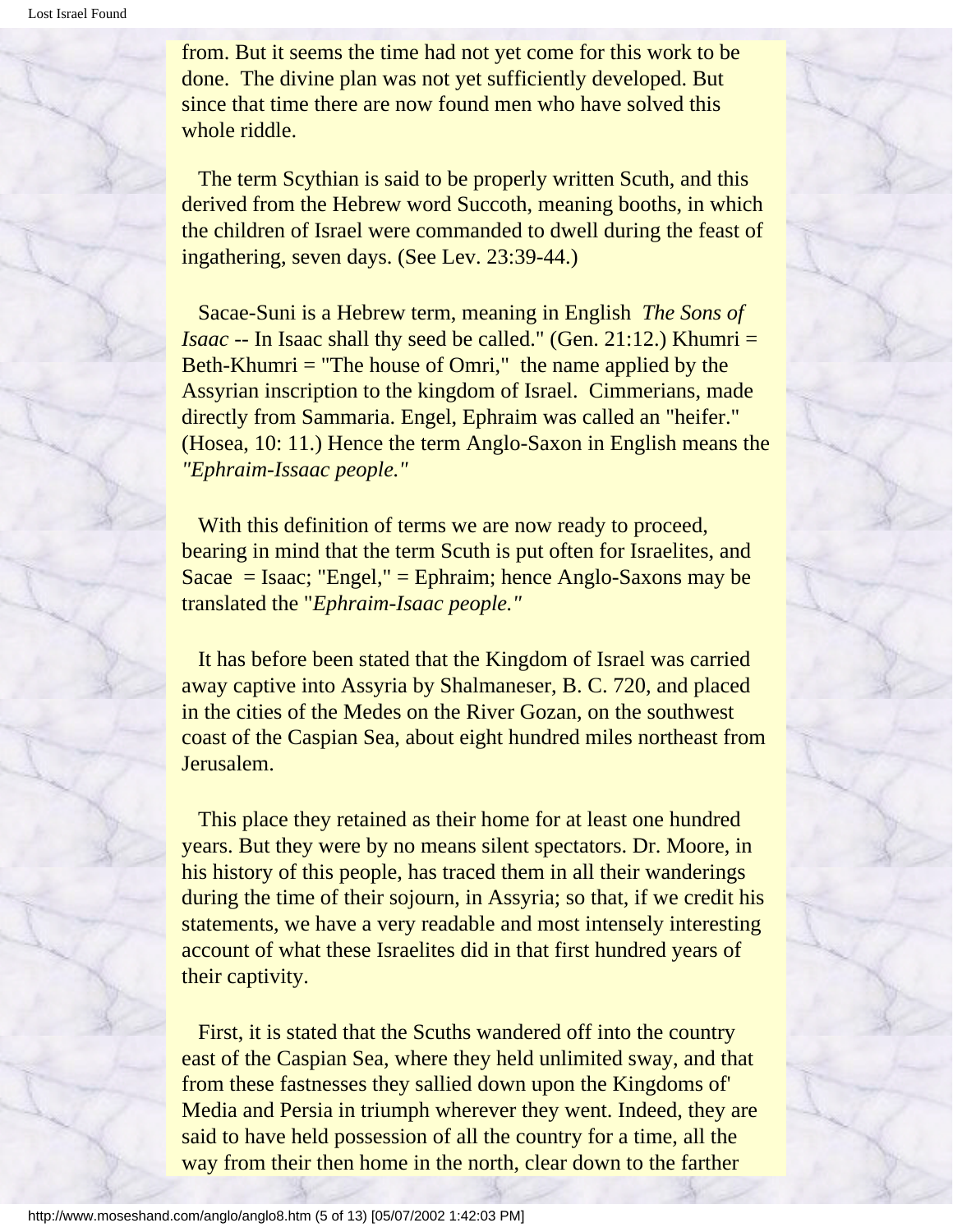India. And B.C. 623 a child was born in India of this very people,\* named "Saca-Muni."

\* "The Lost Tribes and the Saxons of the East and the West, with new views of Buddhism and Translations of Rock Records in India," by George Moore, M. D.

 This child made early manifestations of wonderful mental and moral characteristics; that he early gained supreme ascendancy among his own people; that he taught his people religiously for forty years, and established a system of religion in which was taught the very principles of the "Decalogue."

 This system of religion was called Buddhaism, after his own name, which was Buddha; that this system taught a pure monotheism, and also the expectation, or, rather, I should say, *"He foretold the future coming of the Lord of the world, who, destroying the serpent, should bring peace, and who should spring from the Sakyan race."* "In Isaac shall thy seed be called"!

 Further east, amongst that ancient nation the Chinese, and almost contemporaneously with Sakya, Budah, another great reformer, arose, who, it seems to me, must have been of the elect generations. This was Confucius, born B. C. 584, the preacher of a purer religion to China and the denouncer of the vice and immorality of the times -- "to treat others according to the treatment which they themselves would desire at their hands, to guard their secret thoughts; that true renown consists in straightforward and honest sincerity, in the love of justice, in the knowledge of mankind, and in humility. "He advocated the "law of retaliation," so prominent in the Mosaic code; and he is called at the present day "the most holy teacher of ancient times."

 Now, into whatever portion of the world these Israelitish wanderers may have penetrated, it is certain that they could not be utterly lost, but that their descendants must still survive, for thus saith the Lord: "Lo, I will command, and I will sift the house of Israel among all nations, like as corn is sifted in a sieve, yet shall not a grain fall upon the earth." (Amos, 9:9,10.)

 From this we may know that absorption is impossible; that God has his eye upon every one of his people Israel, in all their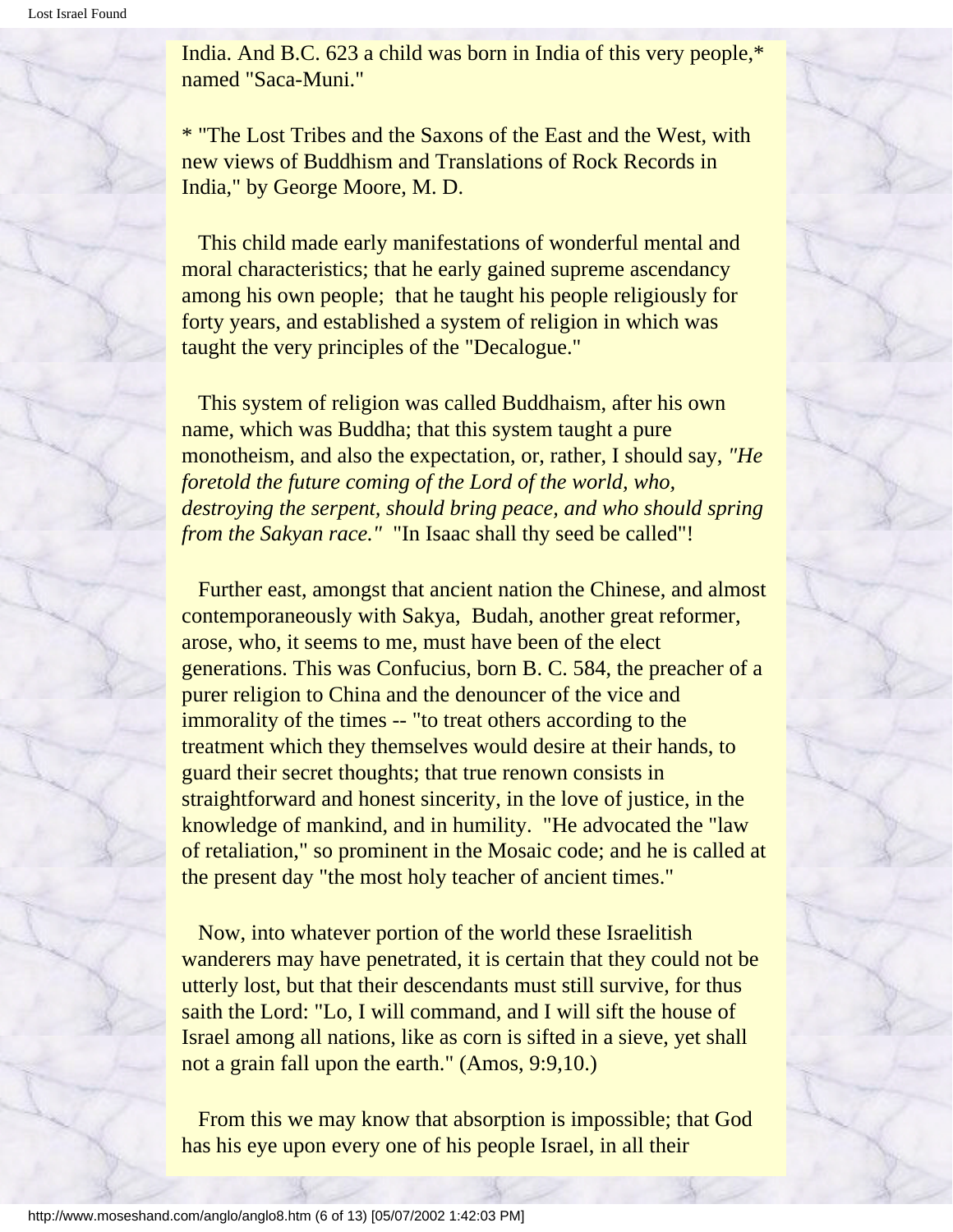wanderings. "I will gather you from all the nations, and from all the places whither I have driven you." (Jer. 29:14.) And further, we may consider this most striking fact in connection with Confucius, "that though only a single descendant survived Confucius, the succession has continued through sixty-seven or sixty-eight generations to the present day, in the very district where their great ancestor was born. Various honors and privileges have always distinguished the family. \*

\* "Wanderings of Israel," by Oxonian, pp. 61 and 62.

 What then, is the teaching of these two examples, derived from the works of Israel in ages long ago? The work done by Buddha, B. C. 623, extended over a vast area of country, and became the established religion throughout all India.

 And to our great wonder, British Israel today holds under its benign sway more than 200,000,000 of the descendants of Saca-Muni of old!! So wonderful are the providences of God, and so certain are all his promises made to Abraham to be fulfilled!

 Man may oppose, and Satan use his deepest machinations to thwart

the promises of God, yet He that ruleth over all will laugh at them; He will bring all their counsels to naught, or make them, in the end, to conspire for the accomplishment of the very thing they had purposed to destroy.

 After the work of the "wanderers" in India and in China was established, we find these Scuths (for that seems to be the leading tribe) back in Persia pursuing their conquests, until they finally held possession of all the country for twenty years.\*-- And Herodotus says, "The Scuths, having invaded Media, were opposed by the Medes, who gave them battle, but being defeated, lost their empire. The Scuths became masters of Asia. Thence they marched against Egypt, conquering wherever they went.

\* Wanderings of Israel," by Oxonian, pp. 62-65.

 The dominion of the Scuths over Asia lasted twenty-eight years, during which time their insolence and oppression spread ruin on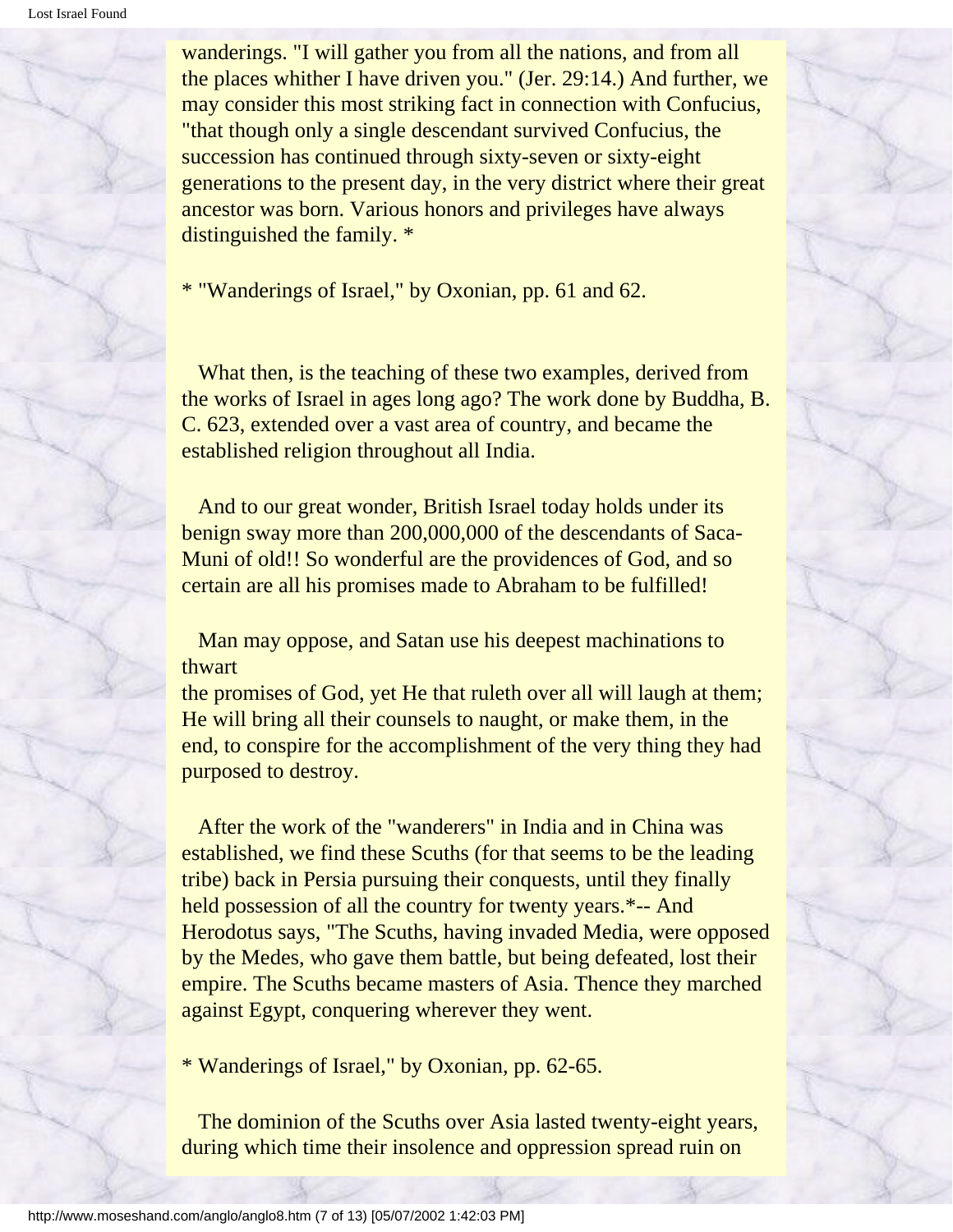every side; they scoured the country and plundered every one of whatever they could."\*

\* "Israel's Wanderings," p. 67.

 Now the time drew near when they were to be led out of Asia; led by that same unseen hand that led their fathers out of Egypt.

 We quote from the Apocrypha: "And whereas thou sawest that he gathered another peaceable multitude unto him; those are the ten tribes which were carried away prisoners out of their own land in the time of Osea, the king, whom Shalmaneser, the King of Assyria, led away captive; and he carried them over the waters, and so came they into another land.

 But they took this counsel among themselves, that they would leave the multitude of the heathen, and go forth into a further country, where never mankind dwelt, that they might there keep their statutes, which they never kept in their own land. And they entered into Euphrates by the narrow passages of the river; for tile Most High then showed signs for them, and held still the flood till they were passed over. For through that country there was a great way to go, namely, of a year and a half; and the same region is called Arsareth. Then dwelt they there till the latter time," (II Esdras, 13:39-48): that is until the age of the Messiah.

 In addition to this, we have the testimony of Herodotus (Israel's Wanderings," by 0xonian, pp. 50, 51.) Herodotus, in his histories, confirms the account given by Esdras in every particular. And this Herodotus, who is he? Oxonlan makes it appear that he was himself an Israelite of the tribe of Dan. (Israel's Wanderings," p. 50, note.)

 In the quotation from Esdras, the account of the captivity of tentribed Israel is identical with that in II Kings, 17; so that we have here the testimony of three witnesses of the captivity of Israel into Assyria, of their sojourn there, and of their removal thence. Of this removal, Herodotus and Esdras use almost the same language in rehearsing the events. But we now have yet more confirmatory evidence of the removal of Israel from Assyria to the "land uninhabited by man," a year and a half's journey distant. Oxonian, in his history, has given maps in which is traced the line of the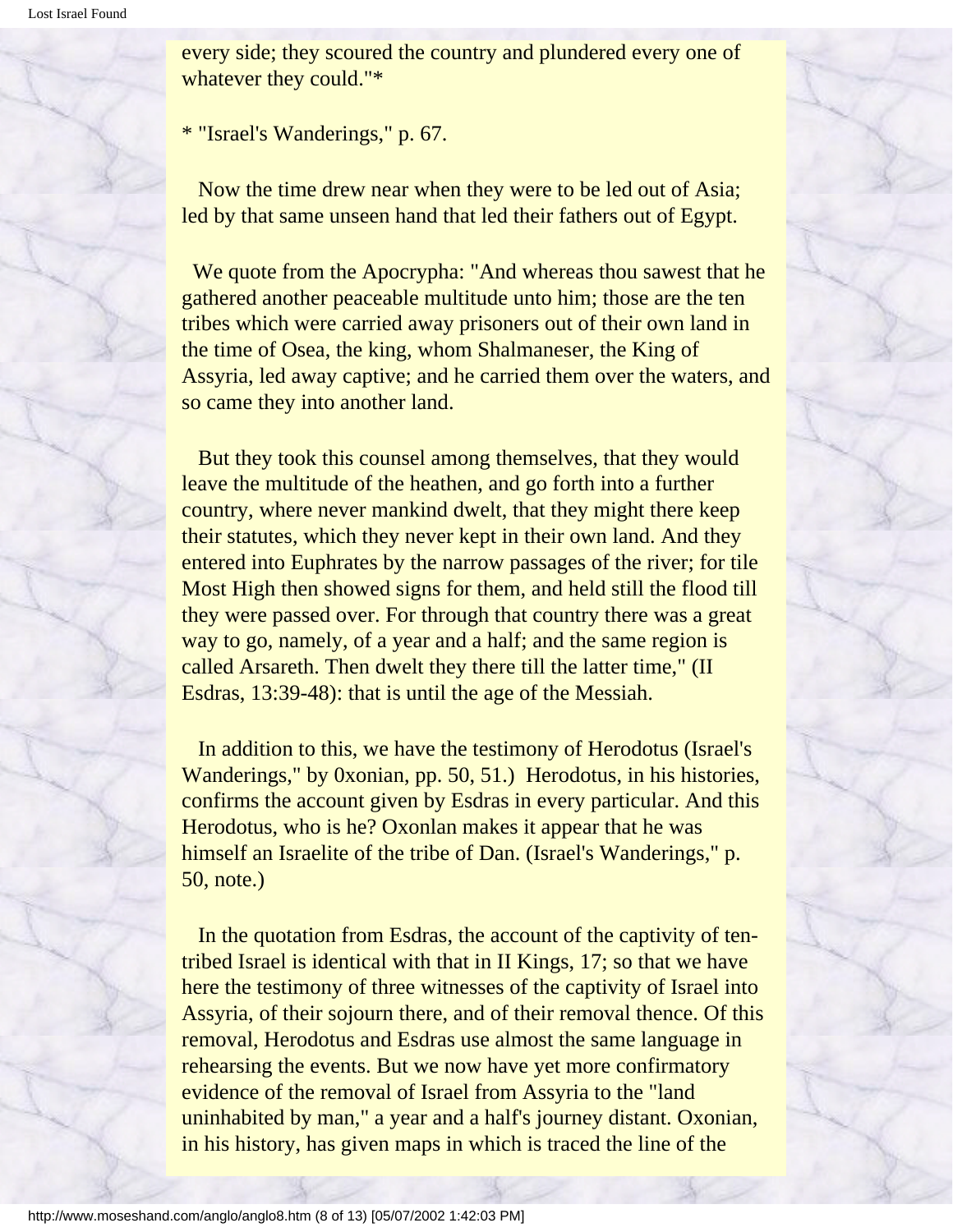wanderings of Israel in all their journey, from their leaving the cities of the Medes on the River Gozan, and on the southwest coast of the Caspian Sea, till they reached the end of their journey at Arsareth.

 On these maps, which give the true geographical position of all the lands through which Israel passed, their road is marked by dotted line, thus: ........ This line leads first from their starting-point to the crossing of the Euphrates, high up in the mountains, the only pass known in that region, which course is northwesterly. Here, Esdras says, "God kept back the waters till Israel had passed over!" Is this any more wonderful than the crossing of the Jordan on dry ground by the same Israel under the guidance of the same divine power? If we believe the one, why not the other? Or if we reject the one, why not the other also?

 After crossing the Euphrates, their course is north and north-east, then west to the Black Sea; thence in a northwesterly course, following the windings of the shores, till the Crimea is reached and passed through; then on in the same general course to Arsareth, which on an old map is discovered to be on the northwest coast of the Black Sea. Here at length Israel pitched their camp, after the journeying of a year and a half, a distance of' 1,500 miles in a direct line.

 The exact date of' this removal is not yet known, but from the best data now in the possession of historians, it would seem that the settlement of Israel on the northwest coast of the Black Sea must have been at least 500 years B. C. (And here let it be borne in mind, Esdras says this was a "country uninhabited by man" - clearly teaching that Europe, at least that part of Europe, had never been occupied by human beings.)

Let us now learn, if we can, something of what transpired during their occupancy of' this land. As to the area of this country, it is said by Oxonlan to be bounded on the east by the River Don (nee Dan), on the south by the Black Sea and the River Danube, on the west by the upper waters of the Vistula, by the Carpathian mountains, and the lower course of the River Sereth, to its mouth on the Danube.

The north side was bounded by a low range of hills, parallel to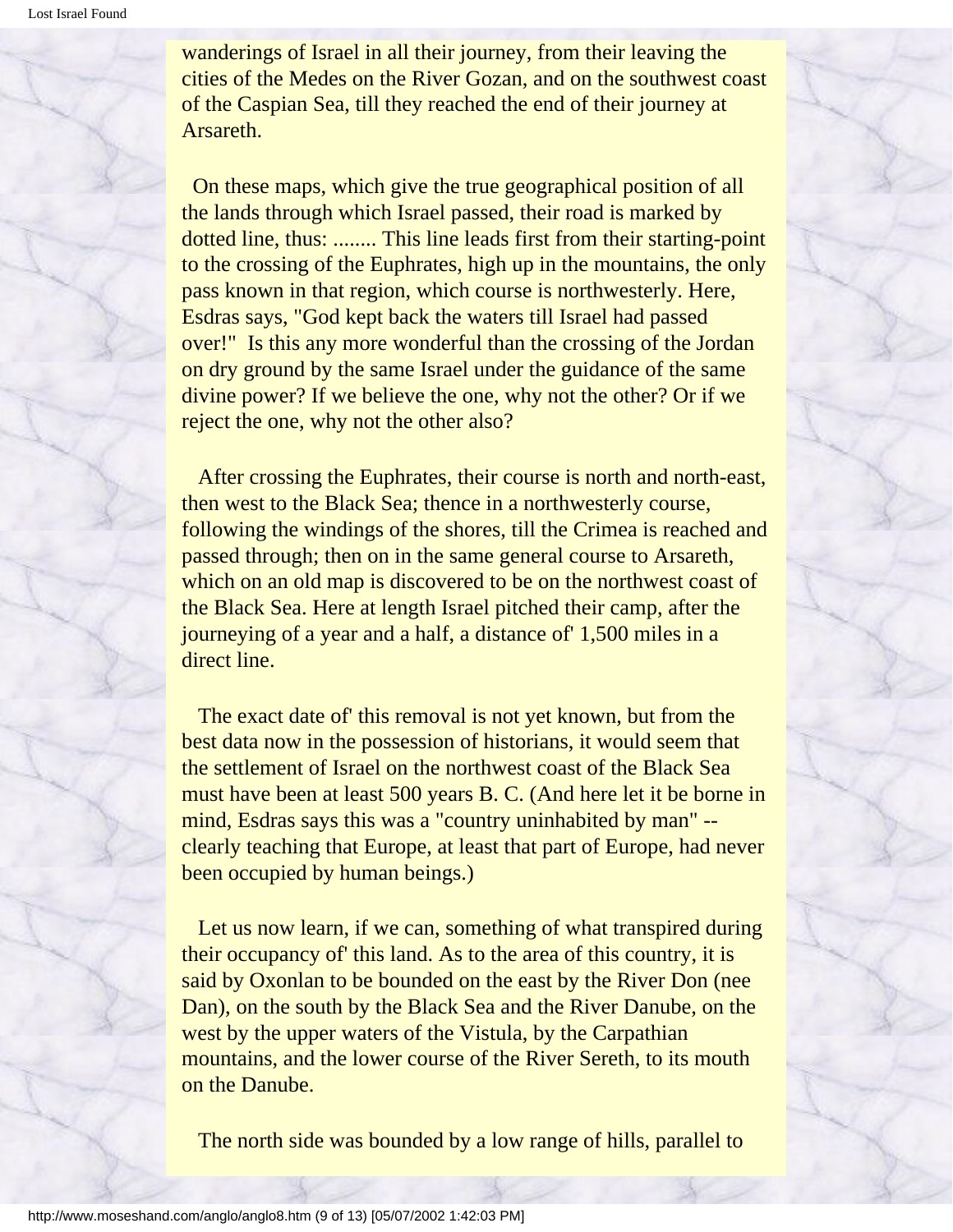the coast of the Sea of Azov and the Baltic Sea, and extending nearly to the Baltic; a country about 500 miles square, giving an area of 250,000 square miles. And this is now known to be the most fruitful country in Europe; and in this fruitful country these Israelites sojourned at least 500 years -- probably more. But, it seems, they never regarded this as their home; they were still seeking a place of rest, from which they would be no more removed till their final removal back to the land of their captivity; for they still had the impression, (by what means so ever obtained,) that their removal from Canaan and "being scattered among all the nations" was not to last forever; although they had no knowledge of the prediction uttered by Isaiah, that they were to be planted in the isles of the sea. (Isaiah 41:1, etc.; Zechariah 2:6-13.)

 For this prophecy was not given till after the captivity in Assyria. But while the old men and women and children remained at home with their flocks and herds, and to till the soil whence they obtained food and raiment, the men of war --such as were able to bear arms -- many of them were found making their way into the different parts of Europe, still seeking a place to settle which they might call home. But this place was never found, until they had reached the "Isles of the West." But we shall find much to instruct and interest us in the wanderings of these tribes during this long time of habitation on the northwest coast of the Black Sea. During this period of 500 years or more, these Scuths had some twelve or thirteen battles with Rome. (There are tombstones now in the museum at St. Petersburg, which were discovered in the Crimea, and which leave no doubt on this subject. The dates on these stones are given, and the inscriptions are as follows: (1) "This is the tombstone of Buki, the son of Izchak, the priest. May his rest be in Eden at the time of the salvation of Israel. In the year 702 of our exile." (2) "Rabbi Moses Levi, died in the year 726 of our exile." (3) "Zadok the Levite, son of Moses, died 4000 after the creation, 785 of our exile." Could there be a more striking coincidence than that afforded by the evidence of these tombstones, three in number?)

Something of agriculture we will look at first. It is stated by Herodotus that "about 438 B. C., the Scuths extended their dominion to the eastern side of the Kimmeria,1 Bosphorus, or Straits of Yenckaleh. This territory they held till 304 B.C. From 393 B. C. to 353 B. C., the Seuthic corn trade rose to an unprecedented height. The ordinary trade with Athens was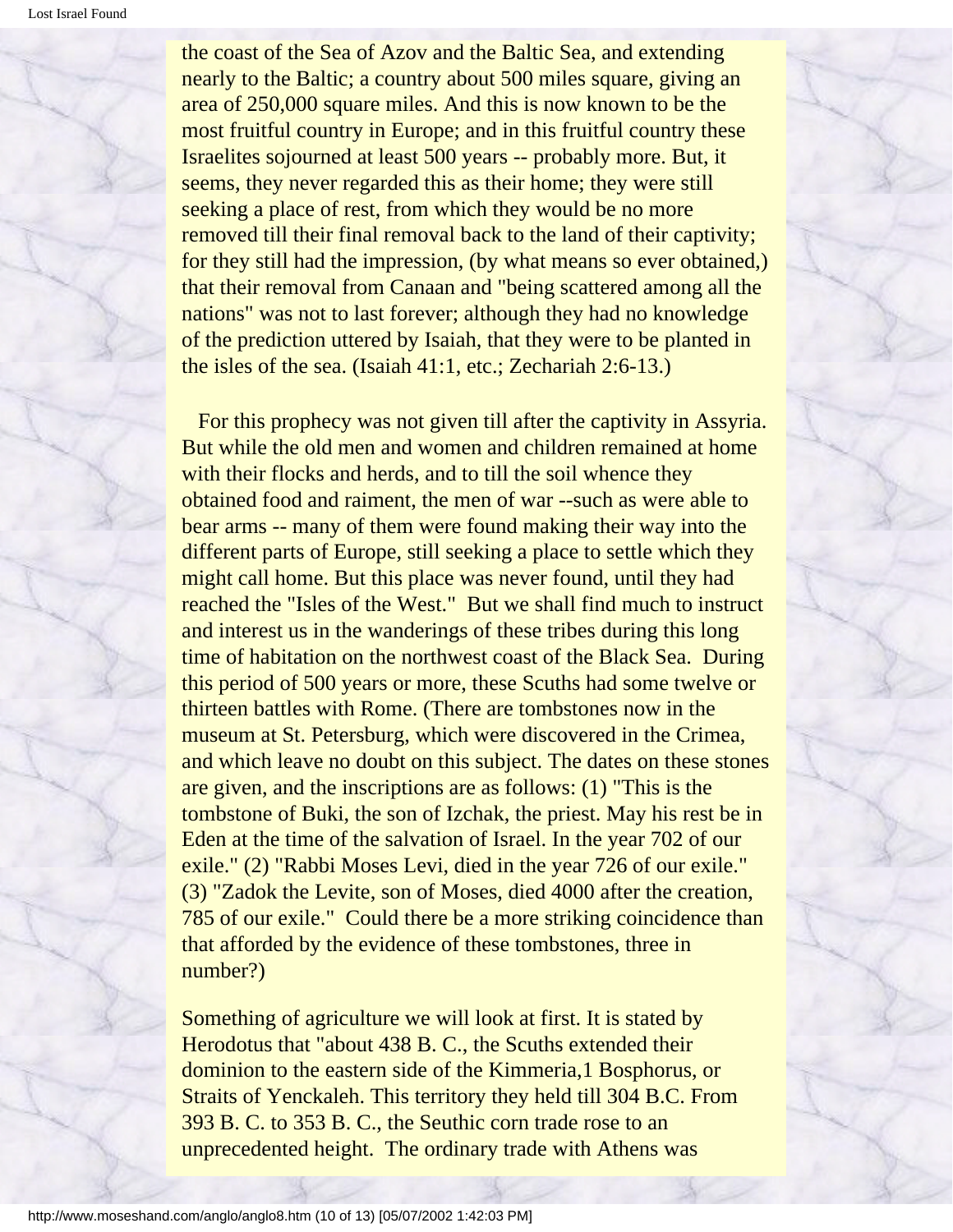600,000 bushels, and on one occasion as much as 3,150,000 bushels were shipped for the same place from one port in the Crimea.

 In their many battles with Rome, the first is said to have occurred B. C. 113. The Scuths (Elsewhere called the Kimmerians. The Kimbri is the more proper name.) are said to have wandered south till they met the Roman consul, Cn. Papirius Carbo, who on receiving the envoys of the Kimbri sent them off in a false direction, and himself went with his army and attacked these Kimbri, who were wholly unprepared for battle. "But they resisted boldly, and at length the betrayed defeated the betrayer."

 Carbo lost many of his men. He would have lost his whole army but for a sudden thunder storm, which shrouded the heavens in darkness and separated the forces. The Roman army was routed and dispersed. "That storm," says Mommsen, (Israel's Wanderings," p. 79.) "alone prevented the complete annihilation of the Roman army." The Kimbri might have immediately advanced on Rome, but they were held back by the same superintending hand that had led Israel in all its wanderings hitherto. "The Fourth Empire was not yet ripe for its final doom."

 Oxonian states that three years elapsed before we hear of these Kimbri again. At this time they came into Roman territory in southern Gaul, and requested the Romans to assign them land, whereon they might settle peaceably; but this request was contemptuously rejected, and the Roman general, M. Junius Silanus, attacked them, but he was utterly defeated, and the Roman camp was taken.' ( Israel's Wanderings," p. 80.) Thus a second time had "the remnants of Jacob gone through, trodden down, and torn in pieces, and there was none to deliver." (Micah, 5:8.)

 But again they were kept back following up their victory. These battles, commonly ascribed to the "Goths and Vandals," together with many more by the same people, are now known to have been fought by the Anglo-Saxons, then called Scuths, Kimbri, Sacra, and Engel all of which names are appropriated solely by the "Lost ]Tribes of Israel." And it is especially remarkable, that in all these twelve or thirteen battles, Israel was triumphant in all save one, which was said to have been a "drawn battle," "the time of Rome's utter fall having not yet come." It is not necessary, therefore, to recite the history of these many battles, which Oxonian has done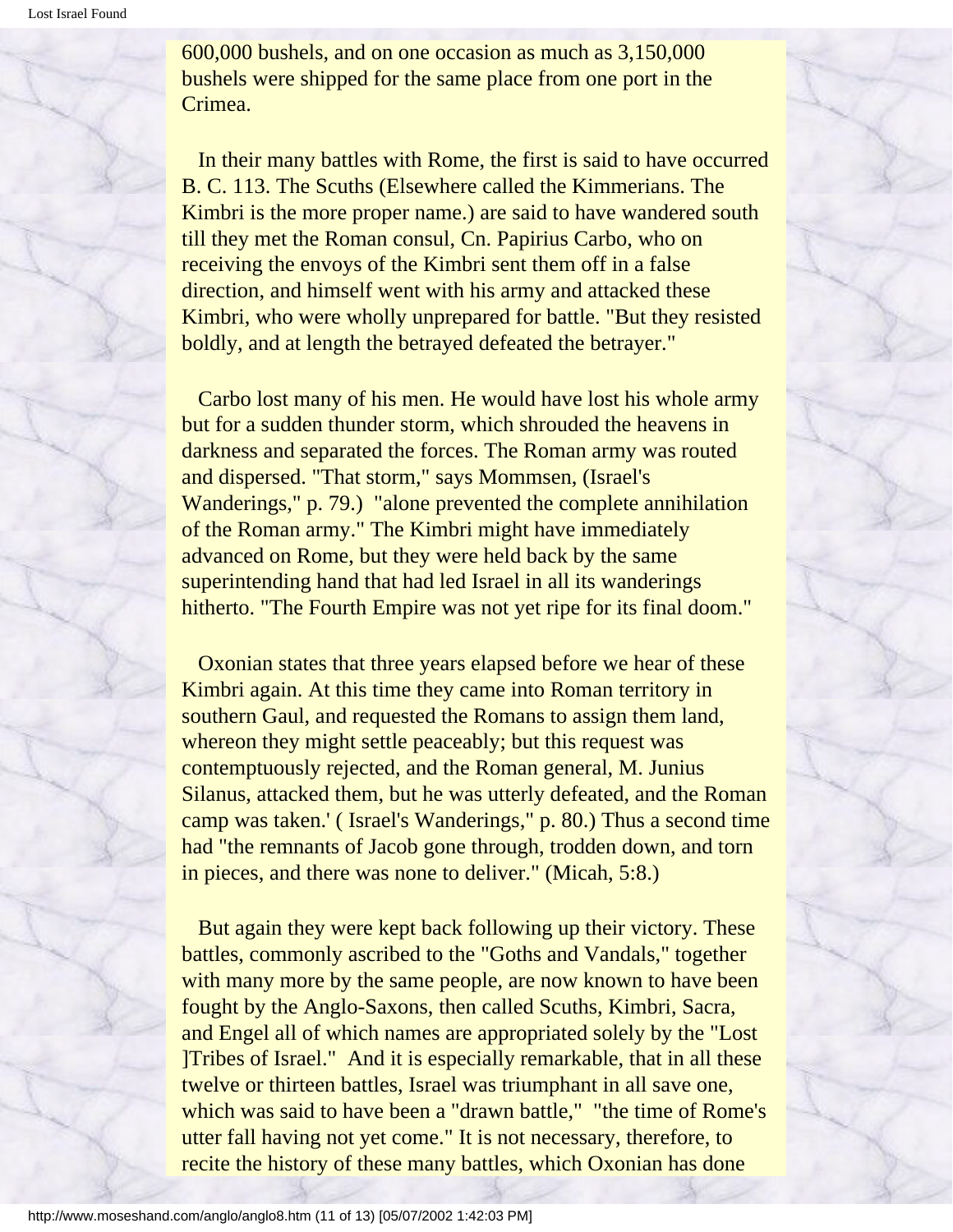(Israel's Wandering,"  $p. 65$ , ch. VIII, and ch. X,  $p.77$ , also ch. X[,  $p.$ 84.) having gathered them up from the many histories of Rome in her decline, but especially from Gibbon's "Decline and Fall of the Roman Empire."

 In reviewing this subject I cannot refrain from giving a brief account of a battle of these very Israelites, called by the Romans the "Cherusi." The scene of this battle was between the headwaters of the Ems and Weser, and called Saltus Teutobergiensis. This battle has been narrated by Sir E. Creasy, "as one of the decisive battles of the world." The leaders in this battle, A. D. 9, were Quintilius Varus, of the Roman legions, and Arminius, the leader of the Cherusi (the Israelites.) This battle, which lasted two days, was so fatal to the Romans that the tidings of it filled all Rome with an agony of terror, and Caesar Augustus was so alarmed that he often beat his head against the wall and exclaimed, "Qaintilius Varius, give me back my legions." The blow struck by Arminius was never forgotten.

 In remarking upon this battle the historian says' "Had Arminius been supine or unsuccessful, our Germanic ancestors would have been enslaved or exterminated, in their original seats along the Eyder and the Elbe; this island would never have borne the name of England, and we, this great English nation, whose rule and language are now overrunning the earth from one end of it to the other, would have been utterly cut off from existence."

Thus, once more are we able to lift the veil which covers those dark ages of tile world's history, and we see the "remnant of Jacob," which Jehovah had promised "should be a nation before Him forever;" again, with irresistible force and with lasting result, "treading down and tearing in pieces" the Roman, or fourth kingdom of Daniel. "There was none to deliver;" no Roman general ever avenged the destruction of the legion of Varus.

 The emigration of these Israelites from their home in the northwest of the Black Sea, is not definitely known as to the time, but it was sometime as late as A. D., the first or second century,. But the track of the migration is followed till they reached the Baltic, when some, a few of the wanderers, took ship and sailed away to Dan, in Denmark; while the main body settleded in Germany, a place now called Saxony; a name now known to be the exact synonym of Saca-Suni, the old original name borne by these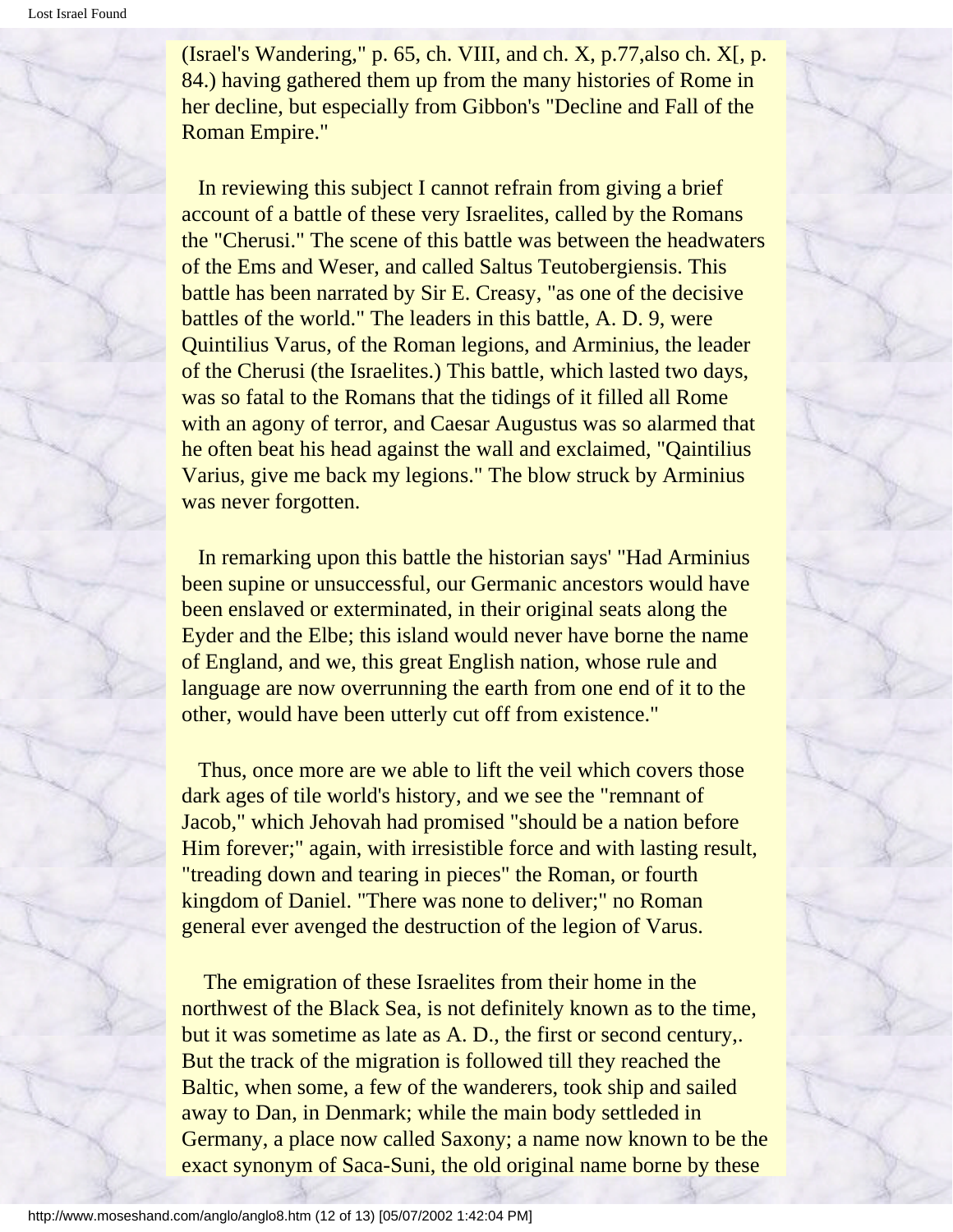tribes while yet in Assyria. The whole history of' these Israelites, for the long period of their sojourn in their temporary home, is given by Oxonlan, in "Israel's Wanderings."

#### [Chapter Six](#page-41-0)

[Book Table of Contents](#page-2-0) [Course Table of Contents](#page-88-0) [Home page.](http://www.moseshand.com/index.html)

[First page in](#page-0-0)  [this series.](#page-0-0)

[Previous page.](#page-21-0)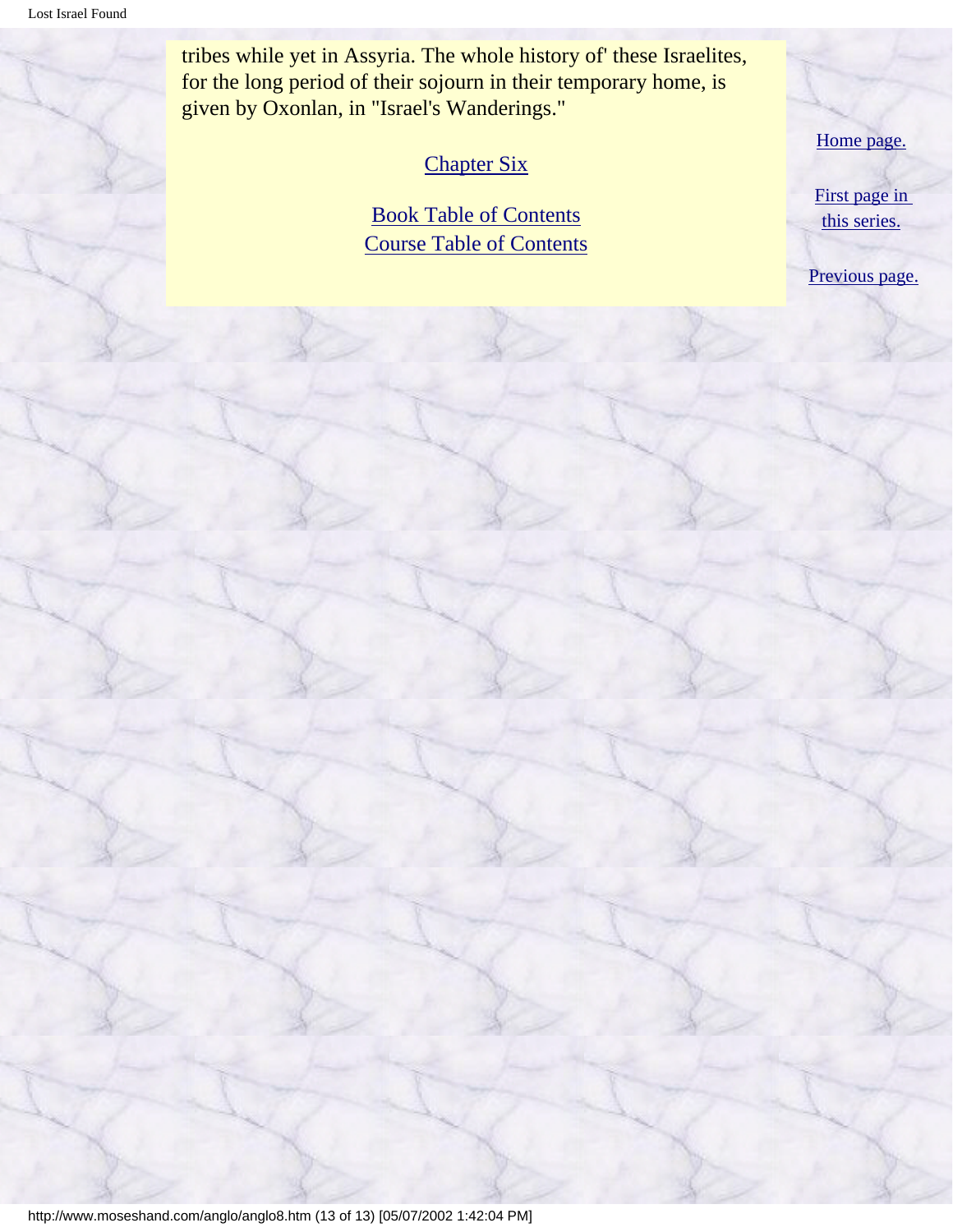## <span id="page-41-0"></span>Lost Israel Found In the Anglo-Saxon Race

#### **CHAPTER VI**

 The Anglo-Saxons -- Who they are -- Sharon Turnet's history of them -- Their emigration to England -- The Octarthy -- Egbert crowned the first king of England, A. D 800 -- The incursion of the Danes -- And last, William the Conqueror, 1066, who is found to be the leader of Benjamin -- Himself a Benjamite -- How Benjamin escaped from Jerusalem and wandered to Denmark, thence to France -- The ten tribes now all in the isles of the sea; yet all ignorant of their own identity.

#### **The Anglo-Saxons -- Who they are**

 The period of residence of these Israelites in Germany (now called Anglo-Saxons) is not definitely known, but can be inferred from tile time of the ingress into England, A. D. 446. Here we now reach the historic grounds thoroughly traveled over. All the histories of England, whether written by Hume, Macaulay, Knight, Green or any other, are pretty nearly unanimous in assigning the date about the middle of the fifth century of the Christian era; ( The exact dates as given by Oxonian: The first invasion was A.D. 449,the last about 590. During this period eight little kingdoms were established in England, called the "Ochtarehy.") but who these Anglo-Saxons were, no one seems to have known. On this topic all these historians are silent, and, indeed, the inquiry seems never to have been instituted as to the origin of these people until the very close of A. D. 1799, when it is said the question arose in England, *Who are the Anglo-Saxons? Who were their ancestors? Where did they come from?*

#### **Sharon Turnet's history of them -- Their emigration to England**

 In the investigation of this subject one Sharon Turner took the lead, and in the history which he finally gives we find he began by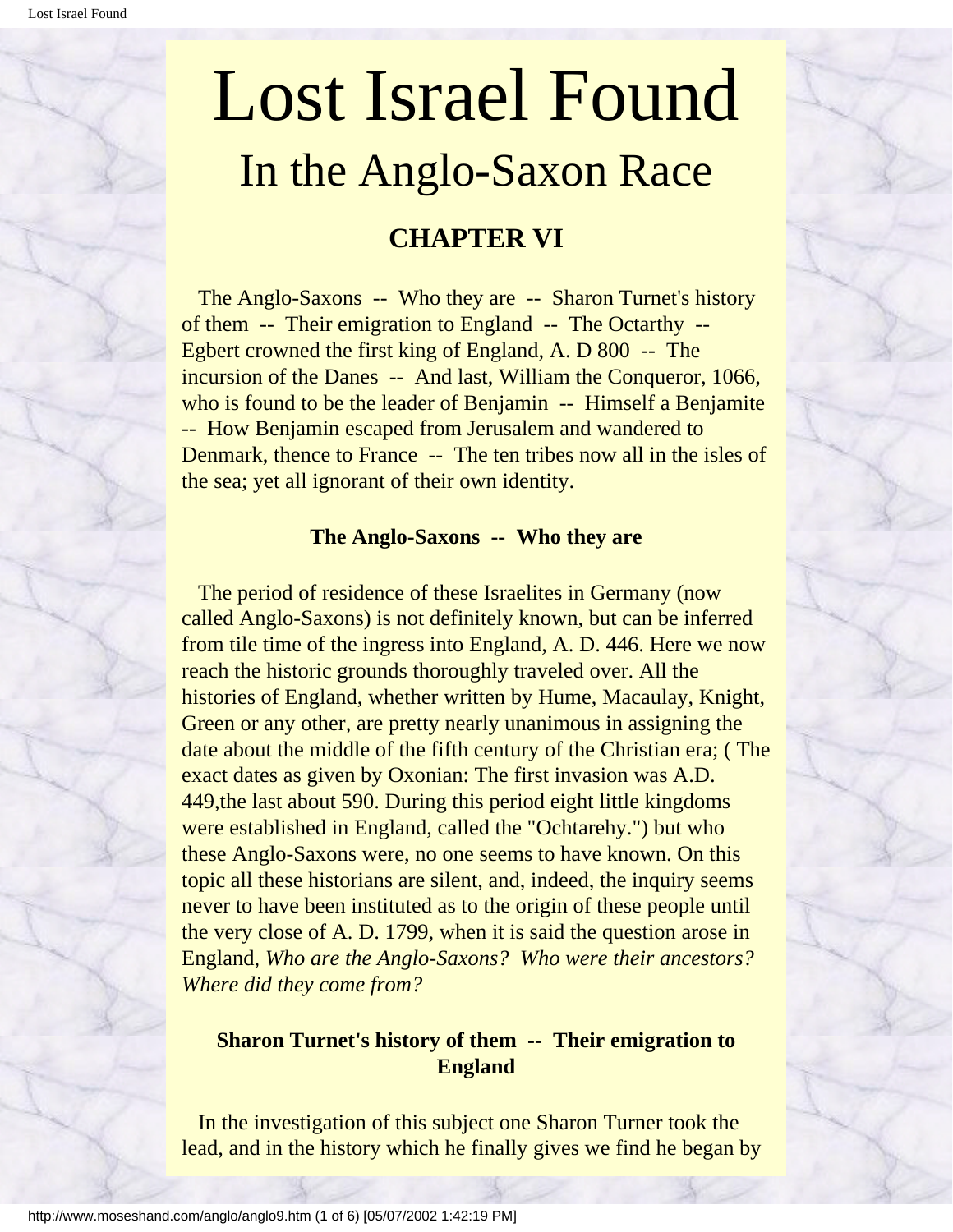tracing them back, step by step, till he landed them in "the cities of the Medes on the River Gozan," where he left them; the very place to which Israel was carried captive by Shalnmneser, B. C. 720, and this he did, not dreaming that these Anglo-Saxons had anything to do with *"the lost tribes of Israel"* He builded better than he knew. But during the present century, and indeed within these last few years, the attention of different men has been called to the investigation of this subject, and it is now found that the Anglo-Saxons are indeed the very Israelites, whose capital was Samaria, and after being besieged by the king of Assyria for three years, was destroyed and all carried captive to Assyria.

#### **The Octarthy -- Egbert crowned the first king of England, A. D 800**

 The Anglo-Saxons, being now established in England under the name of the "Ochtarchy," they seem to have quietly maintained this form of government until A. D. 800, when these eight little kingdoms were all consolidated into one, and the crown put upon Egbert's head. This, then, seems to have been the beginning of the government of Great Britain in its present form.

#### **The incursion of the Danes**

 Not long after this the piratical northmen came up from Norway and Denmark. These Danes (Danites) began tearing around - robbing and plundering wherever they went, so that there was little no peace in England until A. D. 1066, when William tile Conquer came over from Normandy with his army, and, at the Battle of Hastings, subdued the whole and put tile crown on his own head!

#### **And last, William the Conqueror 1066, who is found to be the leader of Benjamin Himself a Benjamite**

 But who was this William? and whence came he? It is declared by the best authority that William was none other than the leader of the tribe of Benjamin! The very Benjamin lent to Judah for a time, according to I Kings, 11:9-13. And hence we find that Benjamin was given to Judah, and remained in that kingdom -- did not go off with the ten tribes under Jeroboam, but continued with ,Judah till the Babyloniah captivity, went to Babylon, returned to ,Jerusalem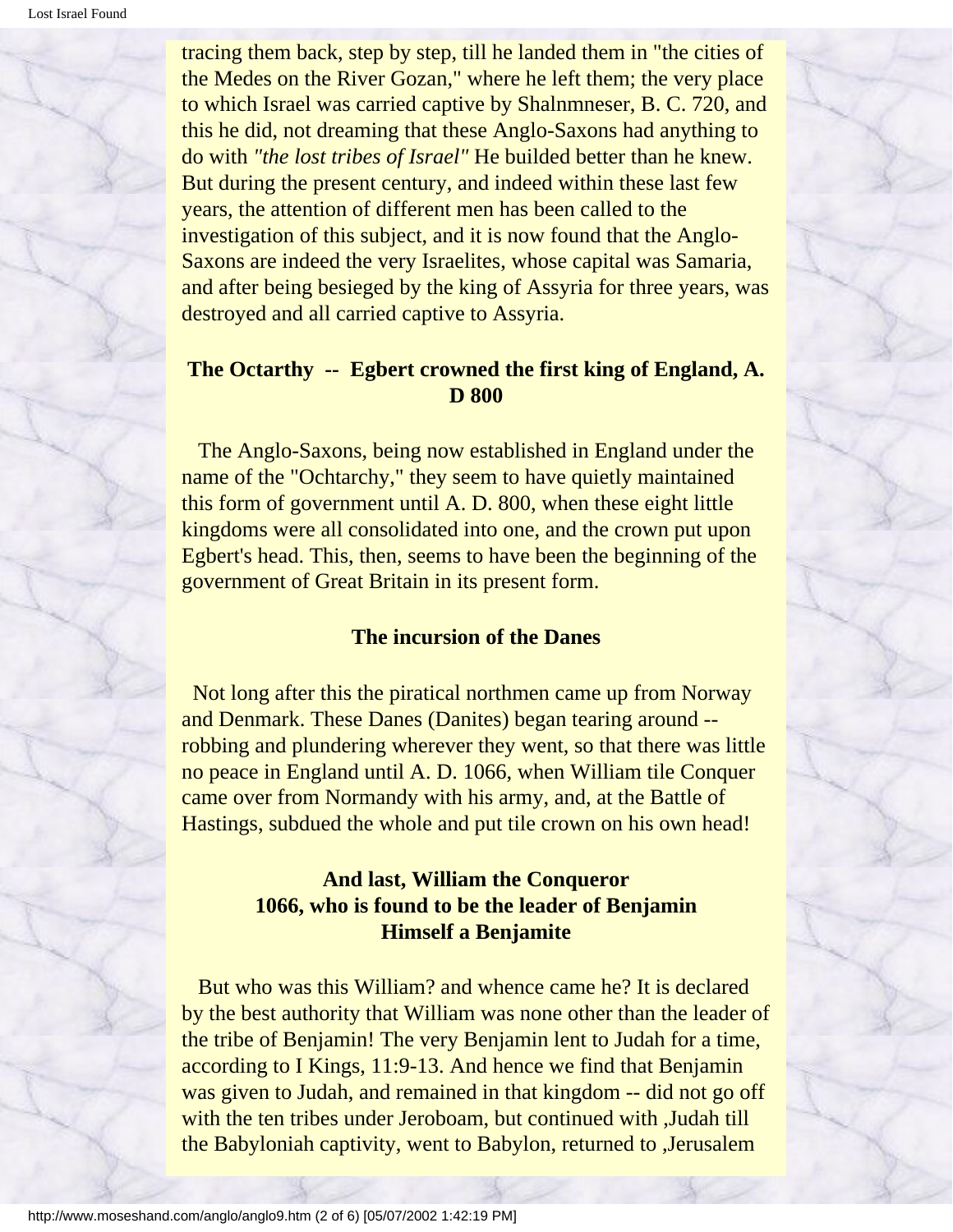at the end of seventy years, and remained, i. e., a portion of the tribe, till the destruction of Jerusalem under Titus, the Roman general, A. D. 70.

#### **How Benjamin escaped from Jerusalem and wandered to Denmark, thence to France**

 At that time it is said that all this remnant of Benjamin escaped from Jerusalem, and fled to the north to find their brethren of "tentribed Israel" (Jer. 6:1, ye children of Benjamin, gather yourselves to flee out of the midst of Jerusalem." Also, Eusebius's "Historia Ecclesia," Blook IIIi, 5: 2. Also, Josephus's "Wars of the .Jews," II, 19: 7. The word rendered, "contrary to all expectation," is "tarasogoata." This word may also mean: "Without any show of reason.")

 That this was the remnant only of Benjamin, will appear when it is called to mind that Paul said, "I am all Israelite of the seed of Abraham, of the tribe of Benjamin." (Rom. 2: 1.) From this and from other things it is evident that some of the Benjamites had before the coming of Christ left Judah, and had already found their way north to their brethren, some of whom were known to be at this time in the region of Tarsus, where Paul was born, and whither this remnant of Benjamin fled to join themselves to their own proper kingdom; for Benjamin was loaned to Judah for a time only, at the end of which Benjamin was led away back to Israel by the same unseen hand that has led Israel in all his wanderings.

 Then it is found that Benjamin was led through Asia Minor over into Europe; thence north across the Danube, and on till he found Dan in Denmark. From here he migrated south through Holland and Belgium, and finally established himself in France, building one of' the most magnificent kingdoms then existing in Europe, called Normandy (Northmen.)

 Oxonian says: "There were also representatives of Benjamin spread over the whole length and breadth of Asia Minor, and it is not too much to say that the Apostolic churches were mainly the fruit of the reception of the truth by Benjamin and of the work of Paul, himself an Israelite, of the tribe of Benjamin."

From this it seems evident that the Asiatic Christians of the first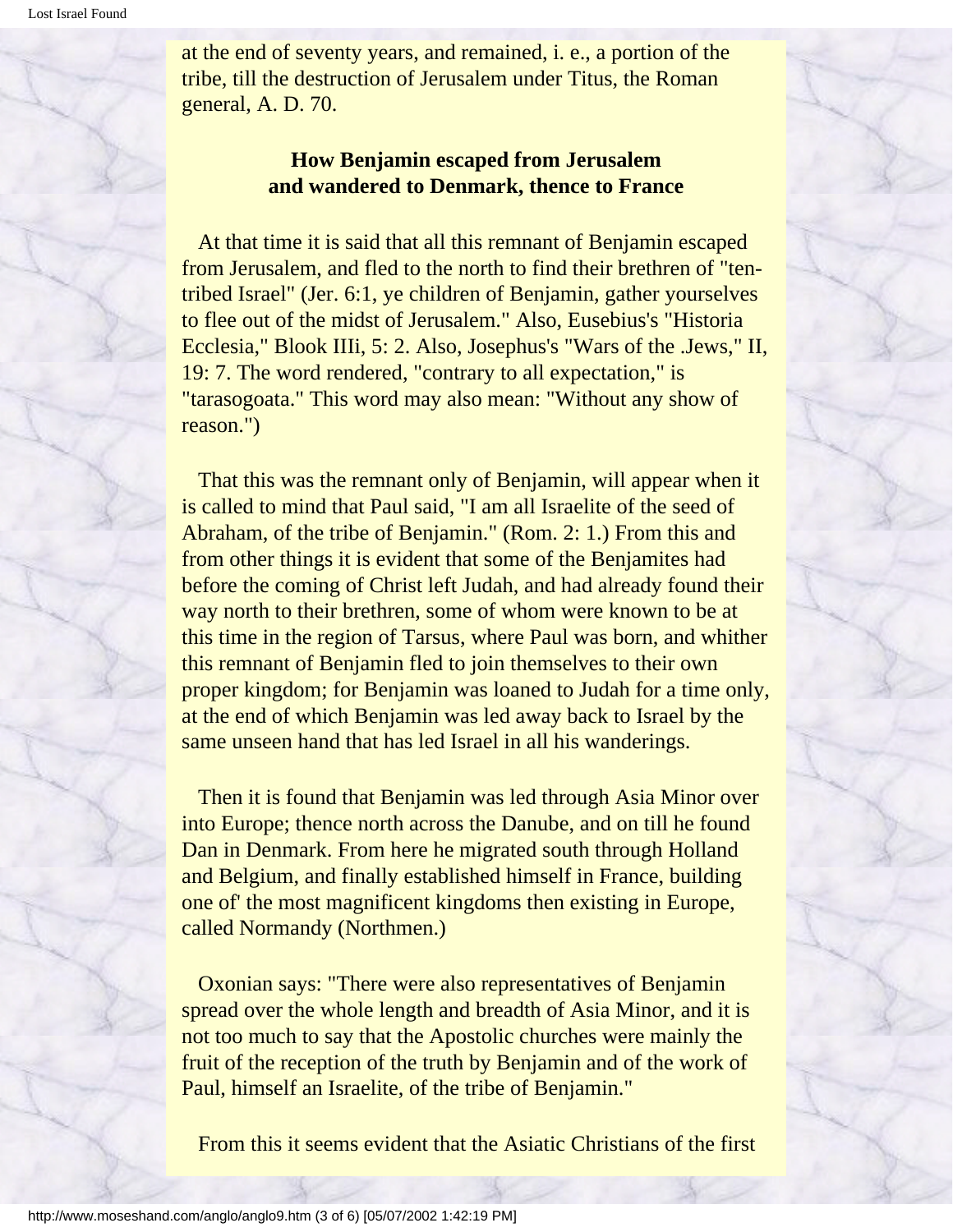two centuries were mainly of the tribe of Benjamin; one section of them, the Galatians, being as already shown, Israelites of the remnant which escaped.

 But how did Benjamin and these Galatian Israelites join their brethren in the "Isles of the West?"

 In the year A. D. 267, as we are told by Prof. Max Muller, (Lectures on the Science of Language. Series 1, p. 188.) "the Goths made a raid from Europe to Asia, Galatia, and Cappadocia, and the Christian captives whom they carried back to the Danube were they who spread the light of the Gospel among the Goths."

 This short sentence carries Benjamin half-way to Britain. And from here it is not difficult to find how they might have made their way through to Britain.

 As a further illustration of Benjamin, let us listen to the words of Lord Macaulay: "The Normans were then the foremost race of Christendom. Their valor and ferocity had made them conspicuous among the rovers whom Scandinavia had sent forth to ravage western Europe.

 Their sails were long the terror of both coasts of the channel. Their arms were repeatedly carried far into the heart of the Carlovingian empire, and were victorious under the walls of Maestrieht and Paris. At length one of the feeble heirs of Charlemagne ceded to the strangers a fertile province -- (Normandy). Without laying aside the dauntless valor which had been the terror of every land from the Elbe to the Pyrenees, the Normans rapidly acquired all, and more than all, the knowledge and refinement which they found in the country where they settled.

 That chivalrous spirit which has exercised so powerful an influence on the politics, morals and manners of all the European nations, was found in the high-est exaltation among the Norman nobles. But their chief fame was derived from their military exploits. Every country, from the Atlantic Ocean to the Dead Sea, witnessed the prodigies of their discipline and valor. One Norman knight, at the head of a handful of warriors, scattered the Celts of Connaught. Another founded the monarchy of the two Sicilies, and saw the Emperors both of the East and of the West fly before his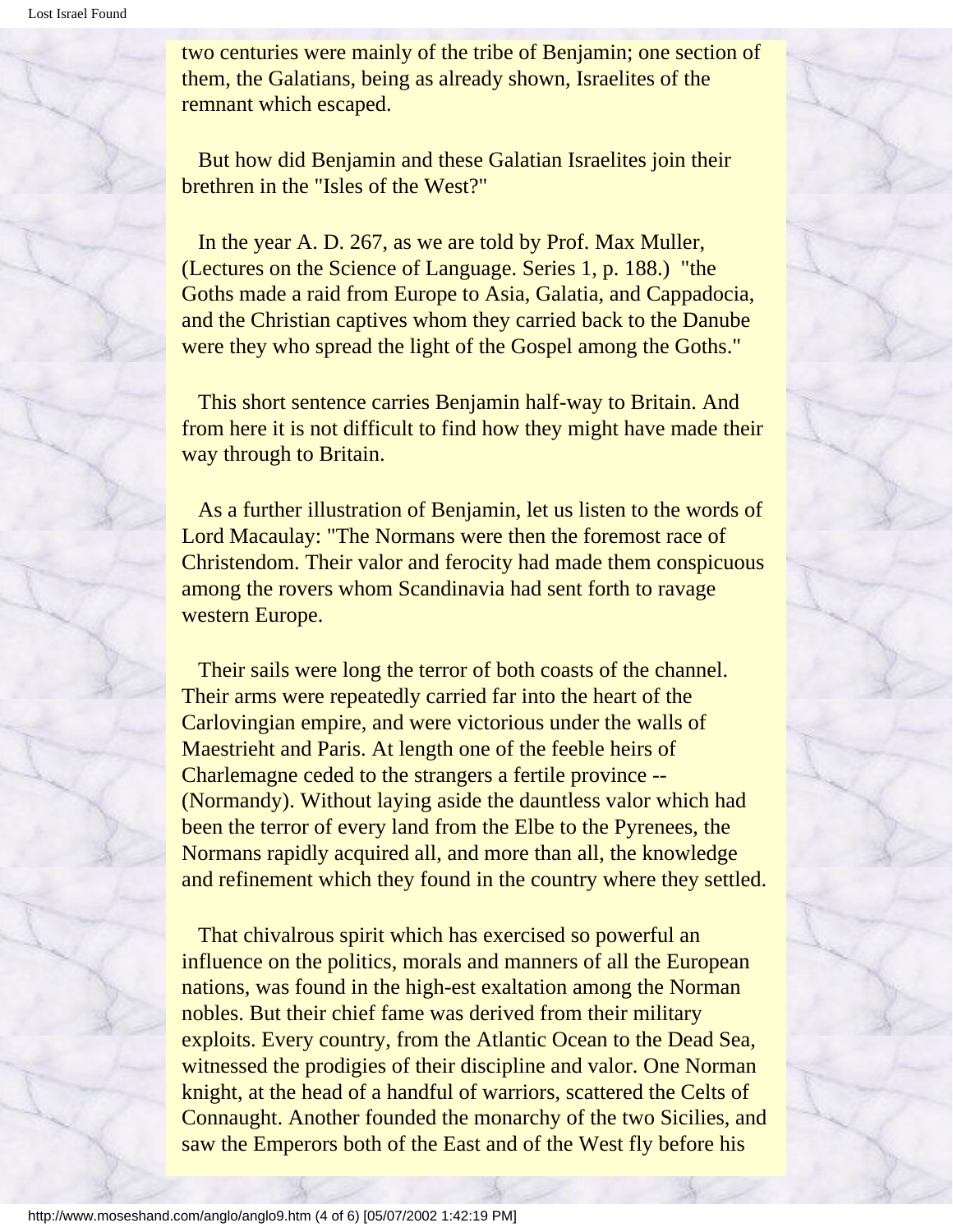arms."

 What now can be conceived as a more perfect fulfillment of Jacob's prediction? Gen. 49:27, "Benjamin shall raven as a wolf; in the morning he shall devour the prey, and at night he shall divide the spoil."

#### **The ten tribes now all in the isles of the sea; yet all ignorant of their own identity.**

 Here, then, we have, since Benjamin has arrived, eleven tribes of "the Kingdom of Israel," Benjamin being the eleventh in number. But there is no evidence that any one of this vast number has the remotest idea of his own identity. History does not furnish a single ray of evidence that the least surmise existed in the mind of any one of these eleven tribes that they were indeed descended from Israel of old.

 They had now been lost, not only to themselves, but to the history of the world also, for many long centuries. As in Hosea, 9:17, "My God will cast them away, because they did not hearken unto him; and they shall be wanderers among the nations." Also Hosea, 3 4: "For the children of Israel shall abide many days without a king, and without a prince, and without a sacrifice, and without an image, and without an ephod, and without a teraphim," thus utterly obliterating all knowledge of their nationality, their language, their religious institutions--everything of their tribal relations, etc.-- so that no one dreamed even who he might be.

 How then shall it be known who is who? I answer, to man this is not known, but to God alone; for shall not He who said, "I will sift the house of Israel (not Judah) among all nations, like as corn is sifted in a sieve; vet shall not the least grain fall upon the earth," (Amos, 9:9); shall not He who has said, "There is not a sparrow falleth to the ground without your Heavenly Father, and the very hairs of your head are all numbered," shall not He have care of his people Israel. of whom He has said, "I will never leave nor forsake thee" and "I have loved thee with an everlasting love"?

 Can He forget so that He shall not know the tribal name of every one of these long-lost Israelites? He must be an atheist who doubts this. Indeed, we must give up all knowledge of God and of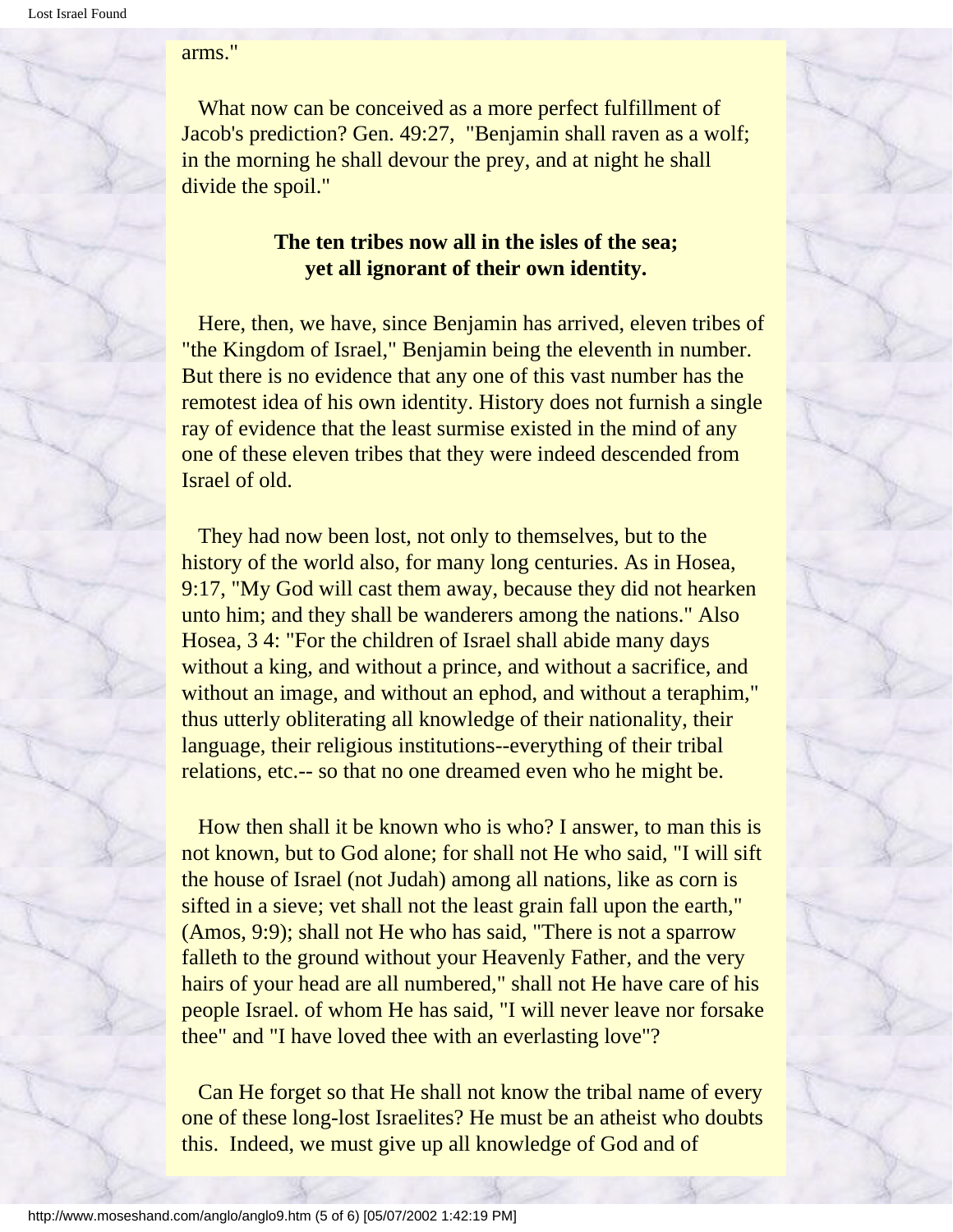everything else, if we doubt this great truth! But, alas! it is nevertheless too true that we have all been so nearly practical atheists that we have lived, indeed, have been taught to believe that at the beginning God wound up the machinery of the universe and then retired, to let the whole develop itself as chance might seem to direct.

 What can this be but practical atheism? But Christ taught us that every -- the most minutest -- thing does not escape the continual present sustaining care of our Heavenly Father. Here is rock. Here is a foundation on which one can build, and on this foundation alone can safety be found.

 Here then, Israel has been gathered, according to Isa. 41:1, "Keep silence before me, O Islands, and let the people renew their strength. And here in these islands, this Anglo-Saxon people have grown and "renewed their strength," in all unwonted manner.

 Here have they spread abroad, on the east and on the west, on the north and on the south, till their land became too strait for them; till at length the cry is heard, "Give place to us where we may dwell." Then are colonies planted in the deserts, which soon blossom as the rose. And "the waste places of the earth" are now being peopled by this very Israel, and her colonies are found in all hinds and in the islands of the seas, till now the promise to Abraham is indeed fulfilled, Gen. 12:2: "I will make of thee a great nation, and I will bless thee, and make thy name great. Again, I will set thee high above all the nations of the earth; thou shalt be the head and not the tail." (Deut. 28:13.)

[Chapter Seven](#page-47-0)

[Book Table of Contents](#page-2-0) [Course Table of Contents](#page-88-0) [Home page.](http://www.moseshand.com/index.html)

[First page in](#page-0-0)  [this series.](#page-0-0)

[Previous page.](#page-28-0)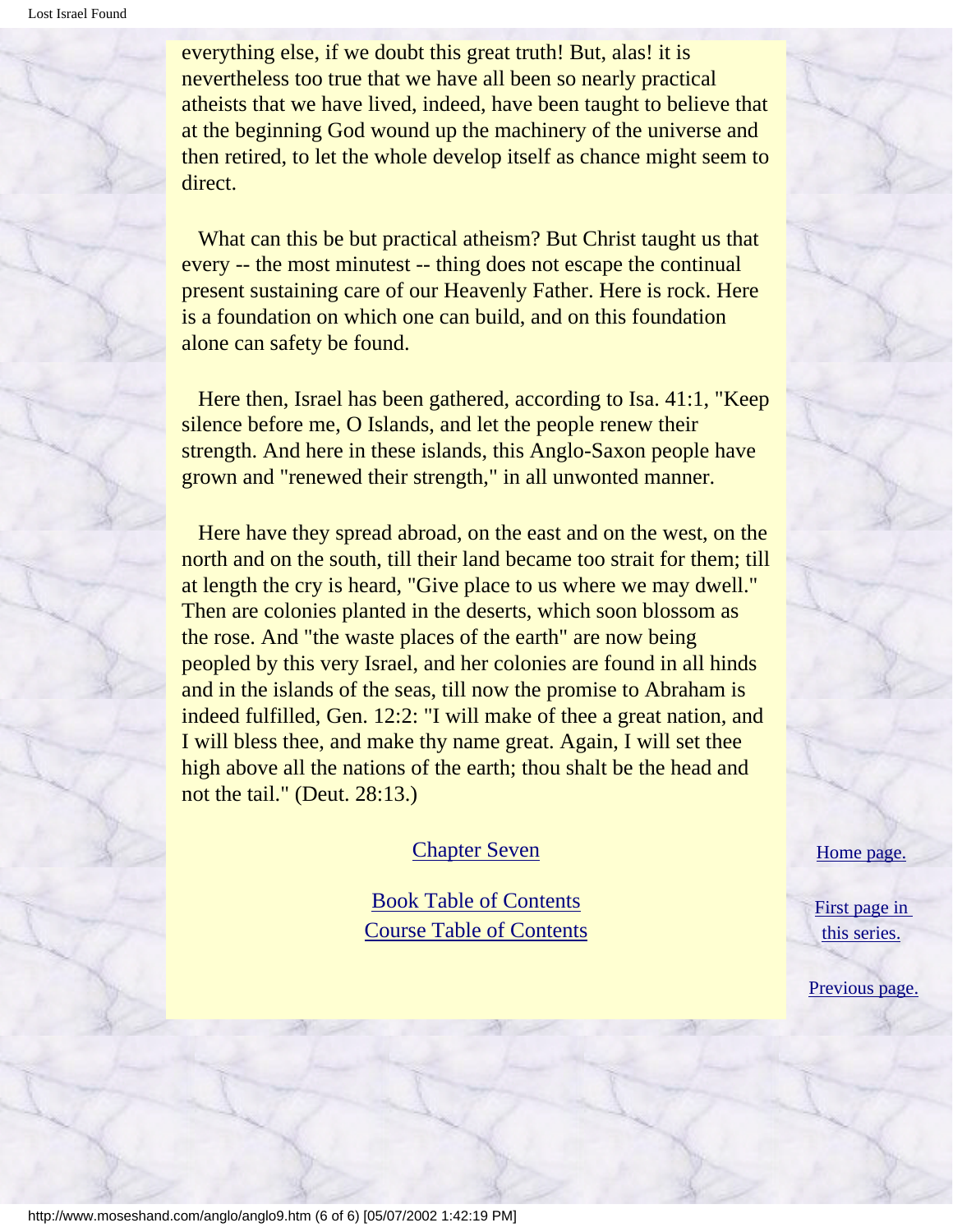## <span id="page-47-0"></span>Lost Israel Found In the Anglo-Saxon Race

#### **CHAPTER VII**

 The Anglo-Saxons. 1. Their government. 2. Population. 3. Wealth. 4. Political influence. 5. Money lent to many, but never borrow.

----------

 What now are the facts respecting tile Anglo-Saxon peoples? First, respecting the government of Great Britain? It is asserted by the Hon.W. B. Dalley, attorney general of Sidney.(Banner of Israel, p. 498, A. D. l885) that "Our British Empire at this moment embraces more than one-sixth part of all the land of the earth, and comprehends nearly one-fourth part of its population; and of this population 50,000,000 are of Anglo-Saxon descent. Its area is 9,000,000 square miles. Its population 313,000,000 of persons. Its annual revenues are £205,000,000, and its exports and imports are £1,060,000,000 per annum. Its armed forces, including militia, are more than 1,500,000 and its navy consists of 60,000 men. The United States of America have an area of 3,602,990 square miles, with a population of 55,000,000, a revenue of £73,000,000 per annum, of which £30,321,630 are surplus.

 She has an annual trade of £292,000,000, of which fully one-half is carried on with the British Empire. She has an army of regular soldiers and organized militia of 150,000, and a navy of 8,250 men. She holds a fifteenth of the land of the earth, and almost a twenty-third of its population. Unite these stupendous forces, and you will have an area of 12,600,000 square miles; a population of 368,000,000 persons; revenues amounting to £278,000,000; a trade of £1,352,000,000 a year; armies, 1,700,000, and navies of 68,000 men. You will have a fourth of the globe, and more than a fourth of the human race. You will have 100,000,000 men of Anglo-Saxon descent, and you will have 42,000,000 men capable of bearing arms."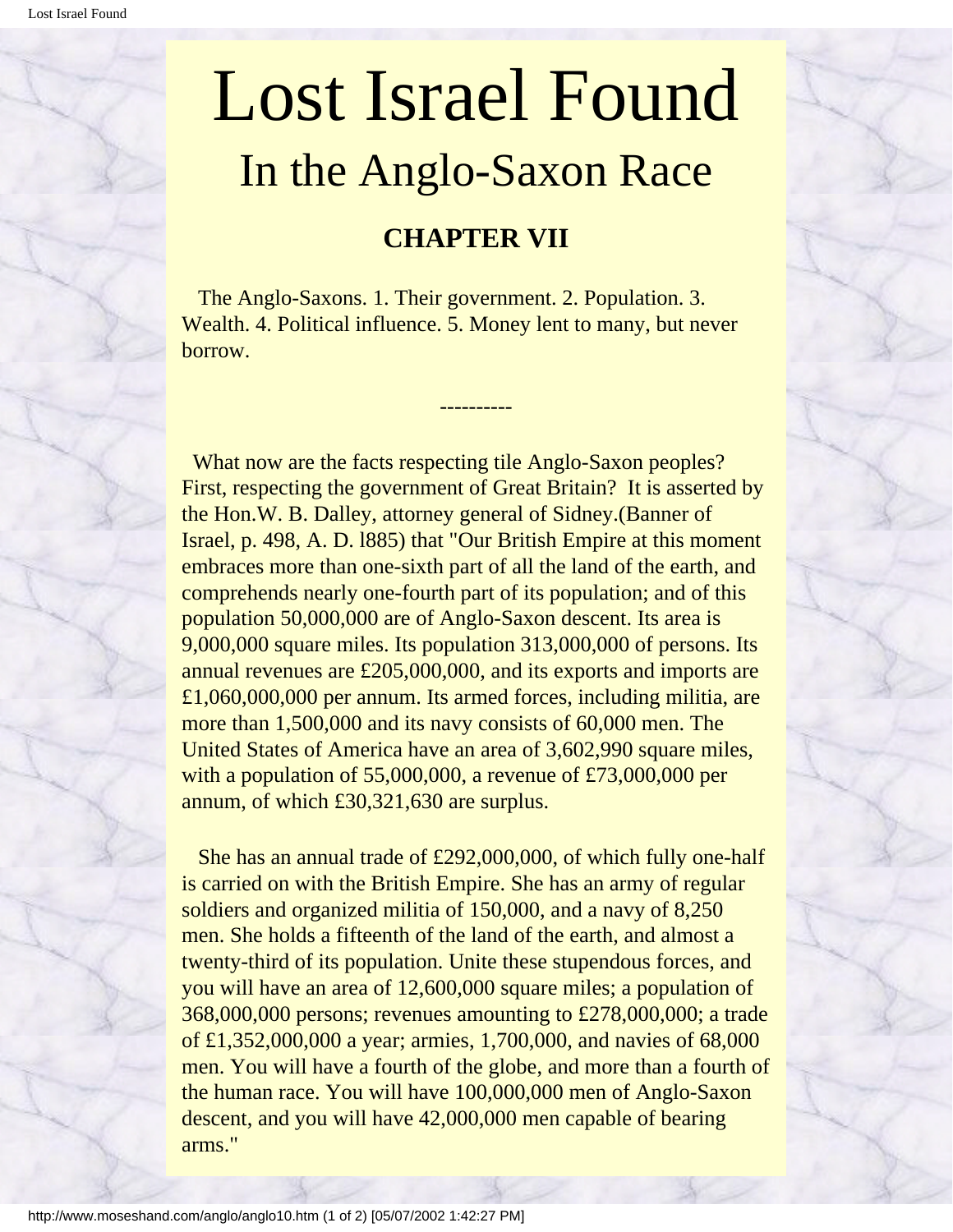Now this testimony, let it be borne in mind, is given by a witness most competent, and yet who had no knowledge of the "identity of the Anglo-Saxons with the lost ten tribes of Israel." In addition to this may be stated the fact, that the political influence of England is universally conceded to be "high above all the nations--at the head and not at the tail."

 Again, it was promised to Israel to become the richest of all nations. Deut. 15:6: "Thou shalt lend unto many nations, but thou shalt not borrow ;" and "thou shalt reign over many nations, but they shall not reign over thee." These promises are both fulfilled absolutely today. England's rule does now extend over more than sixty different nationalities, but no nation has ever ruled over England; and as the divine promise is sure, we may rest satisfied that it will forever remain true.

 England can never be ruled over by another nation. God alone rules over England and the whole Anglo-Saxon race -- because they are Israel, to whom these promises of universal dominion were made.

 Again, the wealth of the Anglo-Saxoc race. The actual wealth of England, as estimated in dollars and cents, is now \$44,000,000,000, and that of the United States, \$41,000,000,000. And England fulfills the promise of lending and borrowing literally. It is stated by the highest authority, that England has loaned out to "many nations" already more than \$9,000,000,000, and that she does indeed "borrow from none." Where else can be found a nation of which this can be said? The history of the world affords no case comparable at all with England as to wealth, and as to the lending and borrowing of money.

#### [Chapter Eigh](#page-49-0)t

[Book Table of Contents](#page-2-0) [Course Table of Contents](#page-88-0) [Home page.](http://www.moseshand.com/index.html)

[First page in](#page-0-0)  [this series.](#page-0-0)

[Previous page.](#page-41-0)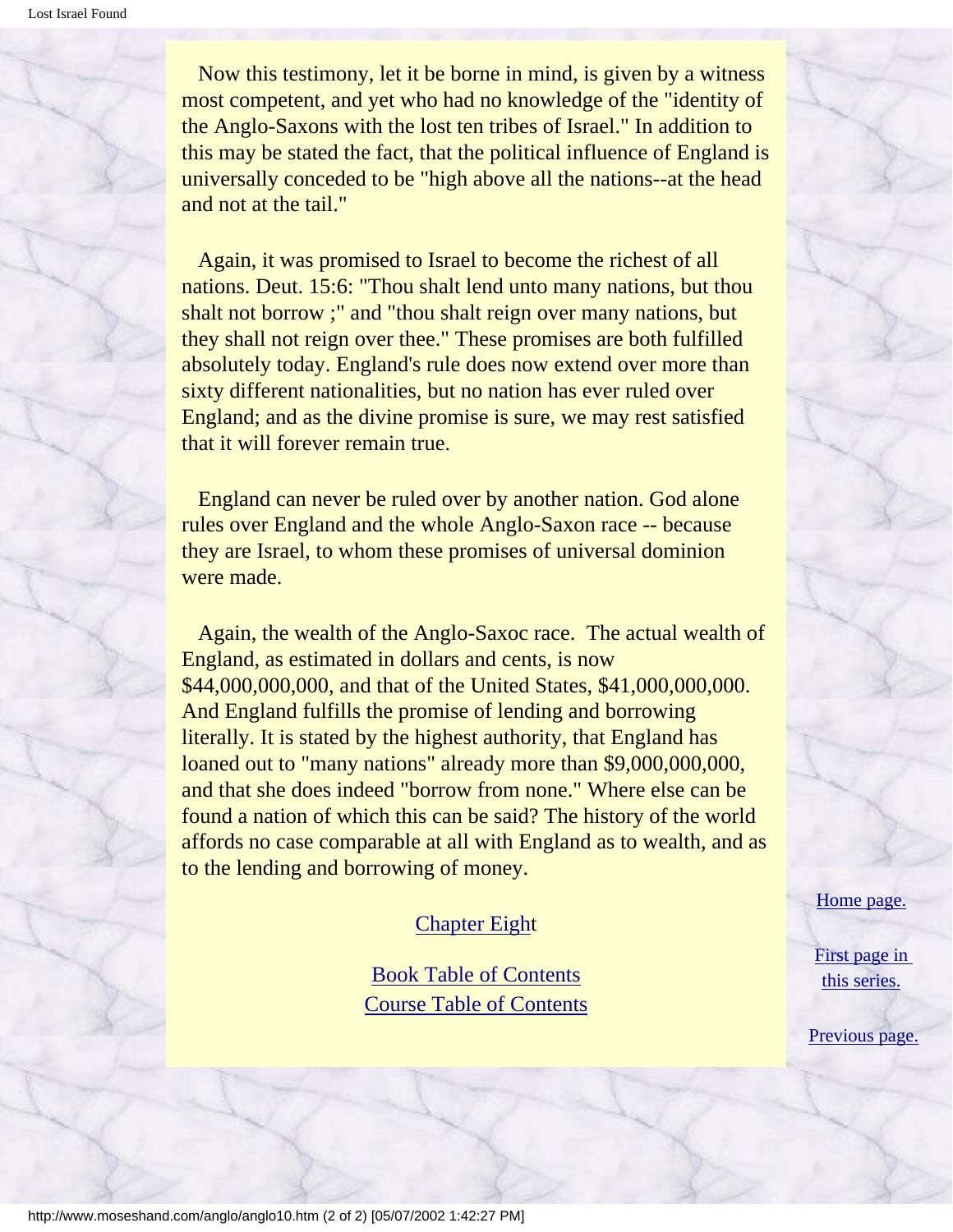# <span id="page-49-0"></span>Lost Israel Found In the Anglo-Saxon Race

#### **CHAPTER VIII**

The possession of the gates of his enemy -- England now holds the gates of the world, save at Constantinople -- Israel without a king -- Scattered among all nations -- Ignorant of their ancestry -- Called by another name -- Offspring of Abraham innumerable -- As a lion among the beasts of tile earth -- Gathered from all nations, where they had been scattered -- Gathered from the islands of the sea on the north -- Joseph pushing the people to the ends of the earth -- The seed of Abraham a blessing to all nations, how? -- 1. Politically. 2. Religiously -- Her missionaries -- The Bible -- Its translation, by whom made.

#### **The possession of the gates of his enemy**

It was predicted that "Israel should possess the gates of his enemy." (See Genesis 22:17.) By the term "gate," Cruden says: "Is the entrance into a house or city." What gates then does England hold as it respects the nations of the world?

1. England holds the gate to the continent of Europe, as she holds supreme control of the English channel.

- 2. Gibraltar, Malta, Alexandria, and Cypress.
- 3. Suez, Aden.
- 4. Every gate on the south coast of Asia.

5. The gates to all the principal islands of the seas, and the only gate of any importance, not now ill the possession of England, is Constantinople, and this, it is believed, is to be certainly given into the possession of England. Thus this promise is actually fulfilled on England, and this becomes another evidence that England is indeed Israel. (It is said by high authority that England is not the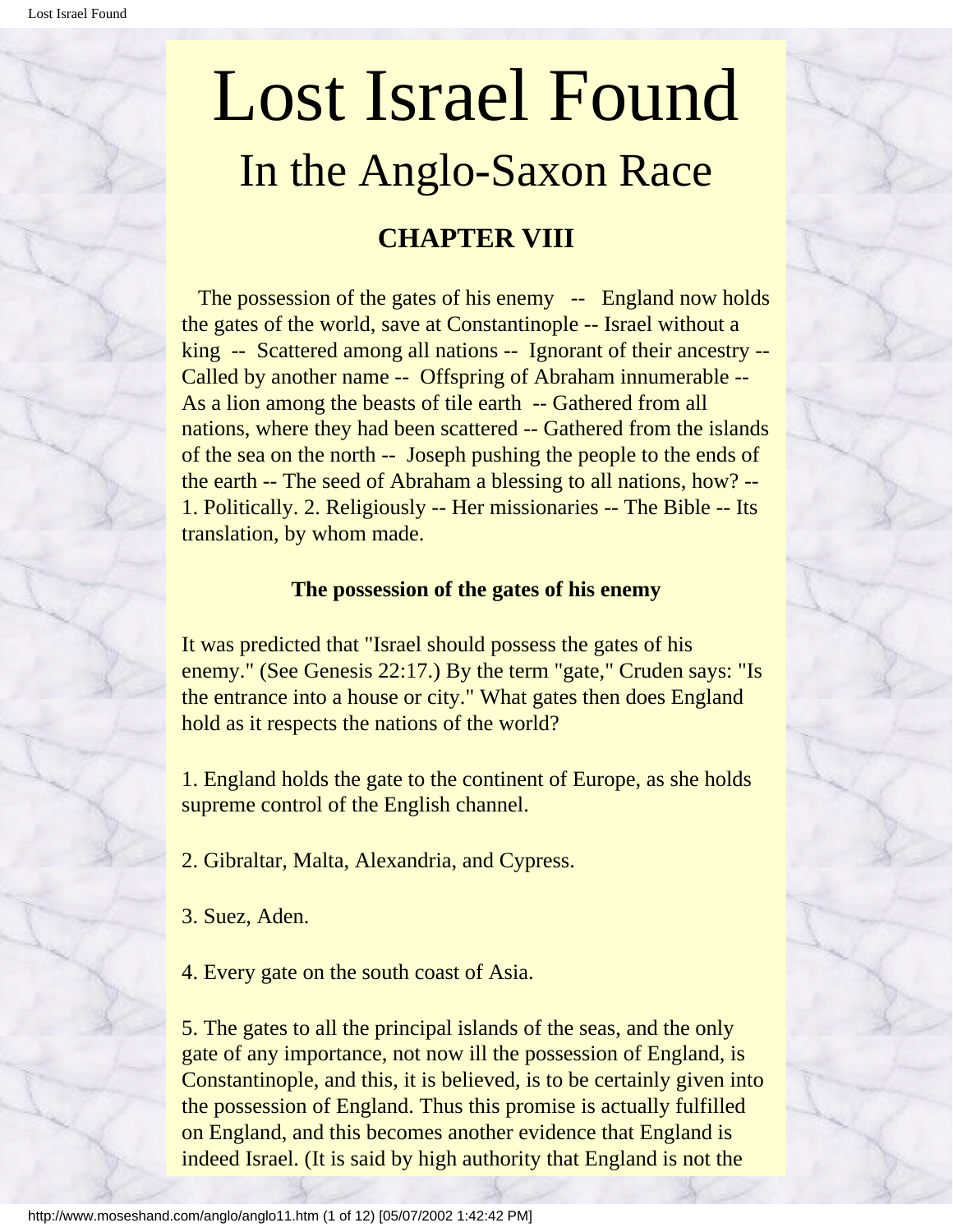proper term by which to designate the government of that nation embraced in the islands of England, Scotland, Wales, and Ireland. Ehgland is properly appropriated to one country, the same as Scotland, etc. But the term given to these four countries combined is "Great Britain," and to the government is The British Government.)

#### **Israel without a king**

2. Again, Israel should remain long without a king. (Hosea 3: 4.) "For the children of Israel shall abide many days without a king." The children of Israel did live without a king from the time of their captivity into Assyria, B. C. 721, until the settlement of the Anglo-Saxons in England, and the crowning of Egbert, A. D. 800, a period of 1521 years. Here it may be asked, what other nation or people in the world can claim this prediction as being fulfilled on themselves?

#### **Scattered among all nations**

3. Again, My God will cast them away, because they did not hearken unto Him; and they shall be wanderers among the nations." (Hosea 9: 17.) This prediction was uttered against the "ten-tribed Israel" And nothing is more certain than the casting away of Israel, when they were carried captive by Shalmaneser, and placed in the cities of the Medes on the River Gozan. Here they made this their place of sojourn, for at least a hundred years; during which time we have traced their wanderings among all the then existing nations of Asia.

 On leaving' Asia they "wandered" off to a land "uninhabited by man," a journey of a year and a half, to Arsareth, on the northwest coast of the Black Sea, which they made as their temporary home, until they should find a permanent abiding-place. Here they remained several centuries, wandering, in the meantime, among all the nations of Europe, but finding no resting-place, which ~hey might call home.

 Next their move was over into Germany, where they pitched their tents, and made their home for a time in Saxony. Here they remained for a while without much wandering, seemingly that they might recruit their number, and their means as well, for their final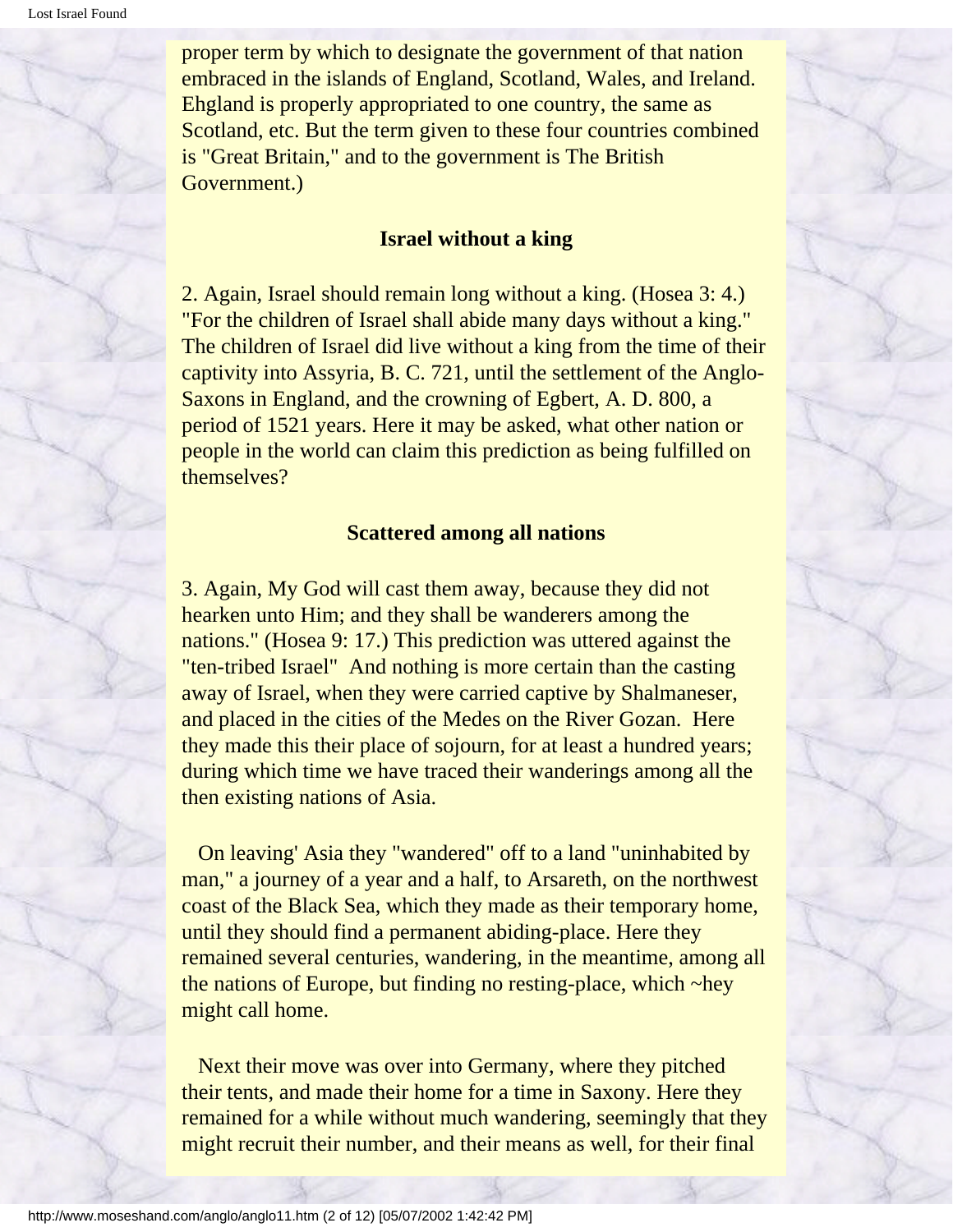migration into the isles of the sea, A. D. 449 to 570, where they might settle and be "wanderers among the nations" no more forever.

What have we now found as to the fulfillment of prophecy? I ask, is it possible to conceive of a more complete and literal fulfillment of prophecy than is here presented? And can any sane man ask for stronger evidence than is here given, that the Anglo-Saxon race are indeed the identical descendants of the lost ten tribes of Israel? Or can anyone point to any part of this evidence that could be made more clear and self-evident?

#### **Ignorant of their ancestry**

 4. Ignorance of their ancestry. "Israel shall remain many days without a king, and without a prince, . . . and without an image, and without an ephod,

and without a teraphim." (Hosea, 3:4.) This prediction, it seems to me, must imply the utter extinction of all knowledge of their religious institutions, of their tribal relations, their language, and of their ancestry also; for', having lived 1,500 years without these institutions, how could it be otherwise?

#### **Called by another name**

 5. Israel, called by another name. (Isa. 65:15.) "And he shall call his servants by another name." This prediction has been literally fulfilled. The ten-tribed Israelites lost their name immediately after their captivity, being no longer called Israel, but Scuths, Sacae, Kunnri, Cimmerians, etc., and have retained these different appellations until they were all combined into the name "Anglo-Saxon," by which name they are known today, the world over.

 Yet the world at large has no knowledge of the origin of the Anglo-Saxons. Indeed, but few of this very people have only now learned their own name as being Israelites, the identical descendants of the ten tribes of Israel!

#### **Offspring of Abraham innumerable**

6. The offspring of Abraham innumerable. "I will multiply thy seed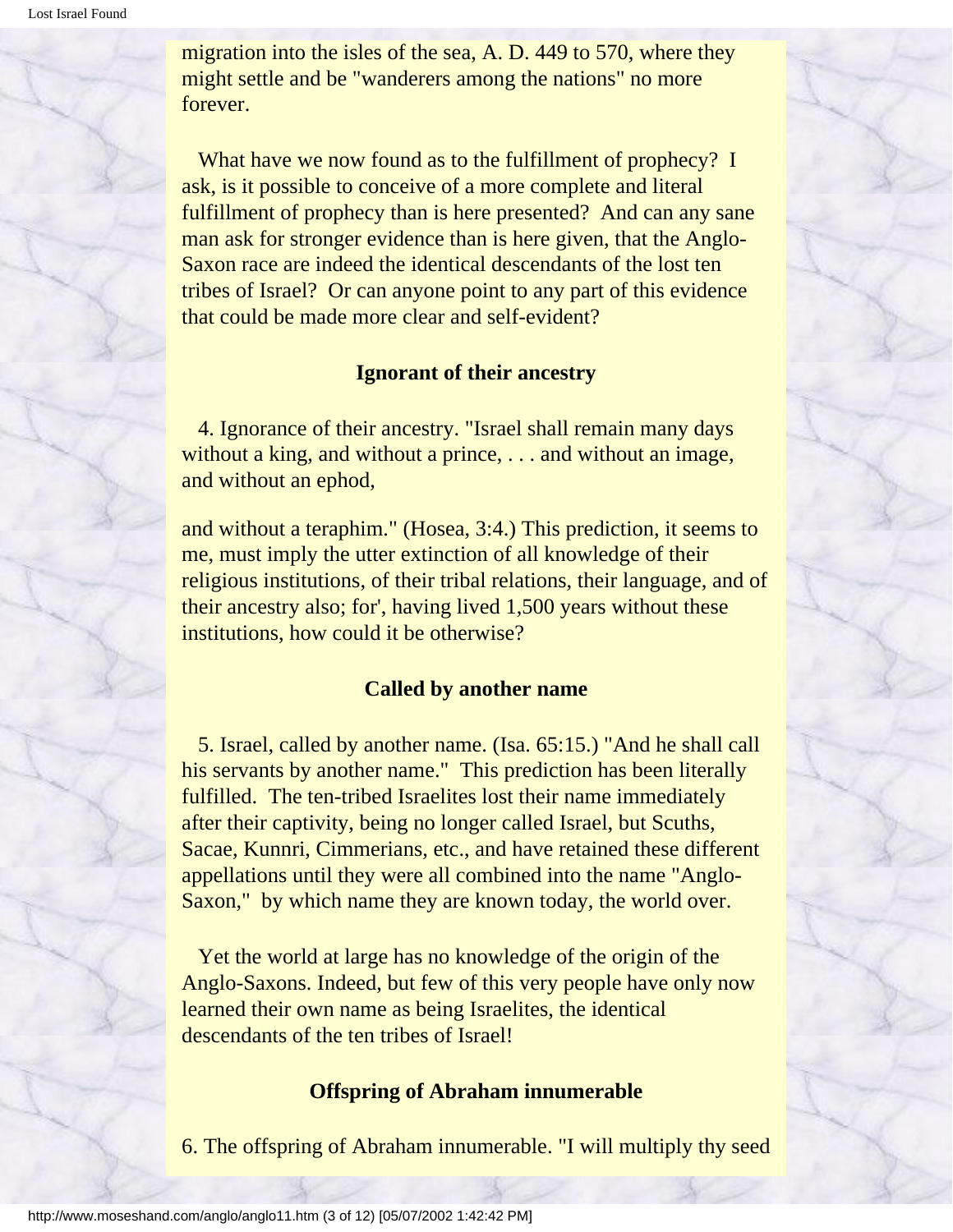as the stars of heaven, and as the sand which is upon the seashore." (Gen. 22:17.)

 This promise has been interpreted by some as referring to the *spiritual* seed of Abraham, which is Christ. But the context shows no such allusion, for the whole scene has reference to the veritable land of Canaan, and to the fact of Abraham having not withheld his only son, on whom the promise rested. Now the promise is renewed and specified, that Abraham's literal seed shall become like the stars and like the sands, innumerable, and that this very seed should possess the gate of his enemies. This is certainly material, and not spiritual.

 Now as to the present number of the descendants of Abraham, the exact census has probably not been taken. But enough is known to state that their number is more than one hundred millions of people, and that this race is increasing today faster than any other people on the face of the globe. Thus it is shown, the fulfillment of this promise to Abraham is now being actually accomplished. But the end is not yet; for the promise was not limited as to the time of its fulfillment.

#### **As a lion among the beasts of the earth**

7. "The remnant of Jacob shall be among the Gentiles, ill the midst of many people, as a lion among the beasts of the forest, as a young lion among the flocks of sheep, who, if he go through, both treadeth down and teareth in pieces, and none can deliver." (Micah 5: 8.)

 This is a very remarkable prediction. It is remarkable ill all its specifications:

(a) As to the principal agent in the work, "the remnant of Jacob;"

(b) next, the people specified, viz., the Gentiles in the midst of many people;

 $(c)$  the likeness of this remnant  $=$  as a lion and his works.

 Now, in searching the world over, none can be found to whom this prediction can apply save the Anglo-Saxons alone, for they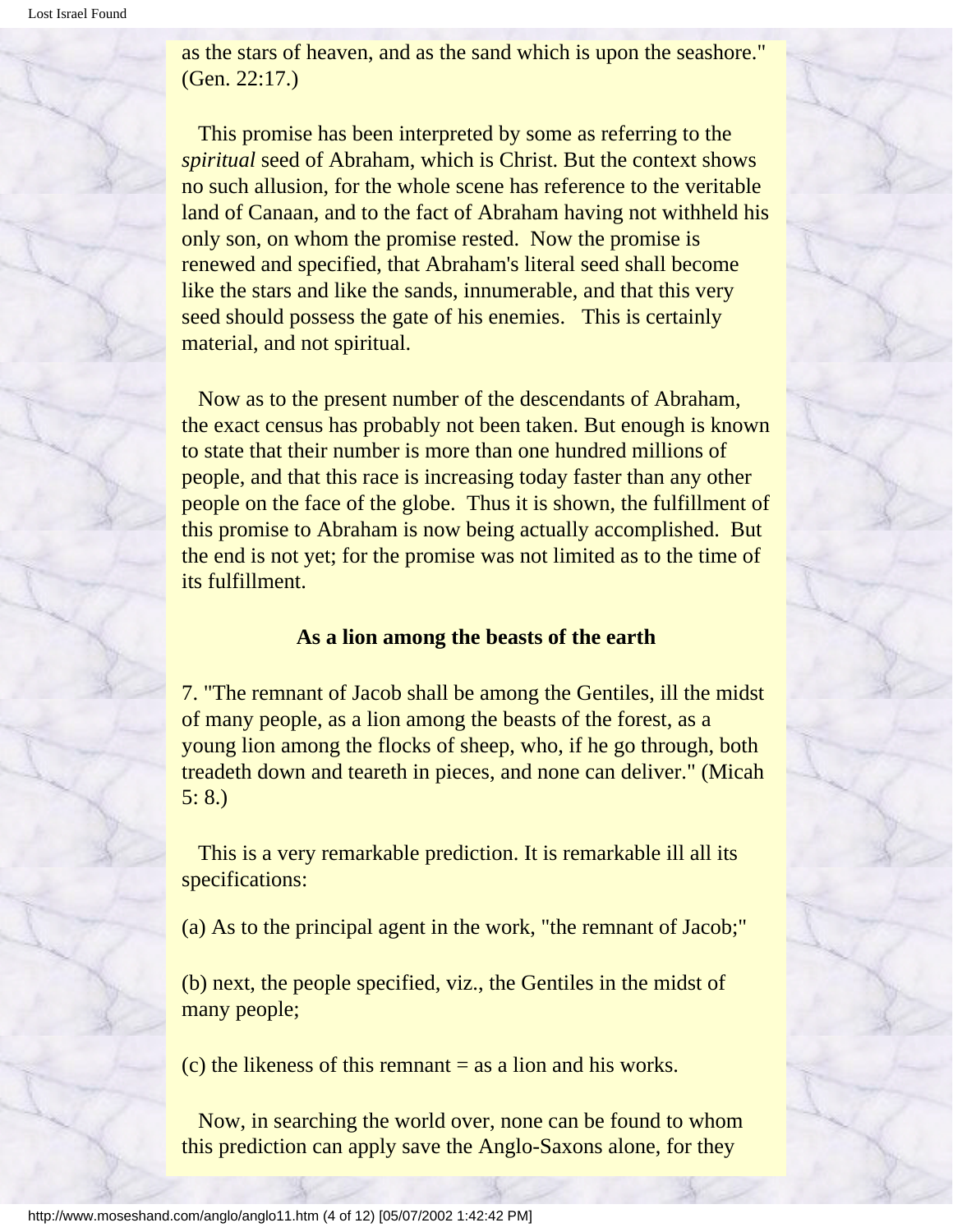and they only have been among the Gentiles in the midst of many people, "as a lion among the beasts of the forests."

 During the time of their sojourn in Asia they were literally "among the Gentiles," for all these nations had that name -- they were nations outside of Israel. And these "Gentiles" were truly in the midst of many people -- this part of Asia being then the most densely populated of all the world. And the history of the Scuths shows that they were triumphant wherever they went. ravaging wherever they went. And after these Scuths (i. e., Anglo-Saxons) came into Europe, their entire course was indeed "like that of a lion among the beasts," and "a young lion among the flocks of sheep." And this for more than five hundred years, until they became settled in Germany. Their many battles with Rome -- were they not all of this character? Did they not destroy the Roman army time and again? Did they not sack Rome itself, laying it utterly waste?

 And this too, all alone "among the Gentiles," and "in the midst of many people"? What more perfect fulfillment can be conceived, of the prophecy, than is here shown in the wanderings of Israel, in Asia, and in Europe also.

#### **Gathered from all nations, where they had been scattered**

#### 8. Israel found among all nations. (Lev. 26:33, and Deut. 4:27, Amos, 9:9.)

All of these passages declare the same thing, viz.: "The Lord shall scatter you among the nations, and ye shall be left few in number among the heathen, whither the Lord shall lead you." And Jer. 29:14: "I will gather you from all the nations and from all the places whither I have driven you, saith the Lord; and I will bring you again into the place whence I caused you to be carried away captive."

 These passages all have the same voice. The two former threaten the certain banishment among all nations, if they reject the commands of God; the others declare the certainty of their being gathered from all the nations whither they had been driven by God himself.

Now, that Israel has been thus scattered and banished among all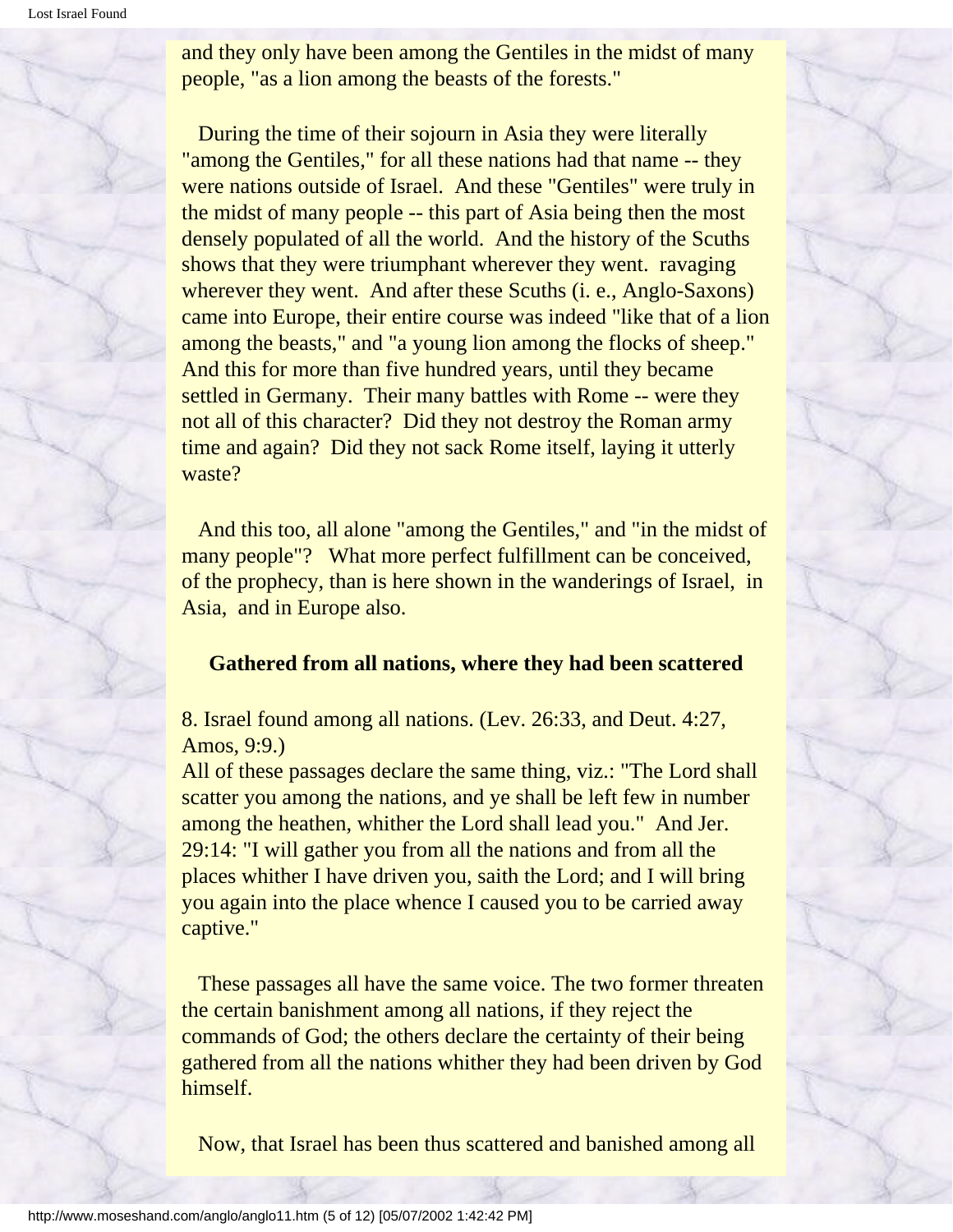nations, no one can doubt who has any knowledge of "Israel's wanderings;" nor can anyone doubt that God has now set himself to the 'total accomplishment of his promise -- to gather His people from all places among the nations of the world, whither he had driven them; the gathering the Israelites of the ten tribes out of all nations, where they have wandered, and thus bringing all into the isles of the west and planting them in those islands where they have grown to become the mightiest nation in the world, "high above all nations, at the head and not at the tail," is evidence of the fulfillment of these prophecies, and that the Anglo-Saxons are indeed the very descendants of the ten tribes who were carried captive into Assyria, and these were certainly "the seed of Abraham."

#### **Gathered from the islands of the sea on the north**

9. Zech. 2:6 "Ho! ho! come forth and flee from the land of the north saith the Lord' for I have spread you abroad as the four winds of heaven, saith the Lord."

 This passage shows that God's people, Israel, would be dwelling at some future time in a north country, north from Palestine, and in islands. The prophet, Zechariah, spake those words, B. C. 519, at the very time of Darius's decree to return from Babylon. This prophecy could not refer, therefore, to Judah, who was in Babylon, for that country was directly east from Palestine, thus furnishing another collateral proof that this people in the north country were Israel, and not Judah. But. Israel has been proved over and over again to be now the Anglo-Saxons dwelling in the Isles of the North.

#### **Joseph pushing the people to the ends of the earth**

10. Deut. 33:17: "The firstling of his bullock, majesty is his and his horns are the horns of the wild ox; with them he shall push the peoples, all of them, even the ends of the earth." (Rev. version.) "They are the ten thousands of Ephraim. And they are the thousands of Manasseh."

 This passage is a portion of the blessing which Jacob pronounced concerning Joseph. In the former part of the blessing Jacob says, "Joseph is a fruitful bough; a fruitful bough by a fountain. His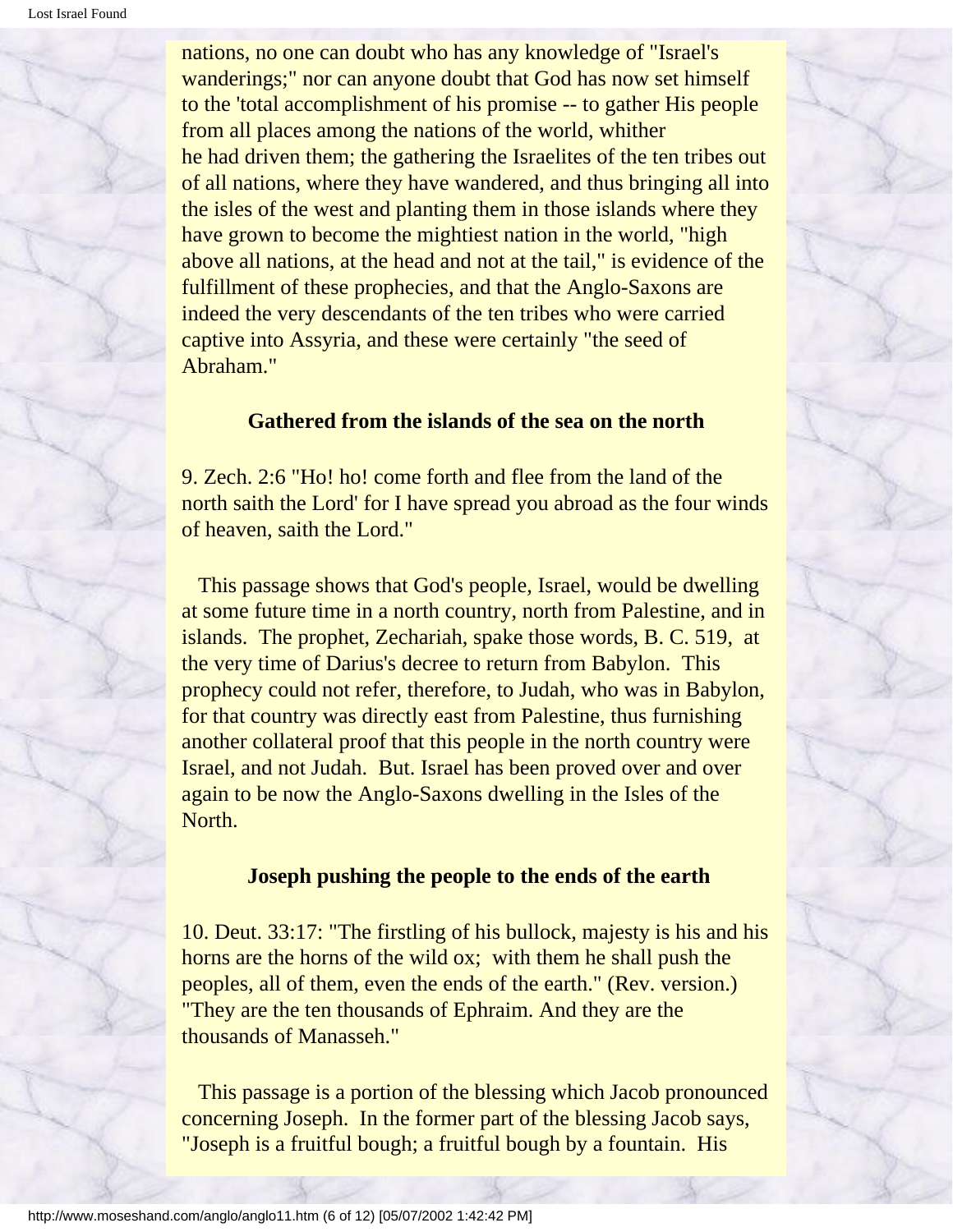branches run over the wall," teaching plainly that Joseph was to extend his sway far beyond any others of his brethren; that in all things pertaining to earth he was to have the preeminence. And then he comes to the matter of his conflicts with the peoples of the earth, all of them; that he should push them, so as to overcome in all places, even to "the ends of the earth." Now this is found to have been fulfilled up to the present time to the very letter. In "Israel's wanderings" throughout Asia it has been shown that in all conflicts with the nations they were always triumphant; but the prophets everywhere indicate Joseph as the leader of the hosts of Israel. Then, when Israel enters Europe it is still Joseph who is the captain of the Lord's host.

 Here, also, he is always conqueror, never defeated. And after they have become settled in the isles of the sea, these Anglo-Saxons, i. e., Joseph-Isaac, spread out on all sides, colonizing in America and in the islands of the seas, "pushing the people, all of them, even the ends of the earth." How emphatically true is this of the aborigines of America everywhere. They have been pushed by Joseph, as by the horns of the wild ox, until they can go no further, both in the United States and in Canada also. And this is all done by "the ten thousands of Ephraim and the thousands of Manasseh"!

 Now is it possible to conceive of a more perfect fulfillment of the promise made to Joseph than we have presented here in the history of the Anglo-Saxons? If so, let it be made known.

#### **The seed of Abraham a blessing to all nations, how?**

11. The blessing promised to Abraham, "In thee shall all the families of the earth be blessed." (Gen. 12:3, and 18:18, and 22:18.) It is well to note the thrice-repeated (Whoever examines the passages referred to will find the promises thus repeated.) assurance of this promise, and the nature of this promise. It is not a promise of anything special to Abraham, either spiritual or temporal; but the thrice-repeated promise is of good to others - even all the families of the earth, and this through the veritable seed -- the descendants by birth of Abraham.

What then are we authorized to look for as the fulfillment of this promise?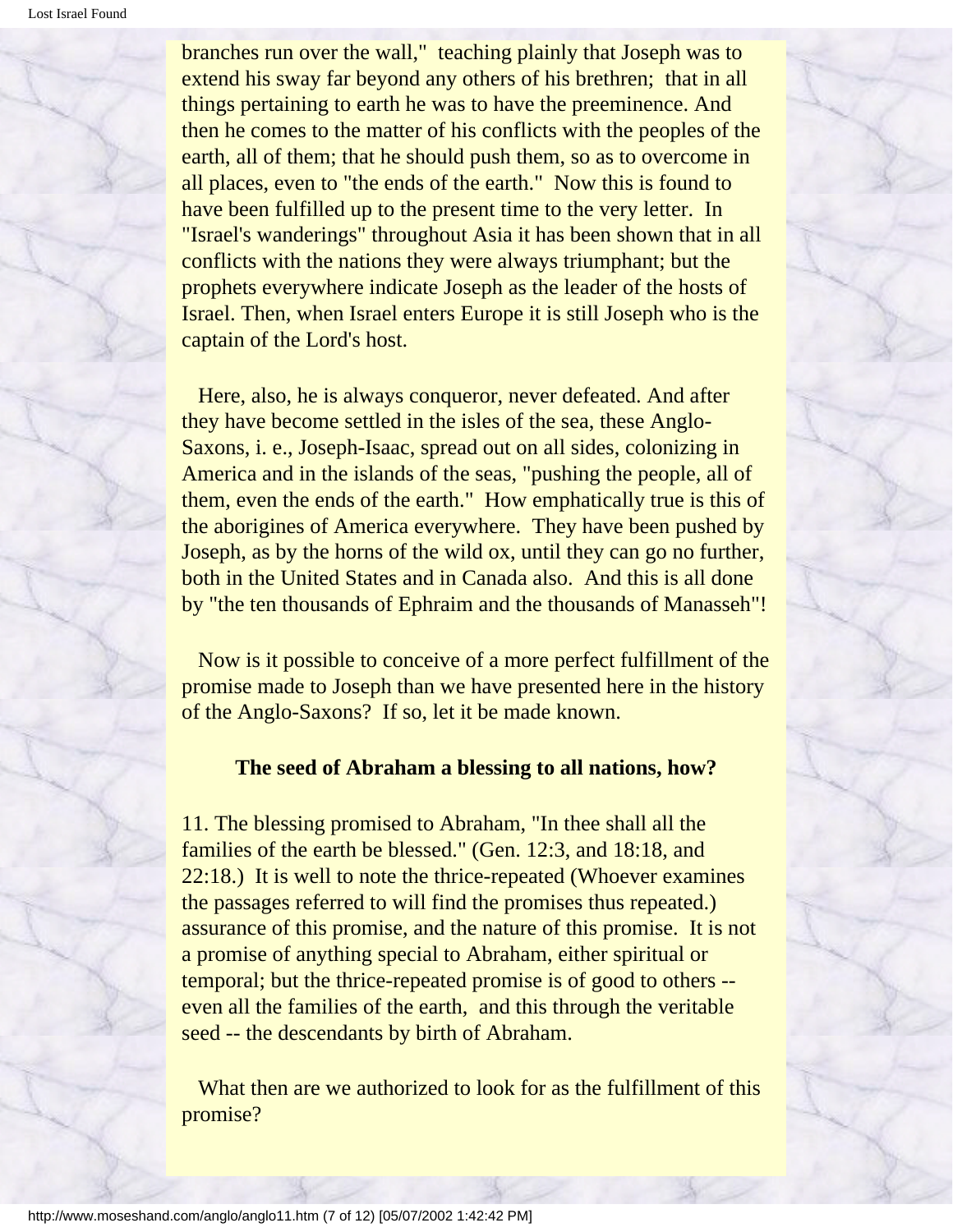Lost Israel Found

 In the first place, as this is a promise made by God himself, the promise must embrace the highest welfare of the nations of the world, and this highest welfare must embrace the greatest blessings, both spiritual and temporal.

 By temporal blessings is meant a national government based on the divine law, which may be called "civil or political liberty."

 And a spiritual blessing must embrace all of the revelation made to man in the Bible for his highest good -- which may be termed "religious liberty." These two terms, as I think, embrace everything of good relating to man here on earth. Our first inquiry, therefore, shall be:

#### **1. Politically.**

 First, of Civil or Political Liberty. By this phrase is meant a constitutional qovernment based on the divine law. But where shall we look for such a government? There can be but one answer to this question. The only constitution in this world, based on the divine law, was originated in England, by the Anglo-Saxons, who are the very descendants -- the seed -- of Abraham. This statement needs no illustration, for the history of the world shows this, if it shows anything, to be true.

 What, then, is the effect of this constitution? Webster declared, thirty years ago and more, that England has under the benign reign of her constitution the highest degree of prosperity ever attained by any nation on the face of the earth. In her domestic relations, in her civil affairs, and in her political affairs, she stands preeminently higher than all other nations of the world. And what was true forty years ago is still more conspicuously true at the present day. Hence the fact that England is confessedly "high above all the nations of the world" in wealth, in military -- but especially in naval power -- in educational, and, indeed, in everything that constitutes national prosperity. Further, this constitution is universal in its sway over all the colonies of Great Britain -- all English-speaking nationalities. All of these show in an equally high degree the great blessings of political liberty, equal, I say, to that enjoyed by the mother country.

 But the influence of this divinely-founded constitution stops not here. In all the governments of Europe, there is not one which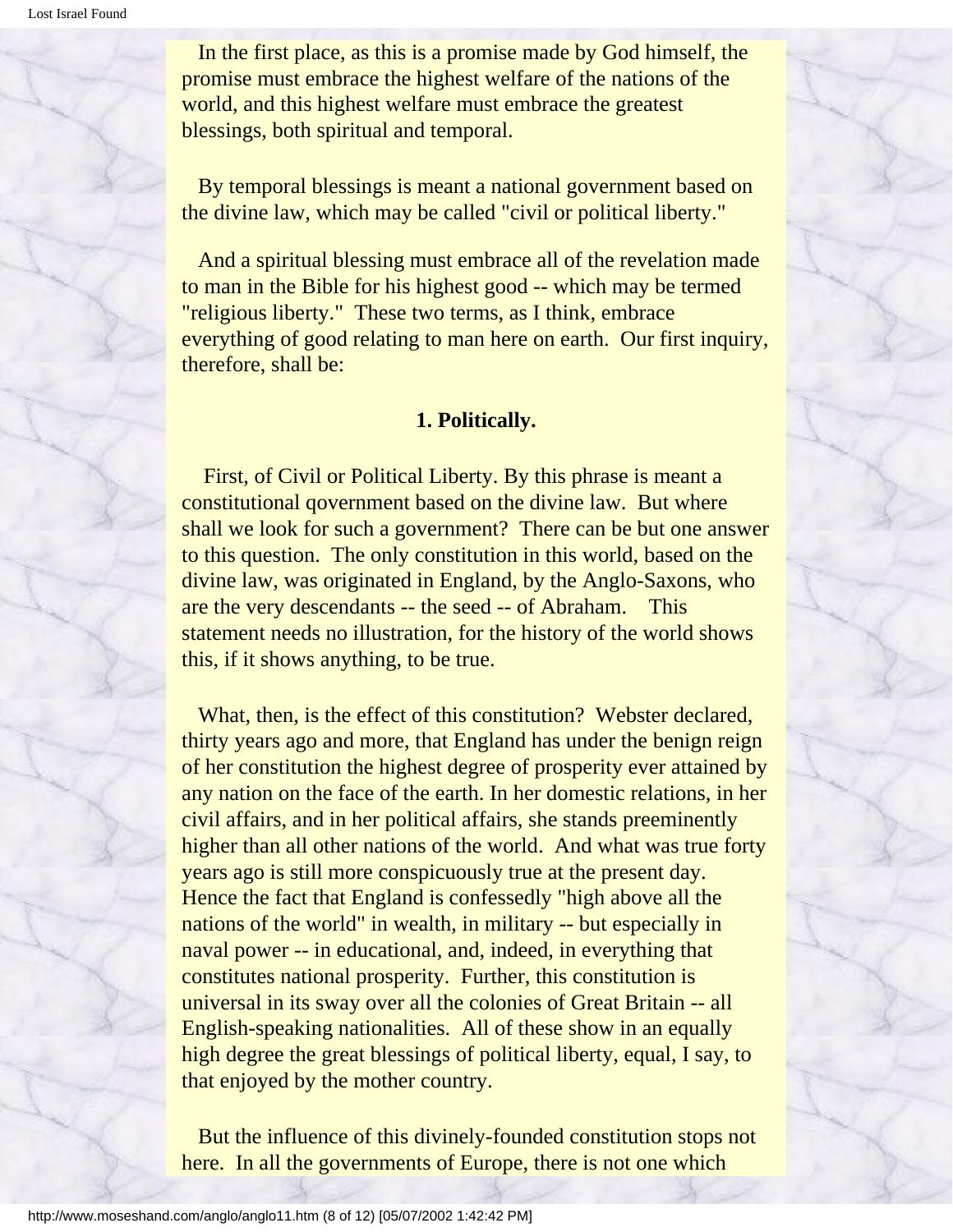does not feel the healthful influence of the constitution of Great Britain. All, even the most monarchical of them, are incorporating the principles of a constitutional government such as England has; and, indeed, it is said there is not a nation in the world but that feels the benign influence of the political institutions of Great Britain.

 As another evidence of the wonderful prosperity of England, may be mentioned this fact that the Republic of Uruguay, in South America, has recently borrowed \$59,000,000 from an English syndicate for the purpose of internal improvements. A part of' this money is to be expended in improving the harbor of Buenos Ayres, but the principal part in the construction of railroads. This item of \$59,000,000 is secured by giving to England bonds to run thirty years, paying six per cent. interest. So this is another of the many loans made by England within the last few years, to be added to her already \$9,800,00.0,000 which is now loaned to many nations, while she borrows from none.

 In like manner the United States are reported to have attained a degree of eminence, unparalleled in the history of the world. And this because of the constitution she adopted, at her birth, viz.' "A constitution, based on the Devine Law," "Political Liberty."

#### **Religiously -- Her missionaries**

2. Let us next consider the "spiritual blessings." This blessing embraces everything of good, as has heretofore been stated, contained in the Bible. In the illustration of this subject, it is necessary to inquire what this Anglo-Saxon people have done and are still doing for the accomplishment of' this object.

 The whole Christian world has been classed under three heads, viz.' The Greek Church, the Roman Church, and "the Protestant Church". In this last division are embraced the Anglo-Saxons, i.e., the English-speaking peoples; all Protestants. What, then, have these done toward fulfilling the promise of blessing the world spiritually? ( It should ever be borne in mind that the blessing promised to all nations, was to come through (by means of) Abraham's literal seed -- the natural descendants of Abraham.)

To say nothing of what the Greek and the Roman churches may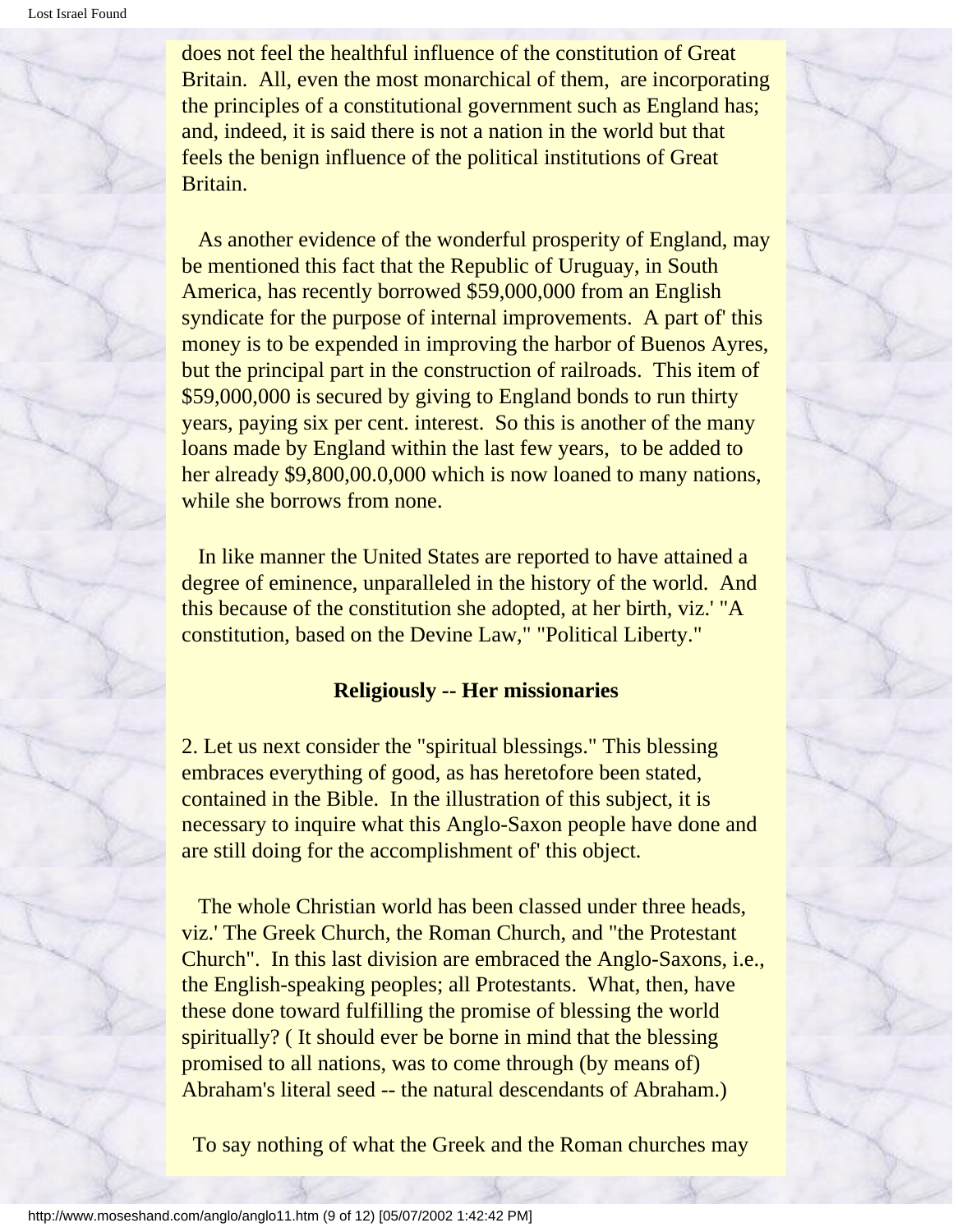or may not have done, the Protestants have manifested, during this present century, a desire to execute the charge given by Christ to his disciples, "to preach the gospel to all nations," such as has never before been witnessed. Early in this century, a society was formed in England, called the "Church Missionary Society," the object of which was to send missionaries to lands where the gospel was not known. Soon this was followed by the "British and Foreign Bible Society," whose object was the printing and publishing Bibles.

 These societies soon began to be felt in their influence abroad, when other societies were organized in the United States and at home; and in England these societies were multiplied to such a degree, especially the "Missionary Societies," that one society was formed after another, until now these societies are numbered only by the number of different denominations of Christians, both in England and in the United States, and also in all the English colonies. And the number of missionaries has increased in like manner, until they are counted not by the hundreds only, but by the thousands even are they numbered, so that they penetrate all hinds, the extreme corners of the earth, and the islands of the sea, and in all the wide ocean. But how do these missionaries go, and what is their mission: Not as the Jesuits, who go with a shut Bible, teaching' Mariology, but these go with an open Bible, proclaiming Christ with a loud voice, and at the same time beginning to teach the English language, so that it is now known, if the reports of these same missionaries are to be believed, that in every nation and in every, principal tribe, among where these missionaries have gone, in the whole habitable world, the English language is now being taught. Thus fulfilling the prophecy of Zeph. 3:9, "For then will I turn to the people a pure language, that they may all call upon the name of the Lord, to serve Him with one consent." How wondrous are the ways of' God! "My counsel shall stand, and I will do all my pleasures."

#### **The Bible -- Its translation, by whom made**

 But what further about this Bible which is now heralded among all nations? This blessed volume is now found to have been translated into all the principal languages of the world -- some say two hundred and fifty, others say more. But who has done it? By whom has this mighty work been accomplished? Has France done it? France may have made a translation from the original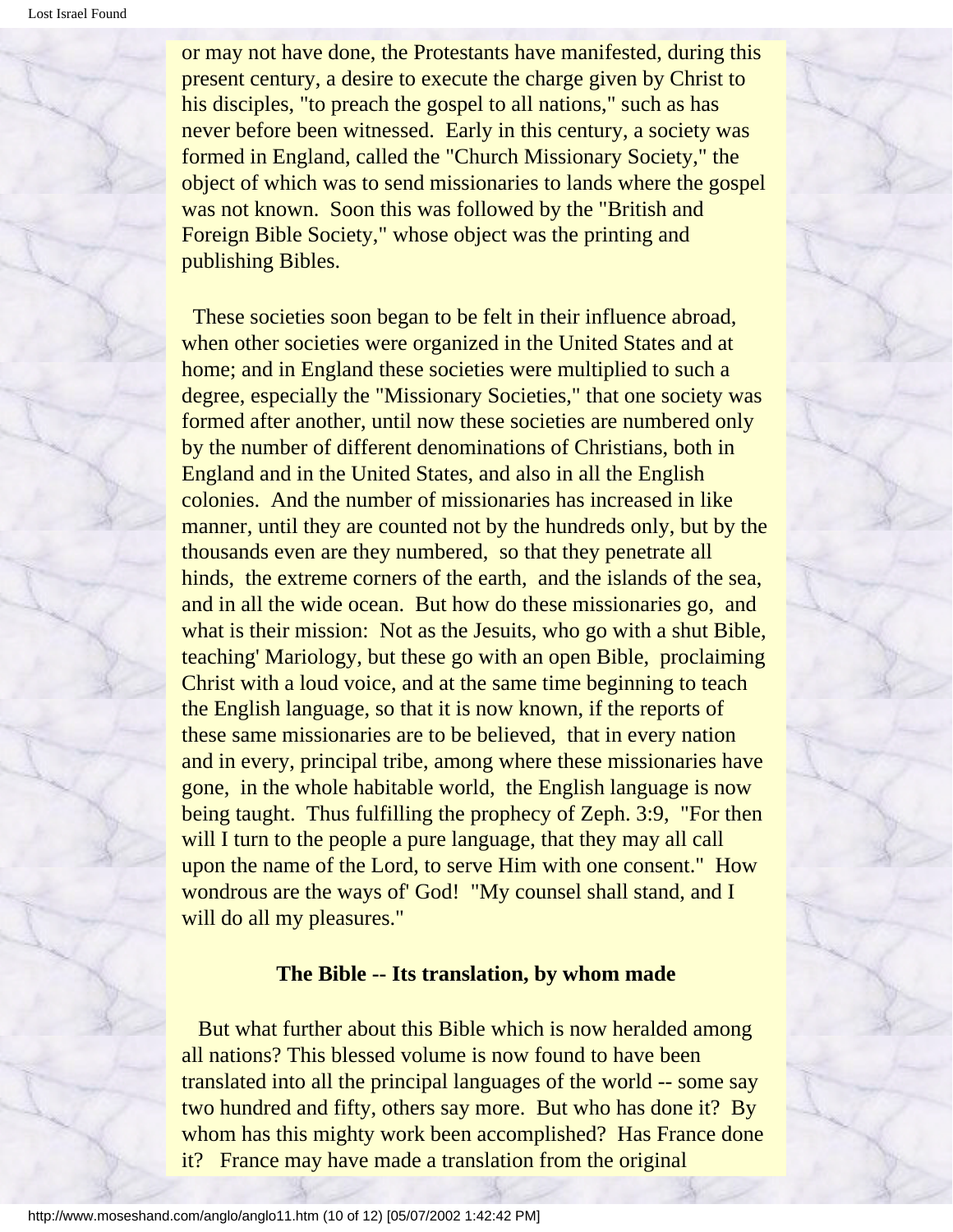scriptures into her own language, But has she ever translated this Bible into amy other language? Spain! what has she done? Spain may have translated it into her own language -- may have -- but what more? Italy-- Rome, what has she done'? Rome has indeed, translated the Latin language! But; has she done anything more? Who can tell? So of all the Greek and Roman nations. (By Greek and. Roman nations is meant those nations held by the Greek and Roman Churches.) Is there one that has attempted even to translate the Bible into some foreign language?

 The question therefore is still unanswered. Who has done this mighty work? I answer: The Anglo-Saxon race. And they alone have translated this revelation of God to man into every principal language of the known world.. And not this only. They have printed this Bible in every one of these translations thus made, and sent by their missionaries these same Bibles into all lands. Then in England and in America this Bible is published in the English language millions upon millions every year; and by their colporteurs these Bibles are sent abroad, so that every family speaking the English language may have a Bible in their house, to read under their own "vine and fig tree," with none to molest or make afraid.

 Now it may be asked here, Is this, or is it not, fulfilling the promise to Abraham -- "In thee and thy seed shall all nations of the earth be blessed"? Is there any further or other blessing conceivable contained within the lids of the Bible, blessing for mankind, that is not found in this promise to Abraham? And is it possible to conceive of any other fulfillment of this promise than that delineated above? I wait for a reply. (Here also, let it be borne in mind, that Christ is the crowning glory of all these blessings, both spiritual and temporal. Through Him comes the vivifying power, making in all cases the blessings effectual.)

 Now is it just, or wise, or common-sensical even, when a prophecy received in all ages by the Church of God as divine, when this prophecy shall have been shown to have its literal fulfillment, is it wise to hesitate about receiving this fulfillment, especially where it is not possible to conceive of any other mode in which the fulfillment of this divine promise can be made manifest?

Concerning unfulfilled prophecies, we may well hold ourselves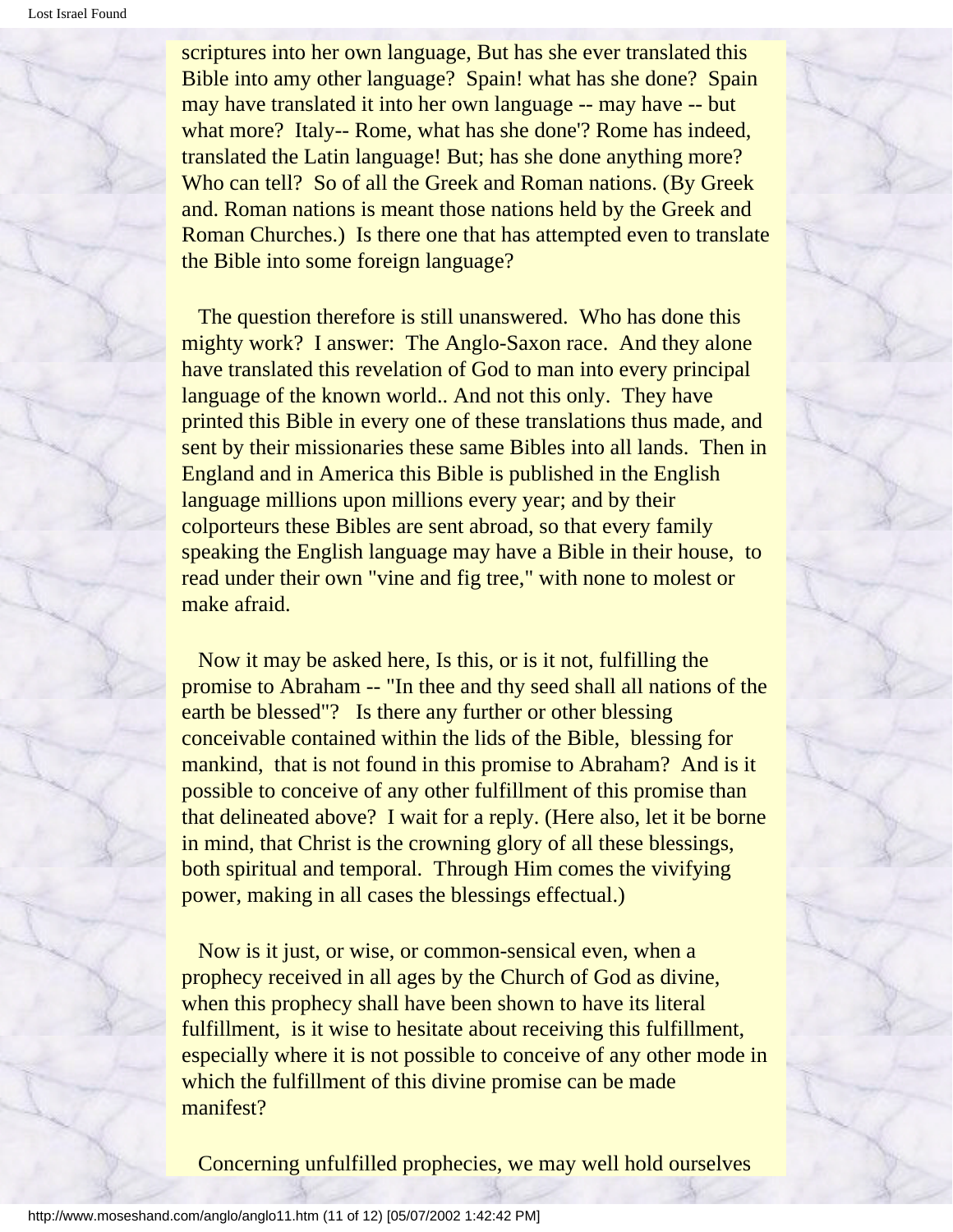in doubt, for no man knows either the time or the manner of fulfillment of any future prophecy; for God hath revealed this to no man -- no not even to the angels in heaven -- this hath God reserved in his own power; and all that man can do --even what he is commanded to do -- is to observe the "signs of the times," and to mark such things as the word of inspiration has said will be found to precede any and all of the prophecies uttered of old. Here, and here only, is solid ground. The manifest fulfillment of prophecies is open to the inspection of all, and that according to the very words of the prophecy freed from the philosophy or dogmas of men, but chained to the word of the living God. If this is not safety, there can be no safety. If this is not wise, then how can we know the meaning of wisdom? If this is not common sense even, then must we find another definition for common sense, than the unanimous decision of the human mind on those subjects on which it decides.

#### [Chapter Nine](#page-61-0)

[Book Table of Contents](#page-2-0) [Course Table of Contents](#page-88-0) [Home page.](http://www.moseshand.com/index.html)

[First page in](#page-0-0)  [this series.](#page-0-0)

[Previous page.](#page-47-0)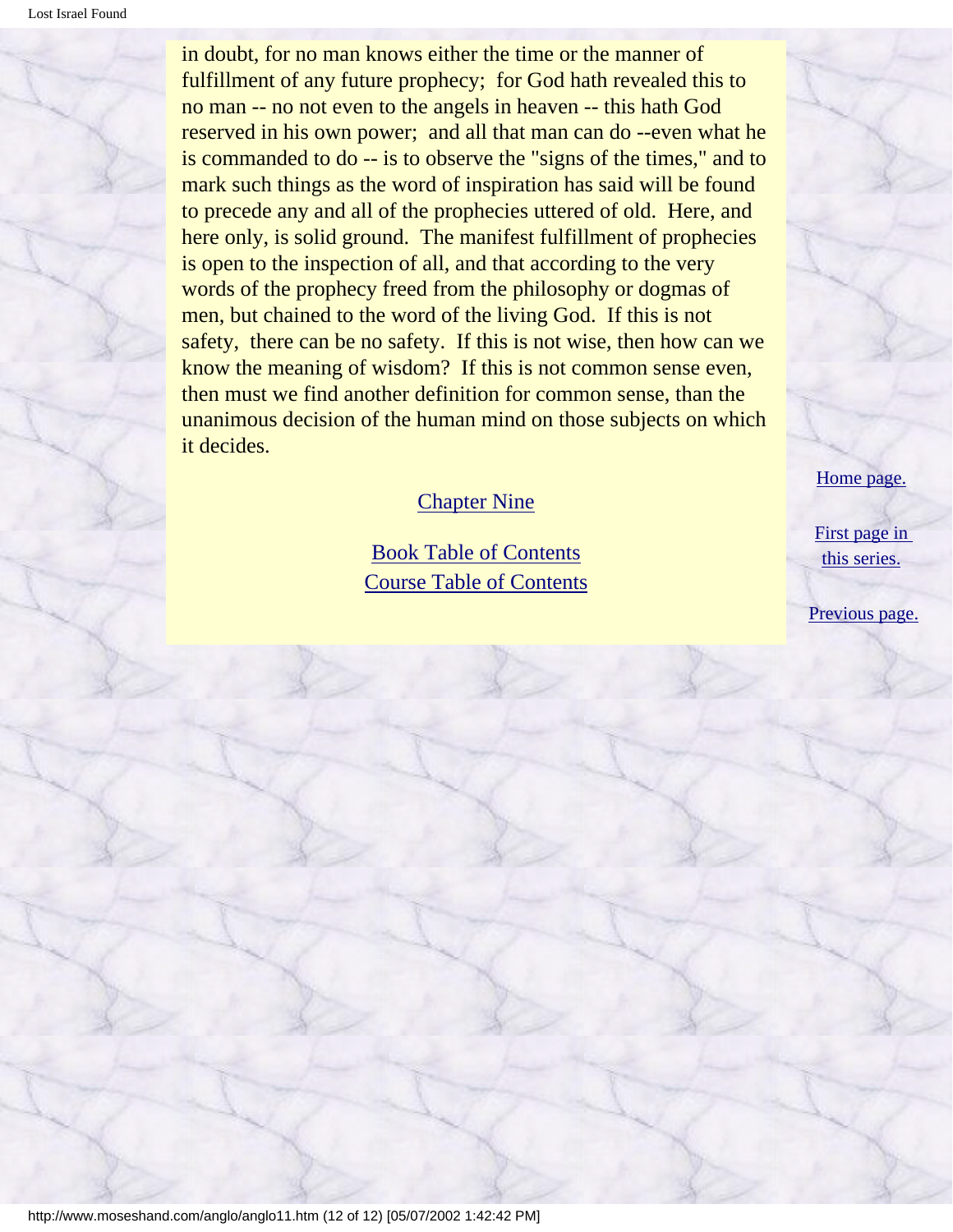## <span id="page-61-0"></span>Lost Israel Found In the Anglo-Saxon Race **CHAPTER IX**

#### **JACOB'S PROMISES TO THE TWO SONS OF JOSEPH.**

When Jacob was about to die, it was reported to Joseph, who brought his two sons, Ephraim and Manasseh, that they might receive the divine blessing from their grandfather. (Gen. 48: 1-20.) These sons were so placed, the elder at the right hand and the younger at the left of Jacob, that each might receive his own appropriate blessing. But the chief interest, in this case, as in all others in that age of the world, attached to the right of primogeniture, as this right was ever esteemed of the first importance. Manasseh, therefore, being the elder, was placed at Jacob s right hand.

When thus arranged, Jacob gives a general blessing by saying, "These shall grow into a multitude in the midst of the earth." (Grow as fishes do increase. (Siargin of the common version.)

 Then, having placed his right hand on Ephraim's head, doing' it wittingly, yet contrary to Joseph's desire, he pronounced the blessing' on each of the two sons. But Joseph, believing that his father had, through imperfect vision,

made a mistake in thus placing his hands, seized Jacob's right hand, telling him that this -- Manasseh -- is the elder; Jacob replies, "I know it, my son, I know it;" he shall be a great people, but not like Ephraim; his younger "brother shall become a multitude of nations" The blessings of Jacob, then, on these two sons of Joseph were, viz., Ephraim should become a "multitude of nations," but Manasseh should become "one great nation."

 This blessing, pronounced by Jacob upon his two grandsons, has ever been believed to have been under the inspiration of the Holy Spirit, and therefore that it must certainly have its own fulfillment.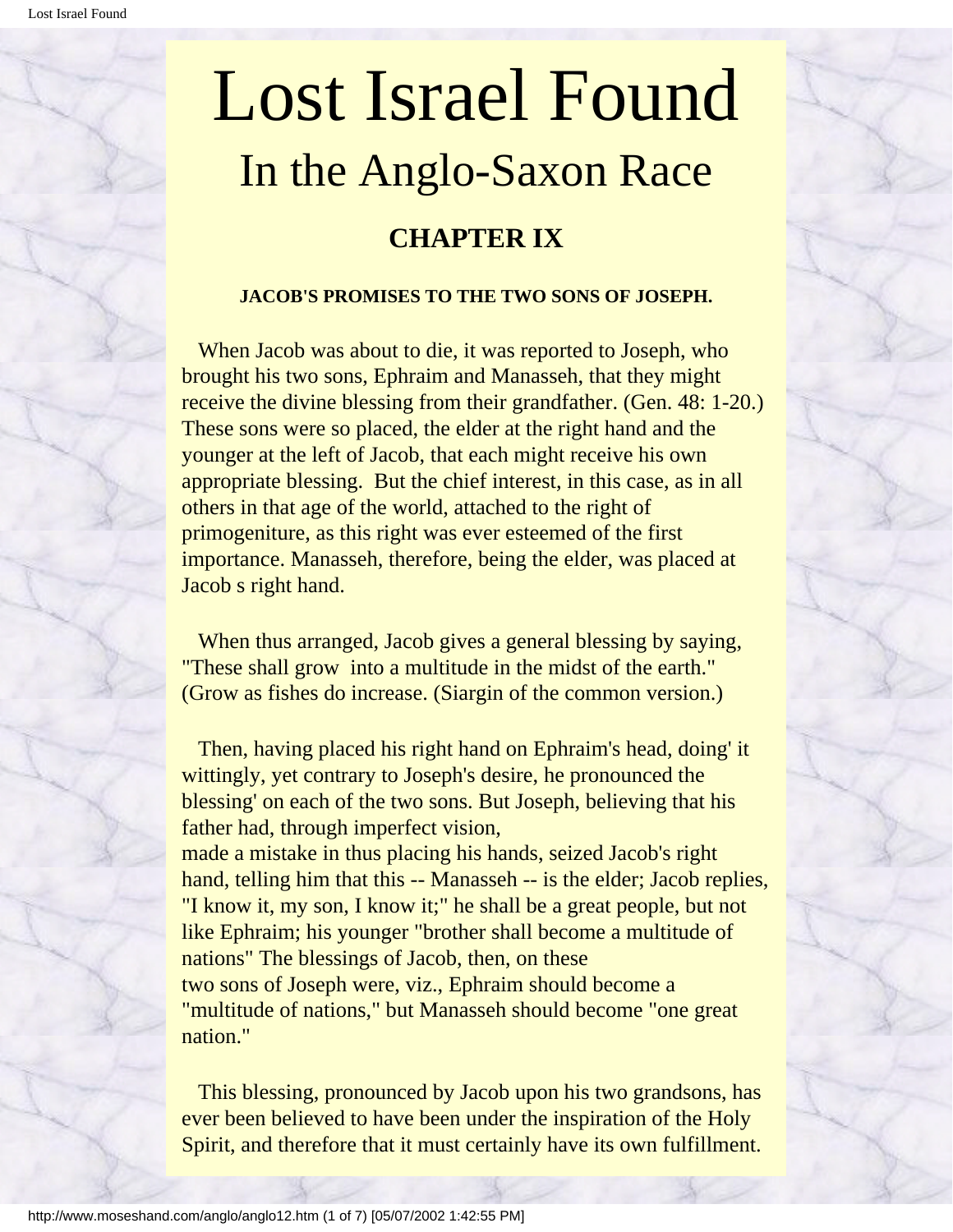But who of all the commentators on the Scriptures has ever undertaken to give all explanation of the how or the when of these two different prophecies are to be fulfilled? This, to me, is a strange fact.

 And the only reason I can conceive why it has been so is, God's time had not yet arrived for the disclosing of the meaning of these prophesies, and therefore all remained concealed, hidden, in the counsels of eternity, until the day of their fulfillment drew nigh.

 That day has now come, and it bursts upon the world with such splendor as to blind the eyes of' some, just as the advent of Christ blinded the eyes of the scribes and Pharisees of old -- others contemplate the sight with wonder, yet dimly, their vision not being graduated to the great light that has burst upon them. But to those who have been watching, and observing the signs of the times, and have seen the day-star ascending out of the east, and the rays of the morning sun illumining all the surrounding horizon -- these are not dazzled with the splendor of this approaching, day, but they hail it with delight -- "knowing that the redemption draweth nigh."

 What, then, is the evidence of the fulfillment of' these prophecies, uttered by Jacob concerning the two sons of Joseph? For it is the evidence only, that is wanting to the clear perception of the actual fulfillment of both these prophecies. The prediction to Ephraim was, that he should become a "multitude of nations" Ephraim, we have found, both he and Manasseh, are now settled in England, and Ephraim in the scriptures is used synonymously with Israel as being the leader of the nation.

 The fulfillment of Ephraim's promise, therefore, must be found somehow, in connection with Great Britain. What are the facts then?

1. In the first place, the Government of Great Britain is reckoned as the home government, the germ from which Ephraim's multitude of nations must come. Now, history -- the statistics of the empire asserts, that England has today more than sixty different nationalities within the bounds of her empire; and these all acknowledging the sway of England's scepter.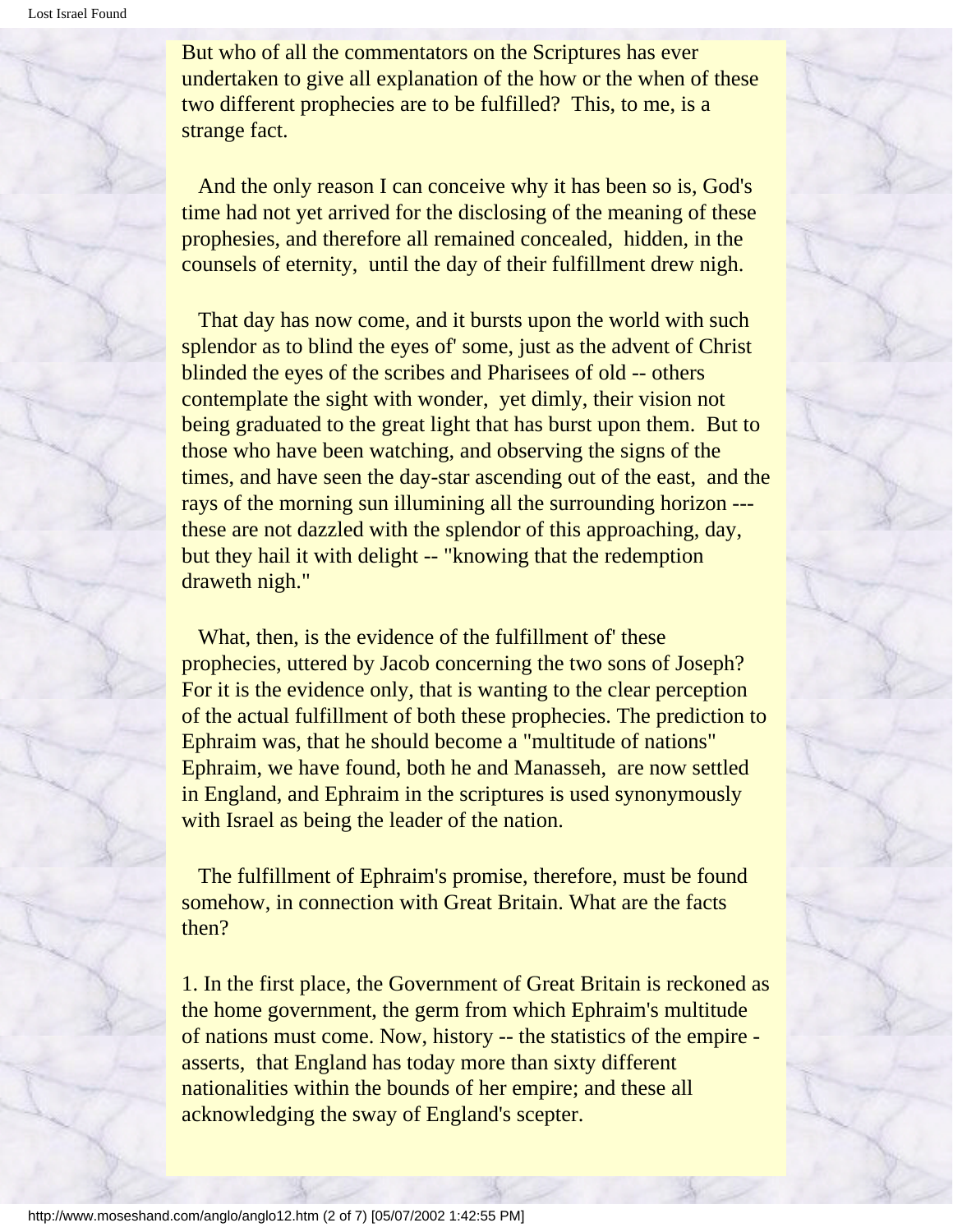Lost Israel Found

 The Government of Great Britain, then, is the home government. next comes the great nationality of Canada. Next is the West India Islands; thence across the Atlantic to the west coast of Africa, St. Helena, as the capital, is another; thence in South Africa are two more large nationalities, ( Now three, 1886) thence to Australia, Tasmania, and New Zealand, are three more large nationalities; thence around to India are found -- as Gladstone himself says - more than 200,000,000 of people of some sixteen different nationalities; thence in the islands of the sea, scattered in all parts of the world, are many nationalities -- colonies planted by England.

 So that it is not too much to say that England has today under her scepter sixty different nationalities! What more can Ephraim desire as the literal fulfillment of his promise, than these sixty nationalities? Is not this "growing into a multitude of nations in the midst of the earth," becoming "a multitude of nations"?

2. But Manasseh -- what about him? The promise to him was that he should become one great nation; one nation, in distinction from the multitude of Ephraim's.

 We have seen that both Ephraim and Manasseh are in England, brought there in the Anglo-Saxon invasion; hence these two brothers cannot be separated; their lives are bound together -- if one fails the other must also fail, and if one is seen to have entered upon the inheritance of his blessings, the other must just so surely be found to have entered his. Let us trace, therefore, if we can, the origin and rise of Manasseh's one great people.

 In A. D. 1385, Wicklif is said to have translated the Bible into the English (Anglo-Saxon) language. This seems to have been the first translation ever made of the Bible into the English language, and this was made from the "Latin Vulgate." Hence the people are supposed to have had little or no knowledge of the truths taught therein. (All the knowledge of the Scriptures held by the common people at this time was obtained from the teaching of the priests of the Roman Catholic church, and this teaching seems to have been given in Latin chiefly.)

 But on the appearance of this Bible, we are told that tile people rushed to it, almost with one accord, and that too, as naturally as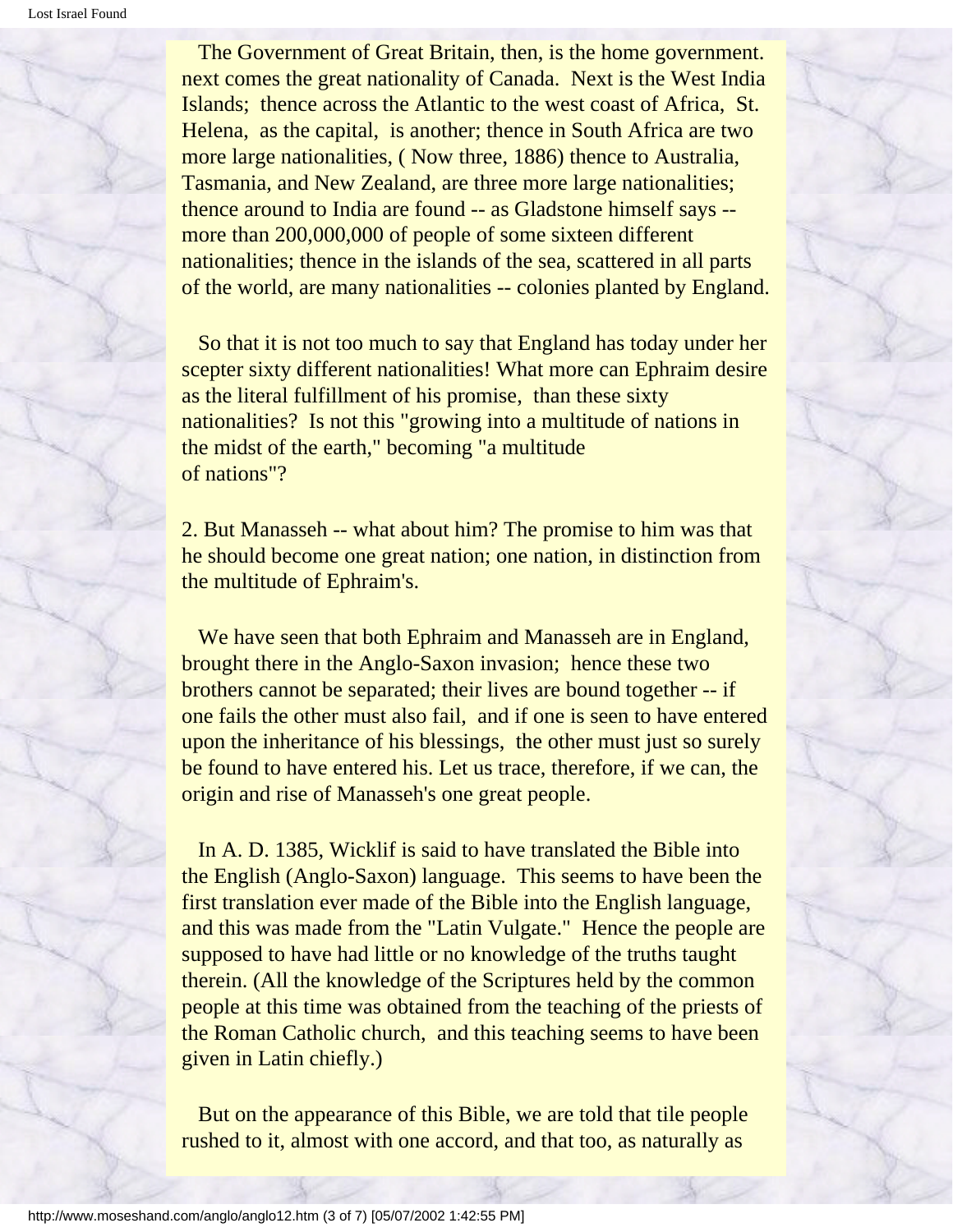the little infant seeks its mother's breast, or as the little lamb the nurture from its dam!

 But why was this? This people seem to have had no more knowledge of the Bible than our common people have of the Koran, or of the Zend Avesta' Is not this an indication of the origin of this people? That the same fatherly care that had attended this people had never left them, but ill all places of their wanderings, and in all times, He has fulfilled his promise, "I will never thee nor forsake thee." And can anyone who believes in the God as made known in the Bible, suppose for a moment that God is regardless of his people's welfare? --that He, by his Spirit, has not been ever striving with them to draw them to himself?

 What more reasonable than this divine manifestation of the Holy Spirit in the hearts of his people, winning them to God, through his truth? To me this is reason enough; God is not dead, He does not sleep and slumber like man. "For the Lord's portion is his people; Jacob is the lot of his inheritance. He found him in a desert land, and in the waste howling wilderness; He led him about, he instructed him, he kept him as the apple of his eye. As an eagle stirreth up her nest, fluttereth over her young, spreadeth abroad her wings, taketh them, beareth them on her wings, so the Lord alone did lead him [Israel] and there was no strange God with him." Gen. 32:9-12.

 Such is Israel's God! And is not this reason enough why his people were drawn to the Bible, that book alone in all the world that contained the dealings of God with his people, from the time of Abraham down through all their wanderings? What more natural? What more like God is it possible to conceive?

 The next in process of time came Tyndale's great work; the greatest, as it seems to me, ever wrought by one man -- the entire sacred Scriptures, translated from the original languages in which they were first written! Surely, if ever man had need of divine help, Tyndale must have needed it. And can anyone say he had not that help? Is there not abundant evidence to believe that the same divine aid which inspired and taught Moses and Paul, did certainly and most efficiently inspire and uphold Tyndale in all his mighty work? Further, when the character of Tyndale's work is considered -- the circumstances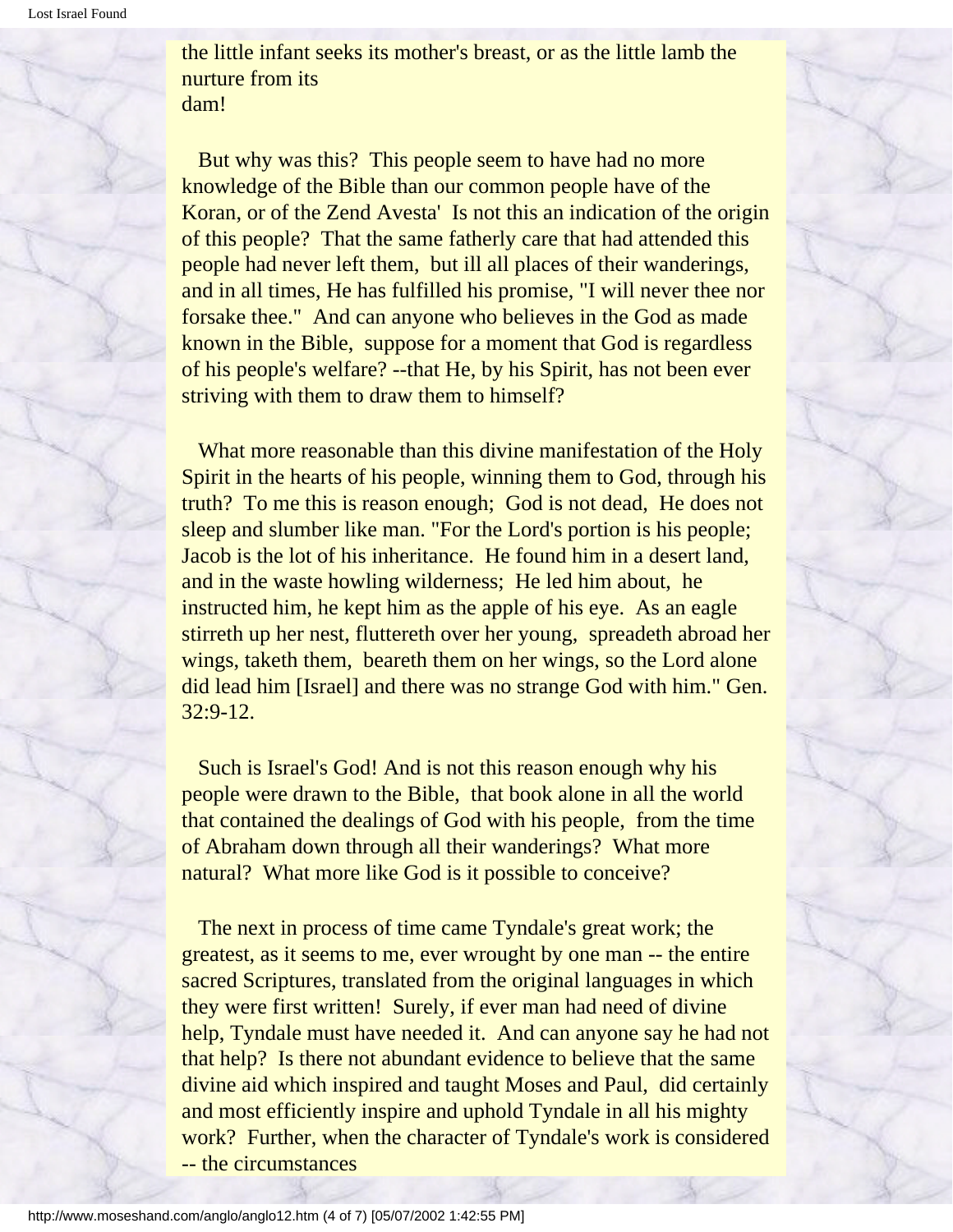under which he wrought -- the age in which he lived, we may well exclaim, "What a mighty work!" But what became of' this mighty work of Tyndale's?

 The people devoured this book, as it were indeed the very manna from Heaven. But the Pope, having supreme authority at that time, soon confiscated the whole and burned in one sacred pile, and Tyndale -- he also was sacrificed on the same altar. Oh' the agony of this blow! "How long, O Lord, how long?" did Israel then cry? Will not God avenge? Doth He not see? Will He not requite for this great crime against God and man ? Yes, God will avenge; God will so overrule as to make the wrath of man, even of the Pope, to praise Him, and the reminder he will restrain.

 Henry VIII, having a controversy with the Pope at that time about a divorce case, ordered 300 copies of this Bible to be stricken off, and all distributed to as many churches in England, and there chained in the chancel of the church, with permission for all to go and read, only "they must not disturb the congregation." This was a little toward avenging -- God uses whom He will.

 The next step in this work was taken by Queen Elizabeth, who printed the "Bishop's Bible," thus aiding the work by giving the leaders of God's host -- the Bishops -- a full large copy of the Scriptures. After this a few efforts only were made, but nothing definite till the time of King James I. Then was brought out our present version of the Bible, based on Tyndale's version. On this there was neither prohibition nor confiscation. Now the people grasped this Book as indeed the "Word of God." Now the Puritans by the thousands were born; and now sprang up the "Tree of Liberty," whose growth was mightily invigorated by the reading of this blessed Bible, and by this alone -- the tree of liberty, both civil and religious.

 But the papal power was not vet dead -- it was only scotched. Hence all assemblies for worship by the Puritans were strictly forbidden, under the severest penalties. In time, however, these Puritans, faithful to their vows, said, "We must go somewhere where we can worship God according to our own consciences." Hence a company was formed under Parson Robinson, who led them across the sea over to Holland, where they settled at Leyden.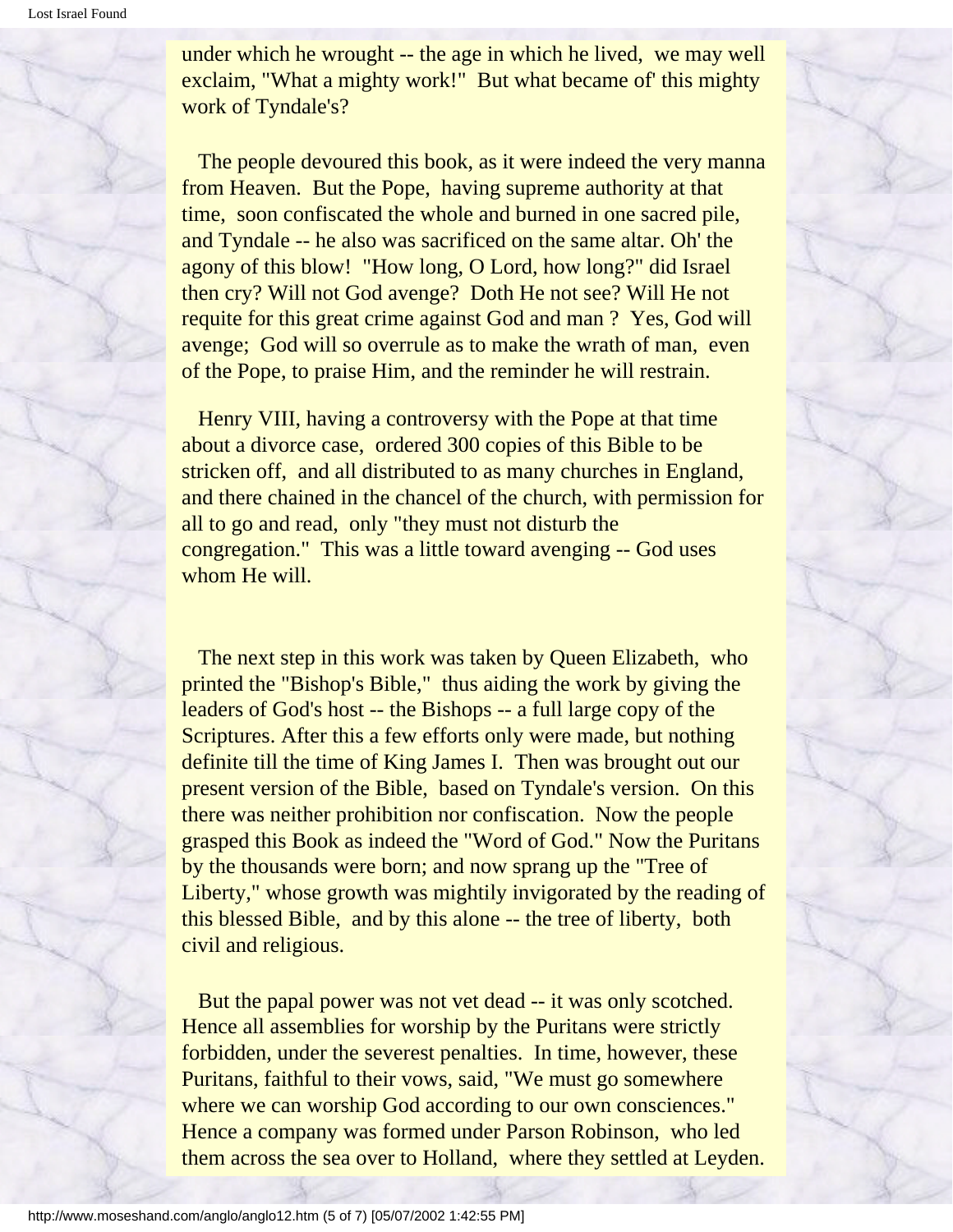Here they remained for awhile, but soon this was found not to be the place of their rest.

 That divine hand that had always led Israel, was now seen pointing toward the West. They therefore soon took ship and sailed back to England, and there exchanging their little ship for another, "the Mayflower," in which they all embarked -- one hundred and two or three -- and thus sailed away on the broad Atlantic, intending to go to Virginia or some southern coast.

 But they knew not whither their course would lead them; the same divine guide was to lead this little band of Israelites still, and though no cloudy pillar by day nor pillar of fire by night was seen by the naked eye, yet faith discerned, with unfailing vision, a great helmsman with an eye ever on the compass, and the prow steadily held to the southwest. So on they sail, day after day, and week after week, till finally they drop anchor in "Cape Cod harbor," near the close of November. After perambulating about for awhile, and learning that they had now reached the main land, they returned to their ship -- these spies -- and spreading sails to the wind, moved up the harbor, till filially they landed on Plymottth Rock, Dec. 22d, A.D. 1620. Here was raised their "Ebenezer!"

 Let us see now what became of this colony -- this bud plucked from the tree of Liberty in England, and planted here in America on a barren rock in the dead of winter! Alas! during the tile first year, half of this little band of pilgrims died! Buy ere long this little bud began to swell, and at length it appeared above-ground. By-and-by little branches began to appear, first on one side and then on the other. These continued to grow and spread themselves out, till at length these branches reached from the Atlantic to the Pacific, shading all the hind, and its roots permeating all the soil from Canada to the Gulf of Mexico! This is Manasseh.

 How much further this is to extend, whether to the Arctic ocean on the north, and to the Antarctic on the south, I cannot tell -- this is known to God alone, who gives account of his affairs to none; but I .suspect that :Ephraim is to retain Canada as one of his "multitude of nations." I suspect, I say; God only knows. But on the south I should not wonder if Manasseh's "great nation' were to reach out far away. Here now is a great nation -- a one great nation formed by Manasseh alone -- by him under the divine guidance. A nation already numbering 50,000,000 and more, (And now, in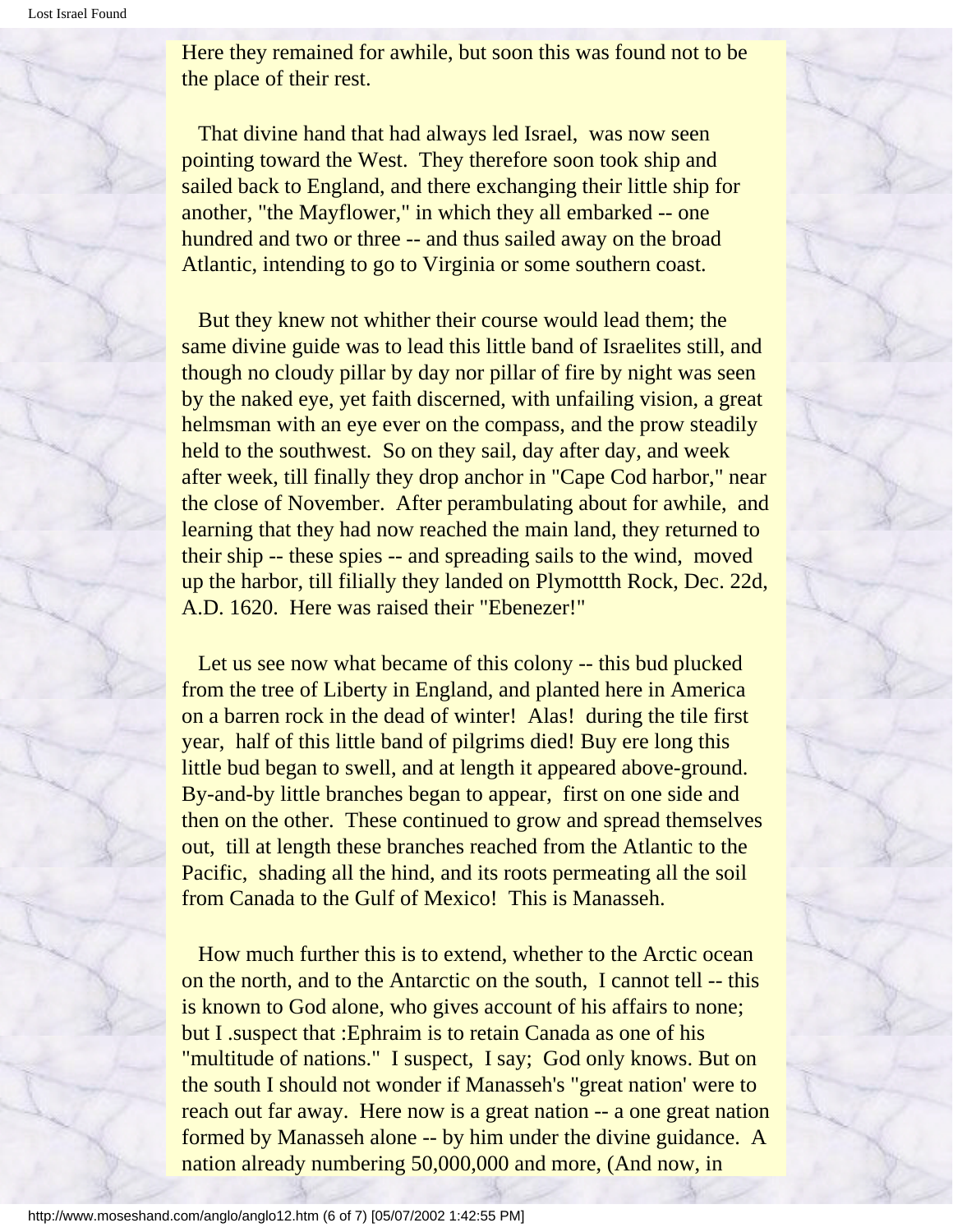1886, sixty millions.) the like of which can not be found in the history of the world! A nation of such sudden and such mighty growth!

 What shall we say, then, to these things? Do we, like Thomas of old, say: "Except I shall see the print of the nails, and thrust my hand into his side, I will not believe"? Does not God in the fulfillment of these promises to Ephraim and Manasseh say as distinctly: "Reach hither thy hand and thrust it into my side, and be not faithless, but believing"? What more could He have done that He has not done, to make the fulfillment of these promises more manifest?

#### [Chapter Ten](#page-68-0)

[Book Table of Contents](#page-2-0) [Course Table of Contents](#page-88-0) [Home page.](http://www.moseshand.com/index.html)

[First page in](#page-0-0)  [this series.](#page-0-0)

[Previous page.](#page-49-0)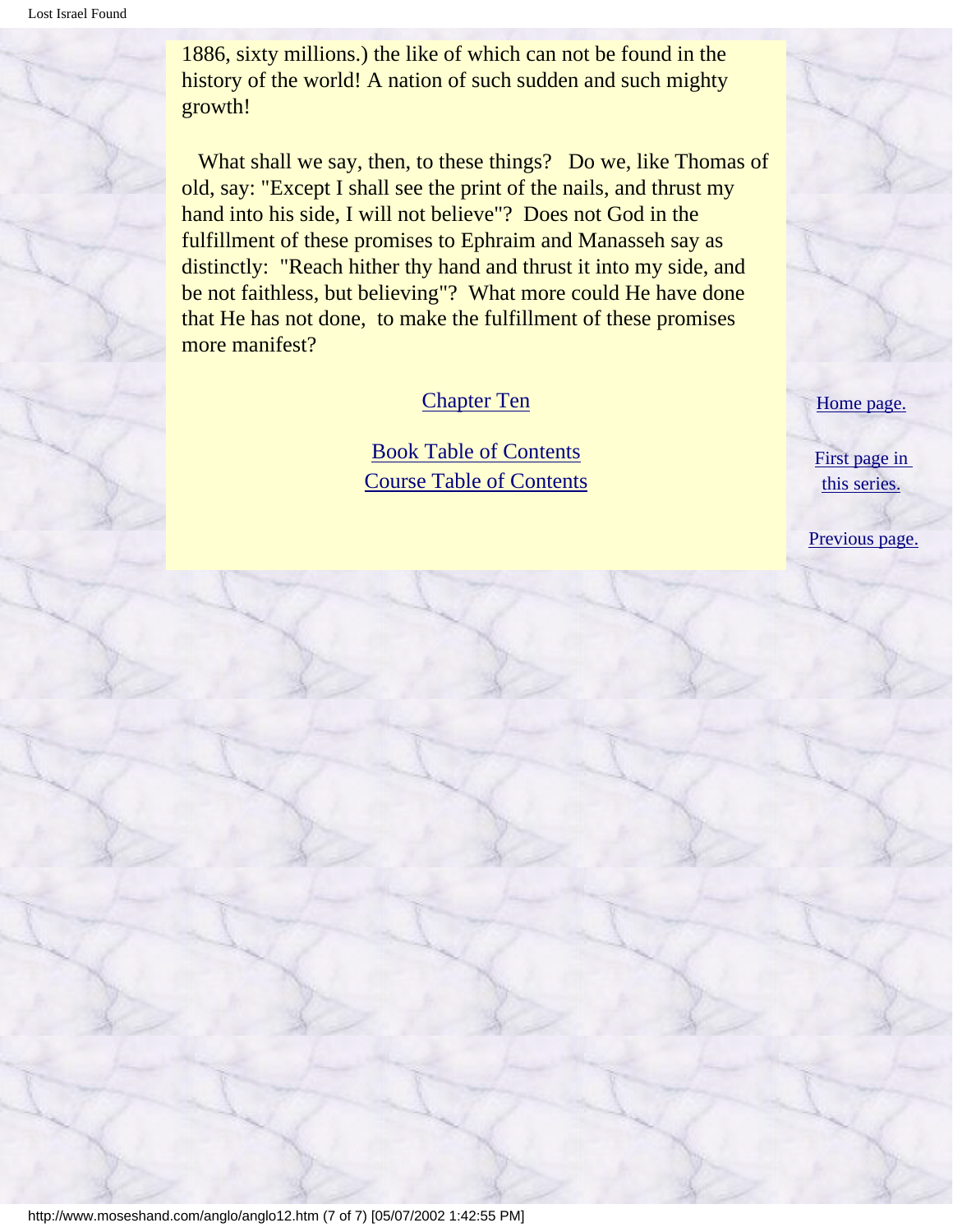### <span id="page-68-0"></span>Lost Israel Found In the Anglo-Saxon Race **CHAPTER X**

### The New Covenant

**Jeremiah 31:31:** "Behold, the days come, saith the Lord, that I will make a new covenant with the house of Israel, and with the house of Judah; not according' to the covenant that I made with their fathers in the day that I took them by the hand to bring them out of the land of Egypt; which my covenant they brake, although I was all husband unto them, saith the Lord. But this is the covenant that I will make with the house of Israel after those days, saith the Lord. I will put my law in their inward parts, and in their heart will I write it; and I will be their God, and they shall be my people; and they shall teach no more every man his neighbor, and every man his brother, saying: Know the Lord; for they shall all know me from the least of them unto the greatest of them, saith the Lord; for I will forgive their iniquity, and their sin will I remember no more."

- I. The parties embraced in this covenant.
- II. The time of making the covenant.
- III. The effect of this covenant.

A. The parties to this covenant.

- 1. Not any Christian people as such.
- 2. Not any heathen nation.
- 3. Not with the world at large; but--

4. The parties are two, the House of Israel and the

 House of Judah--these two kingdoms combined --

not with either of them separately, but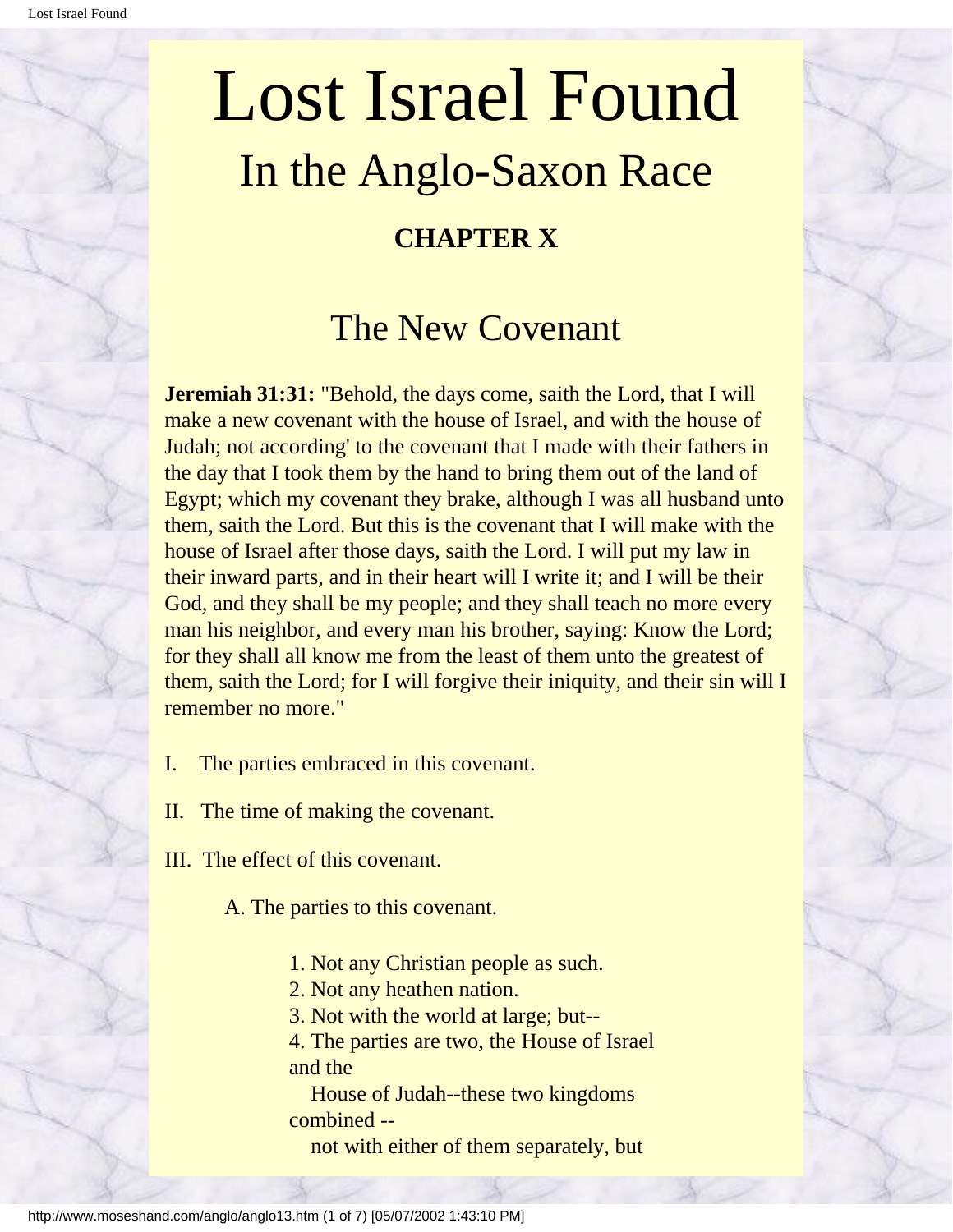with them both; thus constituting the whole Israelitish nation.

#### **II. The time.**

 The time seems to be indefinite. The prophet says: ".Behold, the days come." Some commentators, writing on this subject, seem to think the covenant was made to come into effect -- to be available -- at the death of Christ. And it seems to me there may have been reference to that event; for in every case of true conversion the law of God is indeed written on the heart. Their sin is forgiven, it is remembered no more, etc. But this, it seems to me, cannot express the full meaning of the covenant. This can be but the foretaste -- the first fruits of the great harvest before the time of the great ingathering; and that time can be only when the House of Israel becomes **identified**, and the House of Judah shall have been reunited to the House of Israel, so as both to become no more two nations, but one nation, according to the express terms of the covenant. The time, therefore, must evidently be in the future. But this time, as it seems to me, is definitely indicated in Ezk. 37: "The valley of dry bones."

III. The effect of this covenant.: Ezekiel 37.

The teaching of this parable.

(1.) The valley of dry bones represents the house of ten-tribed Israel.

(2.) That God will bring them to life, as if out of their graves.

(3.) When thus brought to light, Israel and Judah are to be-come one nation.

(4.) Then, finally, to be planted in Canaan again.

(1.) That the dry bones represent the ten tribes, seems evident from the language itself. The term, "House of Israel," is, indeed, used in many places as meaning the entire Hebrew nation. In the greater number of places used previous to the Assyrian captivity, B. C. 720, it may have that meaning; but after the division of the nation into two, the one called "the Kingdom of Israel," and the other "the Kingdom of Judah," we find these names appropriated accordingly. Hence, in Jer. 31:31, (in the new covenant,) these two names are definitely specified, "the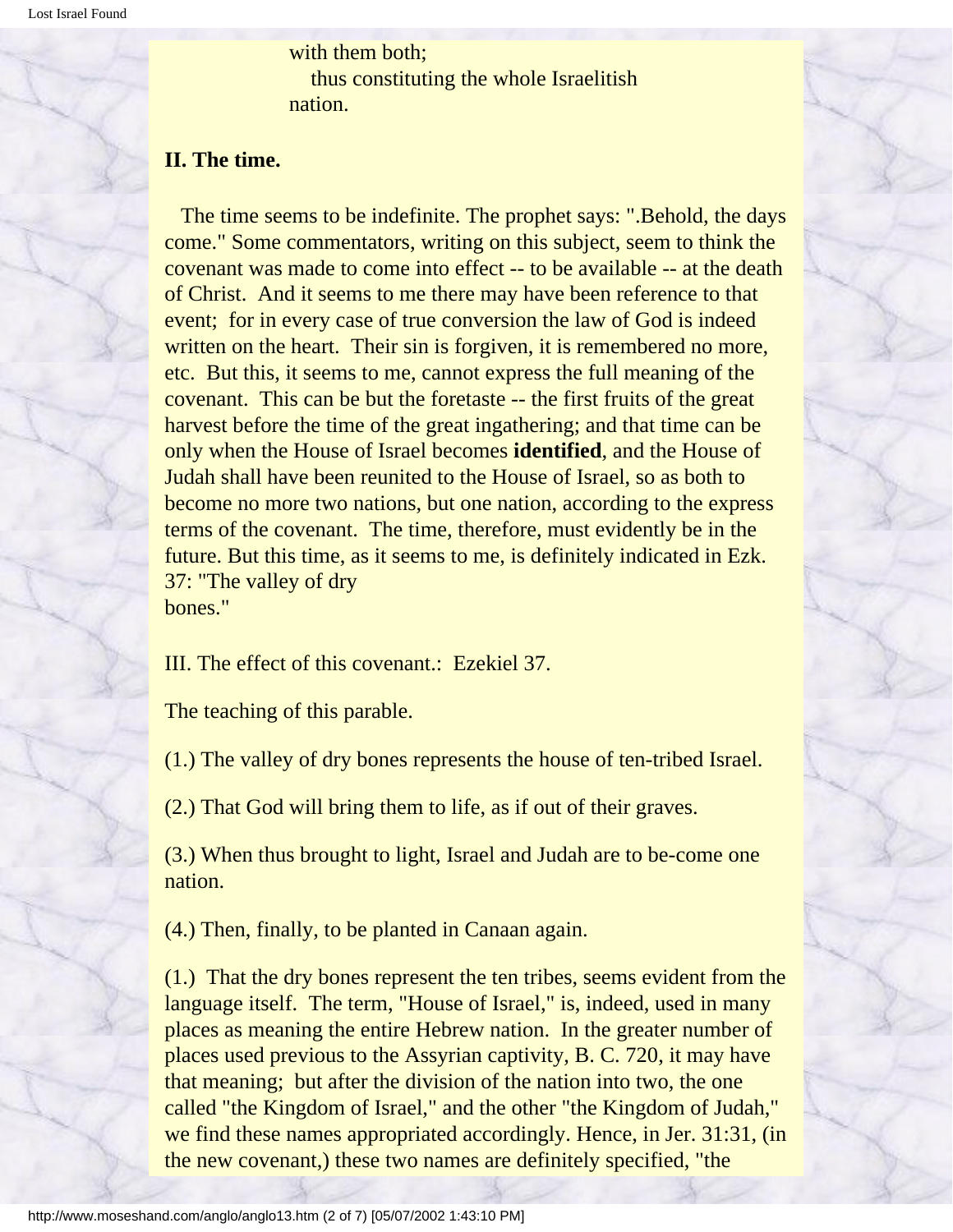House of Israel" and "the House of Judah." And generally in all the prophets who write after the Assyrian captivity, the House of Israel seems to refer to the kingdom of "ten-tribed Israel.'' In this passage, in Ezk. 37, we find both the House of Israel and the House of Judah mentioned.

(2.) The House of Israel, God is to bring to life. God says, "I will bring you up out of your graves, and put life in you; and ye shall stand up an exceeding great army."

 Now what are the facts? Hosea, 3:4, says' "Israel shall abide many days without a king, and without a prince, and without a sacrifice." Now it is found that Israel, "the House of Israel," did abide many days as specified above, even from B. C. 720 to some A. D. 800 -- fifteen hundred years without a king, etc.

 And they were as truly lost to the world during that long time as if they had been actually buried up in the ground, and thus all reduced to their original dust. How then does it appear that God will bring up the House of Israel out of their graves?

 Evidently here. God is now just beginning to bring to light this longlost "ten-tribed Israel." And this seems so incredible that the great mass look upon it all as a hoax, and no more to be believed than a story; that the graves of a thousand years ago are now giving up their dead! And others, while not wholly incredulous, yet "see men as trees walking;" but a few see all things clearly. Indeed, it seems just as it was in the days of our Savior. Then the scribes and Pharisees -- the lawyers and doctors -- who of them believed ? No, God had "hid these things from the wise and prudent; but revealed them unto babes." Just so is it today. The great ones of earth -- the lawyers, the D.D.'s, the LL. D.'s, the historians -- who of all these, at first, received as true the report that lost Israel is found? Found in the Anglo-Saxon race; here in our own land, in our own family even at our very door!

 Yet, if anything has been proved by evidence conclusive this has, for the evidence is both historic and prophetic. Israel has been traced in all his wanderings through Asia and into Europe, till he is finally planted in England, as the Anglo-Saxons. And next, every one of the prophecies relating to the kingdom of ten-tribed Israel is now found to have its actual fulfillment in this identical Anglo-Saxon people. If this is not proof, then there is no such a thing as proof.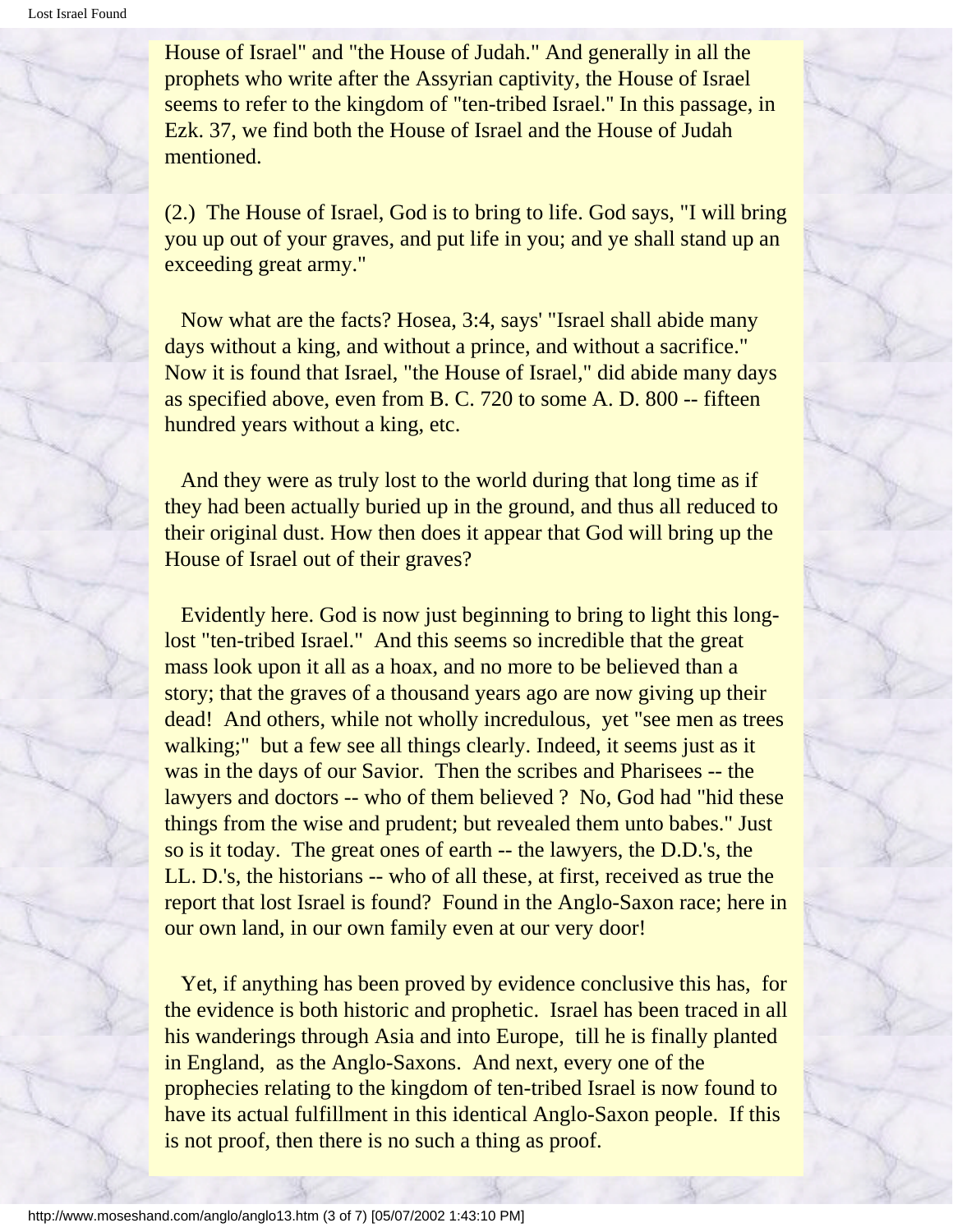But then, why should this be regarded with wonder? "The veil" has not yet been removed from all eyes. And is not this in accordance with the divine providence in all cases? Which of all the events predicted by the prophets of God has ever come to pass as determined by man? What about Babylon, Tyre, Egypt, and many others?

 Have any of these predictions been fulfilled as men of the period expected? Alas! no one of all the millions that have ever lived on this earth ever knew the first thing as to the how or the time of the fulfillment of all the prophecies up to this time. All are kept in the counsel of the Father, just as truly as is the second coming of Christ. And of this event none has any knowledge, save what may be learned from "the signs of the times," as we see the day approaching. But there are signs enough now respecting the House of Israel to make it certain that the 37th chapter of Ezekiel is now being transacted. God has begun to bring the House of Israel to light, and what God undertakes we know He will certainly complete to the very utmost.

We now come to the close of this 37th of Ezekiel. The former part -the valley of dry bones, this we have seen is, in part, fulfilled already; that is, God has begun to bring to light his long-lost people, Israel.

 But this is the beginning only, for as yet only a small portion of the Anglo-Saxon race perceive the first ray of light on this subject; there is heard only the distant rumbling of the herald's chariot wheels, riding to the entrance of this "valley of dry bones." But as the former part of this wonderful vision has had its fulfillment, we are now made doubly sure that the latter part also will, in due time, receive a like fulfillment. But what is the import of this fulfilled prophecy?

"And thou son of man, take thee one stick and write upon it, For Judah, and for the children of Israel, his companions; then take another stick and write upon it, For Joseph, the stick of Ephraim, and for all the children of Israel, his companions; and join them for thee, one to another into one stick, that they may become one in thy hand."

 In the interpretation of this passage God says: "Behold I will take the stick of Joseph, which is in the hand of Ephraim, and the tribes of Israel, his companions, and I will put them with it, even with the stick of Judah, and make them one stick, and they shall be one in mine hand. Behold, I will take the children of Israel from among the nations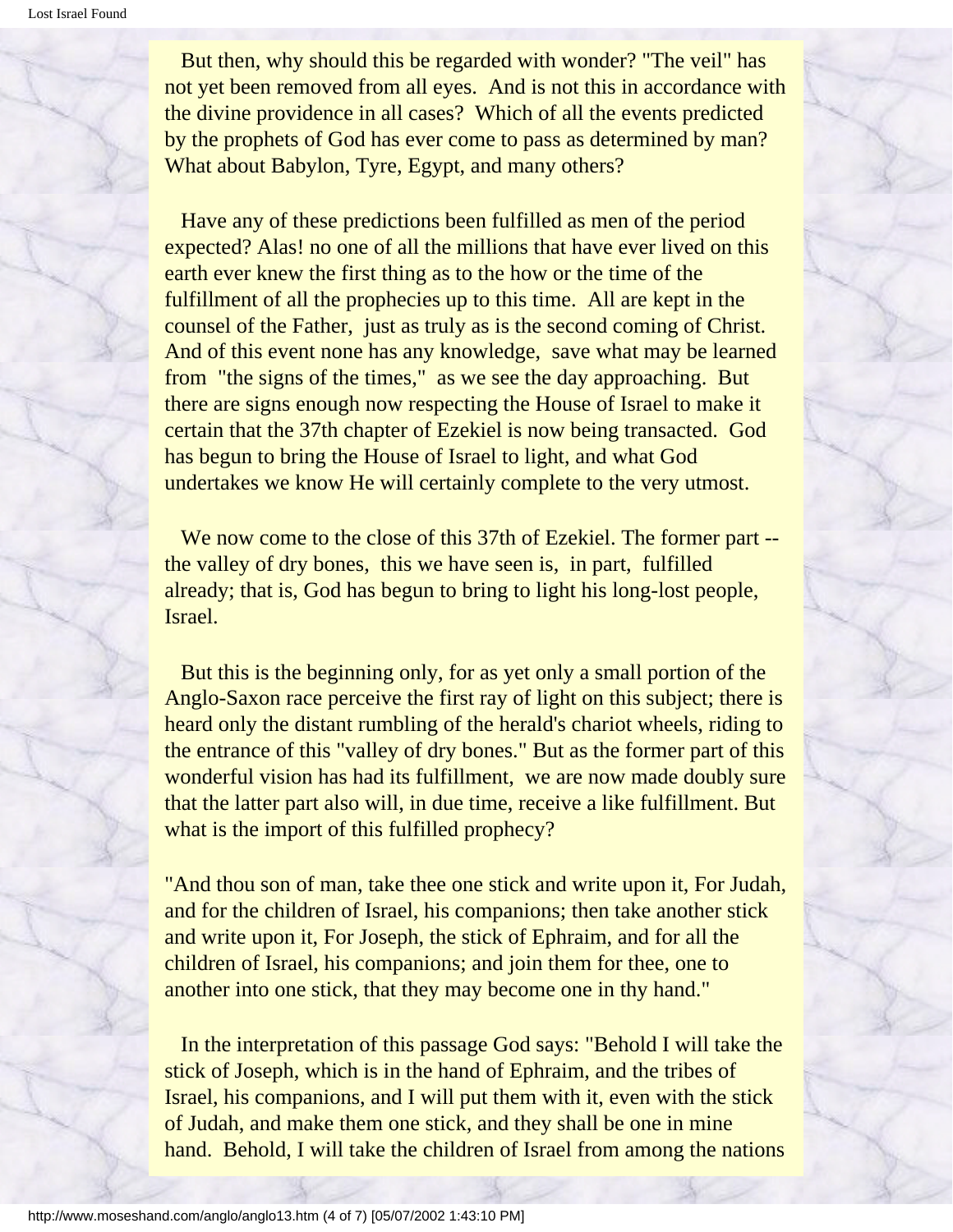whither they be gone, and will gather them on every side, and bring them into their own land, and I will make them one nation upon the mountains of Israel, and one king shall be king to them all; and they shall be no more two nations, neither shall they be divided into two kingdoms any more at all."

 It is not possible, as it seems to me, for human language to express more clearly than it is here expressed, the real meaning of this prophecy. nevertheless, as we have been taught by commentators and divines that the Jews only were to be returned to the land of their fathers, it seems necessary to elucidate this subject, if possible, that its true teaching may be seen.

1. In the first place, then, the two sticks are declared to represent the two kingdoms -- Houses of Israel, viz., the House of Israel -- Ephraim; and the House of Judah, the Jews. About this there need be no mistake.

2. These two houses, peoples, kingdoms, are to be united into one nation, and to be no more two peoples.

3. Then, thus united, they are to be transported back to the land given to Jacob, their father; there they are to dwell perpetually, to the latest generation. Now in this prediction, the House of Israel, viz., Ephraim, becomes more conspicuous than Judah. Ephraim evidently takes the lead, as is today seen in all the world. Ephraim --the Anglo-Saxon - are reaching out the hand of love -- of fraternal affection -- *to Judah, the Jews*\*, inviting them to terms of fellowship, such as in the days of old when they came out of Egypt, and before the separation under Rehoboam.

\* Editors comment: "*to Judah, the Jews*" The belief that the 'Jews' are Judah, and that Christians must 'bless' the Jews is a major monkey wrench in the machinery of understanding the Bible and Bible prophecy. Actually it is the Germans that are the real Judah. Just as Ephraim is England and Manasseh is The United States, Germany is Judah. And that, perhaps is why the Jews hate the Germans and say such hateful things about them. S let's redo the last paragraph:

 Ephraim evidently takes the lead, as is today seen in all the world. Ephraim --the Anglo-Saxon -- are reaching out the hand of love -- of fraternal affection -- *to* Judah, the Germans, inviting them to terms of fellowship\*\*, such as in the days of old when they came out of Egypt,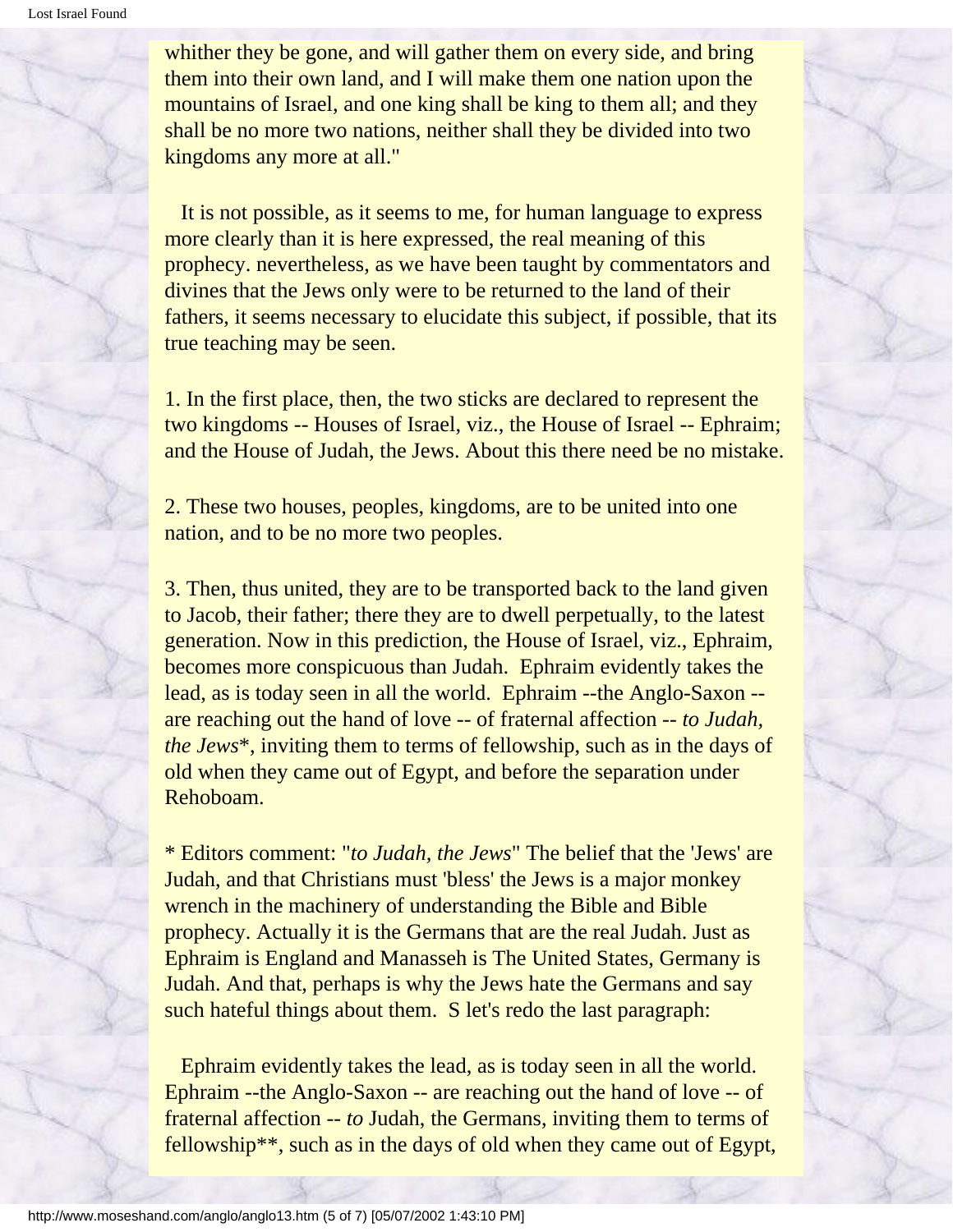and before the separation under Rehoboam.

\*\* Editors comment: World Wars 1 and 2 were wars between Joseph (Ephraim/England and Manasseh/United States) and Judah/Germany. The 'Jews' worked behind the scenes to bring about these two wars among brethren.

 Ephraim is also sending the heralds of the cross into all lands, carrying the Gospel of Christ, and discipline all nations; "baptizing them in the name of the Father, and of the Son, and of the Holy Ghost," and teaching all to read in a "pure language," the very Bible of God's revelation to man! (Zeph. 3: 4-9. Is not this "pure language" the English language, which the mission-aries are now teaching to all nations?)

 And now, as never before, Judah is listening to this angelic voice, bending down, eager to catch the key of this song of united Israel. What does not this portend? What more significant signs can be conceived of the approach of the union of Ephraim and Judah than are here and now given'? Judah and Israel uniting into one, soon to go back to Jerusalem! But how shall they go? Canaan, even all the land "from the River of Egypt unto the great River Euphrates," can hold only a fraction of this mighty nation of Israelites, now numbered as the stars of heaven or the sands of the seashore.

Jer. 3:14-19: "Saith the Lord, I will take you one of a city and two of a family, and I will bring you to Zion; and I will give you shepherds according to my heart, who shall feed you with. knowledge and understanding. In those days the House of Judah shall walk with the House of Israel, and they shall come together out of the land of the North to the land that I gave for an inheritance unto your fathers"!

We see, then, how easily this great enigma is solved. God says, "I will take you one of a city and two of a family, and I will bring you to Zion." Zion -- Jerusalem -- is to be the capital for this now united Israel, the same as Washington is the capital of this great nation; and the whole united Israel shall be represented at Jerusalem just as the United States are all represented at Washington.

 And there, after they shall have been thus united and established in Jerusalem, they shall have one king over them all -- "my servant David shall be king over them." (Ezk. 37:24.)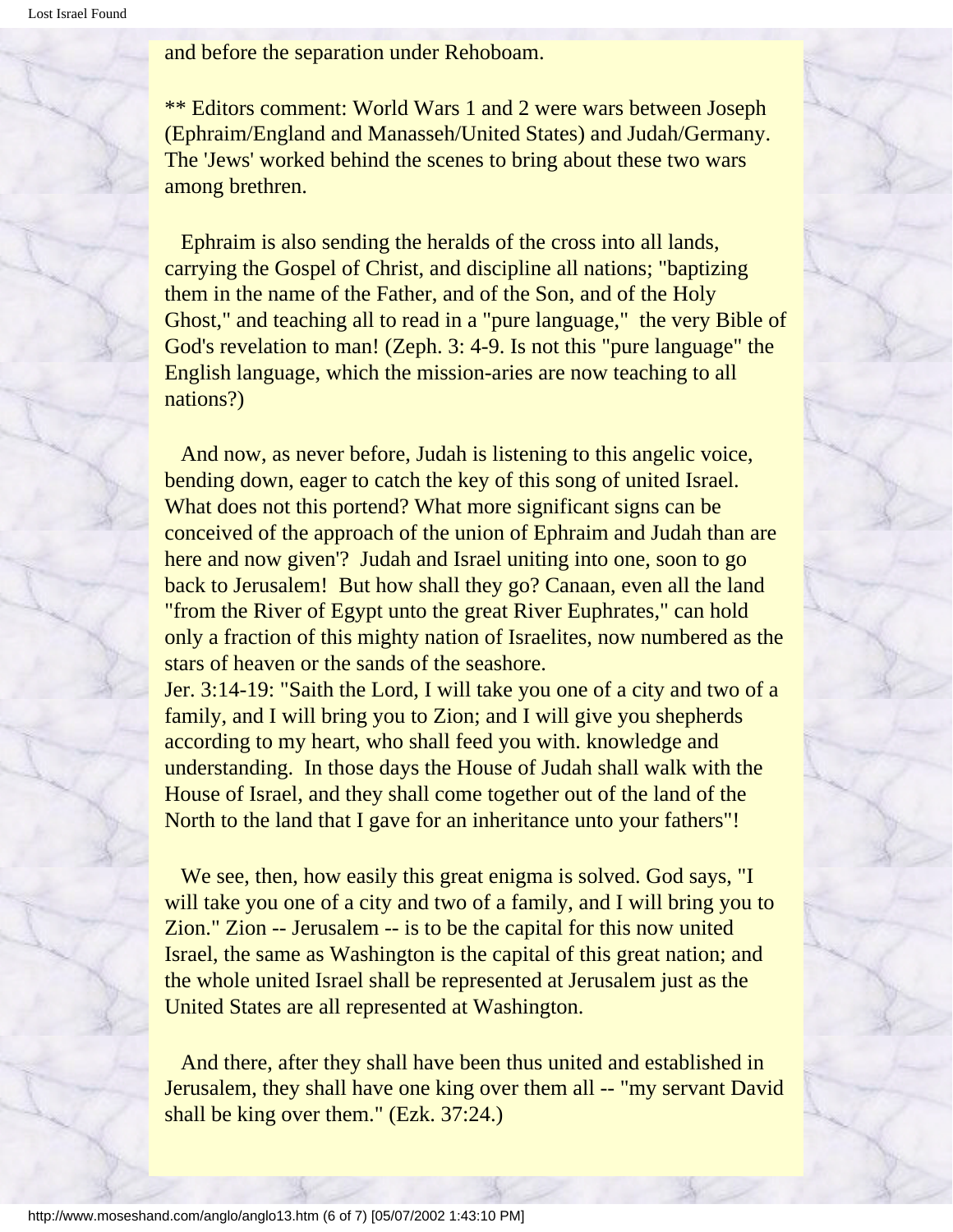But when shall these things take place? This question can be answered by God alone. "Of the times and the seasons God giveth account to none." It is approximately only that man can judge as to the time, and this by observing "the signs of the times." In this 37th chapter of Ezekiel, we have the winding-up of this great drama which has extended in its transactions by its various scenes down through four thousand years. Now we have entered upon the last scene, the curtain having but just been drawn, to be dropped not again till the final consummation of all things!!

#### [Chapter Eleven](#page-75-0)

[Book Table of Contents](#page-2-0) [Course Table of Contents](#page-88-0) [Home page.](http://www.moseshand.com/index.html)

[First page in](#page-0-0) [this series.](#page-0-0)

> [Previous](#page-61-0)  [page.](#page-61-0)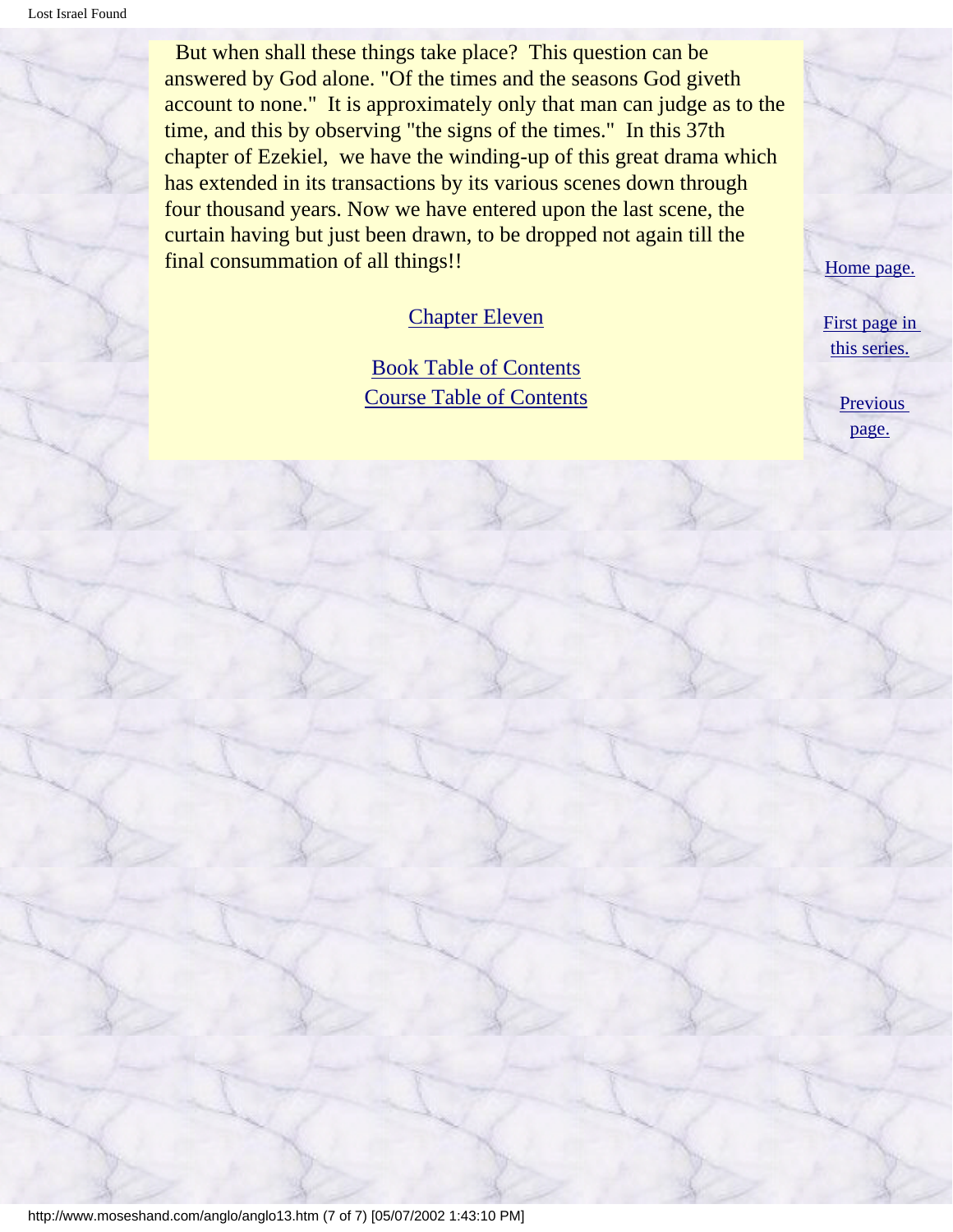# <span id="page-75-0"></span>Lost Israel Found In the Anglo-Saxon Race

# **CHAPTER XI**

**The stone kingdom -- Nebuchadnezzar's dream -- Daniel's interpretation -- The four kingdoms: Babylon, Medo-Persian, Grecian, Roman -- The ten toes -- England not one of them -- Portugal instead -- The stone is God's people, Israel, now the Anglo-Saxons -- Their increase: 1. In wealth. 2. In literature. 3. Political influence. 4. In religious influence -- Hence this people must be the stone kingdom.**

# **The Stone Kingdom. Nebuchadnezzar's dream. Daniel's interpretation.**

The wonderful dream of Nebuchadnezzar, as interpreted by Daniel, is as follows:

 "Thou, 0 King, art king of kings, unto whom the God of Heaven hath given the kingdom, the power, and the strength, and the glory . Thou art the head of gold; and after thee shall arise all other kingdom, inferior to thee; and another third kingdom of brass, which shall bear rule over all the earth. And the fourth kingdom shall be strong as iron; forasmuch as iron breaketh in pieces and subdueth al things, shall it break in pieces and crush.

 And whereas thou sawest the feet and toes, part of potters' clay and part of iron, it shall be a divided kingdom; but there shall be in it of the strength of the iron, forasmuch as thou sawest the iron mixed with miry clay. And as the toes of the feet were part of iron and part of clay, so the kingdom shall be partly strong and partly broken.

 And in the days of those kings shall the God of heaven set up a kingdom which shall never be destroyed, nor shall the sovereignty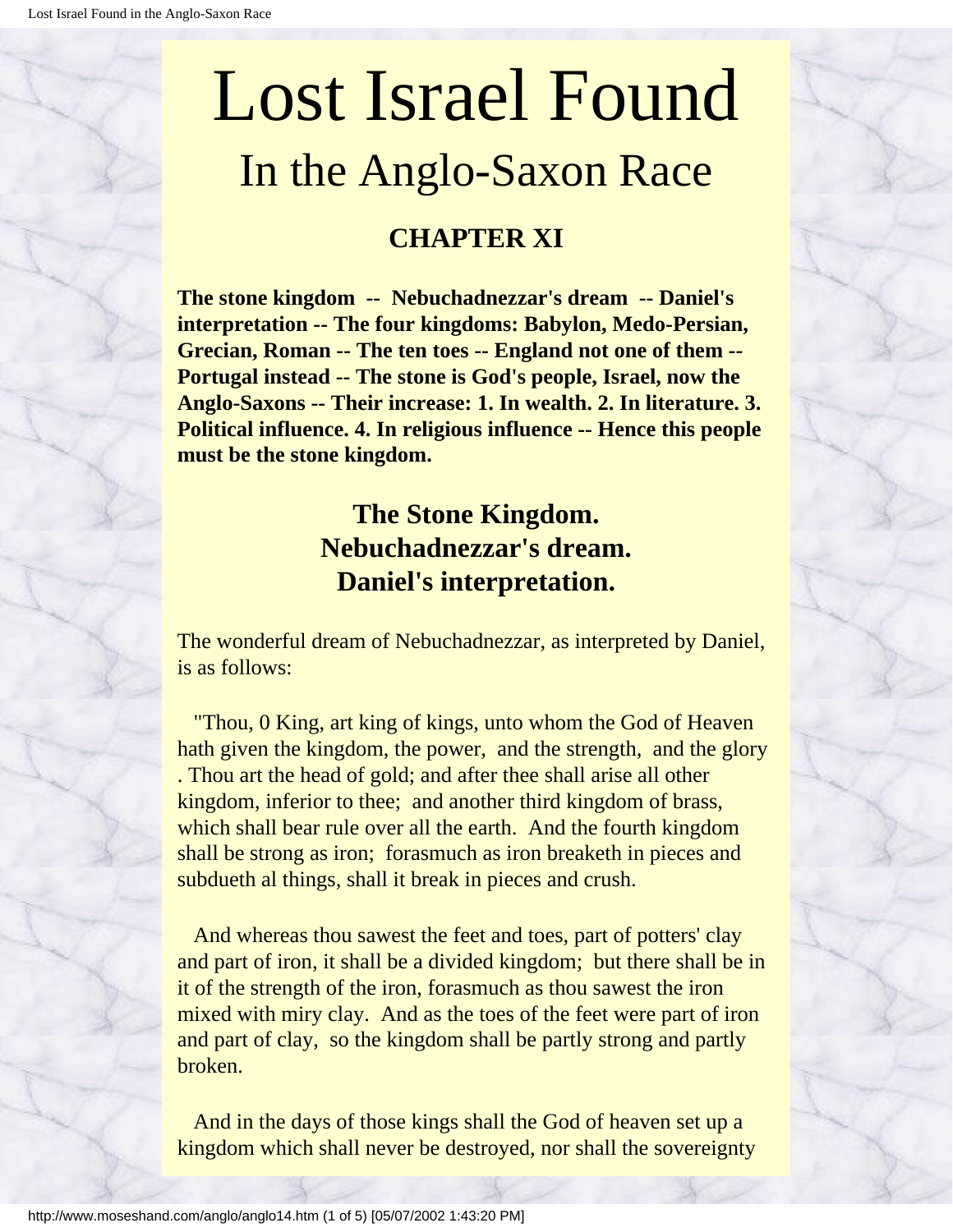thereof be left to another people; but it shall break in pieces and consume all these kingdoms, and it shall stand forever.

 Forasmuch as thou sawest that a stone was cut out of the mountain without hands, and that it brake in pieces the iron, the brass, the clay, the silver, and the gold, the great God hath made known to the king what shall come to pass hereafter; and the dream is certain, and the interpretation thereof sure."

This dream and its interpretation was given B. C. 603.

#### **The four kingdoms: Babylon, Medo-Persian, Grecian, Roman**

 We are now in A. D. 1886, making 2,489 years since Daniel's declaration. What, then, during this long period, has taken place by which to prove the truth of Daniel's interpretation?

1. In the first place, Nebuchadnezzar's kingdom, the head of gold, passed away, and was succeeded by the Medo-Persian Kingdom - the silver breast and arms. Next, the brass is agreed by all to have had its fulfillment in the Grecian Kingdom, under Alexander, and the Roman Kingdom came last, as the Iron Kingdom. These have all come and gone, their history having been written over and over again, so that there seems to be but one opinion on this subject; that these four kingdoms have fulfilled exactly Daniel's predictions.

#### **The ten toes -- England not one of them -- Portugal instead**

 There remain, therefore, the toes only to be accounted for . It has been decided by historians that the Roman Empire finally died, and from its ashes there appeared in time ten other lesser kingdoms, in Europe, representing the ten toes.

 Among these ten, England has been regarded as one by some, but doubted by others. And the doubt is made on this ground: It seems to be conceded on all hands, that the ten toes were a part of the iron kingdom, growing out of it, and therefore justly belonging to it; in the division of the Roman Empire, these ten minor kingdoms must be formed out of the Roman Empire itself; but England is proved by history to have never constituted a part of that empire, for when the Roman army was withdrawn from there, England was utterly abandoned by Rome, and was never after entered by that power.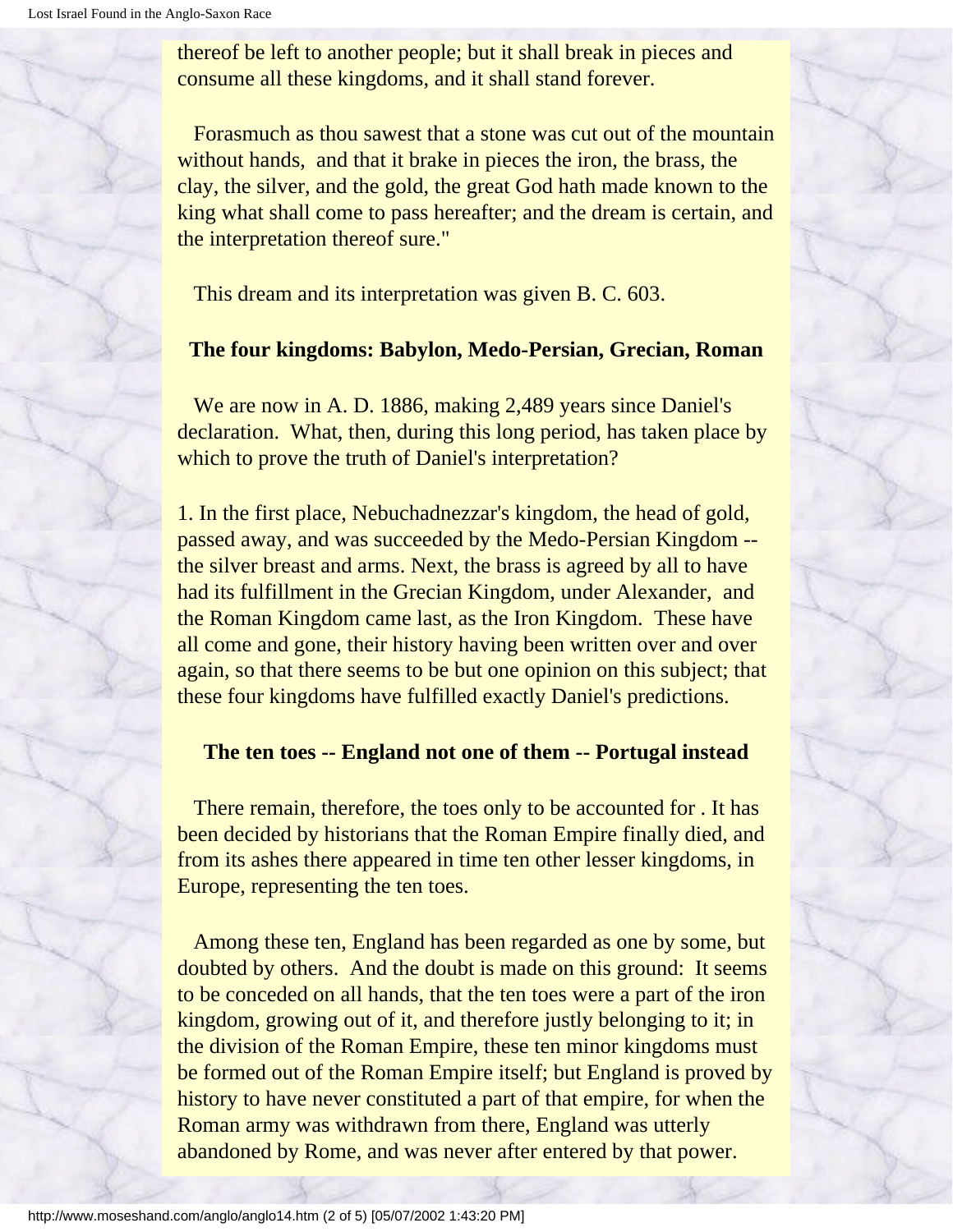So that England cannot properly be reckoned as one of the ten kingdoms into which Rome was divided. And in place of England, Portugal is believed to be the kingdom representing one of the toes, and that the little toe. This seems to me to be the proper rendering of the passage.

#### **The stone is God's people, Israel, now the Anglo-Saxons.**

#### **Their increase:**

#### **In wealth, literature, Political influence and in religious influence.**

 We come then to the "Stone Kingdom'' This is declared to be God's kingdom, and the subjects of this kingdom are to be God's people.

 The prediction respecting the stone kingdom must certainly be fulfilled, as all the other four kingdoms have had their day, -- have passed away and gone, and all preparatory to the introduction and final establishment, and universal dominion of the stone, the fifth kingdom. So if these predictions concerning the stone kingdom fail in the least iota of a literal fulfillment, then we are all at sea, without compass or chart -- the bottom has dropped out -- the foundation has gone -- there is no certainty if anything, either of the past, the present, or the future. But, blessed be his holy name, we are not thus left in doubt.

 All the past prophecies up to this present time have been fulfilled as predicted, even to the very letter in the minutest particular, and therefore why need we fear or doubt even as to a like literal fulfillment of the remaining prophecies? Unbelief only can hesitate - - she always staggers, for she never walks with a firm tread. Faith alone is unmoved, because standing on the very throne of God. Here is truth -- where error never enters, and the light of God's countenance drives away all darkness. What people or nation so ever, therefore, we shall find meeting the specifications of the stone kingdom, must necessarily, be God's people -- his own Israel -- a nation rising in antiquity -- scattered abroad among all nations -- yet increasing from small beginnings -- towering above all nations - numbering more than any other, and filling the world with its numbers, its wealth, its language, its literature, and above all,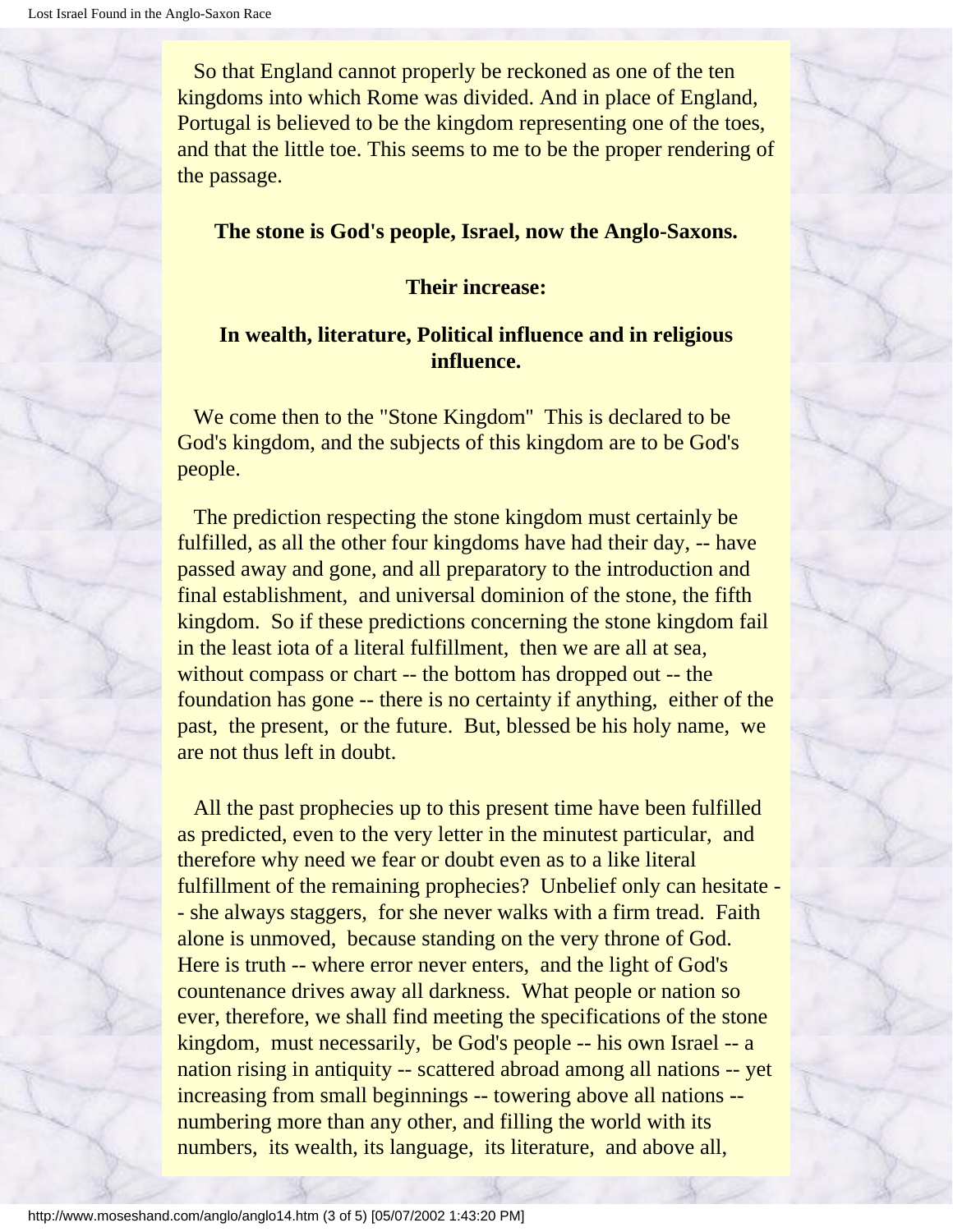#### with its religion.

 Such a people must certainly be the people of God, and constitute the stone, the fifth -- the last kingdom. Now, to find such a people, "must we ascend up to heaven to bring down a kingdom from above, or shall we descend into the deep to bring a people up from thence?" "But what saith it? The word is nigh thee," even at thy very door; whichever way you look, you cannot escape the sight of such a people. And that people is "the Anglo-Saxon Race"!

This people trace their origin back to the "lost ten tribes," thence back to Jacob -- thence up to Abraham, with whom God made the covenant, and to whom all the promises were made -- through whose seed all nations of the world were to be blessed. This people has indeed passed through all the straits of dispersion, of being lost -- " wanderers among the nations " -- triumphing in battle over their enemies -- planted in the isles of the west -- sending colonies abroad into all parts of the world --losing the one great colony, i. e., Manasseh -- having become now numerous, 200,000,000 -- the head of all nations ill political influence -- the wealthiest of all nations by far -- their language now being taught by missionaries in all hinds, so that it is beginning to pervade all nations -- their literature rising like a mountain and far over-topping the literature of all the world beside -- and their religion now being proclaimed in all hinds, thus coming in conflict with all forms of paganism and infidelity alike, thus literally accomplishing the work given by Christ to his disciples, viz., his last great command, to proclaim the Gospel to every creature, with the promise, "Lo! I am with you always, even unto the end of the world"!

 Now let us, as believers in the divine word, inquire what more could God have done for the exact accomplishment of his promises made to Abraham that He has not done? Is it possible for the human mind to conceive of anything wanting to the literal, the absolute fulfillment of all the prophetic predictions, up to the present time? And this, too, in the minutest particular?

#### **Hence this people must be the stone kingdom.**

We have found, then, this long-sought-for people who are to constitute the "Stone Kingdom" -- the fifth kingdom -- the kingdom, "set up by the God of heaven." And this people, who were to retain the kingdom -- which should not be left to another people, is verily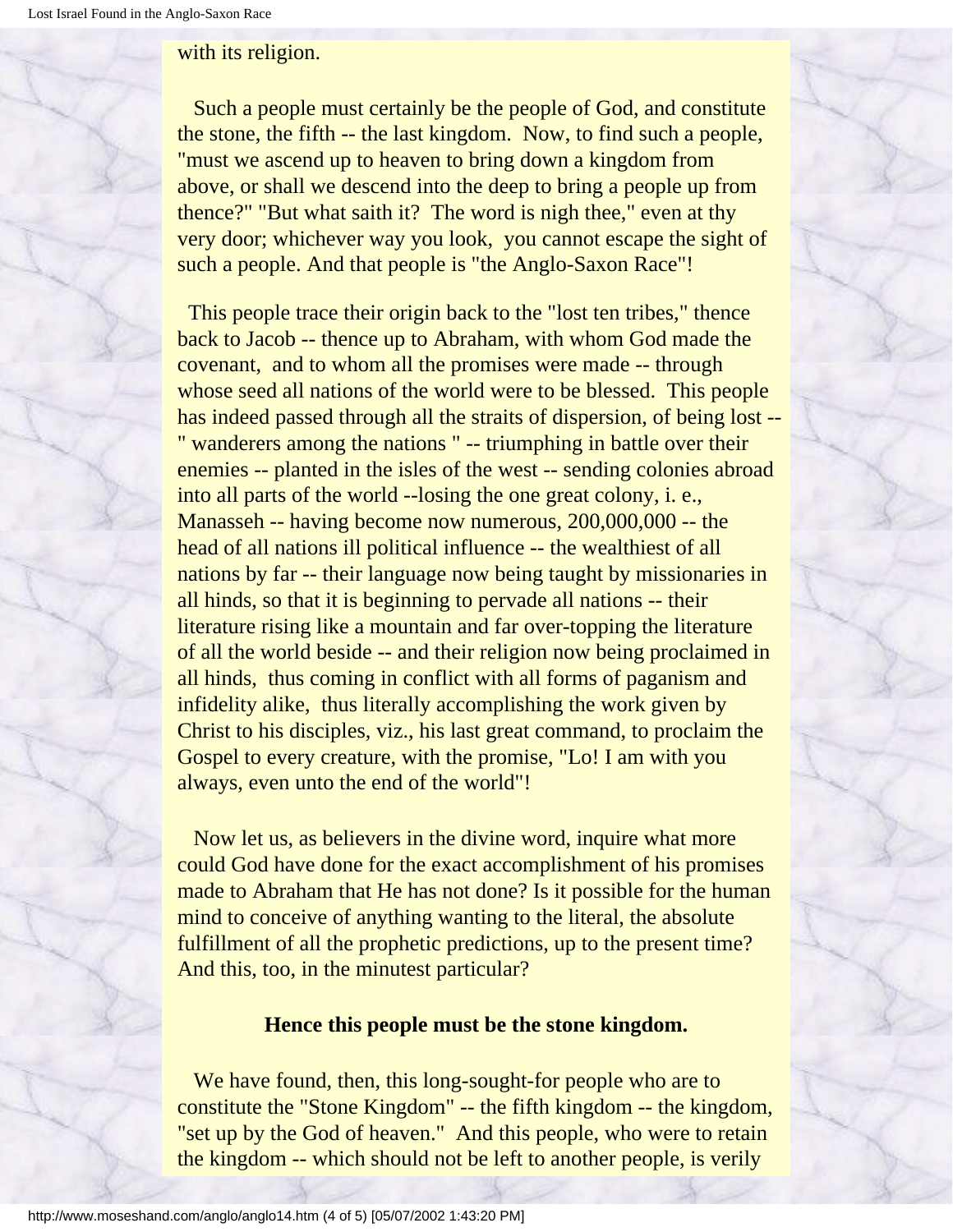the Anglo-Saxon race, the identical descendants of the lost ten tribes, the very Israel of God.

#### [Chapter Twelve](#page-80-0)

[Book Table of Contents](#page-2-0) [Course Table of Contents](#page-88-0) [Home page.](http://www.moseshand.com/index.html)

[First page in](#page-0-0) [this series.](#page-0-0)

[Previous page.](#page-68-0)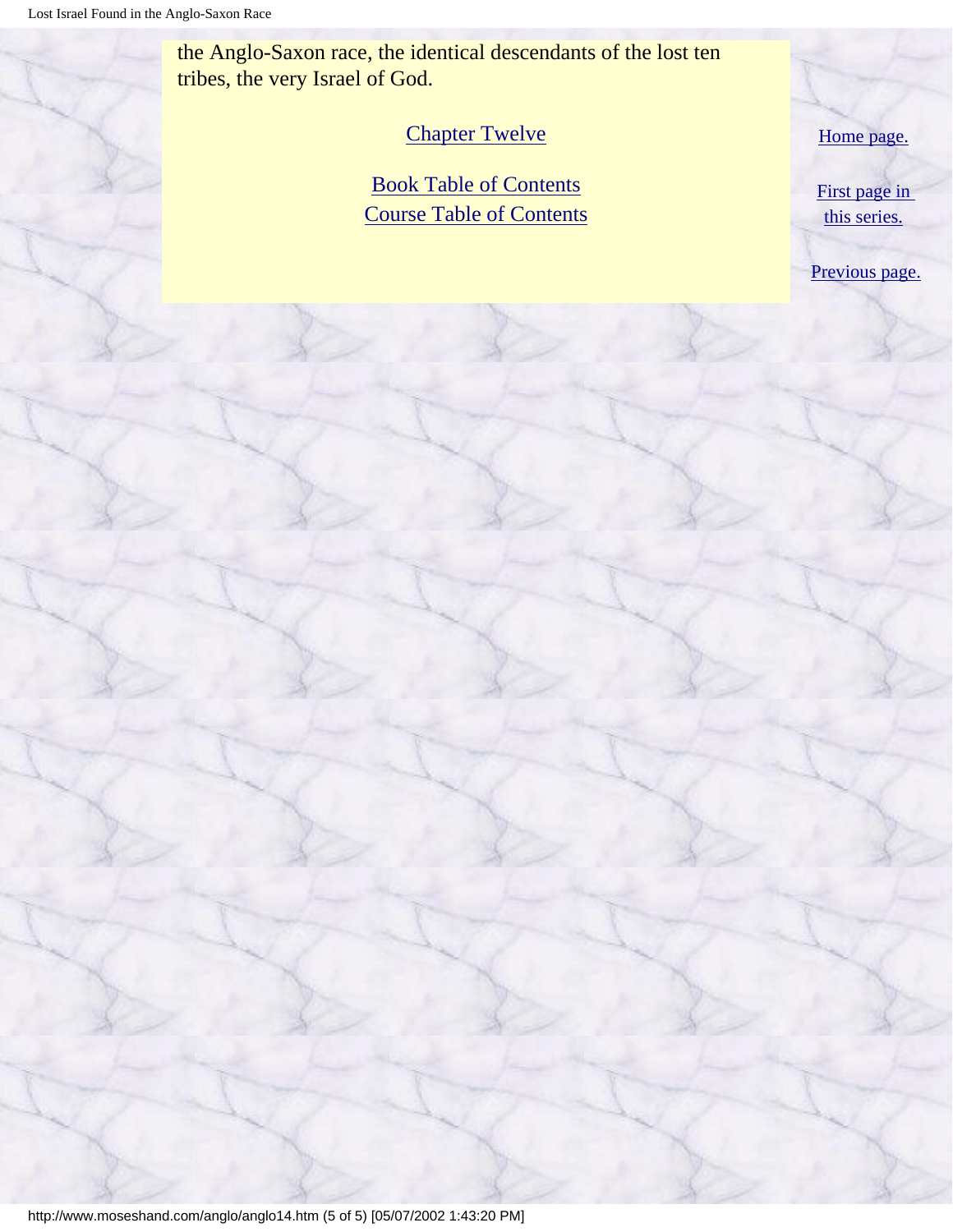# <span id="page-80-0"></span>Lost Israel Found In the Anglo-Saxon Race **CHAPTER XII**

**I. Prophecies not yet fulfilled (Ezek. 37): Valley of dry bones; the two sticks; the two kingdoms made one; placed in Jerusalem; hence one king. 2. Gog and Magog, the battle of. 3. The new covenant, its fulfillment yet future. 4. The possession of the land of Canaan by Ephraim and Judah. 5. The building of the temple. 6. The temple service. 7. The waters issuing from the threshold of the temple; how interpreted. 8. The apportionment of the land to the twelve tribes; the priests' portion; tile part for tile temple; the name of the city froth that day shall be, "***The Lord is there***"**

#### **Prophecies not yet fulfilled (Ezekiel 37): Valley of dry bones.**

1. The first unfulfilled prophecy we meet is found in Ezekiel 37: "The valley of dry bones." We have already found the former part of this prophecy now fulfilled at least in part. The former part of this vision sees "a valley of dry bones." This is interpreted to represent "the whole House of Israel, i. e., ten-tribed Israel.

 And these dry bones God "breathes upon, and clothes with flesh and skin, and they stand up an exceeding great army." It has been shown above, that this part of the prophecy has had its literal fulfillment in the identity of the Anglo-Saxon race with the "lost tribes of Israel;" that the discovery of this wonderful truth seems as strange and incredible as would the story that a certain old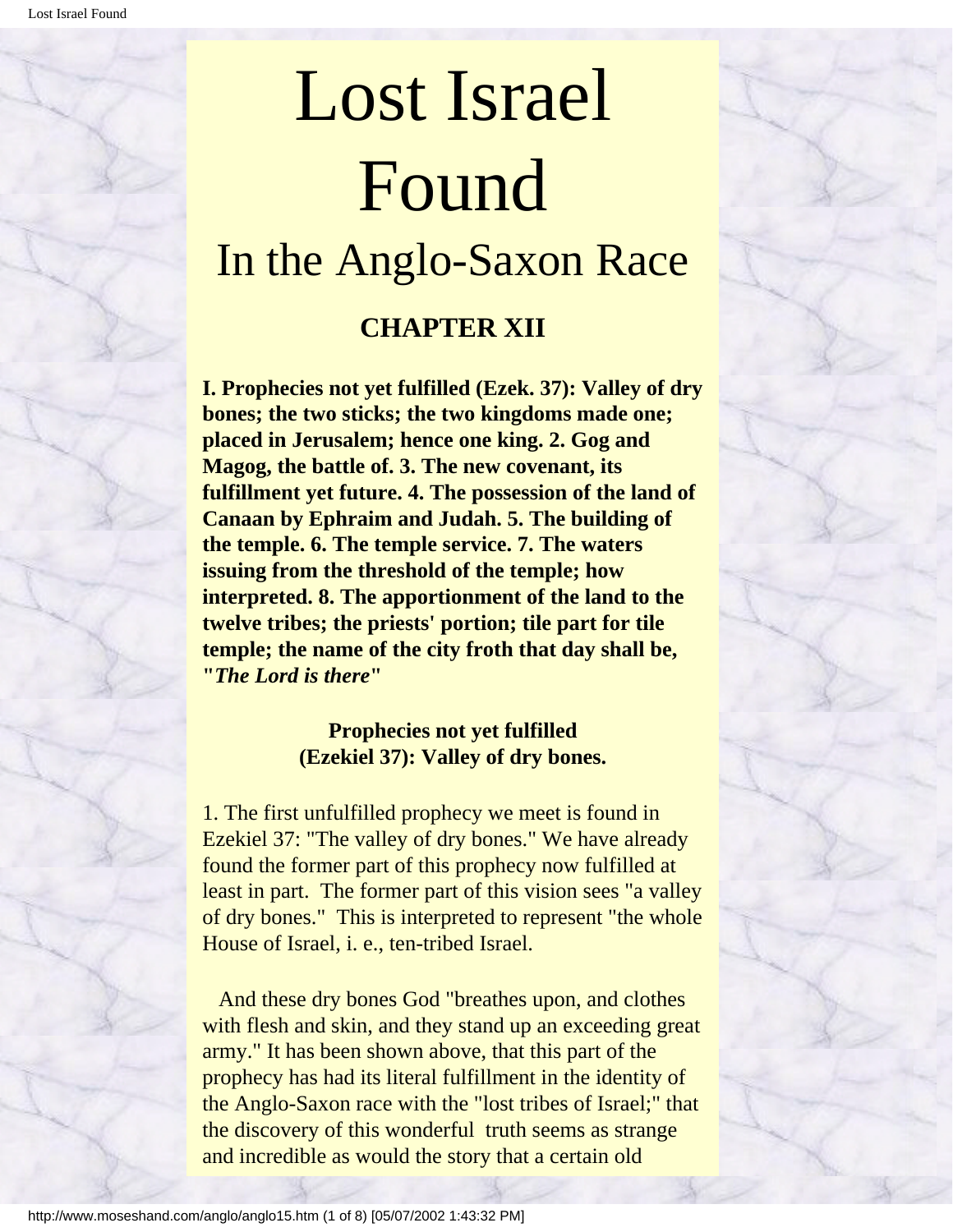graveyard made ages and ages ago has been seen by somebody to be now giving up the dead that were buried therein, and these dead were now coming forth in perfect form clothed with flesh and skin, and, having laid off their grave-clothes, are now clothed in garments of modern form; and these are all veritable living men and women!

#### **The battle of Gog and Magog.**

2. The prophecies touching this subject are found in Zech.14:2; Ezk. 38:2, 3; Joel, 3:1,2; Ezk. 39. These prophecies all point to a time of great warfare in the land of Canaan in the vicinity of Jerusalem; but no one is specific as to the time -- whether before or after some other specified prediction.

Like all other prophecies in the Bible, no one can know the time, the day or or the year of fulfillment, till tile event actually takes place. All prophecies are thus given, so that nothing of a chronological order can be discerned by man. Hence it is found that the same prophet will utter a prediction in the former part of his prophecy, which is found to have its fulfillment far down in the history of the world, while in other parts of the book are recorded prophecies whose fulfillment is equally indefinite. In all cases, no prophecy was ever known as to the time of its fulfillment till just before the actual event, and that only by certain sign which should portend the fulfillment.

 This is God's plan, not man's; for if the how or the where, of every or of any prediction were given, how certainly might men conspire to thwart the fulfillment. But, as it is, there is no possibility of doing this, and hence we find that all the divine predictions from the first have come to pass when none were looking for them -- "as in the days of Noah, so shall it be in the coming of the Son of Man."

 Every one comes unexpectedly, just as lost Israel has been found in the Anglo-Saxons, where and when no one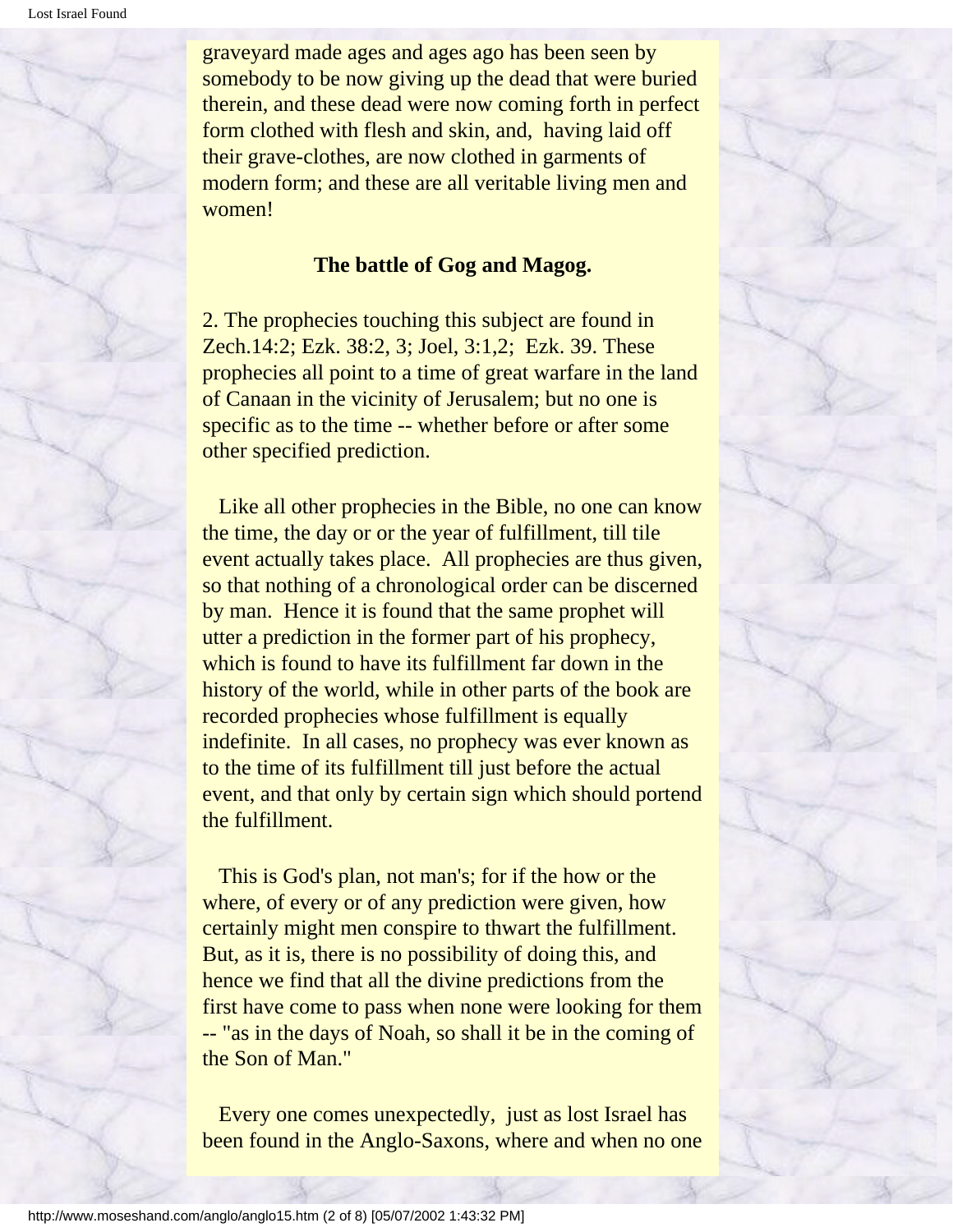was looking for Israel to be found. So, also, of the several unfulfilled prophecies which seem now to be struggling at the very door for entrance. Who can tell which is first to enter, or how long a time each shall require for its fulfillment? God only knows. And in this I, at least, do rejoice -- yea, and will rejoice.

(Editor's comment: For a long time those ministers who knew the Israel identity of the United States, England and Germany believed that that war with Gog and Magog would be turn out to be a war with Communist Russia. Now opinion is leaning toward an invasion of North America lead by China. - Stay tuned. Maybe - maybe not.)

#### **The new covenant, its fulfillment yet future.**

3.The new covenant . (Jer. 31:3l-34.) We have seen in our remarks on this prophecy that a very partial fulfillment seemed to have been made in the conversion of every individual after the coming of Christ, and yet to my own mind this is not certain; for David says, B. C. 1000, "Blessed is the man whose iniquity is pardoned, whose sin is covered." Was not the conversion in that day the same as under the gospel? But the promise of the new covenant was made 500 years after David's time. Must not, then, the blessing of this new covenant be something different from anything before known?

 In this new covenant the blessing is to be universal. And not only so, but the promise is, "They shall all know me, from the least to the greatest of them;" and to me the promise seems to imply that there will be no more sin.

 Again, this new covenant is to be unlike that made at Mt. Sinai -- "which covenant they brake," saith the Lord; but this new covenant is not to be broken, because the fulfillment of it does not depend on man, but on God alone. In this covenant God says, "I will put my law in their inward parts, and in their heart will I write it; and I will be their God, and they shall be my people."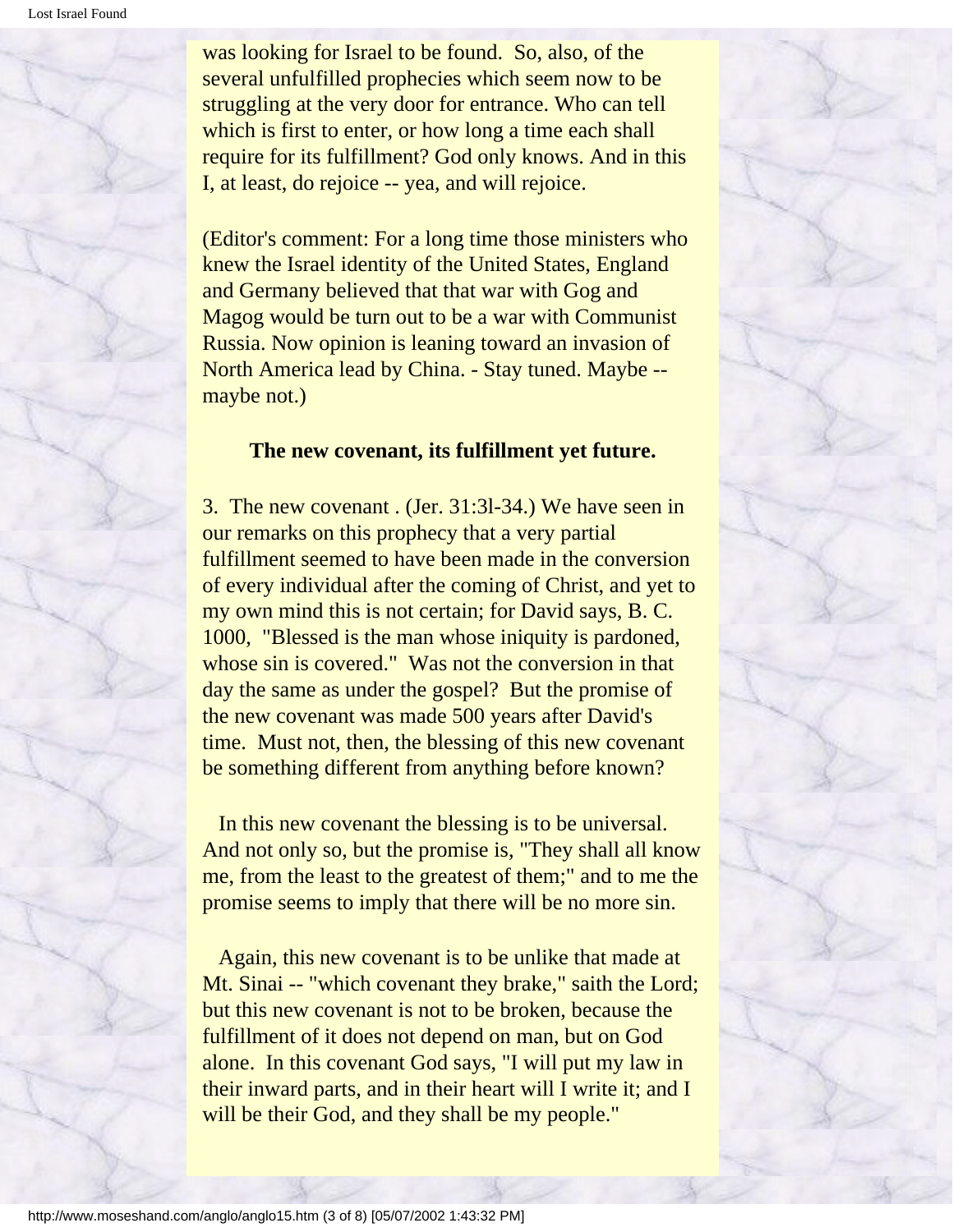Now this seems to be something different from what takes place in the conversion of a sinner to Jesus Christ - different, not so much in kind, as in degree; for in conversion the work of sanctification seems to be begun only, but here this work is completed at once, and that, too, on the whole house of both Israel and of Judah; all of them, "from the least of them to the greatest of them saith the Lord."

 So that as yet we have received but the earnest - -the first fruit of the fulfillment of this wonderful covenant. Its greatest blessings must be yet in store, to be poured out when Israel and Judah shall have become united; henceforth to be no more two nations, but one nation, and when they shall have one king to reign over them. Which king? Can there be any other than Jesus Christ?

#### **The possession of the land of Canaan by Ephraim and Judah.**

(Gen. 15:18, and 13:14-15.)

4. In these two passages is the promise to Abraham and to his seed of the everlasting possession of the whole land of Canaan, "from the River of Egypt to the great River Euphrates." But as the seed of Abraham had possession of this land but a few centuries at most, the fulfillment of the promise is, therefore, in the future. And this fulfillment must imply, i. e., guarantee, the actual possession of this land by the Anglo-Saxons; together with the Jews, (Editor: Germany/Judah not 'the 'Jews') who are to be returned to Zion, "one of a tribe and two of a family," who are the seed of Abraham, and this whole country must thus remain in their possession forever. "For, lo! the days come, saith the Lord, that I will bring again the captivity of my people Israel and Judah, saith the Lord; and I will cause them to return to the land that I gave to their fathers, and they shall possess it." (Jer. 30:2.) This promise, therefore, must have its fulfillment in the future. See Ezk. 36:8-12, also verses 24-32. (Ezk. 39:23-29.

#### **The building of the temple.** (Ezekiel, chapters 40, 41, 42, and 43.)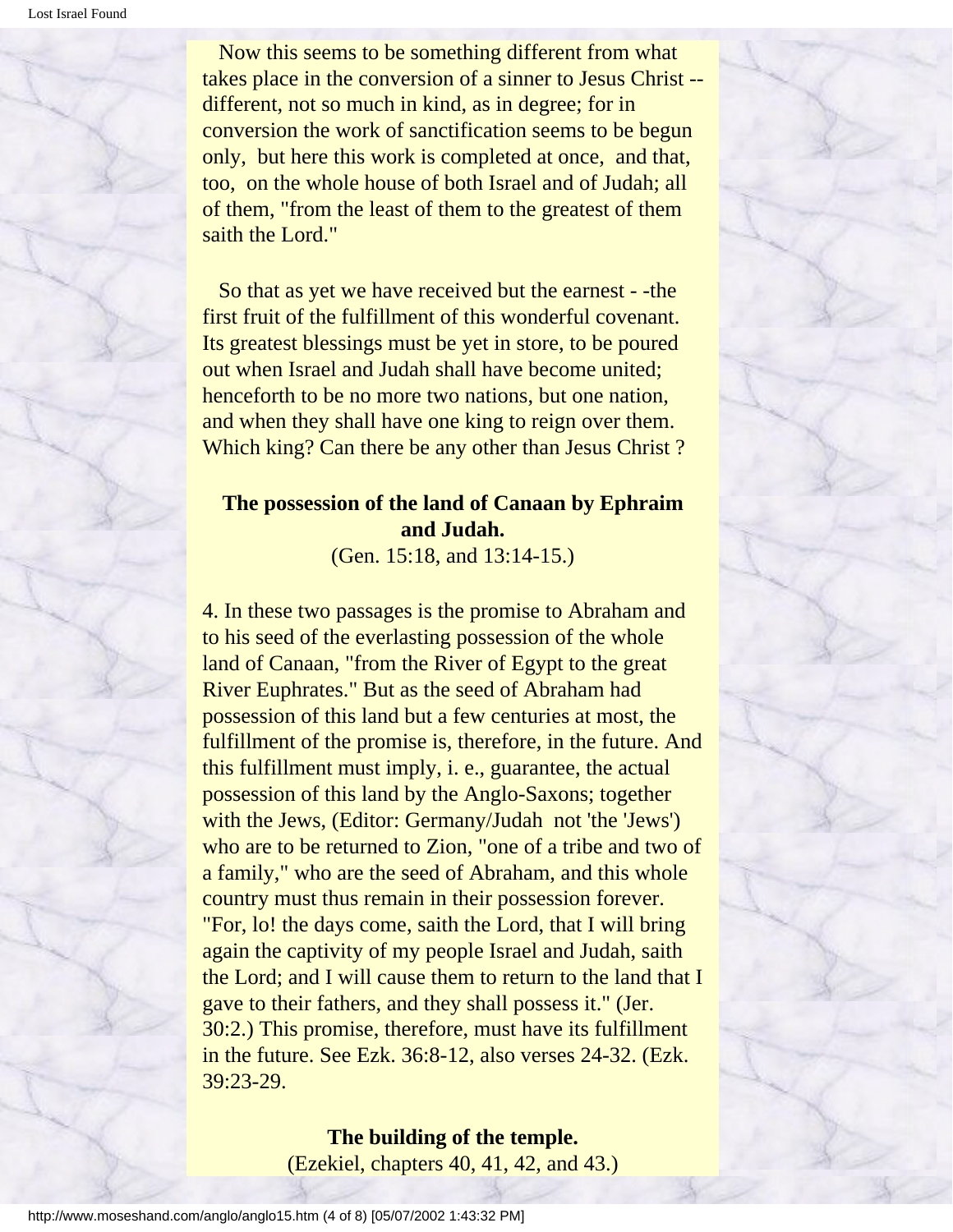5. The teaching of these four chapters is divine. Ezekiel says that the vision was made to him in the twenty-fifth year of their captivity, i. e., the Babvlonish captivity; which, according to the commonly received chronology was B. C. 574.

 Then follows a description of the scene: "In the visions of God brought He me into the land of Israel, and set me down upon a very high mountain, whereon was as it were the frame of a city on the south. And he said unto me, Son of man, behold with thine eyes, and hear with thine ears, and set thine heart upon all that I shall show thee; and declare all that thou seest to the house of Israel."

 Here, then, the prophet is charged by the Almighty God himself, to apply his eyes, his ears, and his heart, with their deepest intent, to understand and to declare to the house of Israel all that should be made known by this vision. We must believe, therefore, that the vision is of no trivial importrace, but that it is to make known things that are certain to take place, and in the identical manner in which they are shown. If this is not so, then what can we do? The charge is specific, and the words of the vision are in a language known to the prophet, indeed, it is vernacular, so that there could be no possibility of a maunderstanding.

 The location also, is Jerusalem, the city known to him from his youth. And the temple with all its appurtenances, is a material temple, whose size and form, with all its measurements, are specified with the utmost exactness . The measuring rod is declared to be of a certain definite length, viz., six cubits long, and that there may be no mistake, the kind of cubit is specified, viz., a cubit and a hand-breadth, thus making the exact length of the sacred cubit, which is 25 inches.

 But the Babylonish cubit is said to have been 21 inches, and this with the addition of 4 inches -- the hand-breadth - - makes 25 inches, equal to the cubit used by Moses in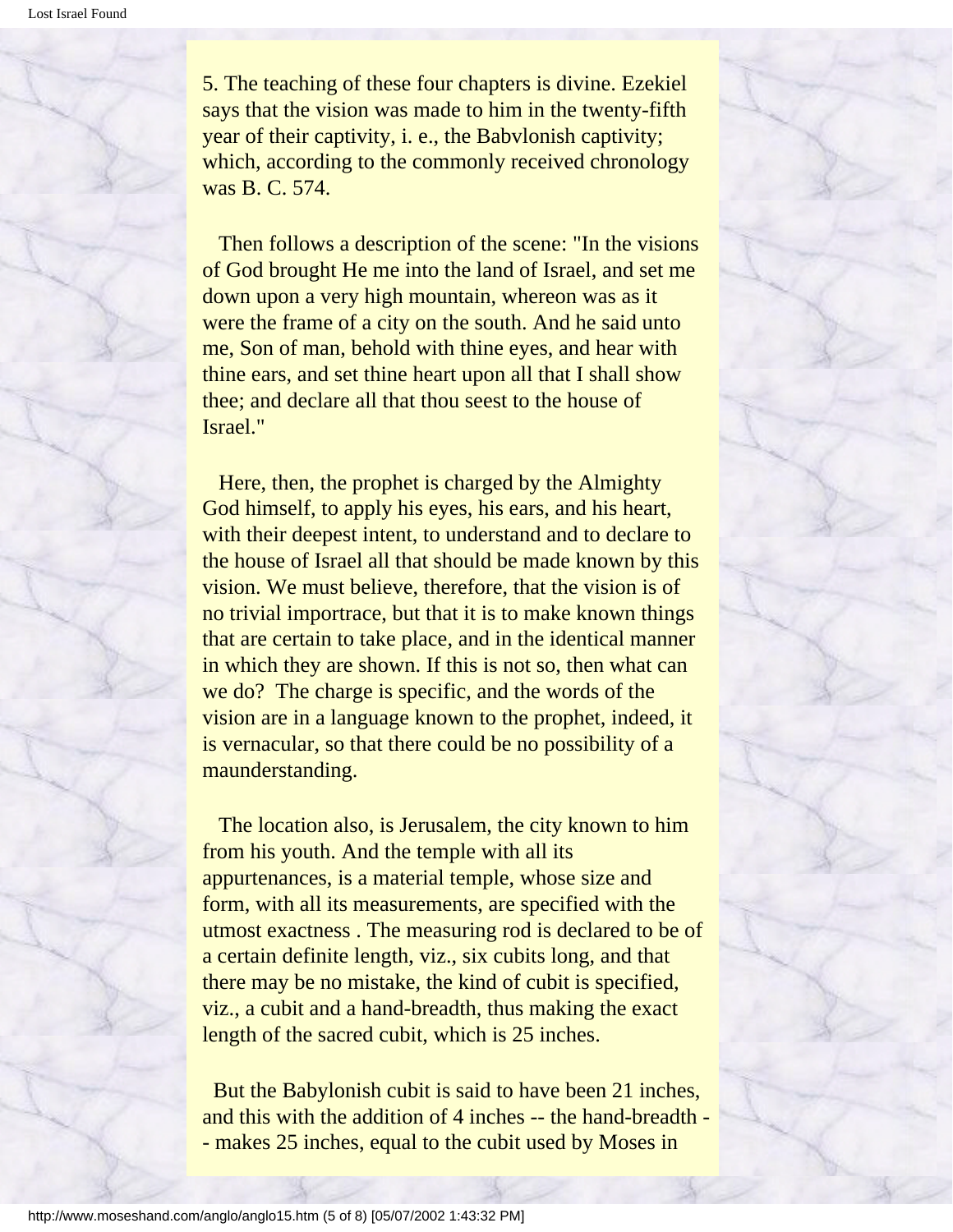constructing the ark, the tabernacle, etc., at Mt. Sinai. Is it possible, therefore, to err as to the teachings of this wonderful vision?

 And then, when we consider further, that all the prophetic announcements, by what prophet so ever, and at what time so ever made, that have had their fulfillment up to this time, these in all cases have been fulfilled literaly. Have we not a right to expect the same fulfillment of this prophecy? (Ezk. 40., etc.)

 I am shut up to this conclusion. I see no possible escape. And how much so ever this may go against our previous theories, I still say, I see no possible escape from the truth of a literal interpretation. I cannot bring it to pass -- no man can bring it to pass, but God can; and in this assurance I rest.

## **The temple service. The ordinances thereof.**

(See Ezekiel. 44, 45, 46.)

6. As these ordinances are about to be announced, the prophet is charged again from on high to give the most earnest heed to all the instructions now to be given, and to declare all things to the children of Israel, in the very words given by God to the prophet. Then follow the ordinances for the priests, which are given with the minutest specification. Next the portion of land for the sanctuary. Next for the city -- and for the priests and for the prince, and ordinances for the prince. Chap. 46:1-9, ordinances for the prince in worship, and for the people, v. 16, etc.

 Now these ordinances are given with the severest charge to the prophet, that they be established, in every minute particular, in accordance with the letter of the command; no intimation, even, of any deviation or of any figurative interpretation, being given, but the charge is to declare all as made known to the prophet by the Almighty; so that it seems impossible to conceive of an ordinance to be announced with a more perfect literality of meaning than are these ordinances, one and all.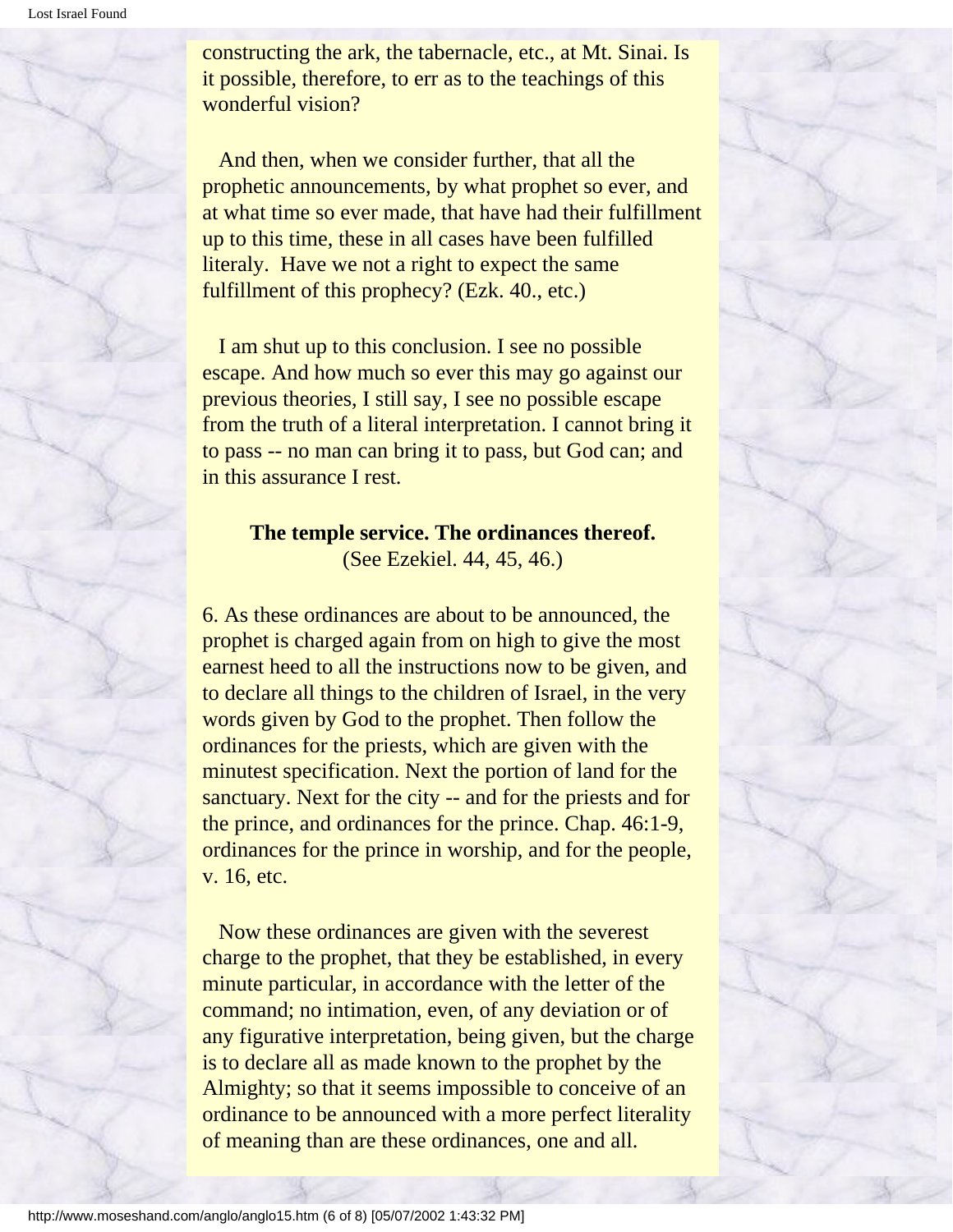And could the prophet doubt as to the meaning of these instructions any more than Moses did at Mt. Sinai, to make all things according to the pattern shown in the Mount, or than Solomon in building the temple?

#### **The waters issuing from the threshold of the temple; how interpreted.** (See Ezekiel 47:1-13.)

7. This must be interpreted either literally or spiritually. Literally,, if it will admit of no other interpretation, but if it will thus admit, then some other interpretation may be sought. I am inclined to think the interpretation may be both spiritual and literal --literal it certainly must be; and I have no objection to a spiritual interpretation also, if one call be properly made from the text.

#### **8. The apportionment of the land to the twelve tribes; the priests' portion; tile part for tile temple; the name of the city froth that day shall be, "***The Lord is there***"**

8. The border's of the land, and apportionment of the same to the tribes. The fifty-eighth chapter of Ezekiel is devoted to the description of the land of Canaan, its various boundaries, and the assignment to each of the twelve tribes their portion. In describing the hind it seems that the boundaries mentioned do not differ materially from those given by Joshua, when the tribes had their various lots assigned them at their first entrance into the land of Canaan; that this portion of Canaan thus described is but a small part of the original grant to Abraham, which was "from the River of Egypt unto the great River Euphrates," and extending north and south as far as the eye could reach from that mount of observation from which God pointed out to Abraham the far reaching boundaries of the land granted to his seed by a warranty deed as an everlasting possession.

 But the divisioning of this limited Canaan is found to be quite different from that made at the first under Joshua. Here, in Ezekiel. 48, the portions are bounded from east to west, extending the whole length of the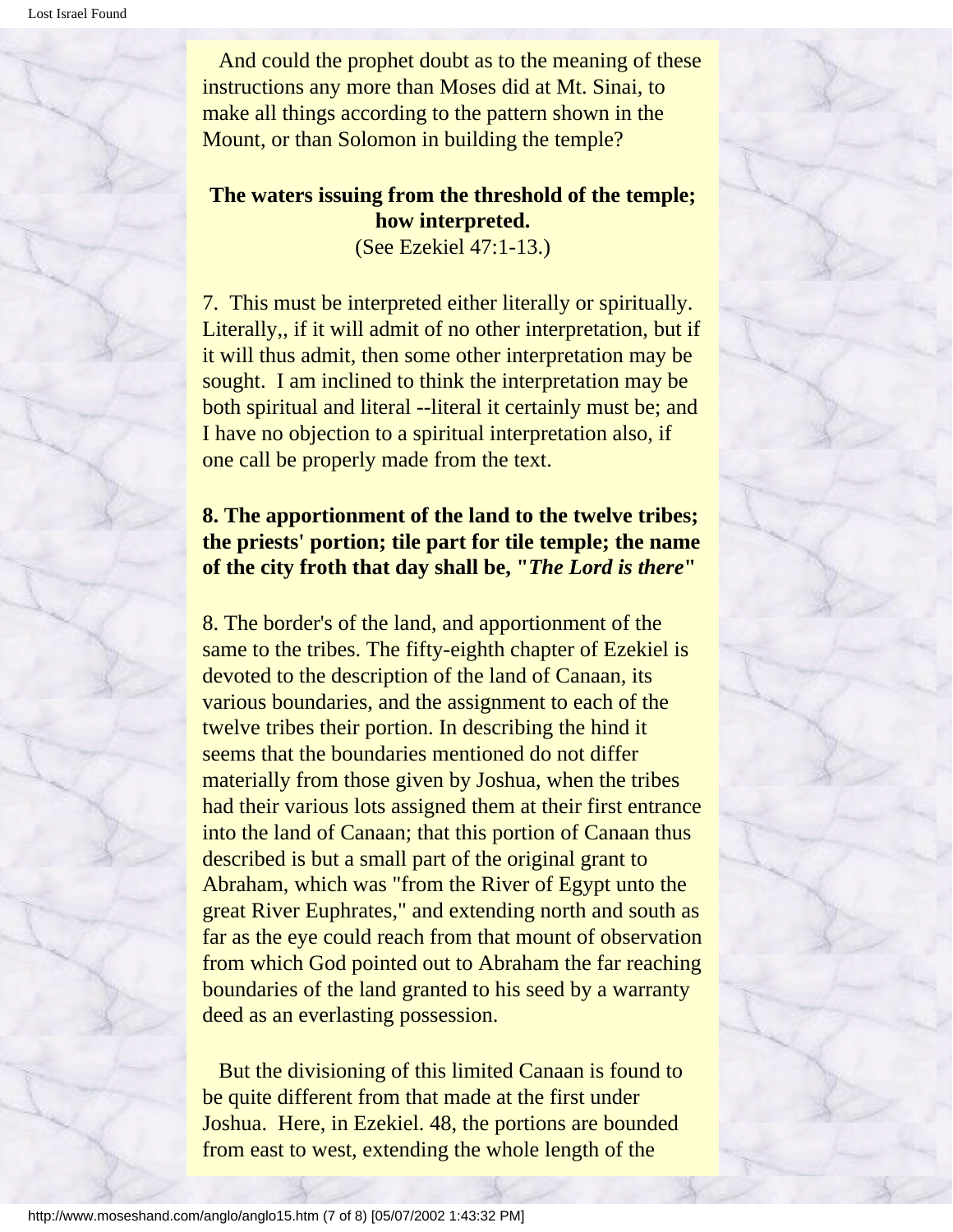Lost Israel Found

tract, the west end of every claim bounded by the Mediterranean Sea; six of the tribes located on the north of the temple, and six on the south of the temple -- the temple being thus in the middle of the tribes as located by their boundaries given by divine command.

 Now in this arrangement there is perceived nothing in conflict with the original settlement of this same land. The only difference is in the description of the portion made to each of the tribes; the twelve tribes are all named its at the first, and their several apportions all contained within the bounds of their lots under Joshua.

 Can the inquiry, then, now be raised as to the interpretation of this scripture, by which the land of Canaan is to be apportioned out the second time to the twelve tribes of' Israel? Yes, just as reasonably as when the twelve tribes were settled in Canaan by divine command. And there is just as much evidence that the tribes named by Ezekiel will be spiritual beings, as in the days of Joshua, those twelve tribes that he led out of the wilderness and across the River Jordan on dry land, into Canaan, were spiritual phantoms and not real men and women of flesh and blood!

 Here we reach the end of the prophetic predictions concerning the future establishment of the kingdom of God in this world.\* And God himself closes these predictions with the exclamation: "The name of the city from that day shall be, The Lord is here"!

\*This as far as the Old Testament is concerned. The New Testament may be considered hereafter.

> [Book Table of Contents](#page-2-0) [Home Page](http://www.moseshand.com/index.html)





**For more information, please click on the book.**

[Home page.](http://www.moseshand.com/index.html)

[First page in this series.](#page-0-0)

[Previous page.](#page-75-0)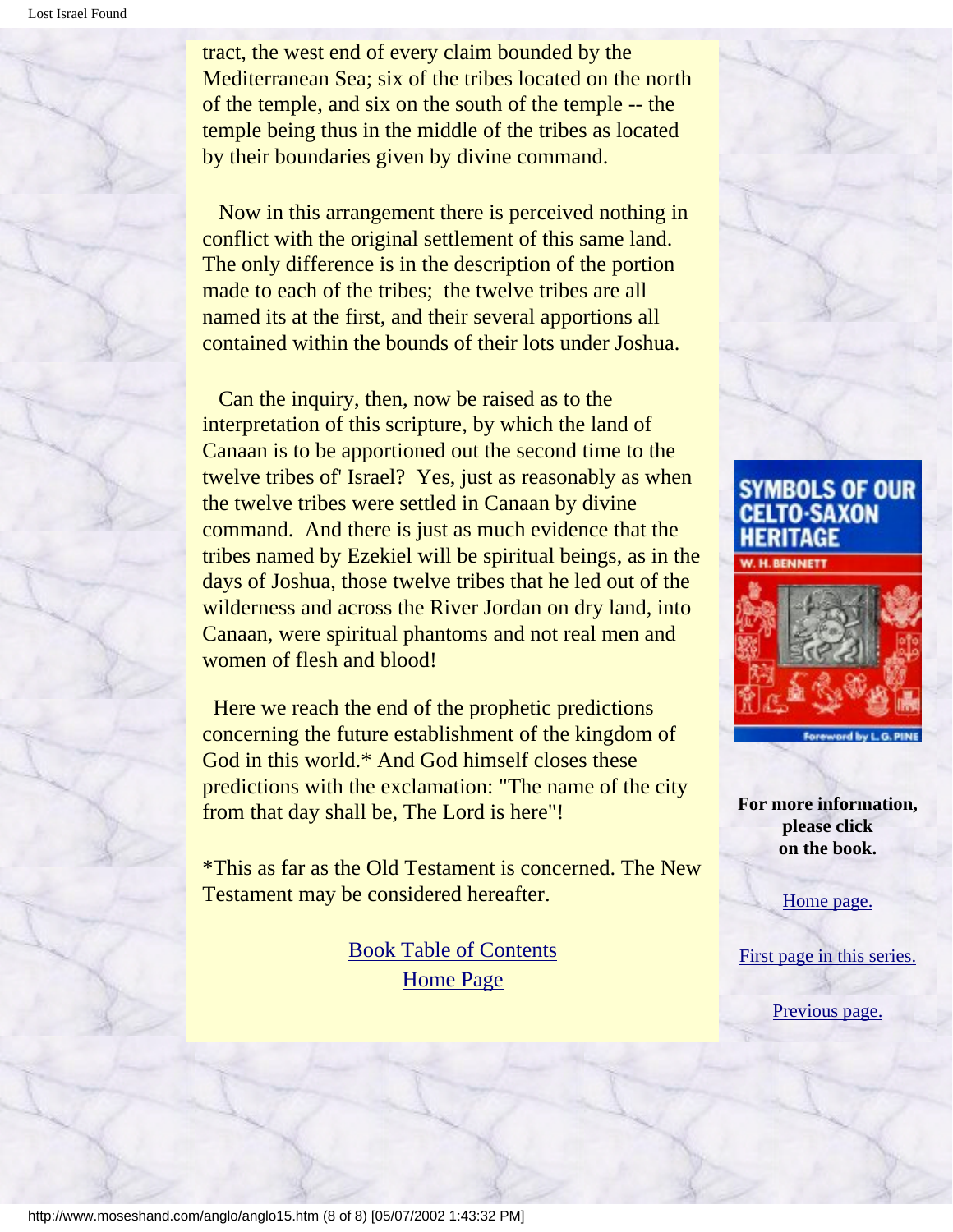<span id="page-88-0"></span>[Start Page](http://www.moseshand.com/questions/start.htm) (The beginning of the course.)

 **When you click on Start Page above the subjects listed below are presented in the order shown below. A 'course' is an orderly study of a subject. You will get the most out of this web site by starting at the [Start Page.](http://www.moseshand.com/questions/start.htm)**

[Who was Moses?](http://www.moseshand.com/questions/p3a.htm)

[71% of the Bible is about government.](http://www.moseshand.com/questions/p4a.htm)

[Qualifications for Public Office.](http://www.moseshand.com/questions/p6.htm)

[The United States is a Christian Nation](http://www.moseshand.com/questions/p10a.htm)

[Holy Trinity Church v. U.S.](http://www.moseshand.com/questions/p11x.htm)

[Runkel vs. Winemiller et al](http://www.moseshand.com/questions/p12a.htm)

[Deuteronomy Chapter Four](http://www.moseshand.com/questions/p14.htm)

[The Incident at Baalpeor](http://www.moseshand.com/questions/p15.htm)

[Yada, Yada, Yada](http://www.moseshand.com/questions/p17ax.htm)

[Early Public Schools were Church Schools](http://www.moseshand.com/questions/p18a.htm)

[Ten Commandments Listed](http://www.moseshand.com/questions/p19a.htm)

[Definition of Laws, Statutes and Judgments](http://www.moseshand.com/questions/p20.htm)

[The Mark of the Beast vs. The Mark of God](http://www.moseshand.com/questions/p23a.htm) Revealed, a secret source of power used by the wicked to rule over God's people.

[The Ten Commandments in the New Testament](http://www.moseshand.com/questions/p24a.htm)

[Why Should America Keep The Commandments?](http://www.moseshand.com/questions/p27a.htm)

[King George and King Jesus](http://www.moseshand.com/studies/kjvkg.htm)

# **Basic Course Subjects Other Ten Commandments Subjects**

[Why the Great Effort to Remove The Ten](http://www.moseshand.com/studies/Posting.htm)  [Commandments from Public Places?](http://www.moseshand.com/studies/Posting.htm) (What's the big deal?)

[Kicking the Habit \(Why the great time thief \(TV\) is so](http://www.moseshand.com/media/kick.htm) [addictive.\)](http://www.moseshand.com/media/kick.htm)

[Bible Law on Murder Cartoon](http://www.moseshand.com/studies/lawmurder.htm)

[Certainty and Authority, Who can you believe?](http://www.moseshand.com/studies/findpast.htm)

[Clothing and Personal Appearance](http://www.moseshand.com/studies/clothing.htm) 

[Deuteronomy 23:1 He that is wounded in the stones, or](http://www.moseshand.com/studies/congoflord.htm)  [hath his privy member cut off, shall not enter into the](http://www.moseshand.com/studies/congoflord.htm) [congregation of the LORD](http://www.moseshand.com/studies/congoflord.htm)

[Food Laws in the Bible](http://www.moseshand.com/studies/food.htm)

[The Golden Calf](http://home.neo.rr.com/moseshand/index.html)

[The Immigration Laws of the Bible](http://www.moseshand.com/studies/hallstrom.htm)

[Moses Horns](http://www.moseshand.com/studies/moses.htm)

[The Most Powerful Office In the World](http://www.moseshand.com/buildup/mostpowerful.htm)

[One Blood - A Biblical Answer to Racism](http://www.moseshand.com/studies/faq2.htm) [This is a review of the book.](http://www.moseshand.com/studies/faq2.htm) 

[Romans 9, 10, and 11](http://www.moseshand.com/paul/romans.htm)

[The Second Commandment](http://www.moseshand.com/studies/statutes.htm)

[Secular Humanism](http://www.moseshand.com/studies/humanism1.htm)

[The Ten Commandments: a part of America's legal](http://www.moseshand.com/studies/db400yrs.htm)  [system for almost 400 years!](http://www.moseshand.com/studies/db400yrs.htm)

http://www.moseshand.com/sitemap.htm (1 of 4) [05/07/2002 1:44:37 PM]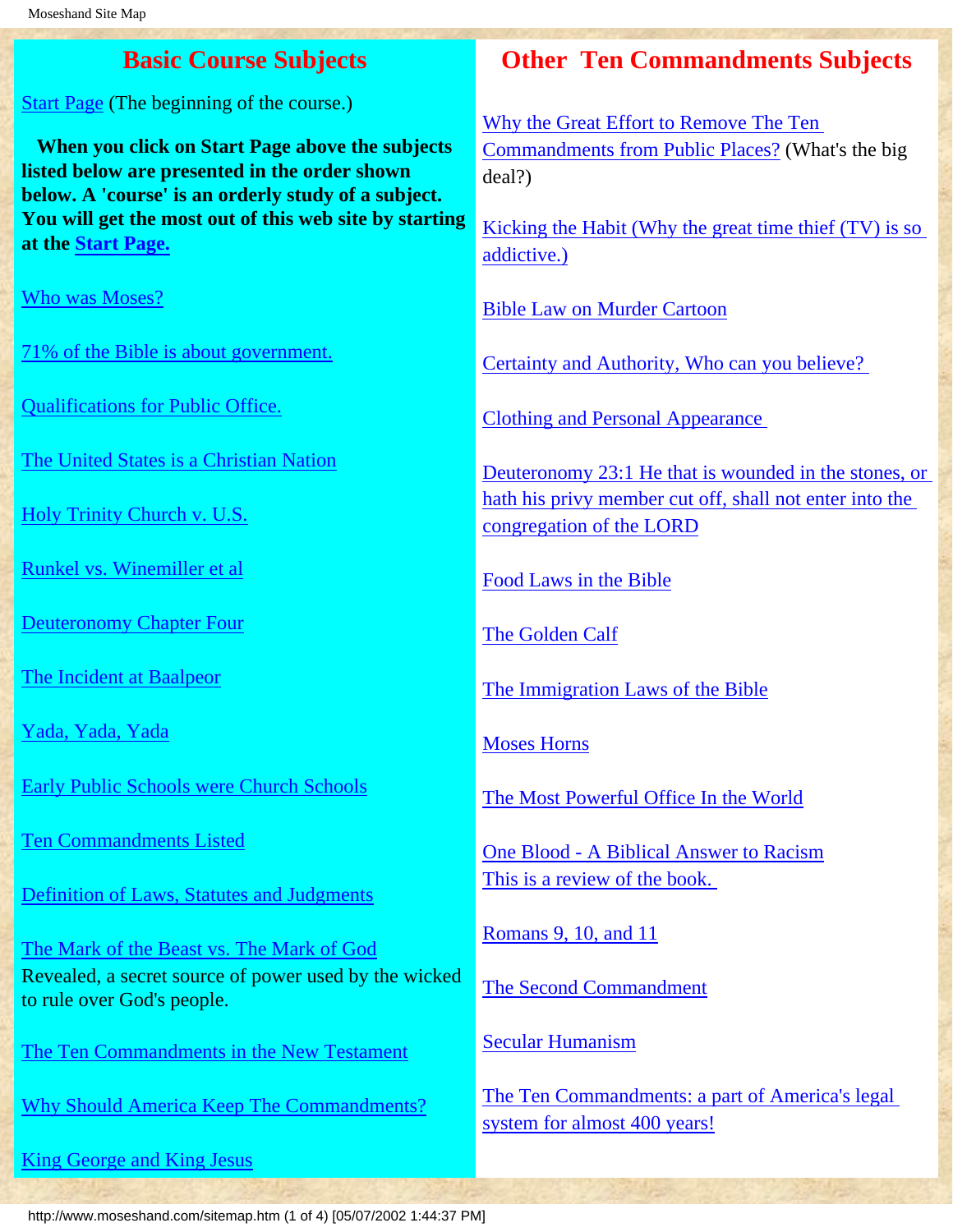[The Four Inch Rule](http://www.moseshand.com/questions/p38a.htm)

**[Kidnapping](http://www.moseshand.com/questions/p41.htm)** 

[Roe v. Wade](http://www.moseshand.com/questions/p43a.htm)

[Interest on Money](http://www.moseshand.com/questions/p46x.htm)

[Salvation by faith / Rewards by works](http://www.moseshand.com/questions/p49.htm)

[Thou Shalt Keep Holy The Sabbath Day](http://www.moseshand.com/studies/sab1.htm)

[McGowan v. Maryland 366 U.S. 420 \(1961\)](http://www.moseshand.com/questions/p51ax.htm)

[Asset Forfeiture Laws](http://www.moseshand.com/questions/p56.htm)

[Thou shalt not covet thy neighbor's wife](http://www.moseshand.com/questions/p57a.htm)

[Divorce and Remarriage](http://www.moseshand.com/questions/p60a.htm)

[Heirs of the Promise](http://www.moseshand.com/jng/heirsP1.htm) (To study the words Jew and Gentile start here rather than below.)

Definition of the word 'Jew'

Definition of the word 'Gentile'

[Interracial Marriage - Right or Wrong?](http://www.moseshand.com/jng/Ezra.htm) See also [One Blood.](http://www.moseshand.com/studies/faq2.htm)

[What Really Happened The Day Christ Died](http://www.moseshand.com/studies/crucifiction.htm)

[Victory in Jesus](http://www.moseshand.com/studies/victory.htm)

[Star Wars, THE FORCE and The Ten Commandments](http://www.moseshand.com/studies/The_Force.htm)

[What Need Does God Have for a Spaceship? The](http://www.moseshand.com/studies/clouds.htm) [Clouds of Heaven](http://www.moseshand.com/studies/clouds.htm)

[Why Wicked Men in Government Love Vigilantes and](http://www.moseshand.com/studies/whywicked.htm)  **[Troublemakers](http://www.moseshand.com/studies/whywicked.htm)** 

[The Bible Holidays and Their Prophetic Significance](http://www.moseshand.com/holidays/holidays.htm)

[The Two Calendars of the Bible](http://www.moseshand.com/2cal/2cal1.htm)

### **Prayer**

[The Lord's Prayer](http://www.moseshand.com/buildup/Lords_prayer.htm)

**[Imprecatory Prayer](http://www.moseshand.com/buildup/prayer.htm)** 

[Political Prayer](http://www.moseshand.com/buildup/political.htm)



**The Book of Revelation**

[Abortion in the Book of Revelation](http://www.moseshand.com/studies/deliverer1.htm)

[The Mark of The Beast](http://www.moseshand.com/studies/markofbeast.htm)

[The Mark of the Beast vs. The Mark of God](http://www.moseshand.com/questions/p23a.htm)

http://www.moseshand.com/sitemap.htm (2 of 4) [05/07/2002 1:44:37 PM]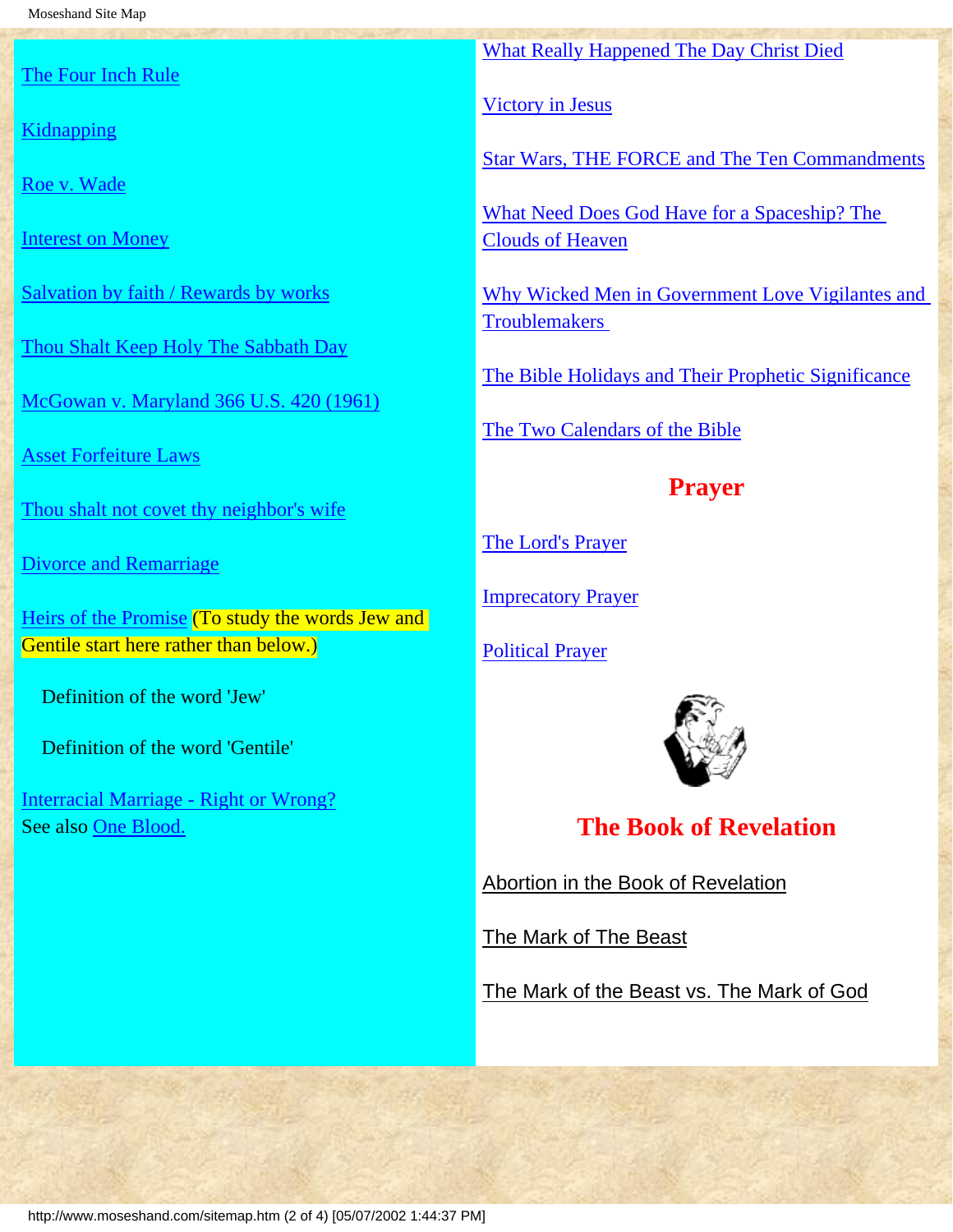#### **Paul and the Law**

Where did Paul say The Ten Commandments were done away?

[The Covenants of the Old Testament](http://www.moseshand.com/paul/Paul.htm)

[Paul and the Law in 1 Corinthians 6](http://www.moseshand.com/studies/corinthians.htm)

[Paul and the Law in 1 Corinthians 9](http://www.moseshand.com/studies/corint9.htm)

[Paul and the Law in Romans](http://www.moseshand.com/paul/romans1.htm)

[Paul and the Law in Galatians](http://www.moseshand.com/paul/galations.htm)

[Paul and the Law in Philippians](http://www.moseshand.com/studies/Philippians3.htm)

[Paul and the Law in Timothy](http://www.moseshand.com/paul/Timothy1.htm)

[Paul and the Law in Titus](http://www.moseshand.com/studies/titus.htm)

[Paul and the Law in Colossians](http://www.moseshand.com/studies/Colossians.htm)

[Paul and the Law in Hebrews](http://www.moseshand.com/paul/hebrews.htm)



# **Ten Commandments Radio Programs**

[America's Christian History](http://www.moseshand.com/media/radio1.htm)

[Doctrine of Balaam](http://www.moseshand.com/media/radio2.htm)

[The Third Commandment](http://www.moseshand.com/media/radio3.htm)

[A Message To Young People](http://www.moseshand.com/media/radio4.htm)

#### **America in the Bible**

[America in the Kingdom Parables - \(Published 43](http://www.moseshand.com/parables/parables1.htm) [years ago\)](http://www.moseshand.com/parables/parables1.htm)

[The United States in Bible Prophecy - F. E. Pitts](http://www.moseshand.com/studies/pitts.htm) Two sermons preached to the U.S. Congress in 1857

[America's Roots - America's Christian History](http://www.moseshand.com/studies/roots.htm) A series of radio sermons delivered in 1985

[The Greatest Bible Discovery of Our Age](http://www.moseshand.com/studies/chgbdooa.htm) (America in the Bible)

#### [Song of Moses](http://www.moseshand.com/studies/song1.htm)

[Lost Israel Found in the Anglo-Saxon Race](#page-0-0) (Published 115 years ago.)

[The Stone of Destiny](http://www.moseshand.com/studies/destiny.htm)

[America is a Bible Land](http://www.moseshand.com/studies/bibleland.htm)

[American Pie](http://www.moseshand.com/studies/ampie.htm)

[Not a New Doctrine](http://www.moseshand.com/studies/notnew.htm)

[The American Revolution Was Not a Rebellion](http://home.neo.rr.com/moseshand/Studies/rebellion.htm)

[What Jeremiah Planted](http://www.moseshand.com/studies/planted.htm)

**[Fingerprints](http://www.moseshand.com/studies/fingerprints.htm)** 

[Daniel's Fifth Kingdom](http://www.moseshand.com/studies/daniel.htm)

[Link - Cassette Tapes about America in the Bible](http://www.moseshand.com/studies/cassettes.htm)

### **Satire**

[Mosesville \(The town that believed the law was done](http://www.moseshand.com/studies/Mosesville.htm)  [away in Jesus.\)](http://www.moseshand.com/studies/Mosesville.htm)

http://www.moseshand.com/sitemap.htm (3 of 4) [05/07/2002 1:44:37 PM]